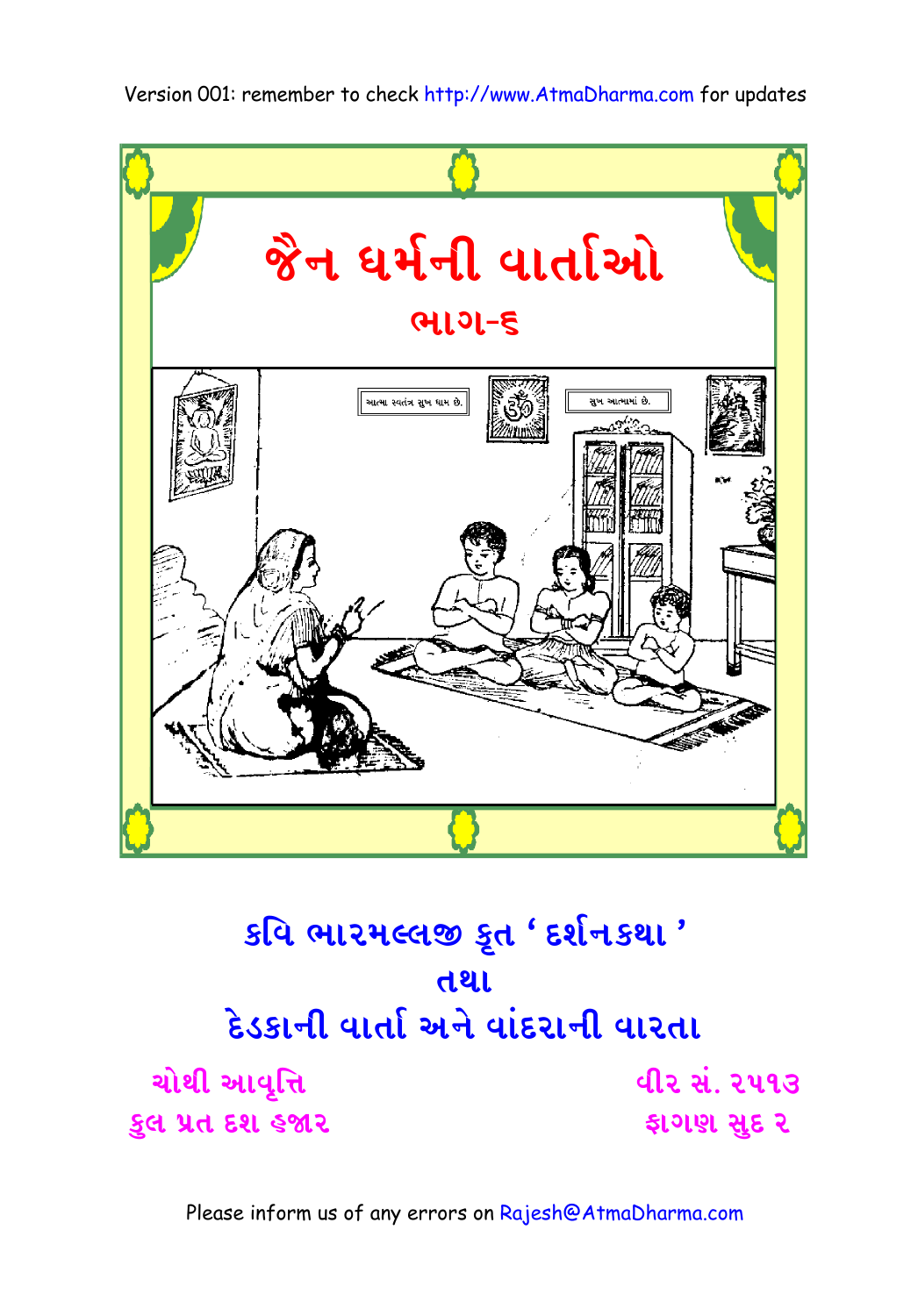eega tiid णमो अरिहंताणं णमो सिद्धाणं

Version 001: remember to check http://www.AtmaDharma.com for updates

णमो आइरियाणं णमो उवज्झायाणं णमो लोए सव्वसाहूणं ।

બાળકોને ધર્મના સંસ્કારો આપે એવી વાર્તાઓ ખબ જ ગમે છે; તેથી જૈનધર્મની વાર્તાઓનો આ છઢો ભાગ પ્રસિદ્ધ થાય છે. અગાઉ જાદા પુસ્તકરૂપે છપાયેલી વાર્તાઓ આ શ્રેણીમાં લીધી છે; ને વિવિધ ધર્મકથાઓ દ્વારા આ શ્રેણી આગળ ચલાવવા ભાવના છે.

#### 卐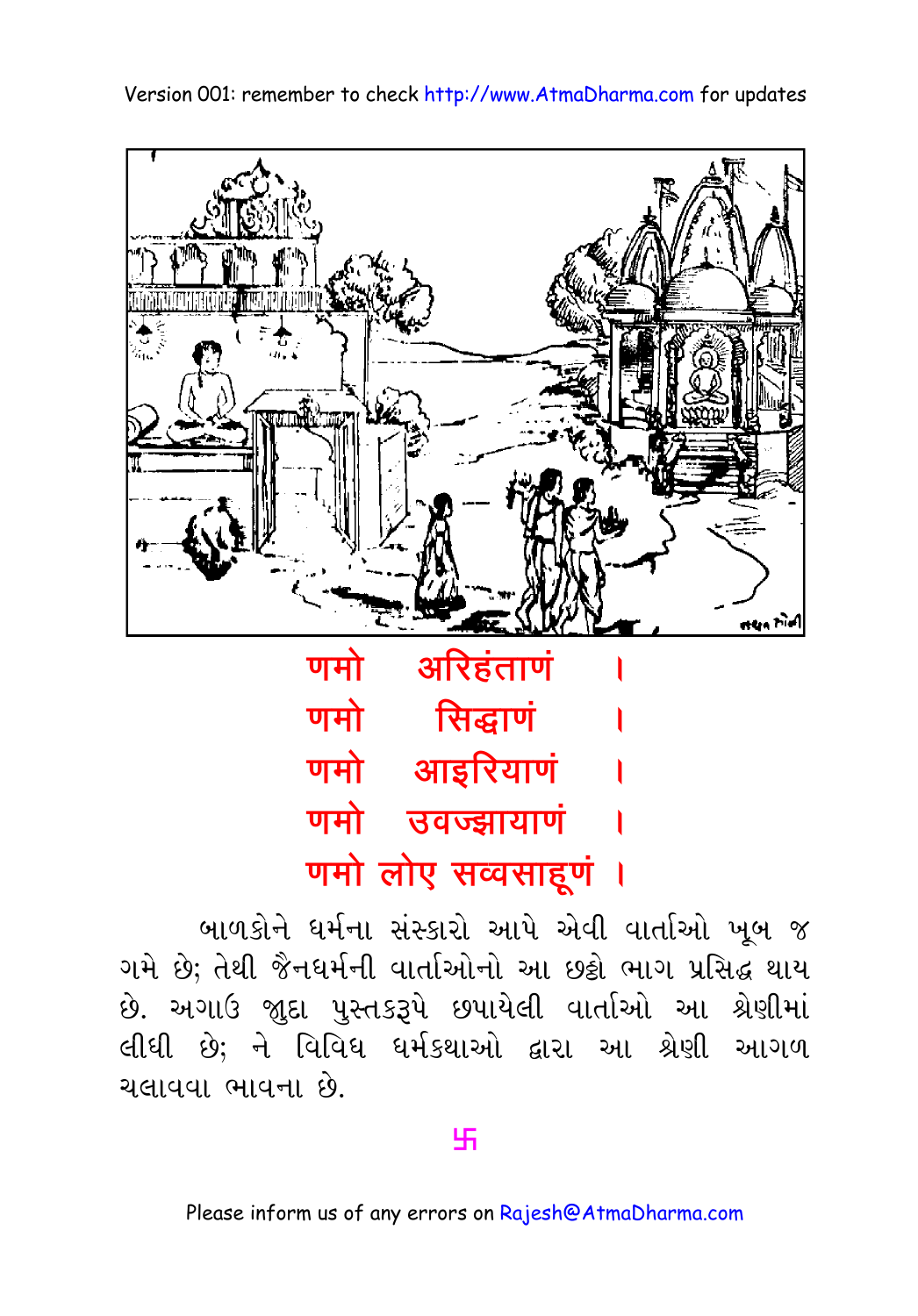## **Thanks & Our Request**

This shastra has been kindly donated by Meena S. Shah, London, UK who has paid for it to be "electronised" and made available on the internet.

Our request to you:

1) We have taken great care to ensure this electronic version of Jaindharma ni Vartao Part - 6 is a faithful copy of the paper version. However if you find any errors please inform us on Rajesh@AtmaDharma.com so that we can make this beautiful work even more accurate.

2) Keep checking the version number of the on-line shastra so that if corrections have been made you can replace your copy with the corrected one.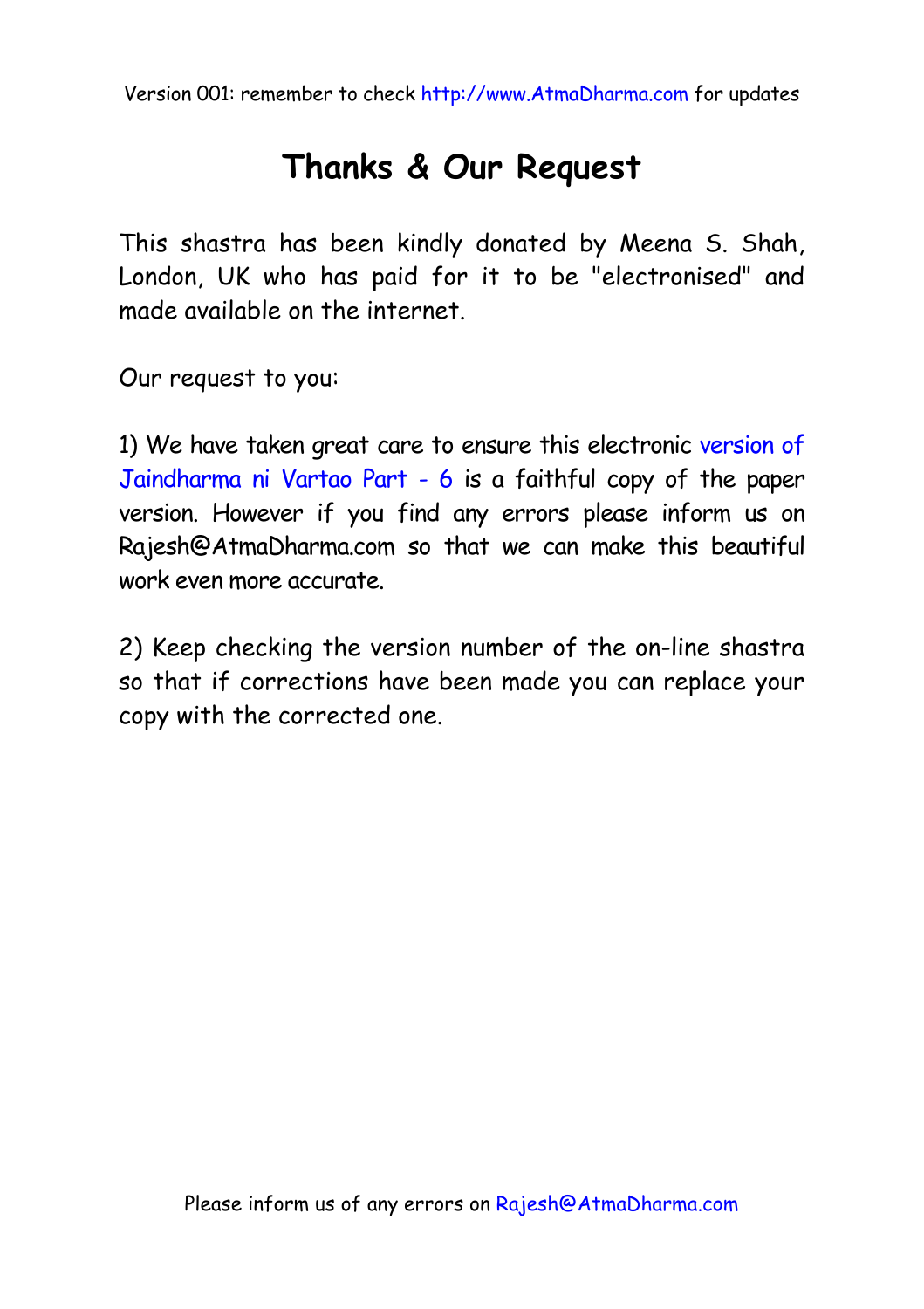| <b>Version History</b> |             |                           |
|------------------------|-------------|---------------------------|
| Version                | Date        | Changes                   |
| Number                 |             |                           |
|                        | 14 Dec 2002 | First electronic version. |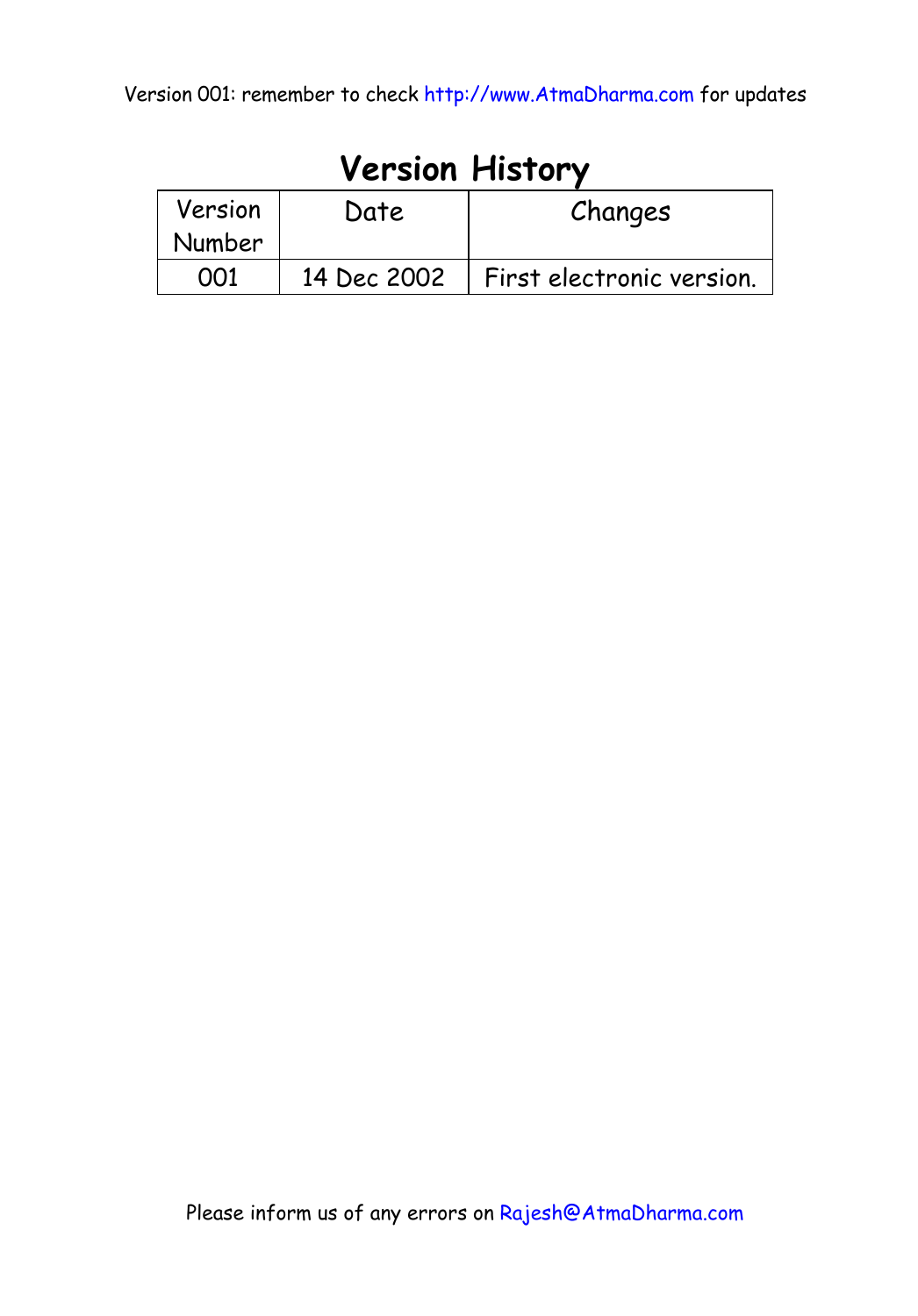### **5 મંગલ પ્રા**ર્થના 5



```
અરિહંત મારા દેવ છે,
                   સાચા એ વીતરાગ છે,
      જગતને એ જાણે છે,
                   મુક્તિમાર્ગ પ્રકાશે છે... અરિહંત૦
      જ્યાં સમ્યક દર્શન-જ્ઞાન છે.
                   ચારિત્ર વીતરાગ છે.
      એવો મુક્તિ–મારગ છે,
                   મારા પ્રભુ દેખાડે છે... અરિલંતo
      અરિહંત તો શુદ્ધ-આત્મા છે,
                   હું પણ એના જેવો છું,
      અરિલંત જેવો આત્મા જાણી.
                   મારે અરિહંત થાવું છે... અરિહંત૦
[ પ્રભુના દર્શન વખતે આ સ્તુતિ બોલી શકાય. ]
```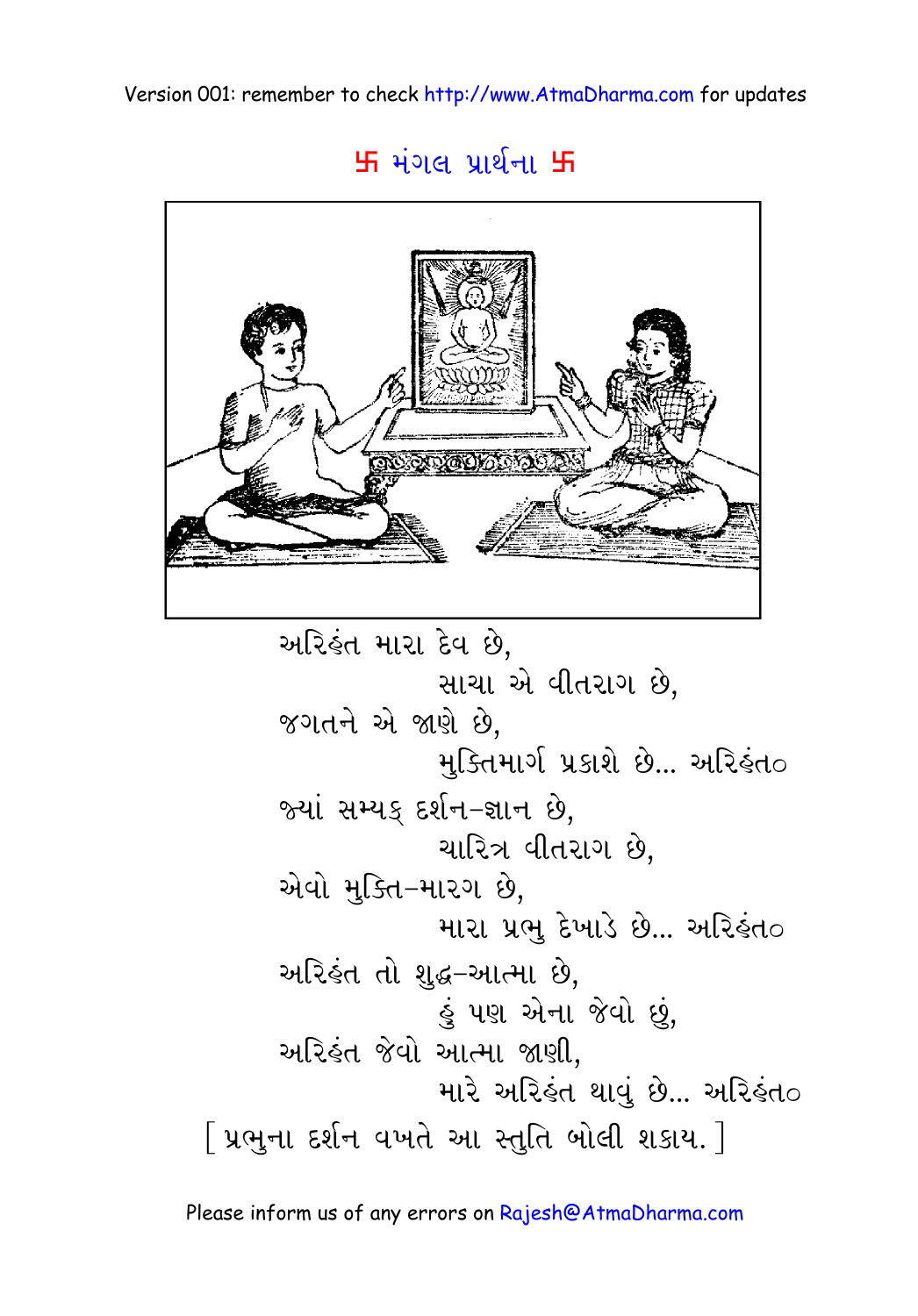# $(5)$

### 卐 ભગવાનના દર્શનનો મહિમા 卐

#### 45.

નમું દેવ અરિહંતને, શ્રી જિનવાણી માત, નમું ગુરુ નિર્ગ્રંથને, આનંદ–મંગલ દાત. શ્રી દેવ–ગુરુનાં સમરું પાય, દર્શનકથા કહું મન લાય. દર્શન જિનવરનાં બહુ સાર, દર્શન કરો સહુ નરનાર. પહેલાં શ્રી જિનદર્શન કરો, કાર્ય સહુ પછી જ સંભારો. જે જિનદર્શન કરે નિત સાર, ધન્ય જન્મ તેનો અવધાર. ઉદર ભરે જિનદર્શન વિન, જાણો નર ત<sup>ે</sup> બુદ્ધિવિહીન. દર્શન વિણ જીવન ધિક્ હોય, તેથી દર્શ કરો સહુ કોય. દર્શપ્રતિજ્ઞા મનોવતી ધારી, થઈ કથા તેની સુખકારી. સુણો ભવિજન ચિત્ત લગાય, જાસ થકી સહુ વિઘ્ન નશાય.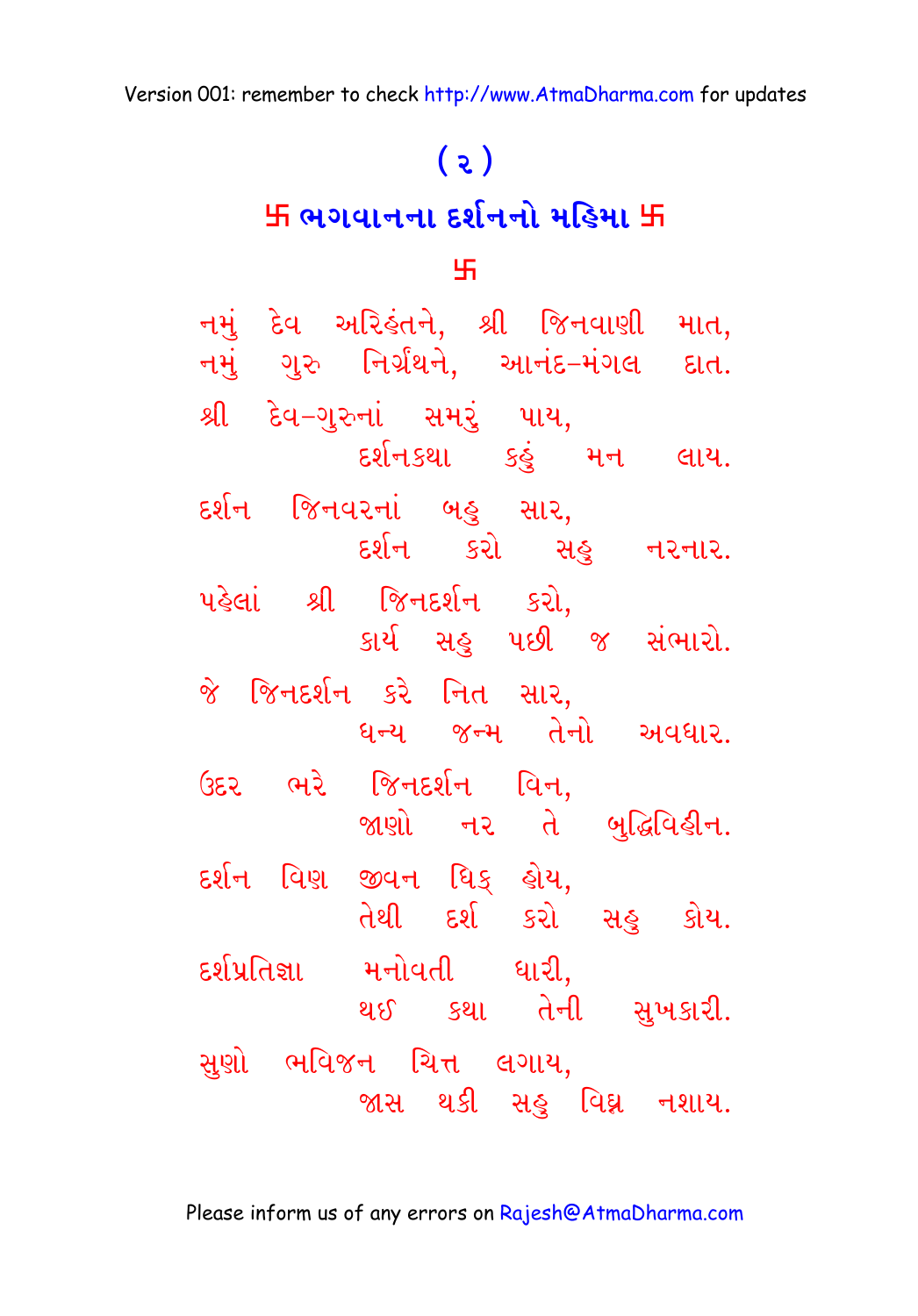# $\left( 3\right)$ 出 શ્થા-પ્રારંભ 出



ભગવાન જિનેન્દ્રદેવના દર્શન એ દરેક જૈન શ્રાવકનું હંમેશનું પ્રથમ કર્તવ્ય છે. મનોવતીએ ભગવાન જિનેન્દ્રદેવના દર્શનની પ્રતિજ્ઞા કરીને કેવા ઉત્તમ પ્રકારે તેનું પાલન કર્યું -એની ભક્તિભરી કથા શરૂ થાય છે. આ કથા સૌને જિનેન્દ્રદર્શનની પ્રેરણા જગાડનારી છે. णमो अरिहंताणं એમ જિનેન્દ્ર ભગવાનને નમસ્કાર કરીને આ કથા વાંચવી શરૂ કરો.

## ૬સ્તિનાપરીમાં

ભરતક્ષેત્રમાં હસ્તિનાપુર નામની સુંદર નગરી છે. સ્વર્ગપુરી જેવી એની શોભા છે; શાંતિનાથ, કુંથુનાથ, અરનાથ એ ત્રણે ચક્રવર્તી-તીર્થંકરો, તેમ જ બીજા અનેક મોક્ષગામી મહાપુરુષો આ હસ્તિનાપુરીમાં થયા છે. શ્રેયાંસકુમારે ઋષભ-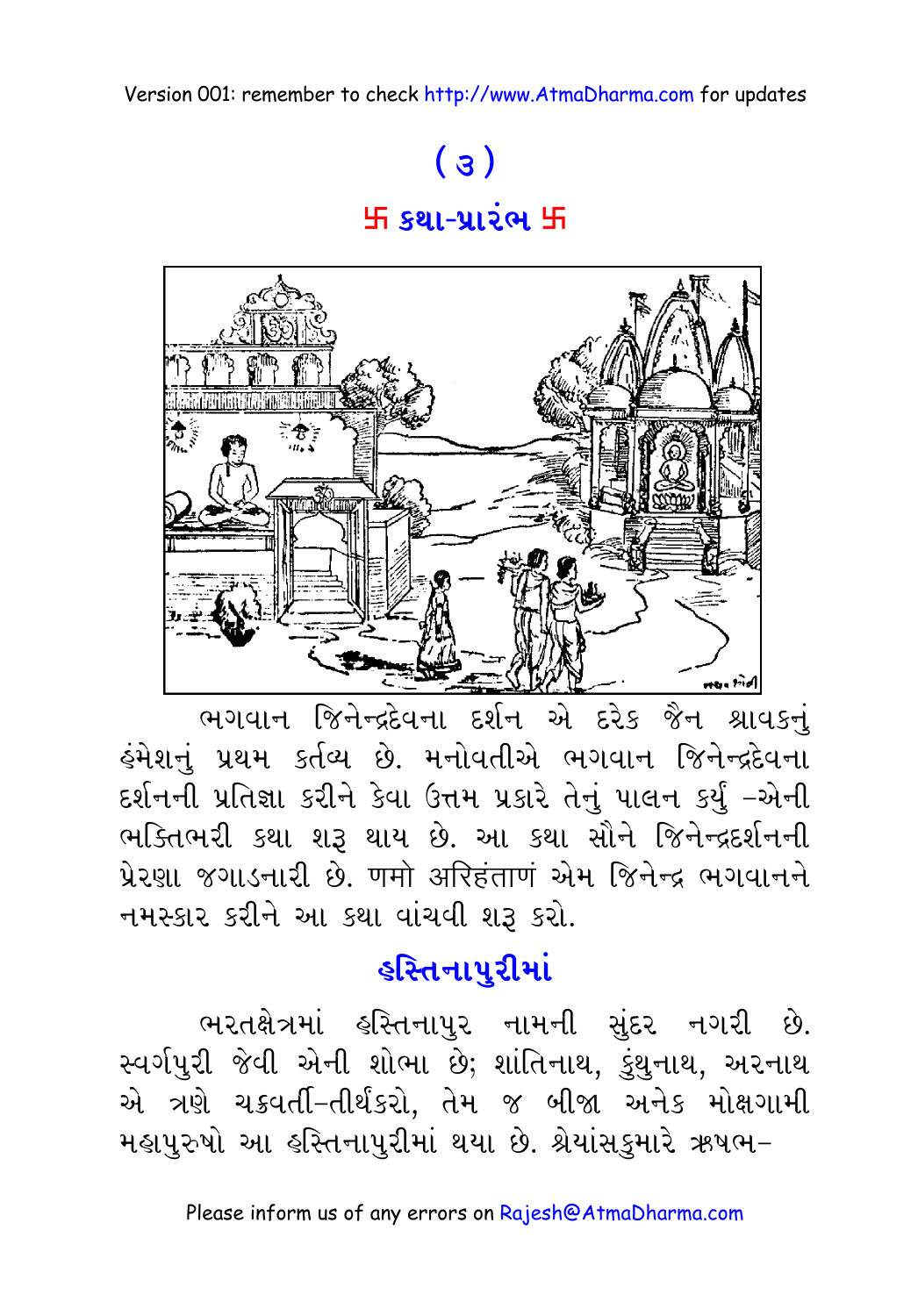$\times$  : દર્શન $s$ થા

દેવ ભગવાનને વર્ષીતપનું પારણું આ નગરીમાં જ કરાવ્યું લ્તું; ૭૦૦ મુનિઓના સંઘની રક્ષા વિષ્ણુકુમારે આ નગરીમાં જ કરી હતી; પાંચ પાંડવ ભગવંતો પણ અહીં જ થયા હતાં. એવી આ પવિત્ર નગરી બાર યોજન વિસ્તારમાં અનેક બાગબગીચાથી શોભી રહી છે. ત્યાં મોટામોટા અનેક મહેલો છે, ને ઉત્તમ શ્રાવકજનો ત્યાં વસી રહ્યા છે. નગરીની મધ્યમાં વિશાળ જિનમંદિર છે અને સોનાનાં કળશથી તેનું શિખર ઝળકી રહ્યું છે.

તે હસ્તિનાપુરીમાં યશોધર રાજા રાજ્ય કરે છે; તે ન્યાયવંત છે અને ચારે તરફ તેનો યશ ફેલાઈ રહ્યો છે. તેમના રાજમાં મહારથ નામના એક શેઠ રહે છે, તે જૈનધર્મના મહાન ભક્ત છે અને પુણ્યના ઉદયથી તેમના ઘરે લક્ષ્મીનો પાર નથી. બાવન કરોડ સોનામલોરથી એનો ભંડાર ભર્યો છે એના મહેલ ૫૨ બાવન ધજા ફરકે છે. તેની સ્ત્રીનું નામ મહાસેના છે, તે પણ શીલવાન અને ગુણવાન છે. તેમને ત્યાં દેવકન્યા જેવી એક દીકરી થઈ, એનું નામ મનોરમા અથવા મનોવતી

મનોરમા રૂપવંતી અને ગુણવંતી છે. તે આઠ વર્ષની થતાં વિદ્વાન પાસે ભણવા લાગી અને થોડા જ વખતમાં અનેક વિદ્યાઓ ભણી લીધી, શાસ્ત્રોનો પણ અભ્યાસ કર્યો. એના મખથી વિદ્યાની ચર્ચા સાંભળીને માતાપિતા આનંદિત થતાં. બીજનાં ચંદ્રની જેમ વધતાં વધતાં મનોરમા સોળ વર્ષની થઈ. ત્યારે તેના વિવાહ માટે માતાપિતાને ચિન્તા થઈ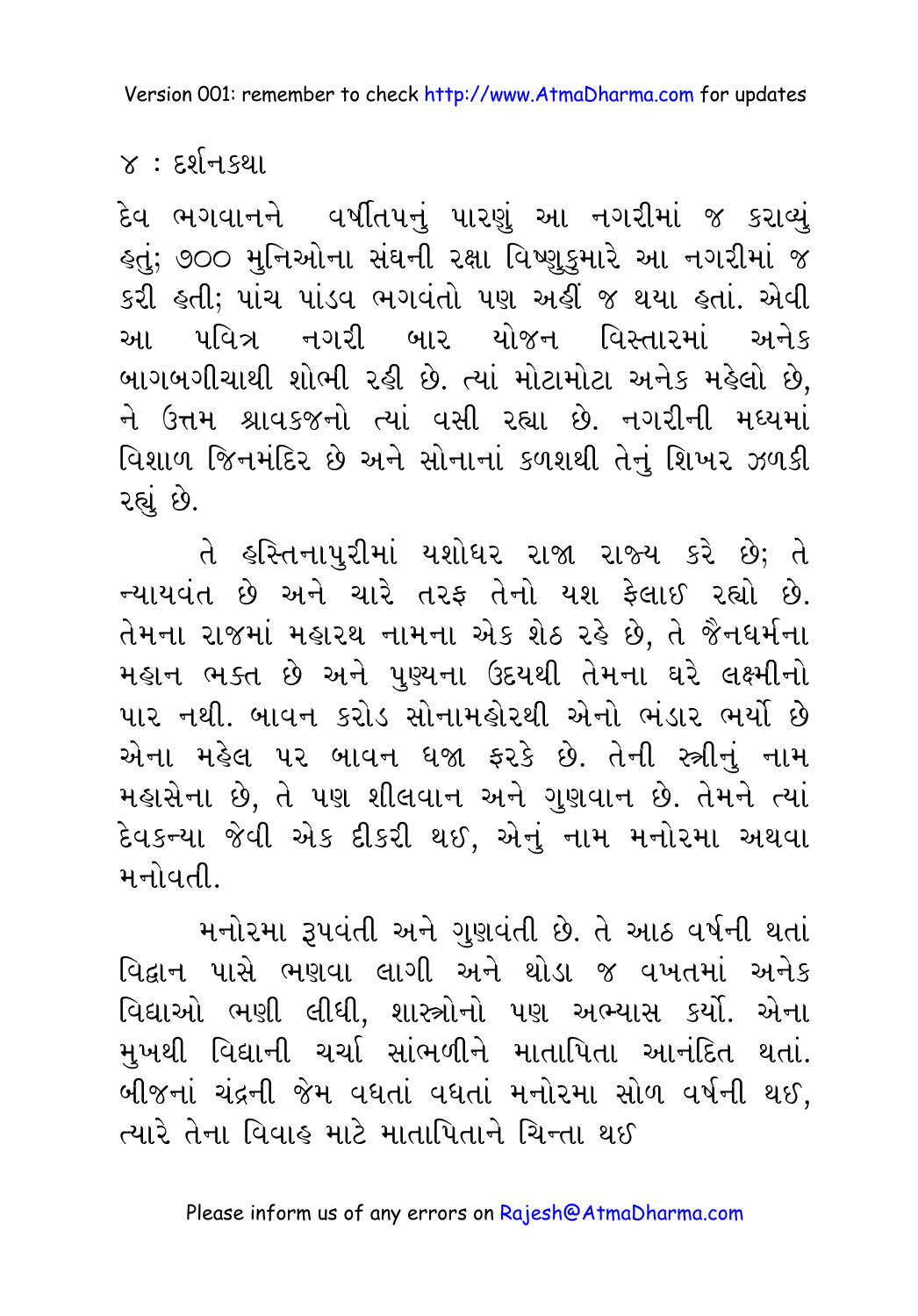દર્શન.કથા : પ

અને યોગ્ય વર શોધવા માટે પુરોહિતને મોકલ્યો. ધર્મમાં તેમજ કુળ અને સંપદામાં આપણા જેવા હોય–એવા ઉત્તમ ઘરની શોધ કરવાની આજ્ઞા કરીને પુરોહિતને વિદાય કર્યો. એવા ઘર અને વરની શોધમાં દેશોદેશ કરતાં કરતાં તેને છ મહિના તો વીતી ગયા. પછી શું થયું ? તે કહે છે:

## મનોવતીની બુઘસેન સાથે સગાઈ

મનોવતીને માટે યોગ્ય વર શોધવા દેશોદેશ ભમતાં-ભમતાં તે પુરોહિત અવંતિદેશના વલ્લભીપુર નગરમાં આવી પહોંચ્યો. દેવપુરી જેવી એ નગરીને દેખતાં તે ઘણો આનંદિત થયો. ત્યાં ઠેરઠેર માણેક-મોતીની ઝાલર ઝૂમતી હતી, ને મુક્તાફળ તથા સુવર્ણમુદ્રાના ઢગલા નજરે ૫ડતા હતાં. મોટાંમોટાં જિનમંદિરો સુવર્ણના કળશોથી ને મણિરત્નોથી શોભી રહ્યાં હતાં. ઉત્તમ રાજા ત્યાં રાજ કરતો હતો ને જૈનધર્મપાલક ઉત્તમ શ્રાવકો તે નગરીમાં વસતા હતા; તેમાં સોમદત્ત નામના શેઠ વિશેષ ધનવાન હતાં, તેમને હેમશ્રી સ્ત્રી અને સાત પુત્રો હતાં. તેમાં છ પુત્રોના તો વિવાહ થઈ ગયા હતા, ને સૌથી નાનો પુત્ર બુધસેન <u>કજી કુંવારો કતો; તે પ્રવીણ અને રૂપવાન કતો. એને જોતાં</u> પુરોહિતને વિચાર થયો કે આ યોગ ઉત્તમ છે, મનોરમાને માટે આ બુધસેન બધી રીતે યોગ્ય છે. આમ વિચારીને તે પુરોહિતે સોમદત્ત શેઠને વાત કરી કે હસ્તિનાપુરીના મહારથ શેઠ તેમની પુત્રી મનોવતી આપના પુત્ર બુધસેનને આપવા ચાહે છે. એ વાત સાંભળીને સોમદત્ત શેઠ બહુ ખુશી થયા ને તેમણે પોતાની સંમતિ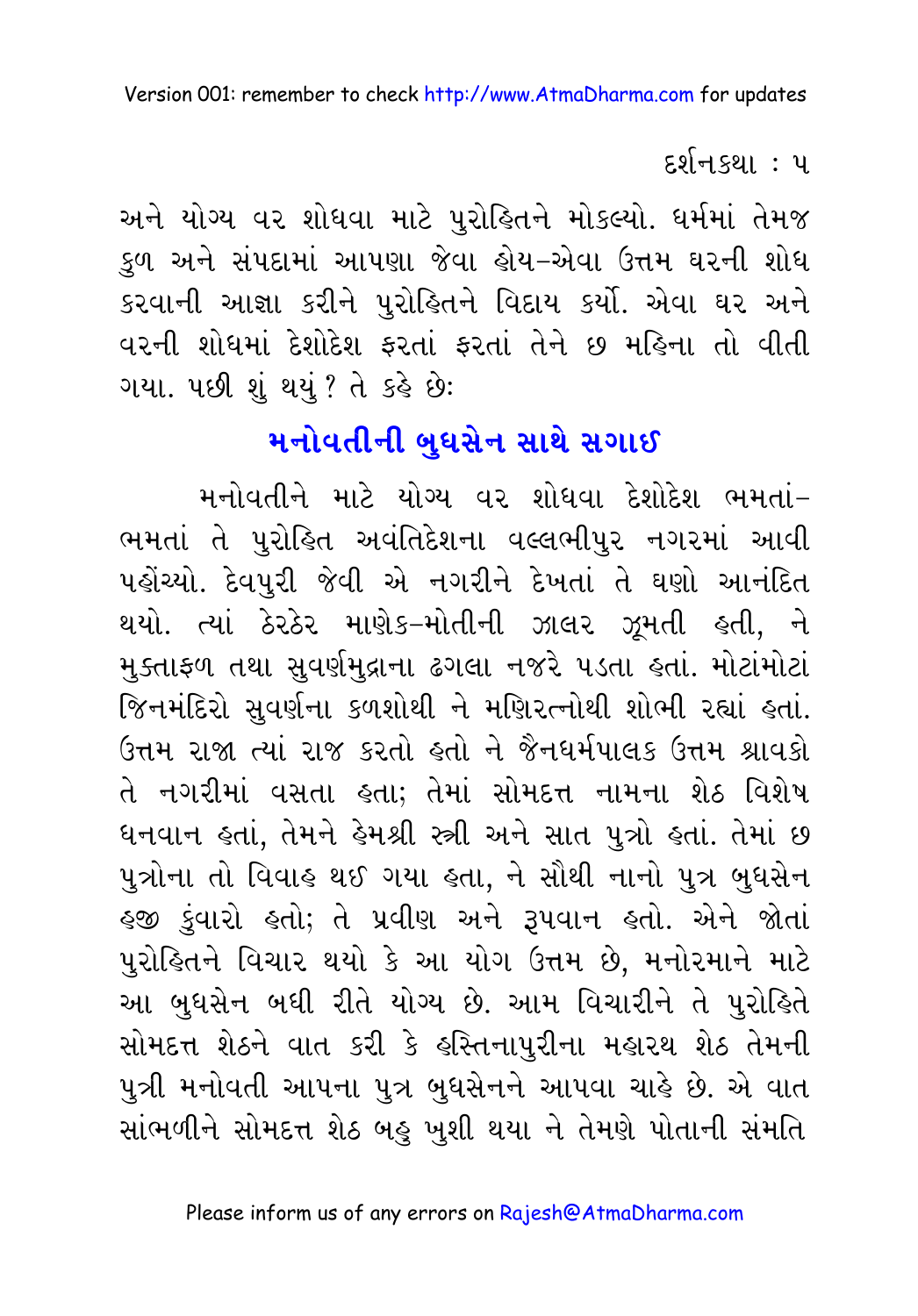$\varepsilon$  : દર્શન $s$ થા

આપી. તરત નગરજનોને બોલાવ્યા ને અનેક નારીઓ મંગલગીત ગાવા લાગી, સજ્જનોનું સન્માન કર્યું ને યાચકોને દાન દીધું; જિનમંદિરમાં ધામધુમથી મોટી પુજા રચાવી અને શુભ મુકૂર્તે કુંવરને તિલક કર્યુ. ૫છી ઘણું ધન વગેરે ભેટ આપીને પુરોહિતજીને વિદાય કર્યા. ત્યાંથી શીઘ્ર રવાના થઈને પુરોહિતજી થોડા જ દિવસમાં હસ્તિનાપુર પહોંચ્યા અને શેઠજીને બધો વૃત્તાંત જણાવ્યો. તે સાંભળીને શેઠને ઘણો હર્ષ થયો, અને આ સંબંધની સૌએ પ્રશંસા કરી.

આ રીતે મનોવતીની સગાઈ થઈ. ત્યારપછી કથા આગળ ચાલતાં શું બન્યું ? તે હવે કહે છે:

# મનોવતીએ જિનદર્શનની પ્રતિજ્ઞા લીધી

જ્યારે મનોવતીએ સગાઈની વાત જાણી અને હવે અલ્પકાળમાં વિવાહ થશે એમ લાગ્યું, ત્યારે એક દિવસ શ્રી જિનધરમુનિરાજનું તે નગરીમાં આગમન થયું. હજારો નગરજનો મુનિરાજનાં દર્શન કરવા ઊમટયા. મનોવતી પણ ભક્તિપૂર્વક મુનિરાજના દર્શન કરવા ગઈ... અહા, વીતરાગી સંત, મોક્ષના સાધક, સંસારના ત્યાગી, એમનાં દર્શન કરતાં ને એમનો ચૈતન્યરસઝરતો ઉપદેશ સાંભળતાં મનોવતીને અપાર ઙર્ષ થયો. મુનિરાજે શ્રી અરિલ્ત દેવનું સ્વરૂપ સમજાવ્યું, તથા હંમેશાં તેમનાં દર્શન કરવાનો ને શાસ્ત્ર-સ્વાધ્યાયનો ઉપદેશ દીધો. તે સાંભળીને મનોવતીએ ભક્તિપૂર્વક કહ્યું : હે કરુણાનિધિ મુનિરાજ! મારી એક અરજ સાંભળો... મને કોઈ એવં વ્રત આપો કે જેથી મારો <u>જન્મ સફળ થાય... ને મારી ધાર્મિકલ્માવનાને</u>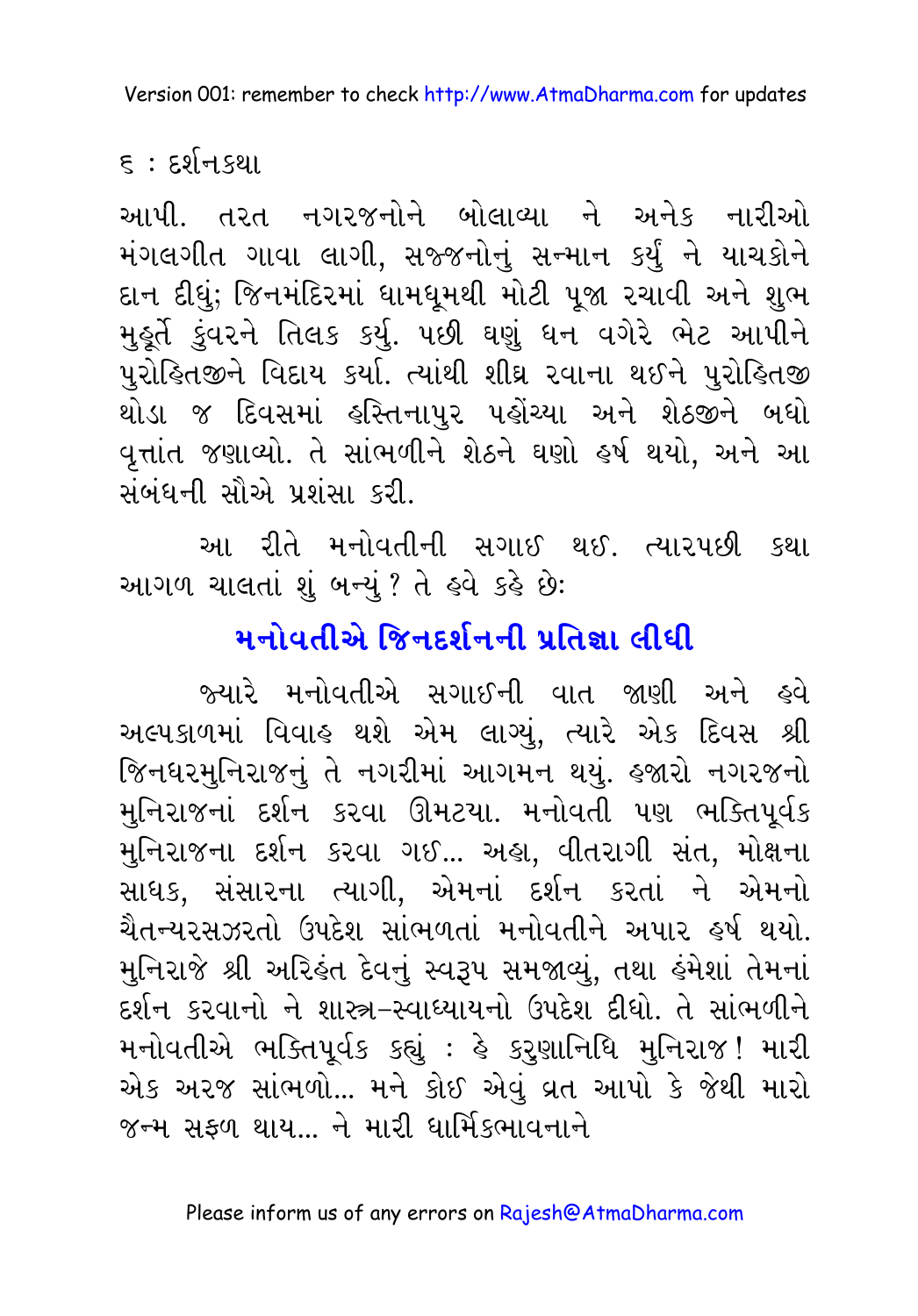દર્શનકથા : ૭

પોષણ મળ્યા કરે. મનોવતીની એ વાત સાંભળીને મુનિરાજે વત્સલતાથી કહ્યું: બેટી, જૈનધર્મના ઊંચા સંસ્કારથી તારું જીવન ધન્ય બન્યું; તેં જિનવ્રતની માગણી કરી તો તું ઉત્તમ પુષ્પાંજલિવ્રત ધારણ કર અને એ જિનવ્રતને તું દર્શનપ્રતિજ્ઞા સહિત અંગીકાર કર; એ જિનેન્દ્રદર્શન મહાન સુખકાર છે; જિનધર્મ વગરનું જીવન ધિક્કાર છે... ભગવાનના દર્શન વગરના માનવી તો પશુસમાન છે.

મનિરાજની એ વાત સાંભળીને મનોવતીએ વિનયપર્વક કહ્યું : હે સ્વામી ! હું દર્શનપ્રતિજ્ઞા અંગીકાર કરૃં છું... પ્રભો, હું હંમેશ જિનેન્દ્રદેવના દર્શન કરું અને ગજમોતી ચઢાવીને એમનું પૂજન કરૂં -ત્યાર પછી જ ભોજન કરૂં-એ મારી પ્રતિજ્ઞા છે, તેમાં આપ સાક્ષી છો. મુનિરાજે આશીર્વાદપૂર્વક એ પ્રતિજ્ઞા આપી. અહા, ૧૬ વર્ષની કન્યા જીવનભર જિનેન્દ્રદર્શનની આવી પ્રતિજ્ઞા કરે છે... એને સંદેહ નથી ઊઠતો કે ગજમોતી જેવા ઊંચા મોતી જીવનભર મને ક્યાંથી મળશે ? એને તો જૈનધર્મનો અને જિનેન્દ્ર–ભક્તિનો ૨ંગ છે. એ લગનીના જોરે જિનેન્દ્રદર્શનની નિઃશંક પ્રતિજ્ઞા લીધી. મનોવતીએ ઉચ્ચ ભાવનાથી આવી દર્શનપ્રતિજ્ઞા અંગીકાર કરી તે દેખીને હજારો શ્રાવકજનો પ્રસન્ન થયા ને ધન્ય... ધન્ય કઢી તેની પ્રશંસાપર્વક પોતે પણ દર્શનપ્રતિજ્ઞા લીધી

ઘરે જઈને મનોવતીએ દર્શનપ્રતિજ્ઞાની વાત માતા-પિતાને કહી. તે સાંભળીને પિતાએ કહ્યું : બેટી ! તેં દર્શનપ્રતિજ્ઞા લીધી એ તો બહુ સારું કર્યુ, પણ સાથે ગજમોતી ચઢાવીને પછી જ ભોજન કરવું-એવી જે પ્રતિજ્ઞા કરી, તેનું પાલન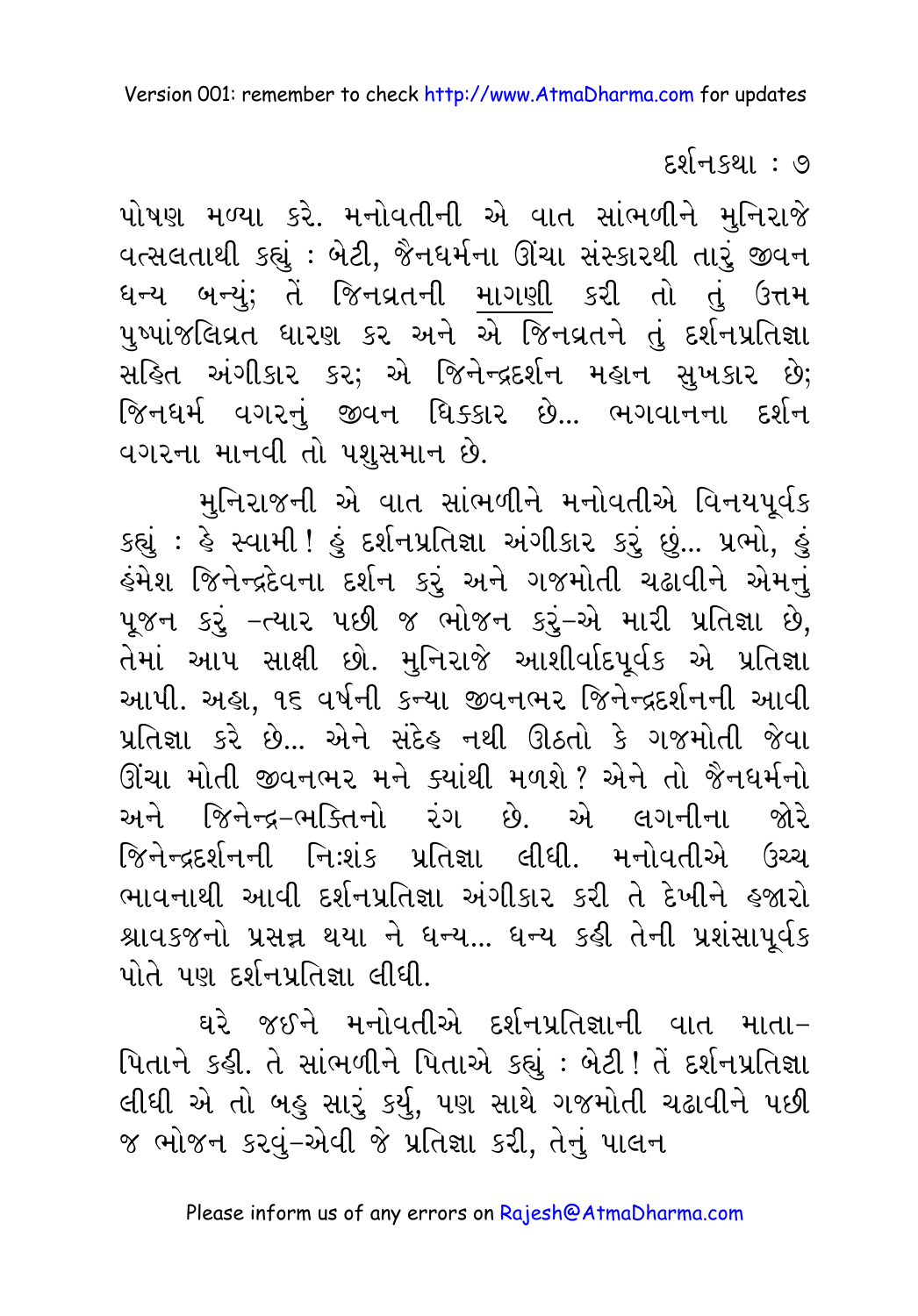$\zeta$  : દર્શન $s$ થા

કરવું મુશ્કેલ ૫ડશે. કેમકે અહીં આપણા ઘરે તો ગજમોતીના ઢગલા છે એટલે તું રોજરોજ આનંદથી ભગવાનનાં દર્શન કર ને ગજમોતીના પુંજ ચઢાવ, તેમાં કાંઈ હરકત નહિ આવે; પરંતુ જ્યારે તું સાસરે જઈશ ત્યારે તારી ગજમોતીની પ્રતિજ્ઞા નિભાવવી કઠણ ૫ડશે. ત્યારે પુત્રી બોલી : પિતાજી! પુણ્યોદયથી એ પણ મળી રહેશે. ગમે તેવી મુશ્કેલીમાં પણ લીધેલી પ્રતિજ્ઞા છોડાય નહિ. શ્રી મુનિરાજની સાક્ષીમાં મેં જે દર્શનપ્રતિજ્ઞા લીધી છે તે પ્રતિજ્ઞા પ્રાણ જાય તો પણ કું નહિ છોડું.

अब जो दर्शप्रतिज्ञा लई, श्री मुनिवरकी साक्षी दई। प्राण जाय तो जावे सोय, लई प्रतिज्ञा तजे न कोय।।

–આ પ્રમાણે મનોવતીએ દર્શનપ્રતિજ્ઞા કરી અને તેની સગાઈ પણ થઈ. દર્શનપ્રતિજ્ઞા વડે જિનેન્દ્રભગવાન સાથે લગની લગાડીને ધર્મનું સાચું સગપણ કર્યુ ને લૌકિક સગપણ વલ્લભીપુરના કુમાર બુધસેન સાથે થયું.

ઙવે કુંવર બુધસેન અને મનોવતીના વિવાહની ધામધૂમથી તૈયારી થવા લાગી; તિલકનો દિવસ આવી પહોંચ્યો. ત્યારે વલ્લભીપુરથી વિશાળ જાન સાથે બુધસેને પ્રસ્થાન કર્યું; અનેક હાથી, ઘોડા, રથ અસવાર તથા વાજિંત્રો સહિત જાન શોભતી કતી. ચાલતાં ચાલતાં થોડા દિવસોમાં તે જાન કસ્તિનાપુરી આવી પહોંચી, અને ત્યાં બગીચામાં ડેરા-તંબુ નાંખ્યા, ડંકા-નિશાન વાગવા માંડયા, ને ધજાઓ ફરકી રહી. મહારથ શેઠે અને સમસ્ત નગરજનોએ ધામધુમથી ઘણી આગતા–સ્વાગતા કરી, ષટરસ ભોજન જમાડયાં. જાન દરવાજે આવી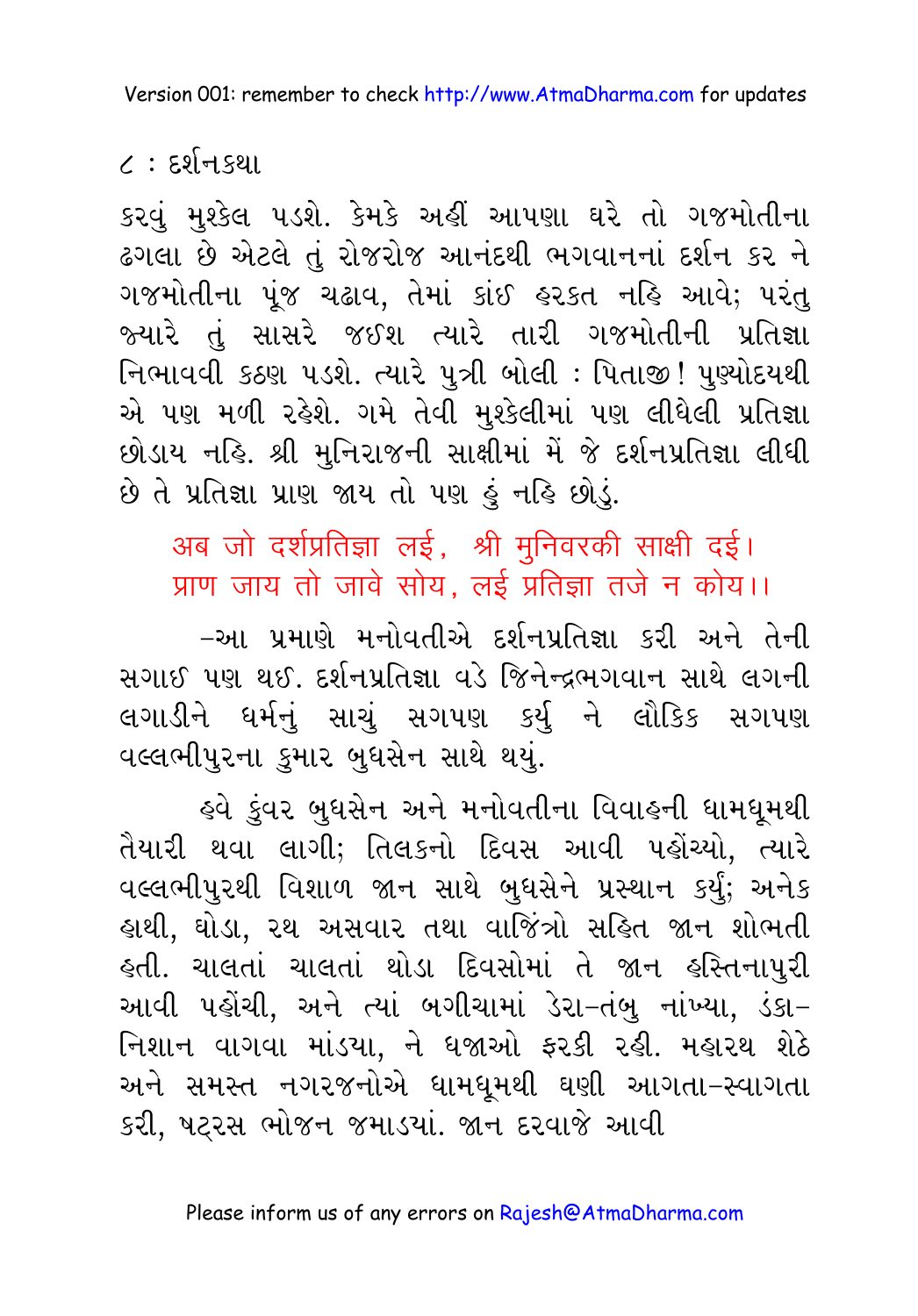દર્શનકથા : ૯

પહોંચી; ત્યાં અપાર શોભા હતી. કંચનના કલશથી ને ગજમોતીના હારથી, તેમ જ ઉત્તમ વસ્ત્રો વગેરેની ભેટથી સન્માન કર્યું. ત્રણ દિવસ જાનને રાખીને ચોથા દિવસે વિદાય આપી. વિદાયપ્રસંગે પિતાએ મનોવતીને શિખામણ આપતાં કહ્યું-



હે બેટી ! તું ઉત્તમ <u>કુ</u>ળની મર્યાદાથી વર્તજે, તારાથી મોટા હોય તેમના પ્રત્યે વિવેકથી વર્તજે અને સાસુની આજ્ઞા માથ<mark>ે</mark> ચડાવજે. તથા જિનેન્દ્રદેવના દર્શનની જે પ્રતિજ્ઞા લીધી છે તેનું દઢપણે પાલન કરજે-

जिनवरदर्शप्रतिज्ञा लई, सो दृढ कर पालो तुम सही। इहविध तात सीख जब दई, सुन्दरि चित्तमें सब धर लई।। ત્યારબાદ બુધસેનકુમારની જાન હસ્તિનાપુરથી વિદાય થઈને વલ્લભીપુર આવી પહોંચી. ત્યાં સૌથી પહેલાં જિન-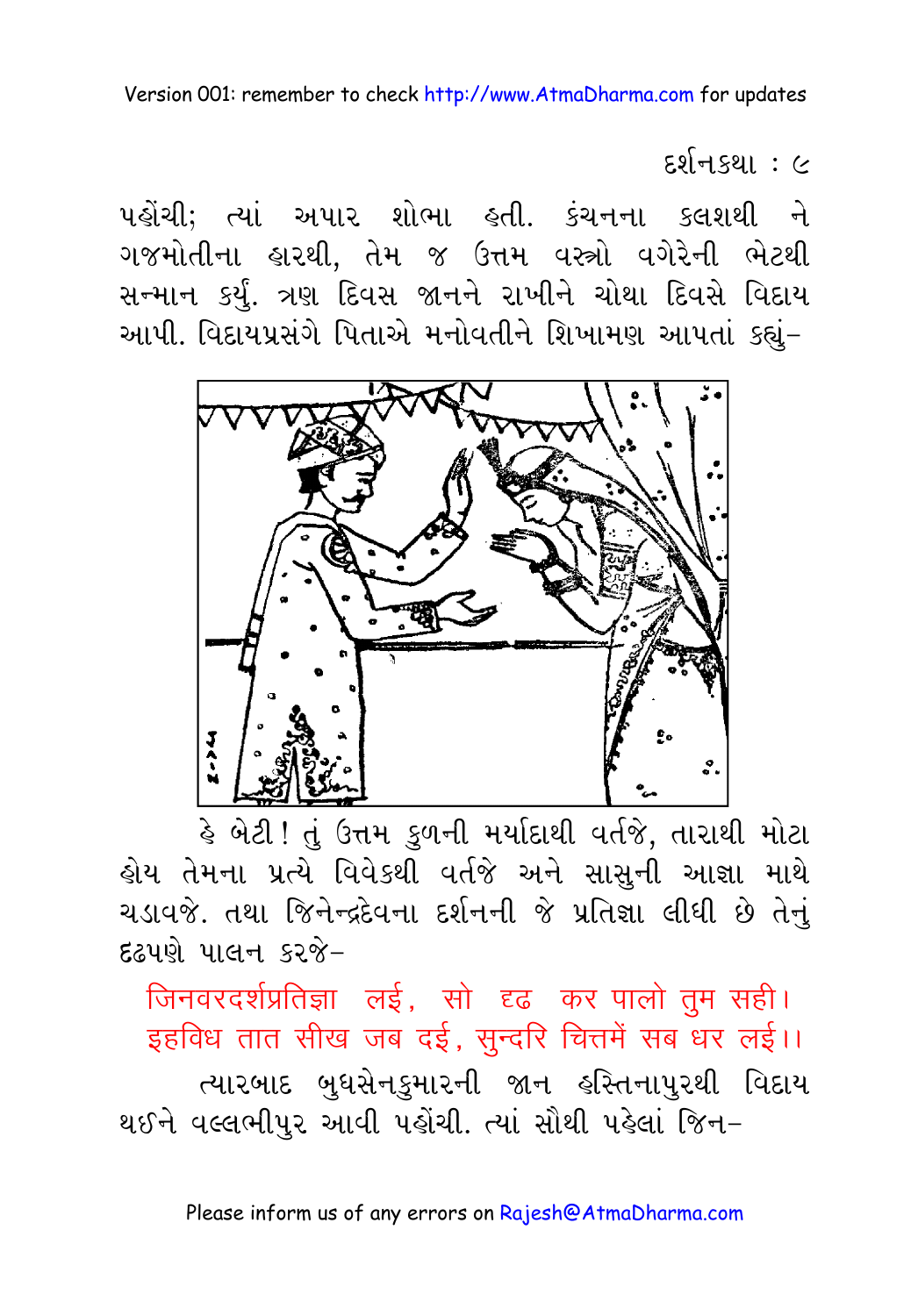$90:5251$ 

મંદિરે જઈને નવદંપતીએ જિનેન્દ્રદેવને નમસ્કાર કર્યા, તથા અષ્ટવિધ ૫જા કરી. ૫છી નવવધ ઘરે આવતાં સ્ત્રીઓએ મંગલગીત ગાયા. યાચકજનોને ખૂબ દાન દીધું અને સજ્જનોનું સન્માન કર્યં.

આ રીતે બુધસેન સાથે મનોવતીના વિવાહ થઈ ગયા. ત્યાર પછી કથા આગળ વધતાં શું બન્યું ? તે સાંભળો.

### દર્શન-પ્રતિજ્ઞાનું પાલન

પુત્રના લગ્નની ખુશાલીમાં સોમદત્ત શેઠે નગરમાં નોતરં ફેરવ્યું ને સર્વે સાધર્મીઓને જમવા નિમંત્ર્યાં. નગરજનો તથા કુટુંબપરિવાર ઉત્તમ ષટરસ ભોજન જમી રહ્યા, છેલ્લે ઘરની સ્ત્રીઓ બાકી રહી. ત્યારે સાસુએ આવીને મનોવતીને ભોજન માટે બોલાવતાં કહ્યું : વહુ બેટા ! ચાલો, ભોજન કરી લ્યો, ને બધાંનાં મનને આનંદિત કરો

ત્યારે મનોવતી મનમાં વિચારે છે કે મેં તો સુખકાર એવી જિનદર્શનપ્રતિજ્ઞા લીધી છે-

सुंदरी मनमें करत विचार, दर्शनप्रतिज्ञा लई सुखकार। गजमोतीके पुंज चढाय, तबही भोजन करुं बनाय।।

જિનેન્દ્ર ભગવાનના દર્શન કરીને ગજમોતી (અર્થાત બહુમૂલ્ય મોતી ) વડે પૂજન કરૂં પછી જ ભોજન કરૂં. ગજમોતી ચઢાવ્યા વગર ભોજન કરું તો તો પ્રતિજ્ઞાભંગ થાય; એ તો ઠીક ન કહેવાય. અને અહીં ગજમોતી નજરે ૫ડતાં નથી; એ મંગાય તો કેમ ? આમ વિચારીને મનોવતીએ મૌન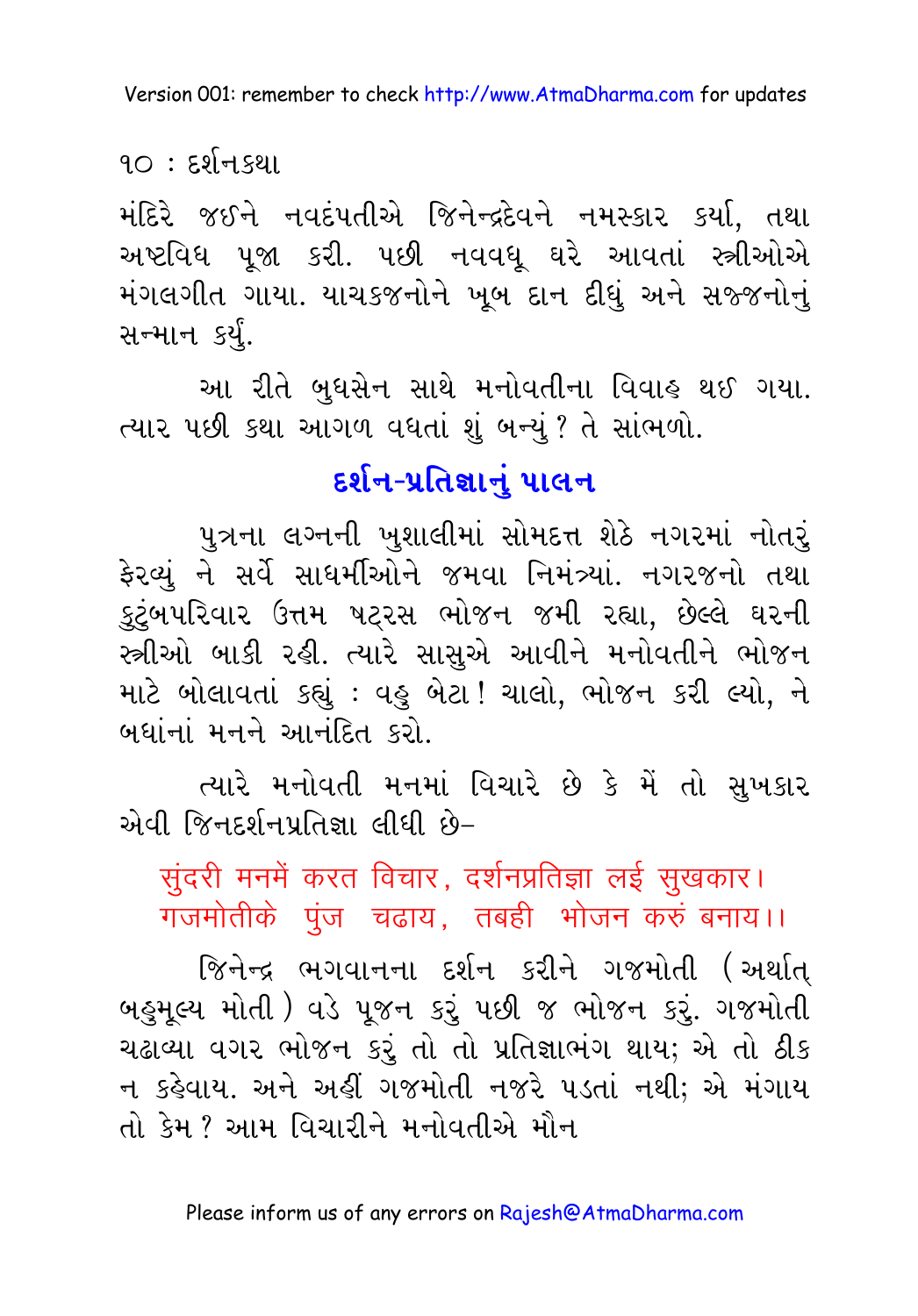દર્શનકથા : ૧૧ ધારણ કર્યું. તેણે ભોજન ન કર્યું, તેમ જ પોતાના મનનું રહસ્ય પણ પ્રગટન કર્યું.

સાસુએ ઘણું કહેવા છતાં મનોવતીએ ભોજન ન કર્યું. ઘણો સમય વીતી જવા છતાં તેણે ભોજન ન કર્યું તેથી સાસુ ત્યાંથી શેઠ પાસે ગઈ અને કહેવા લાગી-હે સ્વામી! આ વહુએ મૌન ધાર્યુ છે, તે ભોજન કરતી નથી અને કાંઈ ખુલાસો કરતી નથી, તો આનું શું કારણ છે? ને હવે શું કરવં ? તેનો વિચાર કરો.

ત્યારે શેઠ બોલ્યા-એની સાથે કાંઈ હઠ ન કરવી. એ તો ભોળી અણજાણ લડકી છે, ને અહીં સાસરે તે સંકોચાય છે; જ્યારે તેનો સંકોચ મટશે ત્યારે તે જરૂર ભોજન કરશે.

આ તરફ મનોવતી તો પોતાના વ્રતમાં દઢ છે, ને હૃદયમાં પંચનમસ્કારમંત્રને જપે છે; અન્નનો ત્યાગ કરીને અંતરમાં જિનવરદેવનું રટણ કરે છે. એક દિવસ એમ ને એમ વીતી ગયો ને બીજો દિવસ આવ્યો. સાસુ ફરીને તેની પાસે આવી ને કહેવા લાગી કે-વહુ, ઊઠો! અને ભોજન કરો; હવે આ સંકોચ છોડીને બધાની સાથે જમો.

ત્યારે મનોવતીએ કાંઈ જવાબ ન આપ્યો, અને બીજો દિવસ પણ એમ ને એમ ભોજન વગર વીતી ગયો.

આથી શેઠે વિચાર કરીને બધાંને કહ્યું કે આપણે એક ઉપાય કરો.-મનોવતી ભોજન ન કરે તો આપણે સમસ્ત પરિવાર પણ ભોજન છોડી દો, જેથી તરત સાચી વાત જણાઈ જશે.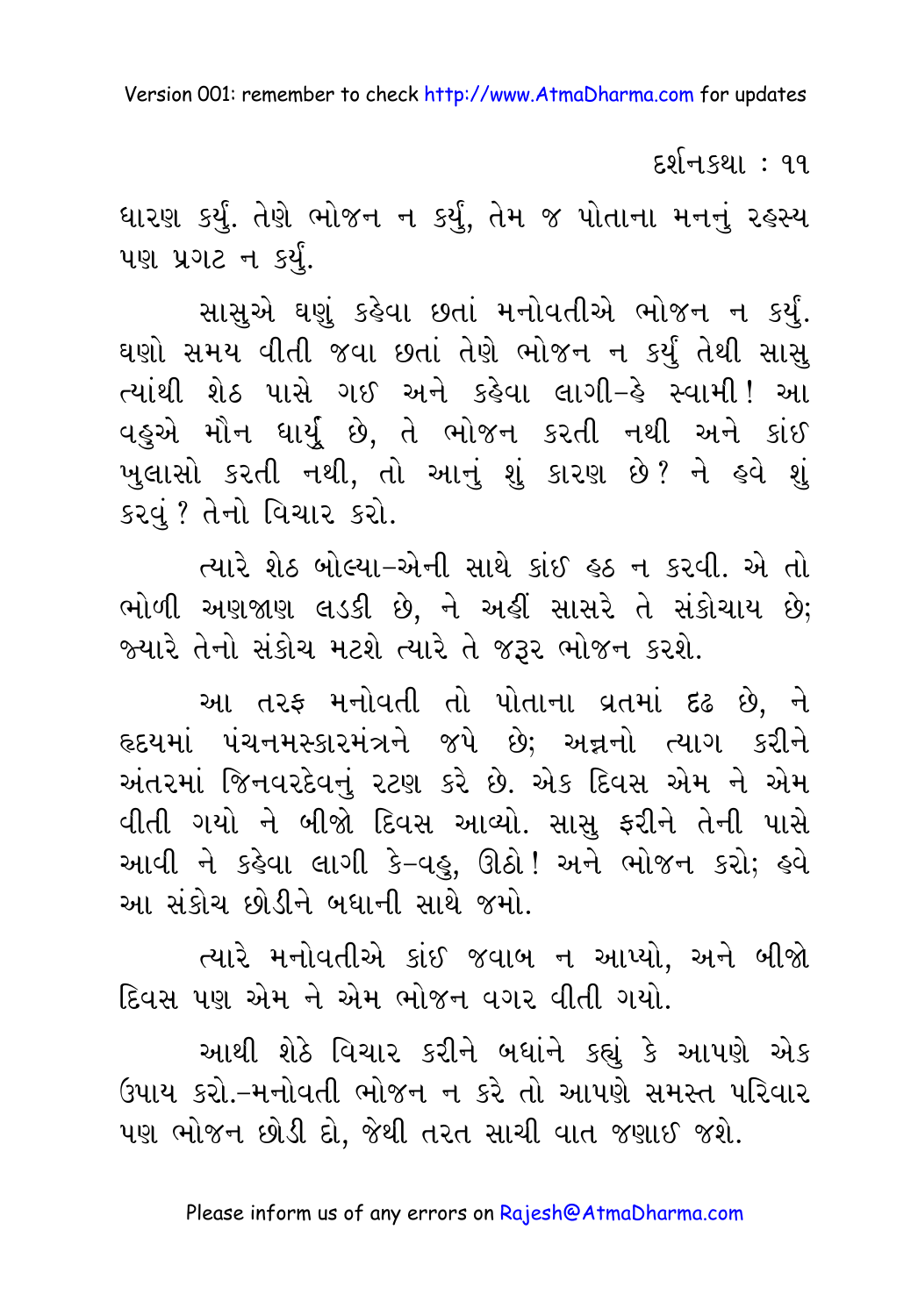**१२** $:$  **६२** $\mathbb{R}$  १२ ।

શેઠજીની આજ્ઞા પ્રમાણે પરિવારમાં બધાંએ ભોજન છોડી દીધું, કોઈએ ભોજન ન કર્યું.–એ રીતે ત્રીજો દિવસ પણ વીતી ગયો.

આખો પરિવાર એક દિવસ ભોજન વગરનો રહ્યો, છતાં મનોવતીએ ભોજન ન કર્યું, પરિવાર ઉપર મહા સંકટ આવી ૫ડયું. ચોથો દિવસ આવ્યો, ત્યારે મનોવતીના પિતાને આ બાબતમાં ખબર મોકલ્યા. એ ખબર સાંભળતાવેંત જ હસ્તિનાપુરથી શેઠે પોતાના પુત્રને ખબર કાઢવા મોકલ્યો.

મનોવતીનો ભાઈ આવી પહોંચતાં જ શેઠ-શેઠાણીએ તેને કહ્યું કે અમારી વાત સાંભળો; તમારા આદર-સત્કારની વિધિ પછી કરશું, પહેલાં તો તમને એક વાત પૂછી લઈએ: તમારી બહેન અહીં આવી ત્યારથી તેણે ભોજન છોડી દીધું છે. ત્રણ દિવસ વીતી ગયા છતાં તેણે ભોજન લીધું નથી, તો તમારી બહેનના હાલ જાણો, અને ભોજન ન કરવાનું કારણ શું છે તે અમને સમજાવો.

એ સાંભળીને ભાઈ તરત જ પોતાની બહેન પાસે ગયો અને નમ્રતાપર્વક પોતાની બહેનને પછવા લાગ્યો-બહેની! શા માટે તેં મૌન લીધું છે? ને શા માટે ભોજન છોડયું છે? લગ્નના આવા આનંદમાં આ સંકટ કેમ ઊભું થયું ? તે કર્લ

ત્યારે મનોવતી પોતાના ભાઈને શું કહે છે?-

 $-$  bloca  $-$ 

सुन्दरी तासों तबै बोली, भ्रात अब सुन लीजिये। जिनदर्शकी मैं ली प्रतिज्ञा, मुनिराज कि साक्षी लिये।।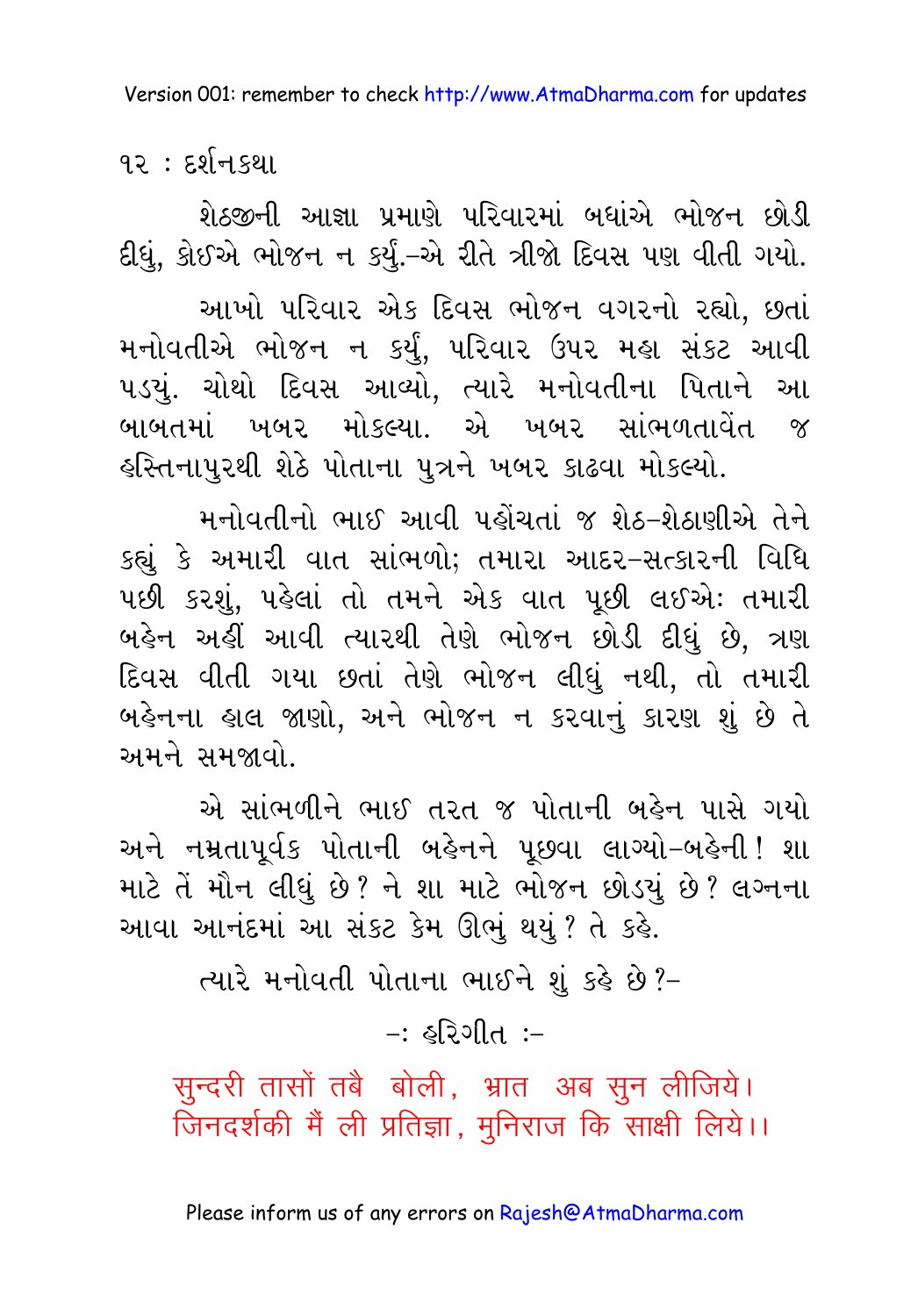દર્શન કથા : ૧૩

गजमोतियोंके पुंज लाऊं, जिनराज आगे जगमगें। तब करुं भोजन भ्रात मेरे, जास फल सब डर भगे।।

મનોવતી કહે છે-હે બન્ધુ! તું સાંભળ! મેં મુનિરાજની સાક્ષીથી જિનદર્શનની પ્રતિજ્ઞા કરી છે કે-ગજમોતી વડે જિનદેવની પૂજા કરૂં, પ્રભુચરણ-સમીપ ગજમોતી ઝગમગી ઊઠે,



ત્યાર ૫છી જ ભોજન કરું.-એ જિનદેવની ઉપાસનાથી બધા ભય દૂર થાય છે. પરંતુ, હે મારા ભાઈ ! અહીં તે ગજમોતી મને દેખાતાં નથી, તો હું ભોજન કેમ કરું? આથી મેં મૌન ધારણ કર્યું છે. માટે બીજાું કાંઈ બોલ્યા વગર તું જલદી મને અહીંથી વિદાય કરાવ ને તારી સાથે પિયરમાં લઈ જા. આ વાતનો ભેદ બહાર પાડીશ નહિ. હસ્તિનાપુર પહોંચીને ગજમોતી વડે જિનપુજા કરીને કું ભોજન કરીશ; તે માટે કાંઈ ચિન્તા નથી.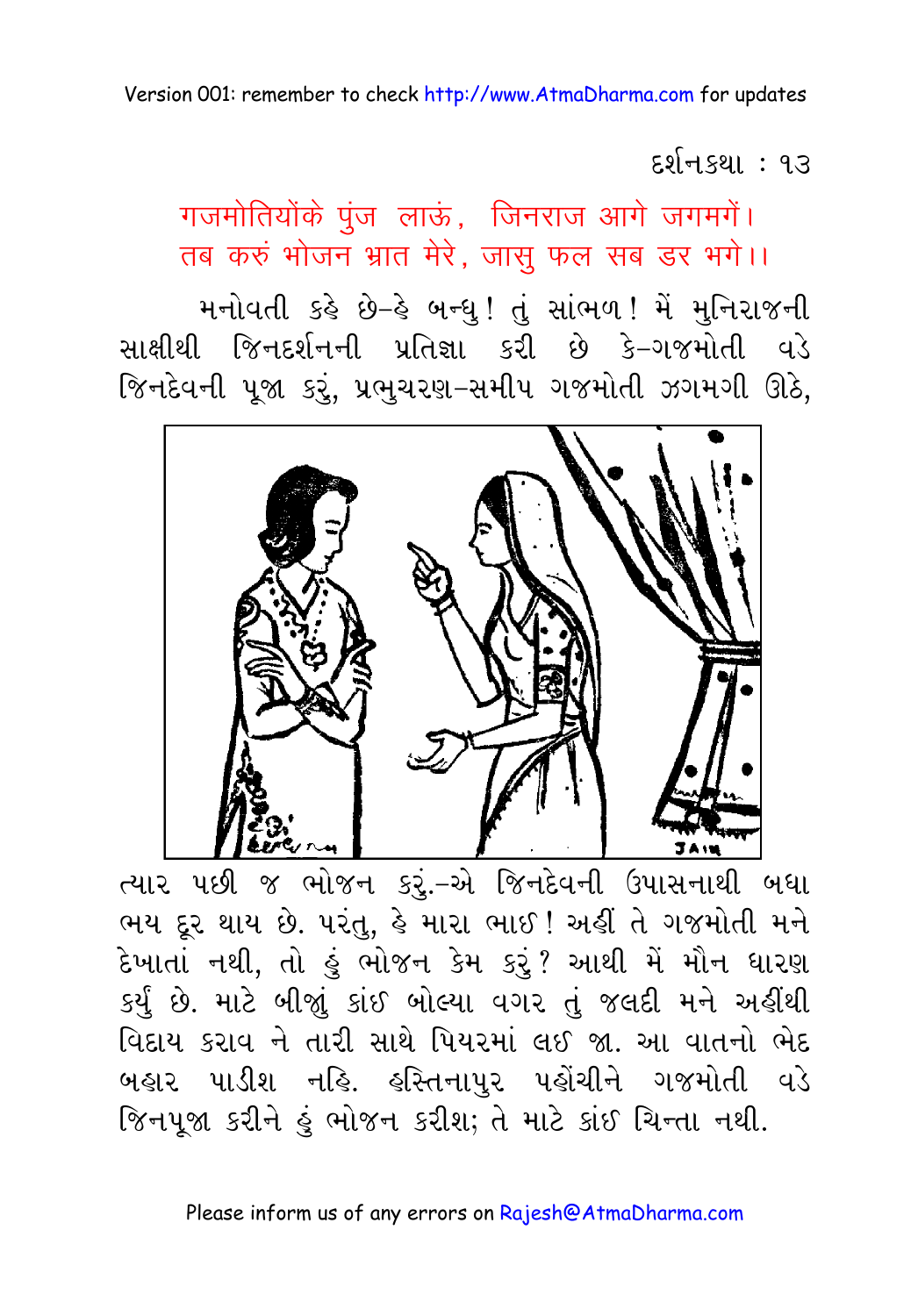૧૪ $:$  દર્શન $s$ થા

મનોવતીની એ વાત સાંભળીને તેનો ભાઈ તરત મહેલની બહાર આવ્યો અને શેઠને કહ્યું: કાંઈ ચિન્તા કરવાનું પ્રયોજન નથી; મારી બહેન ભોળી અને અજાણ છે, તે અહીં ઘણી સંકોચાય છે; માટે તેને જલ્દી મારી સાથે વિદાય કરો; इસ્તિનાપુર આવીને તે ભોજન કરશે.

એ સાંભળીને શેઠે કહ્યું-કુમાર! તમારી એ વાત અમારા માનવામાં આવતી નથી; માટે આ ઘરમાં તેને જે કાંઈ દુઃખ હોય તેનો સાચેસાચો ભેદ મને સમજાવો.

ત્યારે કુંવરે કહ્યું : શેઠજી! સાંભળો. સાચી હકીકત એ છે કે મારી બહેને મુનિવરની સાક્ષીથી એવી દર્શનપ્રતિજ્ઞા લીધી છે કે ગજમોતીનો પંજ ચઢાવીને અર્લન્તદેવની પજા કરે પછી જ તે ભોજન કરે; અને એ મોતી તો અહીં દેખાતાં નથી, એટલે તે ભોજન કઈ રીતે કરે?

ડુંવરની એ વાત સાંભળતાંવેત શેઠ મહેલમાં ગયા, ને વહુને પુત્રીસમાન સમજીને, તેની પ્રશંસાપૂર્વક કહેવા લાગ્યા– બેટા! તમારી પ્રતિજ્ઞાની આ વાત મને કેમ ન જણાવી? ને અત્યાર સુધી નકામું દુઃખ શા માટે ભોગવ્યું? આપણા ઘરમાં ગજમોતીનો ક્યાં તૂટો છે!

એમ કઢીને તરત ભંડારીને બોલાવ્યા ને ભંડાર ખોલાવ્યા. અનેક પ્રકારનાં મોતીના ઢગલા ત્યાં ૫ડયા હતા; તેમાંથી જાતજાતનાં ગજમોતીના ઢગ બતાવીને શેઠે મનોવતીને કહ્યું-બેટા, અમારાં મહાન ભાગ્ય છે કે તારા જેવી જિનભક્ત વહુ અમારા કુળમાં આવી. જો, આપણા પુણ્યોદયે આ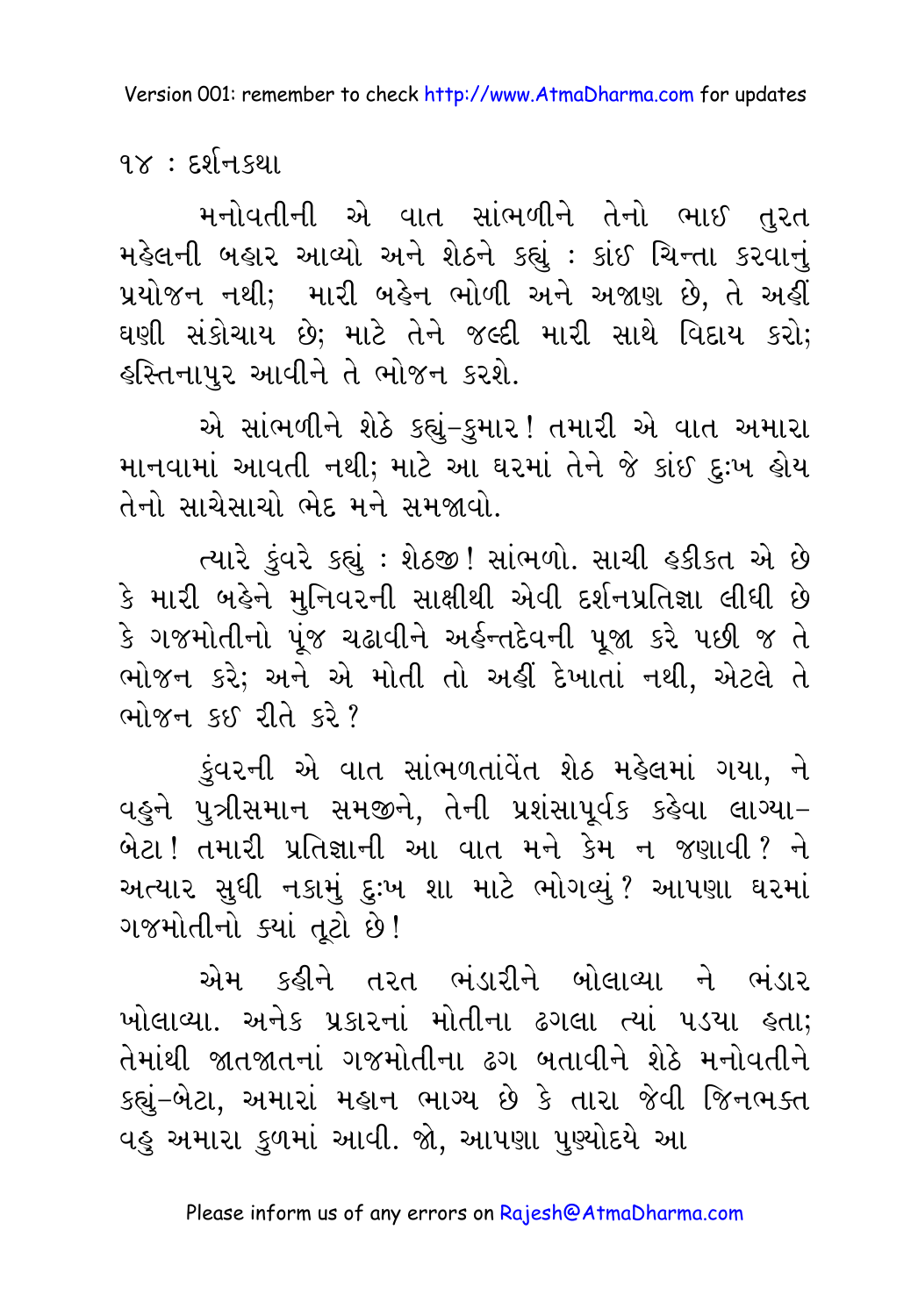દર્શનકથા : ૧૫

મોતીના ભંડાર ભર્યા છે. જિંદગીભર વાપરીશ તો પણ તે ખૂટે તેમ નથી. માટે આમાંથી મનમાનીતા ગજમોતીનો પંજ લઈને તં હંમેશા આનંદપૂર્વક જિનેન્દ્રદેવની પુજા કરજે.

આ વાત સાંભળીને મનોરમાને ઘણો જ આનંદ થયો. રોમરોમ જિનેન્દ્રભક્તિનો ઉલ્લાસ જાગ્યો. ને ઙર્ષપર્વક જિનેન્દ્રદેવના પૂજનની તૈયારી કરવા લાગી.-સ્નાન કરી, ઉત્તમ વસ્ત્રો પહેરી, હાથમાં ગજમોતીનો થાળ લઈ ધામધમથી જિનમંદિર તરફ ચાલી; ઘરની બધી સ્ત્રીઓ પણ હર્ષપૂર્વક મંગલગીત ગાતીગાતી તેની સાથે ચાલી-



गजमोती करमें लीने, जिनभवन प्रयाण सू किने। जिनदर्श करे अब ताने, मन फूली न अंग समाने।।

જિનમંદિરે જઈને આનંદપૂર્વક ભગવાનની પુજા કરી-ગજમુક્તા ચોખે બહુત અનોખે લખ નિરદોખે પુંજ ઘરું, અક્ષયપદ પાઉં ઔર ન ચાહું. કર્મ નશાઉં ચરણ પરં; શ્રી જિનવર વંદું મન આનંદું ભવદુઃખદંદુ ચિત્તધારી, જિન વંદું કોડં ભવદુઃખ છોડં શિવમુખ જોડં સુખ ભારી.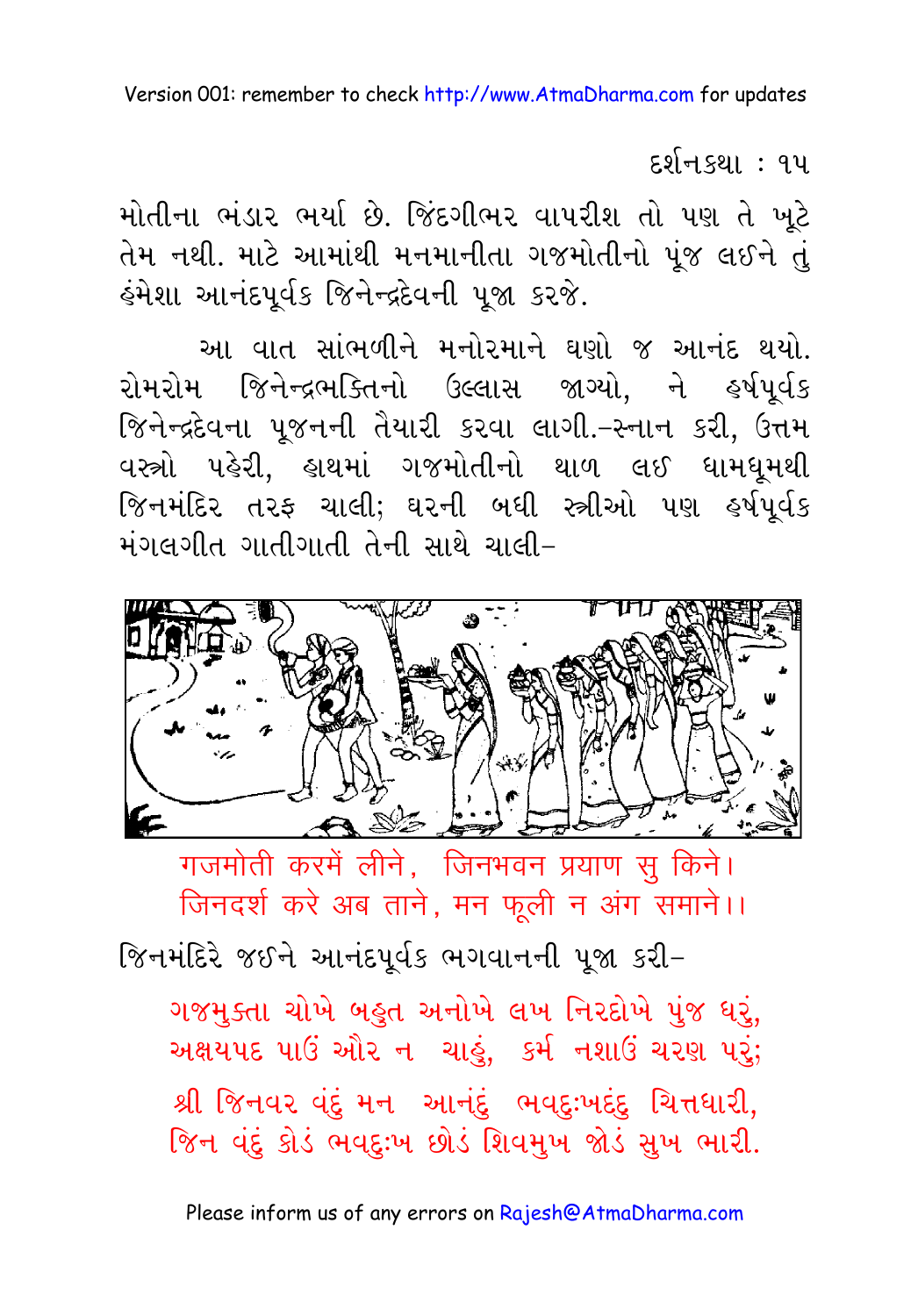૧૬ $:$  દર્શન $s$ થા

અહો પ્રભો જિનેન્દ્રદેવ ! આપ સર્વજ્ઞ અને પૂર્ણ સુખરૂપ થયા છો, આપના દર્શનથી અમારો આત્મા પવિત્ર થાય છે, આપના સ્વરૂપને ઓળખતાં અમારા આત્મસ્વરૂપની ઓળખાણ થાય છે. આ રીતે આપ અમારા આત્માના આદર્શરૂપ છો... ને ધર્મી જીવના ઘ્યેયરૂપ છો.

−આમ ઘણી ભક્તિપૂર્વક પ્રભુનાં દર્શન−પૂજન કરીને મનોવતી ઙર્ષપર્વક ઘરે આવી... જિનદર્શનની પ્રતિજ્ઞા આજે ચોથા દિવસે પૂરી થઈ, એટલે ચોથા દિવસે તેણે ભોજન કર્યું. કુટુંબીજનોએ હર્ષપૂર્વક તેને જમાડી. ધીરજપૂર્વક જે ધર્મનું આરાધન કરે છે તેનું જીવન ધન્ય છે.

આ રીતે ગજમોતી વડે જિનપ્રભની પજા કરીને. દર્શન-પ્રતિજ્ઞાનું પાલન કરીને, ચોથા દિવસે ભોજન કરીને સર્વ પરિવારને સંતુષ્ટ કરીને બીજે દિવસે મનોવતી પોતાના ભાઈ સાથે પિયર ગઈ.

મનોવતી પિયર ગયા પછી પાછળથી વલ્લભીપુરમાં શું બન્યું, તેની કથા હવે સાંભળો.

### ગજમોતીના હાર માટે રાણીની હઠ

મનોવતી તો જિનચરણે ગજમોતીનો ઢગલો ચડાવીને પિયર ગઈ. તે મોતી જિનમંદિરમાં ઝગમગી રહ્યા છે ત્યાં મંદિરની માલણ બાઈ જિનમંદિરમાં આવી. ને ઝગમગતાં મોતીનો ઢગલો જોતાં તે અચંબો પામી : અરે આવો ધનવાન ને मङान ભક્તિવંત કોણ આવ્યો કે જેણે જિનમંદિરમાં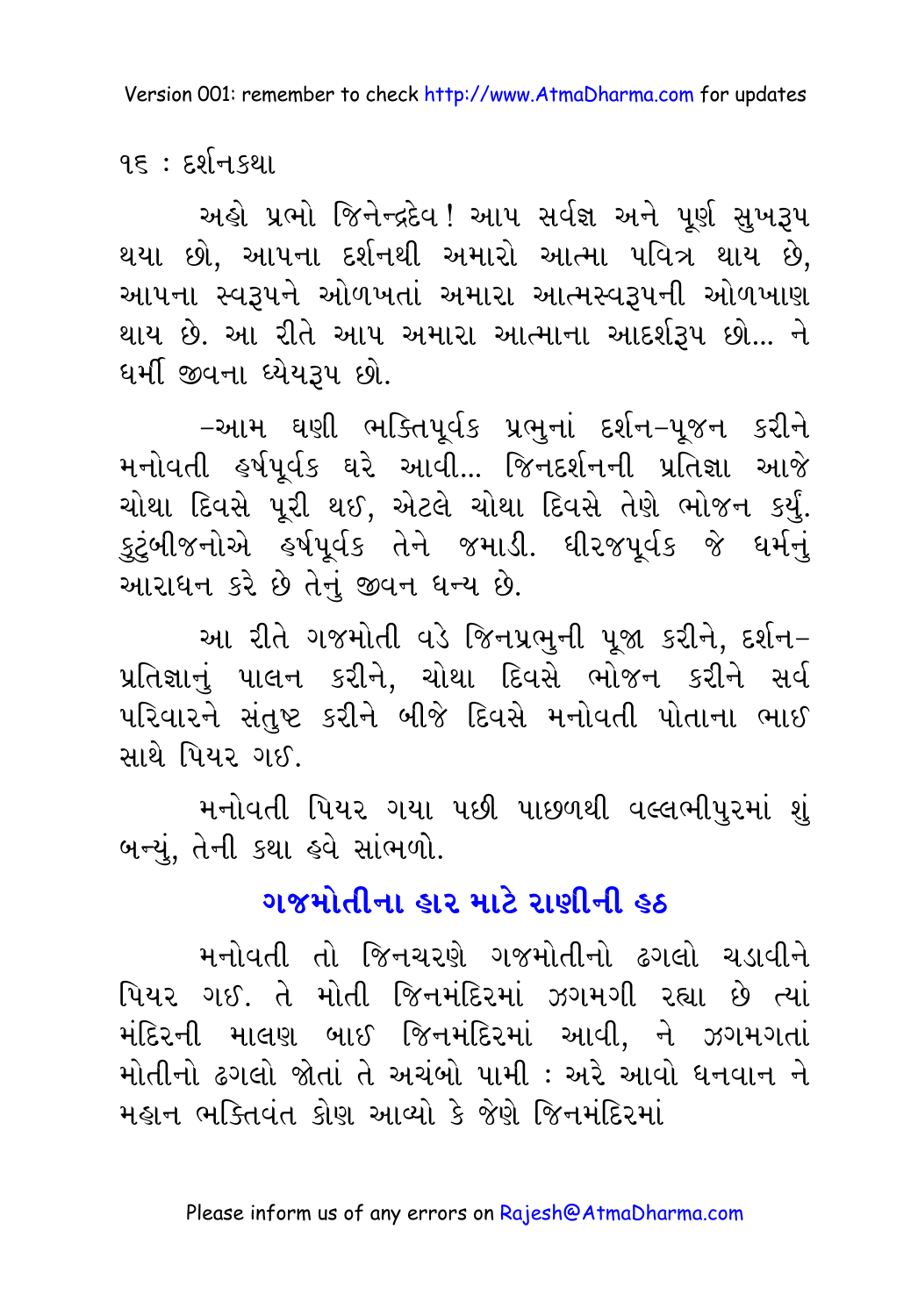દર્શન.કથા : ૧૭

ગજમોતી ચઢાવ્યાં ? એમ વિચારી માલણે તે બધાં મોતી લઈ લીધાં ને ઘરે આવીને માળીને બતાવ્યાં.

આવાં કિંમતી મોતી જોઈને માળીએ કહ્યું. આ તો બહુ કિંમતી ગજમોતી છે, લોકમાં તેની ઘણી પ્રસિદ્ધિ છે; રાજાને ખબર પડશે તો તે આપણી પાસેથી છીનવી લેશે ને ઊલટાં આપણને ચોર ગણશે. માટે આ મોતી આપણા ઘરમાં રાખવા ઠીક નથી. માટે હે માલણ! તું એમ કર કે જેથી આપણને કંઈક ધન મળે. બગીચામાંથી ચંપા–ચમેલીનાં ઉત્તમ ફલ લાવીને આ ગજમોતી સાથે તેને ગુંથીને એક સુંદર હારની રચના કર અને મહારાણીની ડોકમાં તે પહેરાવ, જેથી રાણી પ્રસન્ન થઈને ઈનામ આપશે. બીજા વિચાર છોડીને આ કામ શીઘ કર

એ વાત સાંભળીને માલણ બગીચામાં ગઈ, ને ચમેલી વગેરેનાં ફૂલ લાવી તેમાં કળીએ-કળીએ ગજમોતી પરોવીને સુંદર હાર તૈયાર કર્યો; તે હાર લઈને રાણીવાસમાં ગઈ. ત્યાં દરવાજે પહોંચતાં તેને વિચાર આવ્યો કે રાજાને બે રાણી છે તેમાંથી કોને આ હાર પહેરાવું? નાની રાણીને પહેરાવું કે મોટી રાણીને?-નાની રાણીને પહેરાવું-કે જેથી વધુ ઈનામ મળે ! આમ વિચારીને તે નાની રાણીના મહેલે ગઈ ને તેના કંઠમાં હાર પહેરાવ્યો. રાણી તે હાર દેખીને ઘણી પ્રફુલ્લિત થઈ ને તેને ઘણું ઈનામ આપ્યં. માલણ તે ઈનામ લઈને ઘેર ગાઈ.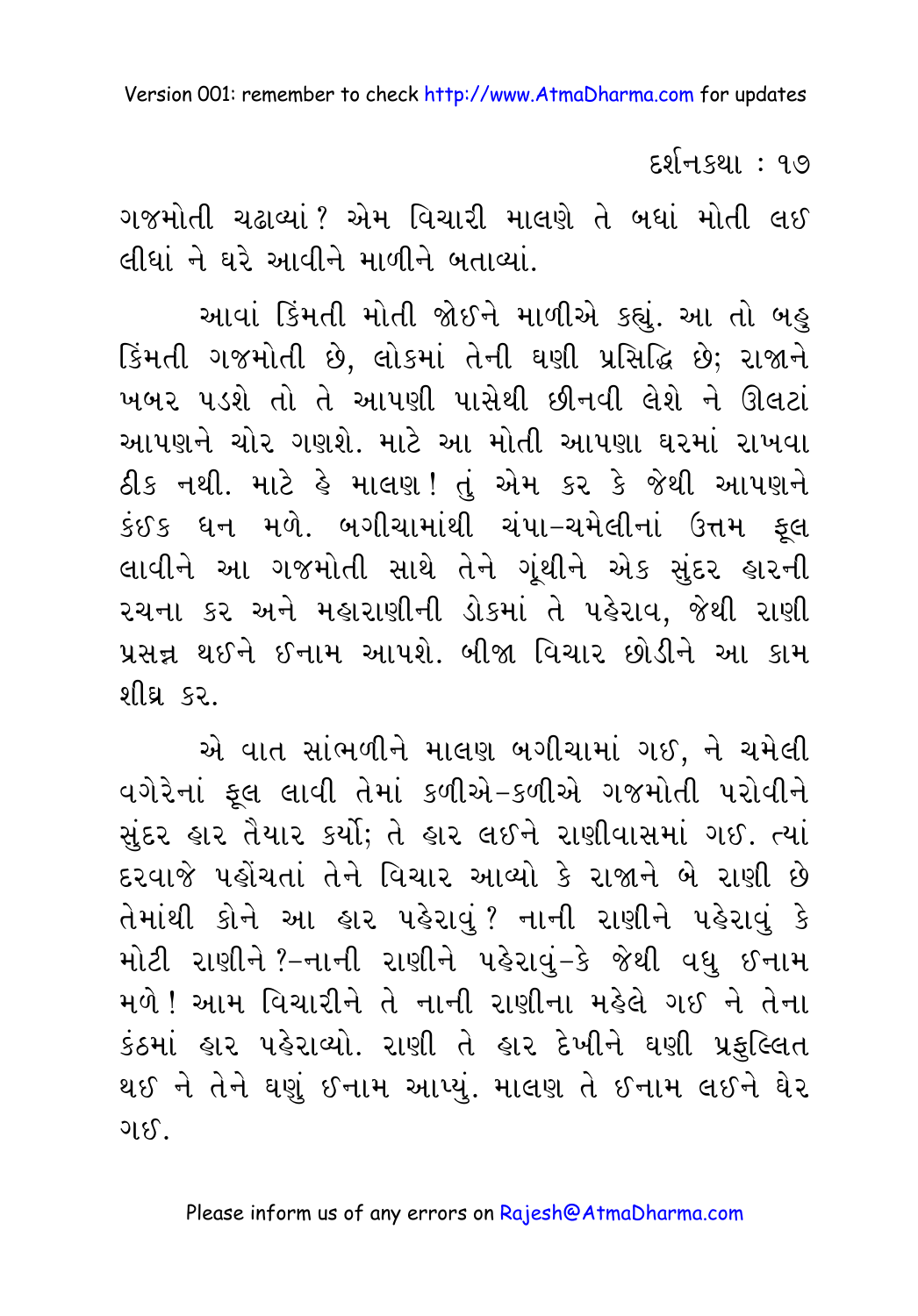$97:59$ नि क्था



<u>હવે અહીં જ્યારે માલણે નાની રાણીને હાર પહેરાવ્યો</u> ત્યારે મોટી રાણીના મહેલની દાસી પણ ત્યાં હતી; તેણે તે હાર જોયો. ને મોટી રાણી પાસે જઈને કહેવા લાગી કે હે મહાદેવી! મહારાજ તમારા ઉપર અપ્રસન્ન થયા લાગે છે, મેં નાની રાણીના મહેલે એ નજરે જોયું; બીજાની તો શી વાત, માલણ જેવી બાઈ પણ તમને અવગણે છે; તે ગજમોતીનો હાર નાની રાણીને આપે છે પણ તમને આપતી નથી. અરે, ખેદ છે કે તમારૂં આવું અપમાન થયં.

દાસીની વાત સાંભળીને મહારાણી મનમાં એકદમ ક્રોધિત થઈ ગઈ. તેણે અન્નજળ છોડી દીધં ને મોઢં પણ ધોયં નહિ. જ્યારે બપોર થઈ ને મહારાજા ભોજન માટે મહેલમાં આવ્યા ત્યારે દાસીએ હાથ જોડીને કહ્યું કે હે મહારાજ, સાંભળો! મહારાણી નારાજ થયા છે ને તેમણે અન્ન-પાણી છોડી દીધાં છે, મુખ પણ ધોયું નથી ને બહુ જ રુદન કરે છે.

એ સાંભળતા રાજા તરત મહેલમાં પહોંચ્યો ને રાણીને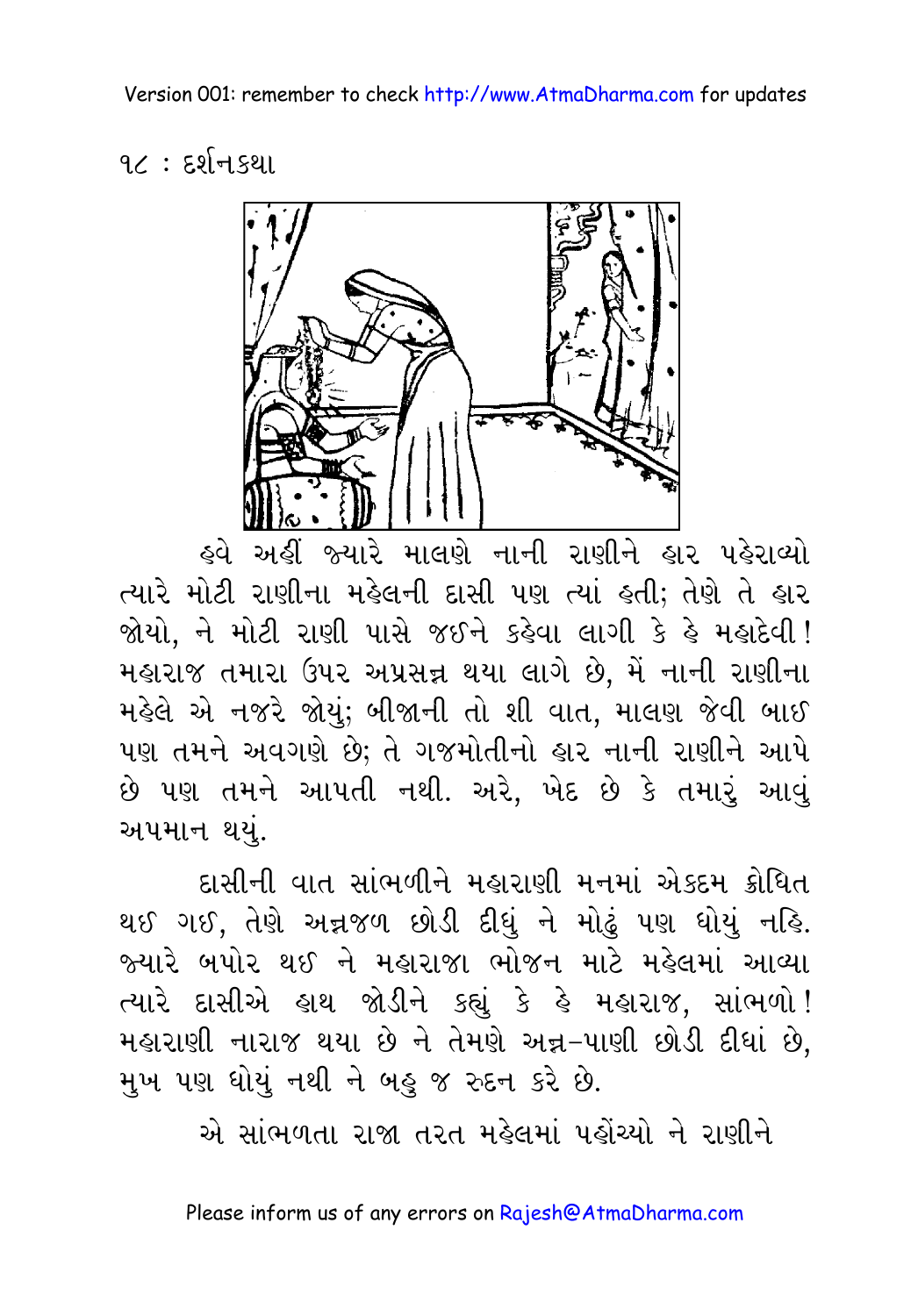દર્શન કથા : ૧૯

પ્રેમપૂર્વક તેનું કારણ પૂછયું. ત્યારે રાણી વિલાપ કરતી બોલી-હે સ્વામીનાથ !આપને નાની રાણી વહાલી છે ને મારો કાંઈ આદર નથી; મહારાજ! બીજાની તો શી વાત, એક માલણ પણ મારો તિરસ્કાર કરે છે. તે ગજમોતી અને ચમેલીનાં ફૂલથી ગૃંથેલો એક સુંદર હાર લાવી હતી, પણ મારા મહેલની સામે તેણે ન જોયું ને નાની રાણીના મહેલમાં જઈને તેની ડોકમાં તે હાર પહેરાવ્યો. મારૂં આવું અપમાન થયું તેથી મારા જીવનન<mark>ે</mark> ધિક્કાર છે, હવે મને કાંઈ ગમતું નથી, હવે તો હું મારા પ્રાણ ત.જીશ..

રાણીની એ વાત સાંભળીને મહારાજાએ તેને દિલાસો આપ્યો ને કહ્યું-હે દેવી ! તું મનમાં જરા પણ ચિન્તા ન કર, ને પ્રસન્ન રહે; તારા માટે પણ હું સુંદર હાર હમણાં જ ઘડાવું છું. એના હારમાં તો માલણે ગજમોતી સાથે ફૂલ ગૂંથ્યાં હતાં, પણ તારા માટે તો હું એકલાં ગજમોતીનો ઉત્તમ હાર કરાવીશ.

એ પ્રમાણે રાજાએ દિલાસો આપતાં રાણીનું મન શાંત થયું ,અને સ્નાનાદિ કરીને હર્ષપૂર્વક ભોજન કર્યું. રાજા ભોજન કરીને તુરત રાજસભામાં પહોંચ્યો.

રાજદરબાર ભરાયો છે. અનેક પ્રધાનો સહિત મોટી સભા બેઠી છે. રાજા પધારતાં સૌ આનંદિત થયા. રાજકારભારનું કામ પર થયં એટલે મહારાજાએ જસબલ નામના મંત્રીને બોલાવીને આજ્ઞા કરી કે નગરીમાં જેટલા ઝવેરી હોય તે બધાયને દરબારમાં બોલાવો, કોઈ બાકી ન રહે.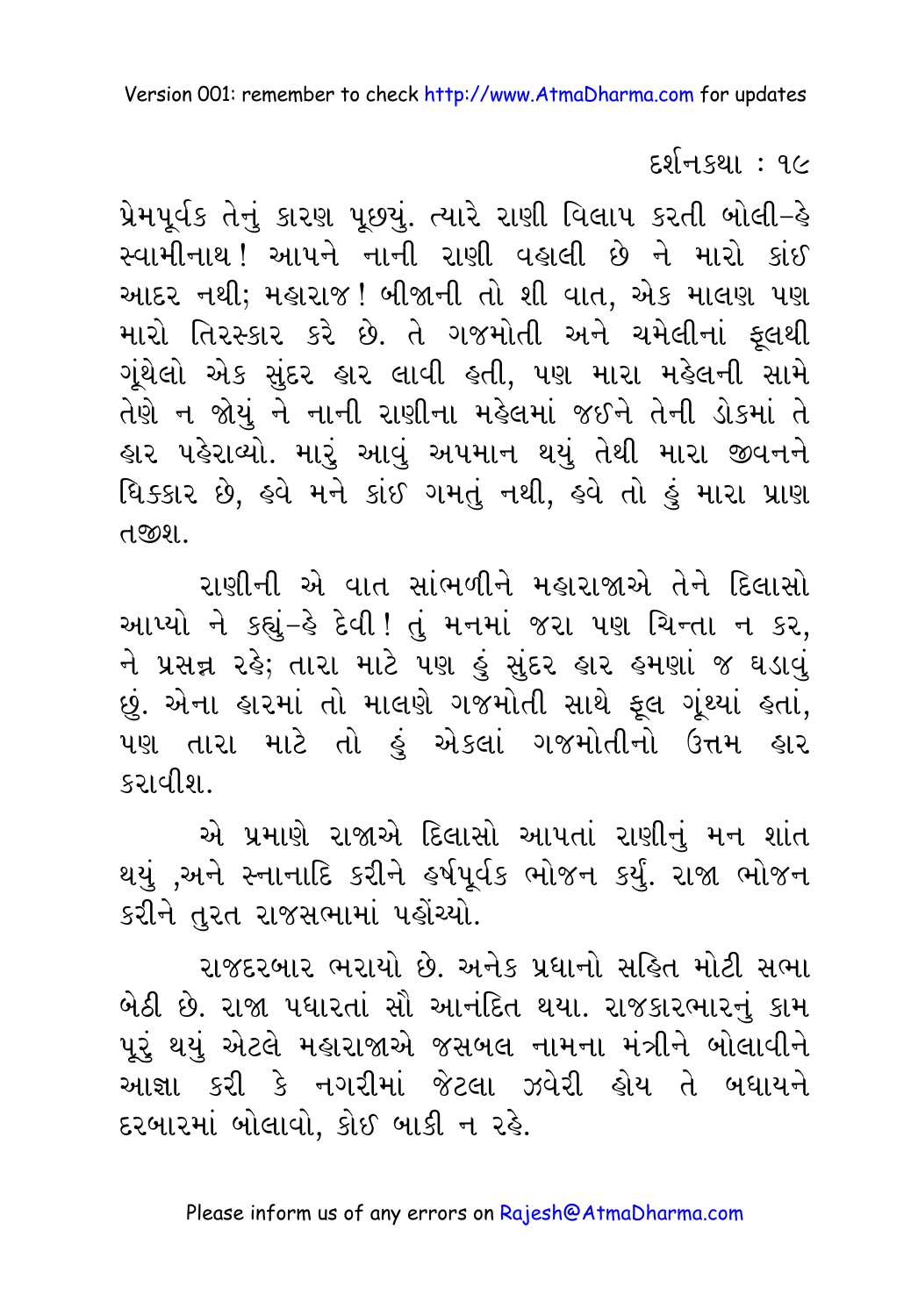२० : ६र्शन ध्या

રાજાનો હુકમ સાંભળીને જસબલ મંત્રી તરત નગરમાં ગયો અને ઝવેરીઓની દુકાને જઈને કહ્યું કે-મહારાજા તમને બધાને યાદ કરે છે ને રાજસભામાં તેડાવે છે; જરૂરનું કામ છે માટે ઢીલ ન કરો, સૌ રાજદરબારમાં આવો.

એ સાંભળી ઝવેરીઓ મનમાં વિચારવા લાગ્યા કે અચાનક એવું શું કામ ૫ડયું કે મહારાજાએ બધા ઝવેરીઓને બોલાવ્યા ! જરૂર કંઈક ખાસ કારણ હશે. માટે આપણે બધાય ઝવેરીઓએ સંપથી એકસરખો જવાબ દેવો; સૌની વતી એક શેઠ જવાબ આપે–એમ નક્કી કર્યું. અને સોમદત્ત શેઠની આગેવાનીમાં વલ્લભીપુરના બધા ઝવેરીઓ રાજસભામાં આવી પહોંચ્યા

રાજાએ તેમનું સન્માન કરીને બેસાડયા; પાનસોપારી આપ્યાં. થોડીવાર તેમના વેપારધંધાની વાતચીત કરીને પછી રાજાએ હસતાં હસતાં કહ્યું-શેઠજી! તમે અમને ગજમોતી મેળવી આપો. ઉત્તમ ગજમોતીનો એક હાર બનાવવો છે, માટે ગમે તે મૂલ્ય લાગે તે લઈને તમે બધા ઝવેરીઓ ગમે ત્યાંથી ગજમોતી લાવી દો

રાજાએ ગજમોતીની માગણી કરી તે સાંભળીને બધા ઝવેરીઓ ગભરાયા, કેમ કે બજારમાં ક્યાંય ગજમોતી મળતાં ન લતાં. કોઈએ જવાબ આપવાની હિંમત કરી નહિ; અંતે સોમદત્ત શેઠે કહ્યું : મહારાજ ! હવે તો ગજમોતી ઉત્પન્ન થતાં નથી. રાજાએ ફરીફરીને પૂછયું ને ગજમોતી ક્યાંયથી પણ મળે તો મેળવી આપવા કહ્યું, પણ શેઠે તો ચોખ્ખી ના જ કહી કે ગજમોતી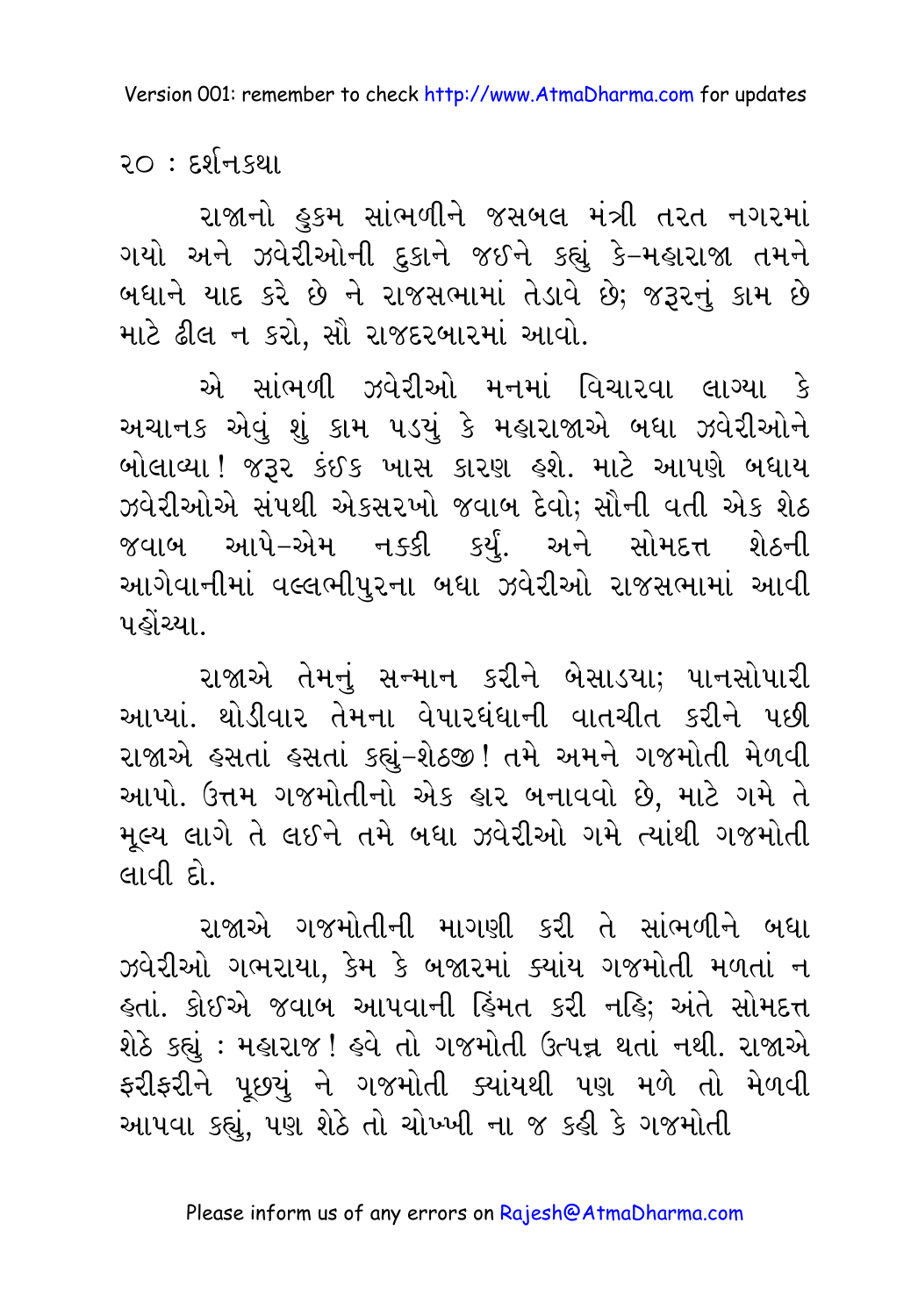#### દર્શનકથા : ૨૧

ક્યાંય મળતાં નથી. એ સાંભળીને, જેમ અગ્નિમાં ઘી હોમાય ને ભડકો થાય તેમ રાજાનો ક્રોધ ભભૂકી ઊઠયો. ઝવેરીઓને કહ્યું કે કાંઈ ચિન્તા નહિ, દસ-વીસ દિવસમાં કે મહિનામાં ક્યાંયથી ગજમોતી મળે તો તપાસ કરો, તથા સૌ પોતાના ભંડારમાં પણ તપાસ કરો.-એમ કઢીને ઝવેરીઓને વિદાય કર્યા.

## સોમદત્તની ચિન્તા; બુઘસેનને દેશનિકાલ

સોમદત્ત શેઠ ઘરે આવીને ચિન્તામાં ૫ડયા, ને વિચારવા લાગ્યા કે અરે, હવે શું થશે ? રાજા નારાજ થયા છે, હવે થોડા દિવસ જ જીવશું. આવું શું કારણ બન્યું કે રાજાને ગજમોતીની ૬ઠ લાગી ? ઘરમાં ગજમોતી સાચવીને રાજાથી બચવું મુશ્કેલ ૫ડશે. મનોરમા-પુત્રવધૂ અત્યારે તો પિયર ગઈ છે પણ જ્યારે તે પાછી આવશે ત્યારે જિનમંદિરમાં તે ગજમોતી ચઢાવ્યા વગર રહેશે નહિ; અને રાજાને જ્યારે એ વાતની ખબર ૫ડશે કે મારા ઘરમાં ગજમોતી હતાં, છતાં મેં ન આપ્યાં;-ત્યારે તો તે મારી બધી લક્ષ્મી લુંટી લેશે. અરે, આવી વહુ ઘરમાં ક્યાંથી આવી કે જેણે જિનદર્શનની આવી પ્રતિજ્ઞા લીધી?-આવા વિચારથી સોમદત્ત શેઠ મનમાં ને મનમાં જિનદર્શનની નિંદા કરવા લાગ્યા. એનાથી એને ઘોર પાપ લાગ્યું. જિનદર્શનની કે દેવ−ગુરુ−ધર્મની નિંદાથી ઘણું પાપ લાગે છે, જગતમાં ગમે તેવી પ્રતિકૂળતા આવી પડે તો પણ દેવ-ગુરુ-ધર્મની આરાધનામાં દઢ રહેવું, ગમે તેવી મુશ્કેલી પડે તો પણ દેવ-ગુરુ-ધર્મને ભૂલવા નહિ.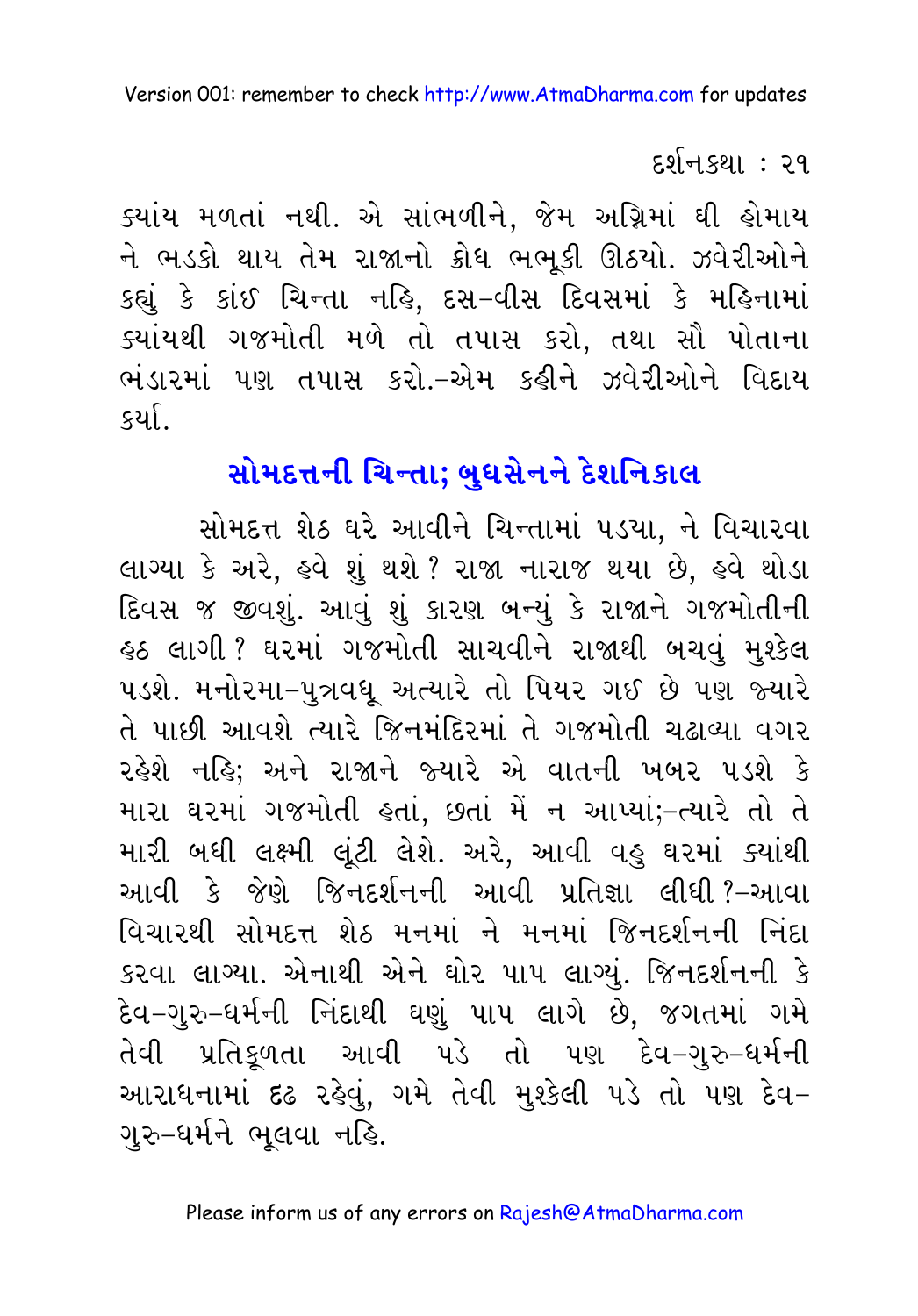૨૨ : દર્શનકથા

સોમદત્ત શેઠે ગજમોતીના મોઢથી જિનદર્શનની નિંદા કરી તેથી ઘણું પાપ બાંધ્યું. અંતે વિચાર કરીને ઉપાય શોધવા માટે તેણે પોતાના છ પુત્રોને બોલાવ્યા ને તેમને બધી હકીકત જણાવી

પુત્રોએ કહ્યું : પિતાજી! આ તો ઠીક ન થયું. હવે બીજો કોઈ ઉપાય નથી, એક જ ઉપાય છે કે નાના કુંવરને ( બુધસેનને ) ઘરમાંથી કાઢી મુકવો; તેની સ્ત્રી શીલવતી છે તેથી તેના વગર તેની સ્ત્રી પણ આ ઘરમાં આવશે નહિ, એટલે આપણાં ઘરમાં ગજમોતી છે તે જાહેર થશે નહિ. આ રીતે જ આપણા પ્રાણ બચી શકશે, બીજો તો કોઈ ઉપાય નથી. મોટા પુત્રની એ વાત સાંભળીને શેઠે કહ્યું-અરે, એ પુત્ર નિર્દોષ, ગુણવાન, જેણે આ ઘરમાં જન્મ ધારણ કર્યો તેને ઘરમાંથી કાઢી કેમ મકાય ?

ત્યારે મોટા પુત્રે કહ્યું : હે પિતાજી! સાંભળો. અત્યારે રાજાની આફતથી બચવાનો બીજો કોઈ ઉપાય નથી. નાના ભાઈને ઘરમાંથી કાઢી મુકો. અને જો તે લઘુપુત્ર આપને વિશેષ વહાલો હોય તો તેને ઘરમાં રાખો ને અમે છૂએ ભાઈઓ બીજે ચાલ્યા જઈશું.

આ સાંભળીને શેઠ અનેક પ્રકારે રૂદન કરવા લાગ્યા... શં કરવું એ તેને સૂઝયું નહિ, તેના મોઢામાંથી કાંઈ શબ્દો નીકળી શક્યા નહિ. તેઓ વિચારવા લાગ્યા કે અરે, આ કેવી દૈવગતિ છે! જો નાના પુત્રને ઘરમાંથી કાઢી મુકું તો જગતમાં મારો અપયશ થાય, અને જો તેને ઘરમાં રાખું તો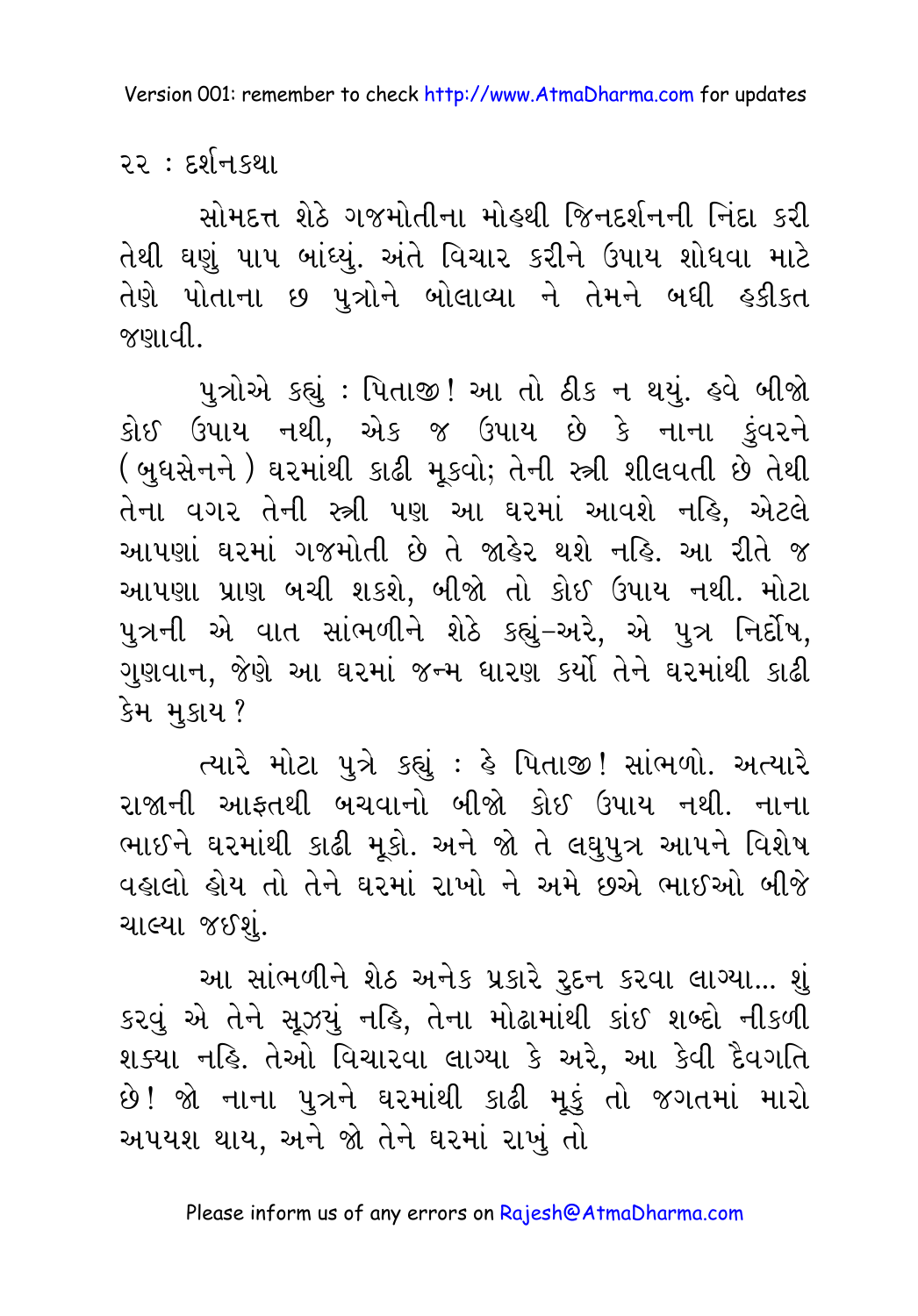દર્શનકથા : ૨૩

આ છ પુત્રો ઘરમાં રહે નહિ. આખરે કાગળ હાથમાં લઈને ઘૂજતા હાથે નાના પુત્ર ઉપર ચિક્રી લખવા માંડી, પણ હાથ ચાલ્યો નહિ, આંખમાંથી આંસુ વહેવા લાગ્યાં ને મનમાં ખુબ વ્યાકળ થઈ ગયા.

આ જોઈને મોટા પુત્રે એ કાગળ પોતાના હાથમાં લઈ લીધો, અને તેમાં લખ્યું કે-

' હે બુધસેન ! પિતાજીએ તમને હુકમ કર્યો છે કે તમે આ ઘરમાં ૫ગ ન મૂકશો. દૂર દેશ ચાલ્યા જાજો. જો પિતાની આજ્ઞા તોડીને તમે ઘરમાં ૫ગ મૂકો તો તમારા જીવનને ધિક્કાર છે.'

એ પ્રમાણે કાગળમાં લખીને, તે ચિટ્ઠી દાસીને આપી અને તેને મહેલના દરવાજે બેસાડીને છએ ભાઈઓ દુકાને ગયા... ને ત્યાંથી નાનાભાઈ બુધસેનને ઘરે મોકલ્યો.

િરે, સ્વાર્થમય સંસાર!! જીવો મોતીના મોહ ખાતર પોતાના સગા ભાઈને ઘરમાંથી કાઢી મુકવા તૈયાર થાય છે!!<u>]</u>

બુધસેનકુમાર વડીલ ભાઈઓના કહેવાથી તરત ઊઠીને ઘર તરફ ચાલ્યો; તેને આ વાતના રહસ્યની કાંઈ ખબર નથી. જ્યારે તે મહેલના દરવાજે પહોંચ્યો કે તુરત દાસીએ તેને ચિક્રી બતાવીને કહ્યું : કુંવરજી! પહેલાં આ ચિક્રી વાંચો, પછી મહેલમાં પ્રવેશ કરો... એ પિતાજીની આજ્ઞા છે.

કુંવરે એ ચિટ્ટી વાંચી, ને એમાં પોતાને દેશનિકાલની આજ્ઞા વાંચીને તે વિચારમાં ૫ડી ગયો-અરે, આ શું! જો કું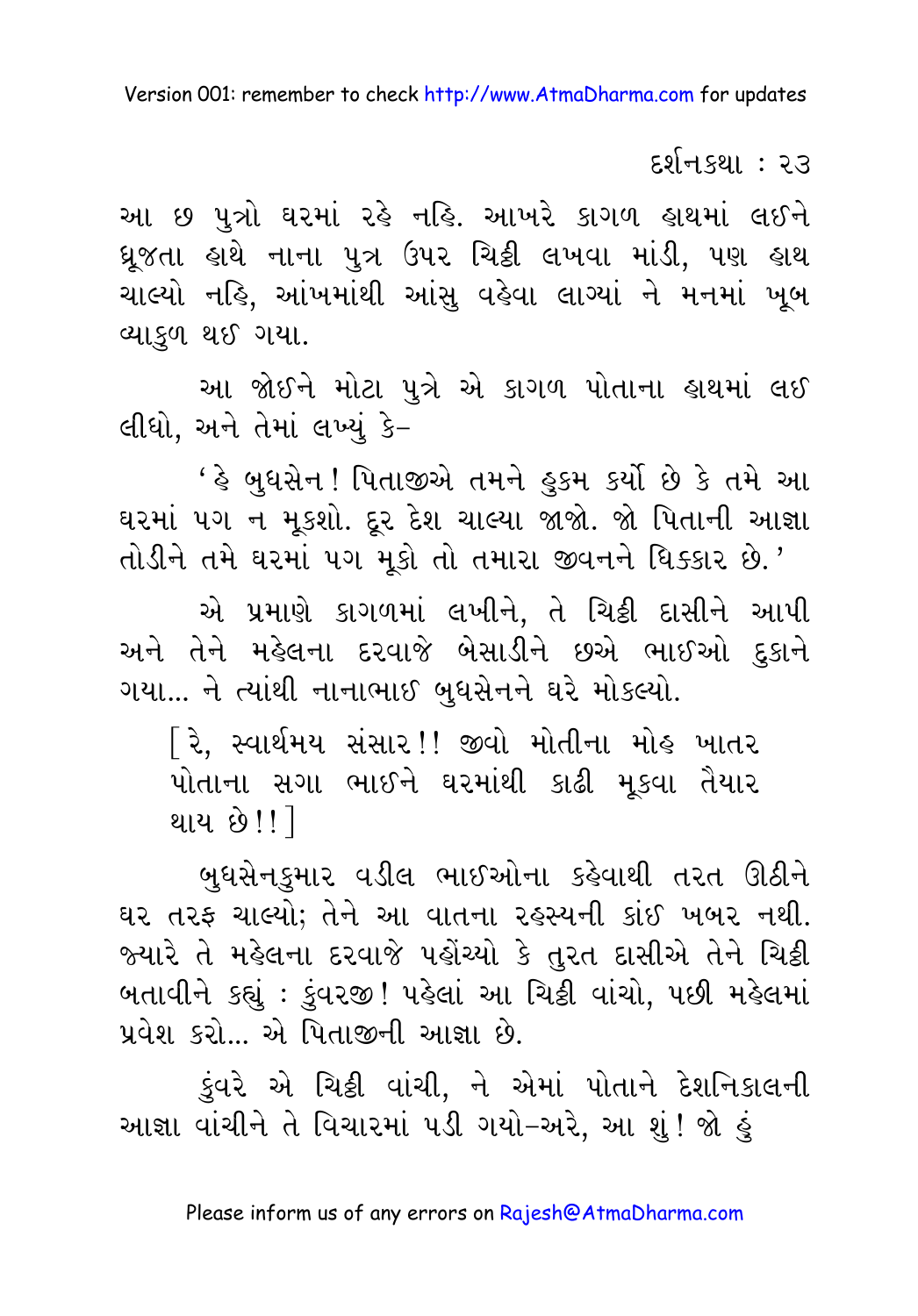### ૨૪ : દર્શનકથા

પિતાજીની આજ્ઞા ન પાળું તો મારા જીવનને ધિક્કાર છે. આમ વિચારી એ નાનો કુંવર તુરત ત્યાંથી પાછો વળ્યો ને નગર બહાર ચાલ્યો ગયો. ત્યાં જઈને પ્રથમ તો પંચપરમેષ્ઠી ભગવંતોનું સ્મરણ કરીને, સંસારનું સ્વરૂપ ચિંતવવા લાગ્યો કે અરે. આ જગતમાં લક્ષ્મીના મોહને ધિક્કાર છે! મારા છ ભાઈઓ કમાઉ છે ને મને લક્ષ્મીનો ભાગ આપવો પડે તેથી દેશનિકાલ કર્યો છે. અરે, સંસાર કેવો સ્વાર્થમય છે!! ઙવે ૬ પણ પરદેશ જઈને ધન કમાઈ લાવું ને સુખથી રહું. આ પ્રમાણે વિચાર કરતાં કુંવરને પોતાની સ્ત્રી યાદ આવી; એ શીલવતી સ્ત્રી ધર્મના ઉત્તમ સંસ્કારવાળી છે, જો મને ઘરમાંથી કાઢી મૂક્યાની વાત તે સાંભળશે ને મને ક્યાંય નહિ દેખે તો જરૂર તેના પ્રાણ છૂટી જશે. માટે પહેલાં હસ્તિનાપુર જઈને તેને બધો હાલ જણાવી દઉં, અને પછી ૫રદેશ જાઉં. આમ નક્કી કરીને કુંવર હસ્તિનાપુર તરફ ચાલ્યો.

કુંવર બુધસેન એકલો હસ્તિનાપુરના પંથે ચાલ્યો જાય છે; તાપથી એનું સુકોમળ મુખ કરમાઈ રહ્યું છે, ઝાડવે-ઝાડવે એ થાક ખાતો જાય છે; રંગમહેલમાં સુનારો ને હાથી પર સવારી કરનારો કુમાર આજે એકલો પૈદલ ચાલ્યો જાય છે... हेખो કર્મની ગતિ!! એને કોણ મટાડી શકે!!

### 

વલ્લભીપુરથી ચાલતાં ચાલતાં કુમાર થોડા દિવસે હસ્તિનાપુર પહોંચ્યો, અને ત્યાં સસરાના બગીચામાં જઈને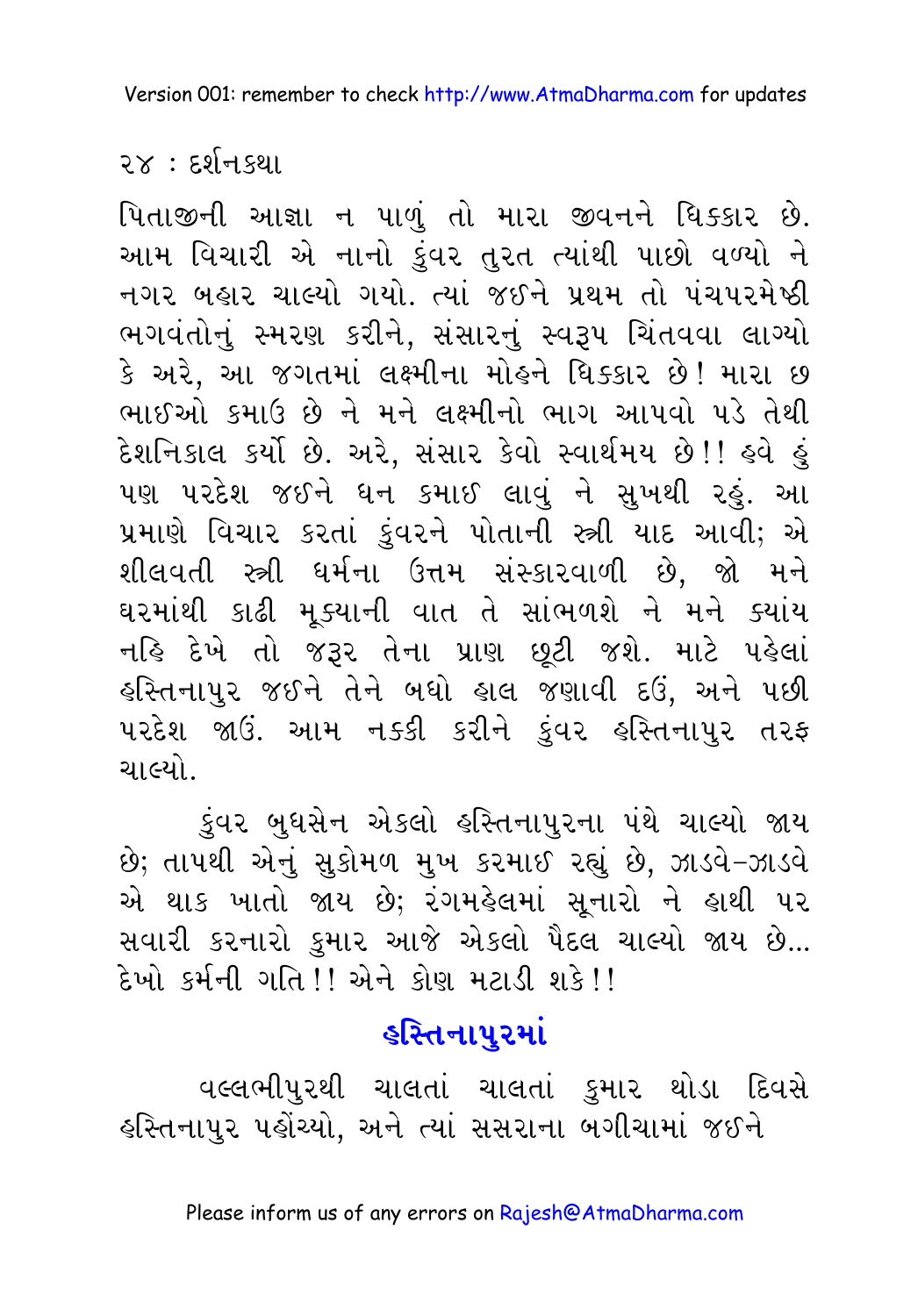દર્શનકથા : ૨૫

વિશ્રામ કરવા લાગ્યો. સૂતાંસૂતાં ડુંવરના મનમાં વિચાર આવે છે કે-થોડા જ દિવસ પહેલાં જ્યારે હું વિવાહ માટે અહીં આવ્યો ત્યારે મારી સાથે અનેક ઠાઠમાઠ, વાજાં ને નિશાનડંકા હતાં; અને અત્યારે હું આ રીતે એકલો, વગર તેડાવ્યો જાઉં તો મારા કુટુંબની હાંસી થશે.-માટે થોડો વિશ્રામ કરીને હું અહીંથી પાછો ચાલ્યો જઈશ. આ રીતે વિચારીને, પ્રવાસનો થાકેલો બુધસેનકમાર તે બગીચામાં સઈ ગયો... અતિશય થાકને લીધે तेने शिंध આવી ગઈ.

બગીચામાં સૂતેલા તે બુધસેન ઉપર દષ્ટિ પડતા માલણે તરત માળી પાસે જઈને કહ્યું કે બગીચામાં આપણા શેઠના જમાઈ આવ્યા છે ને સૂતા છે. માળીએ તરત શેઠ પાસે જઈને એ સમાચાર કહ્યાં.

ત્યારે શેઠે વિચાર્યુ કે, એવું તે શું કારણ બન્યું હશે કે કોટયાધિપતિનો આ પુત્ર વગર બોલાવ્યે અહીં સાસરે આવ્યો ! શું ચોર એનું ધન ચોરી ગયા હશે? કે શું રાજાએ એને લૂંટી લીધો હશે? એ વખતે પાસે બેઠેલા બીજા ઝવેરીઓએ કહ્યું-શેઠજી ! લક્ષ્મી તો અત્યંત ચંચળ છે, એનો કાંઈ વિશ્વાસ કરવા જેવો નથી; મનુષ્ય ક્ષણમાં ૨ંક બની જાય છે; કર્મોદયવશ આજનો રાજા કાલે ઘરઘર ભીખ માંગે છે. માટે અહીં આવેલા જમાઈને આદરસહિત ઘરે તેડી લાવો અને એને કંઈક ધન આપો જેથી તે વેપાર કરે.

એ સાંભળીને શેઠ બગીચામાં પહોંચ્યા. કુંવરને કાંઈ ખબર નથી, એ તો ઊંઘે છે. શેઠે તેને જગાડયો ને રથમાં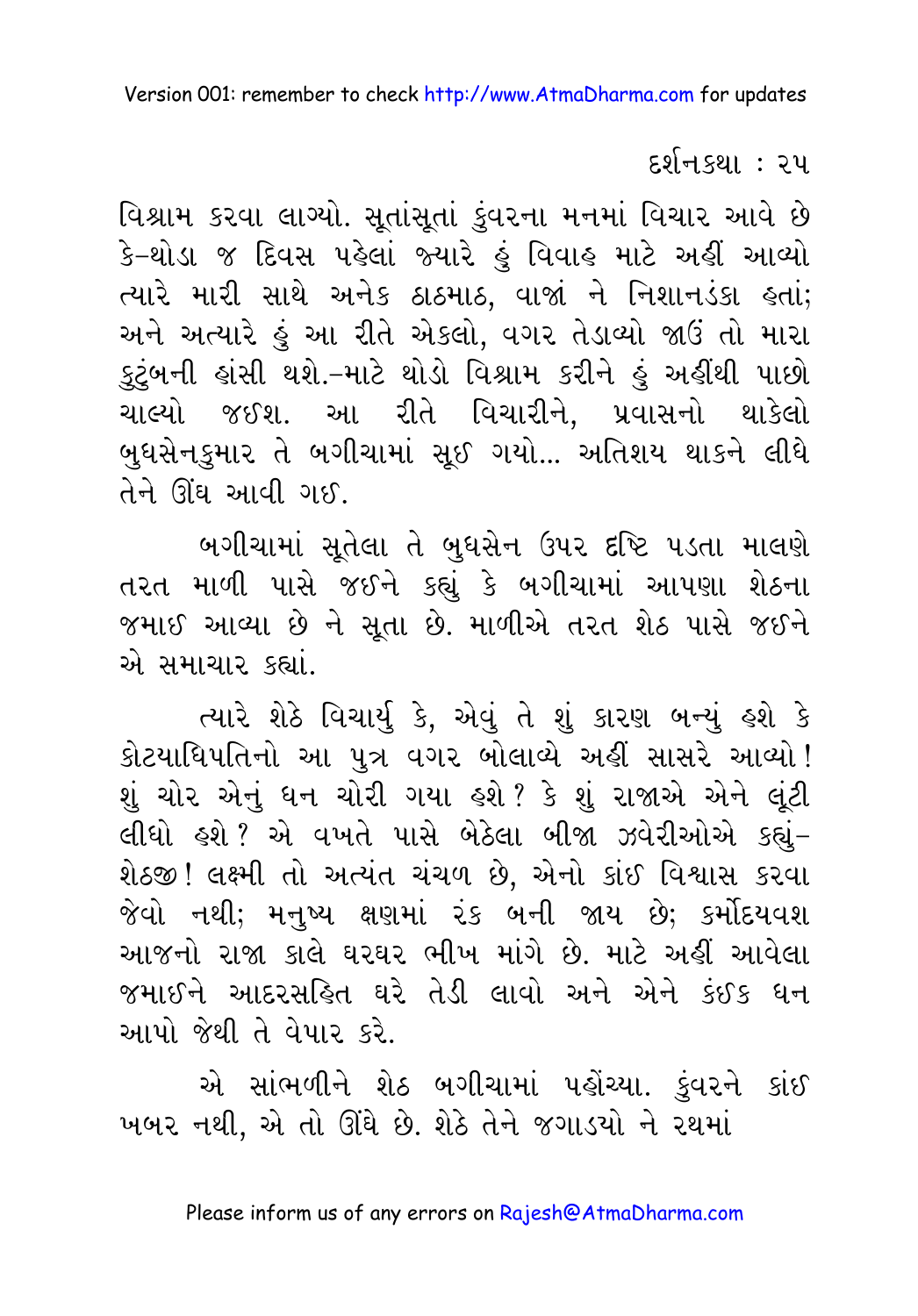#### <u> ૨૬ : દર્શનકથા</u>

બેસાડીને મહેલમાં લઈ ગયા. ત્યાં અનેક પ્રકારે આદરપૂર્વક તેને ભાતભાતનાં ભોજન જમાડયા તથા ઘરની સ્ત્રીઓને ભલામણ કરી કે તમે એને કાંઈ પૂછશો નહિ, એને અપમાન લાગે એવી કોઈ વાત કરશો નહિ.

-પરંતુ સ્ત્રીઓની જાત તો અત્યંત ચંચળ હોય, એ ઘુસપુસ કર્યા વગર રહી શકે નહિ. એક સ્ત્રીએ બીજીને કહ્યું-હે સખી! આ કુમાર તેડાવ્યા વગર સાસરે કેમ આવ્યા છે− તેની તપાસ કર. ત્યારે તે ચતુર સ્ત્રીએ કહ્યું કે જો આપણે કુંવરને કાંઈ પુછશું તો શેઠ અતિ ક્રોધિત થશે. માટે એક યુક્તિ કરો.-મનોવતી સુંદરીને એની સાથે મેળાપ કરાવી દો એટલે એ બધી વાત જાણી લેશે; એના મોઢે કુંવર બધી સાચી વાત કહી દેશે; અને શેઠને ખબર પડે તોપણ કાંઈ पांधो नढि आपे

રાત્રે કુંવર બુધસેન તથા મનોવતી એ બંને મળ્યાં, ત્યારે સુંદરીએ પ્રેમપૂર્વક અહીં આવવાનું કારણ પૂછયું. ત્યારે કુંવરે કહ્યું કે છ ભાઈઓ કમાય છે ને હું કમાતો નથી તેથી મને ઘરમાંથી રજા આપી દીધી છે; હવે હું પરદેશ કમાવા જાઉં છું તેથી તને ખબર આપવા માટે આવ્યો છું. કે દેવી! તું ચિન્તા કરીશ નકિ, થોડા જ દિવસમાં કું પાછો આવી જઈશ.

ત્યારે સુંદરીએ કહ્યું: હે સ્વામીનાથ! મારી વિનંતી સાંભળો. તમે રંગમહેલમાં રહેનારા ને સુકોમળ શૈયામાં સૂનારા, તડકો દેખતાં પણ વદન કરમાઈ જાય એવું કોમળ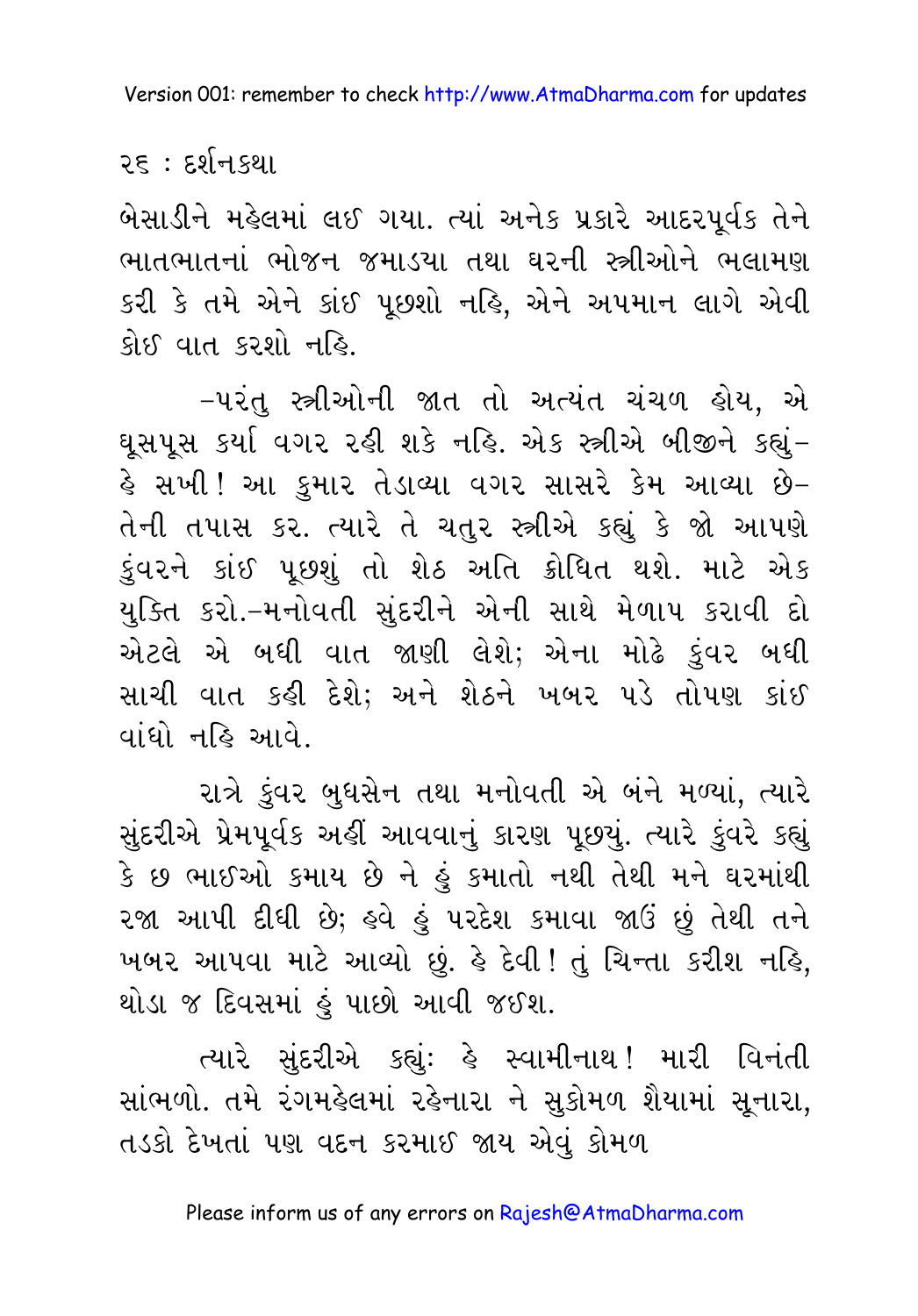દર્શન કથા : ૨૭

તમારૂં શરીર, તમે કઈ રીતે પરદેશ ખેડી શકશો? માટે આપ અહીં હસ્તિનાપુરમાં જ રહો અને મારા પિતાજી પાસેથી ધન લઈને વેપાર કરો.

ત્યારે કુમારે કહ્યું : હે દેવી ! જે જમાઈ સાસરાને ત્યાં રહે તેના કુળની શોભા નથી, તે પોતાની પ્રતિષ્ઠા ગુમાવે છે. માટે હું અહીં હસ્તિનાપુરમાં નહીં રહું, પરદેશ જઈશ. મનોવતીએ ફરીફરી ઘણી વિનંતી કરી પણ કુંવર પોતાના નિશ્ચયમાં અડગ રહ્યો. ત્યારે છેવટે મનોવતીએ કહ્યું : કે પ્રિય ! મારી એક વાત સાંભળો : આપ પરદેશ જાઓ ત્યાં મને પણ સાથે લઈ જાઓ.

કુંવર-સ્ત્રીને પરદેશ લઈ જવાનું યોગ્ય નથી, માટે તું અહીં જ રહે

મનોવતી-એ વાત બનવાની નથી; કાં તો મને સાથે લઈ જાઓ, કાં તો તમે અહીંજ રહી જાઓ.

કુંવર–દેવી ! તું જરા પણ ચિન્તા કર્યા વગર થોડો વખત પિયરમાં સુખેથી રહે. હું પરદેશથી ધન કમાઈને તુરત પાછો આવીશા

મનોવતી-સ્વામી ! પતિવ્રતા સ્ત્રી હંમેશા પતિના સુખે જ સુખી હોય છે. દુઃખમાં પણ તે પતિનો સાથ છોડતી નથી. તમે પરદેશમાં અનેક કષ્ટ ભોગવો ને હું અહીં મહેલમાં સુખચેનથી ૫ડી રહું-તો તો મારા જીવનને ધિક્કાર છે. માટે ઝાઝું શું કહેવું? મને સાથે લઈ જ જાઓ.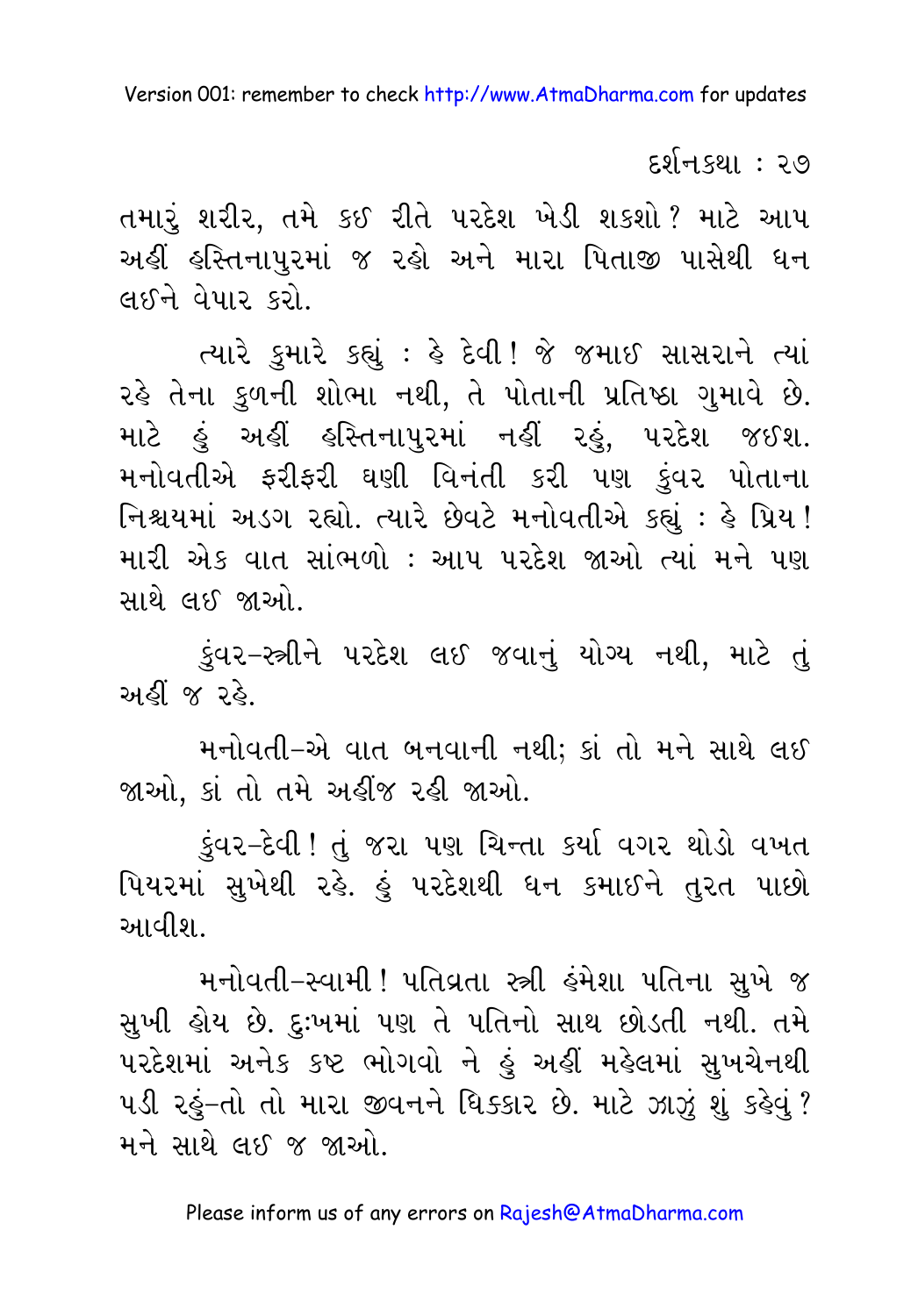२८ : ६र्शन क्था

કુંવર-તું ચોક્કસ સમજ કે એ વાત બનવાની નથી.

મનોવતી-હે સ્વામી. સાંભળો ! જો મને સાથે લીધા વગર આપ અહીંથી પગલું ભરશો તો ચોક્કસ મારા પ્રાણ છુટી જશે.

કુંવરે જાણ્યું કે આ કોઈ રીતે અહીં રહેવાની નથી; જો હઠપૂર્વક હું એને અહીં છોડી જઈશ તો ફરીને એનું મિલન થઈ શકશે નહિ. તેથી છેવટે કહ્યું કે જો સાથે આવવું હોય તો મારી એક વાત માનવી પડશે. જો આ ઘરેણાં સહિત તને લઈ જાઉં તો લોકો કહેશે કે ઠગવા માટે આવ્યો હતો. માટે તારા દેહ ઉપર જેટલા દાગીના છે તે બધા ઉતારીને પલંગ પર મૂકી દે, ને પછી મારી સાથે ચાલા

મનોવતીએ સંકોચ વગર બધાં ઘરેણા ઉતારીને પલંગ ૫૨ નાખ્યા. કંકણ કાઢયાં ને કંદોરા કાઢયાં, કડાં કાઢયાં ને કુંડલ કાઢયાં ,ડોકમાં ગજમોતીનો કિંમતી હાર હતો તે પણ કાઢી નાખ્યો. એ રીતે બધું છોડીને પતિ સાથે જવા તૈયાર થઈ.

અડધી રાતે દરવાજા ખોલીને બંને ચાલી નીકળ્યાં. દેખો. કર્મની વિચિત્રતા !એના સંયોગને કોણ ફેરવે ? મોટા મહેલમાં રહેનારી ને કોમળ શય્યામાં સુનારી ફલ જેવી કોમળ કુંવરી પગે ચાલતી ધોમ તડકામાં પતિ પાછળ જઈ રહી છે. તડકાની ગરમીથી એનું શરીર કરમાઈ રહ્યું છે. એ પતિવ્રતા નારીને ધન્ય છે કે જેણે પતિને ખાતર બધી સુખ–સામગ્રી છોડી, ને પતિ સાથે ચાલી નીકળી દિવસ કે રાતને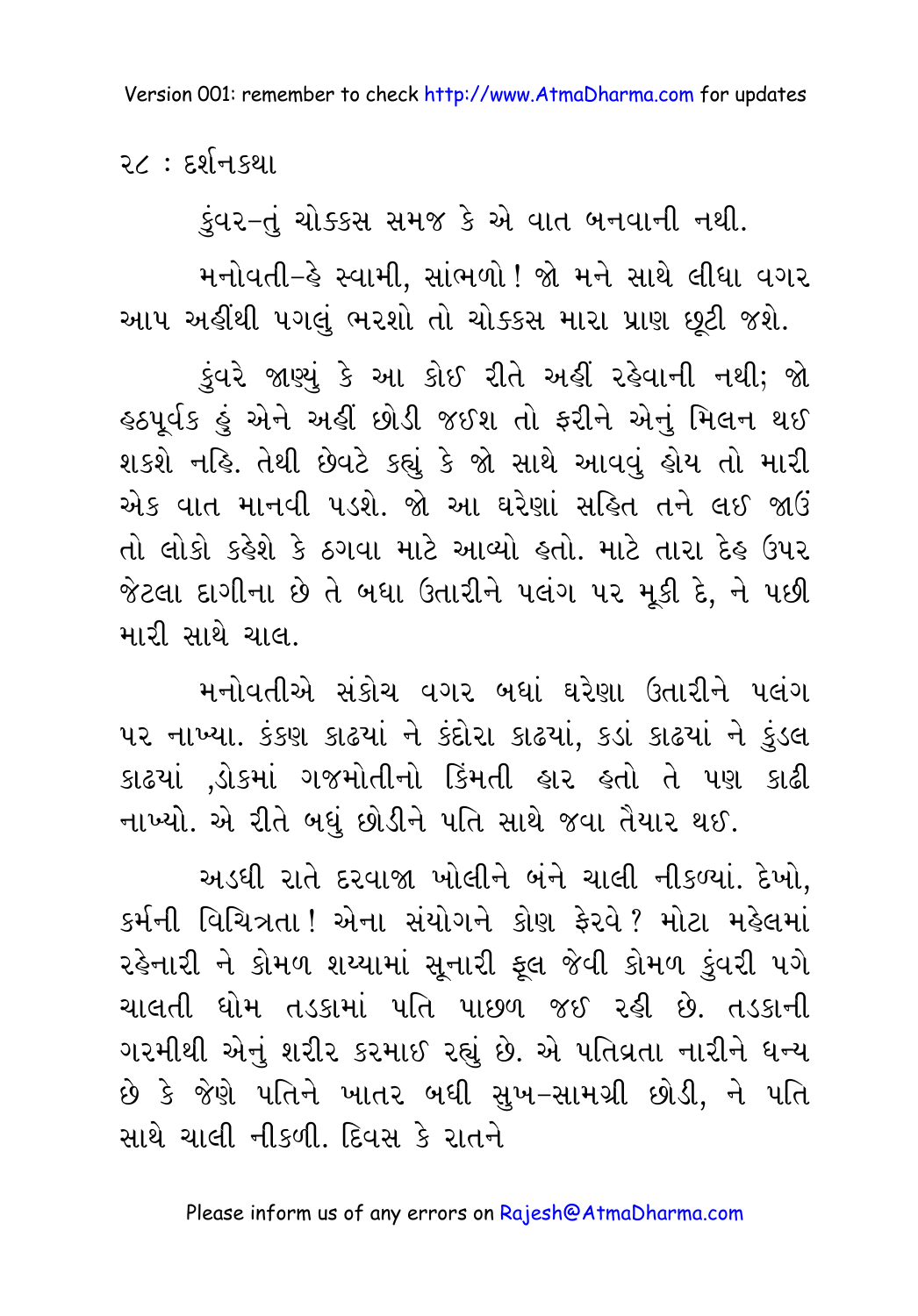દર્શન કથા : ૨૯

ગણકાર્યા વગર બંને પરદેશના પંથે ચાલ્યા જાય છે. ચાર દિવસે તેઓ ૨ત્નપુર પહોંચ્યા.

### દર્શનપ્રતિજ્ઞાની કસોટી અને દઢતા

ચાર દિવસથી મનોવતીએ કાંઈ ખાધું નથી; અહીં જિનદર્શન ક્યાંથી કરે ને ગજમોતી ક્યાંથી લાવે? આ રીતે જિનેન્દ્રદેવનાં દર્શનની જે ઉત્તમ પ્રતિજ્ઞા લીધી છે તેનું પાલન મનોવતી દઢતાપૂર્વક ઉત્સાહથી કરે છે; ચાર દિવસ થવા છતાં પતિને તેની ખબર પડવા દીધી નથી. અહ્ય, એની ધીરજ અને એની દઢતાને ધન્ય છે

રત્નપુરના બાગમાં આવીને બંને બેઠાં છે, પરંતુ એમની પાસે ધન તો કાંઈ છે નહિ, માત્ર જિનવર-ભગવાનનું નામ જ સહ્રાયરૂપ છે.

ચાર દિવસ થવા છતાં મનોવતીને ખેદ નથી, કંટાળો નથી, હૃદયમાં જિનવરદેવનો મહિમા ચિંતવી-ચિંતવીને તે ધર્મભાવનાને પુષ્ટ કરે છે. એકવાર બગીચામાં મનોવતી પોતાના કેશ સરખા કરતી હતી ત્યાં તેમાંથી એક ઉત્તમ નંગ નીકળી આવ્યું; તે લઈને તેણે પતિને આપતાં કહ્યું : સ્વામી ! ઉતાવળમાં ભલથી આ નંગ બાકી રહી ગયું; તે લઈને તમે નગરીમાં જાઓ અને વેચીને તુરત ભોજનસામગ્રી લઈ આવો. તે પ્રમાણે બુધસેનુકમાર નંગ વેચી ભોજનસામગ્રી લઈ આવ્યો; મનોવતીએ મિષ્ટ ભોજન તૈયાર કરીને પતિને જમાડયો, પણ પોતે ખાધું નહિ. પતિએ તેને જમવાનું કહ્યું,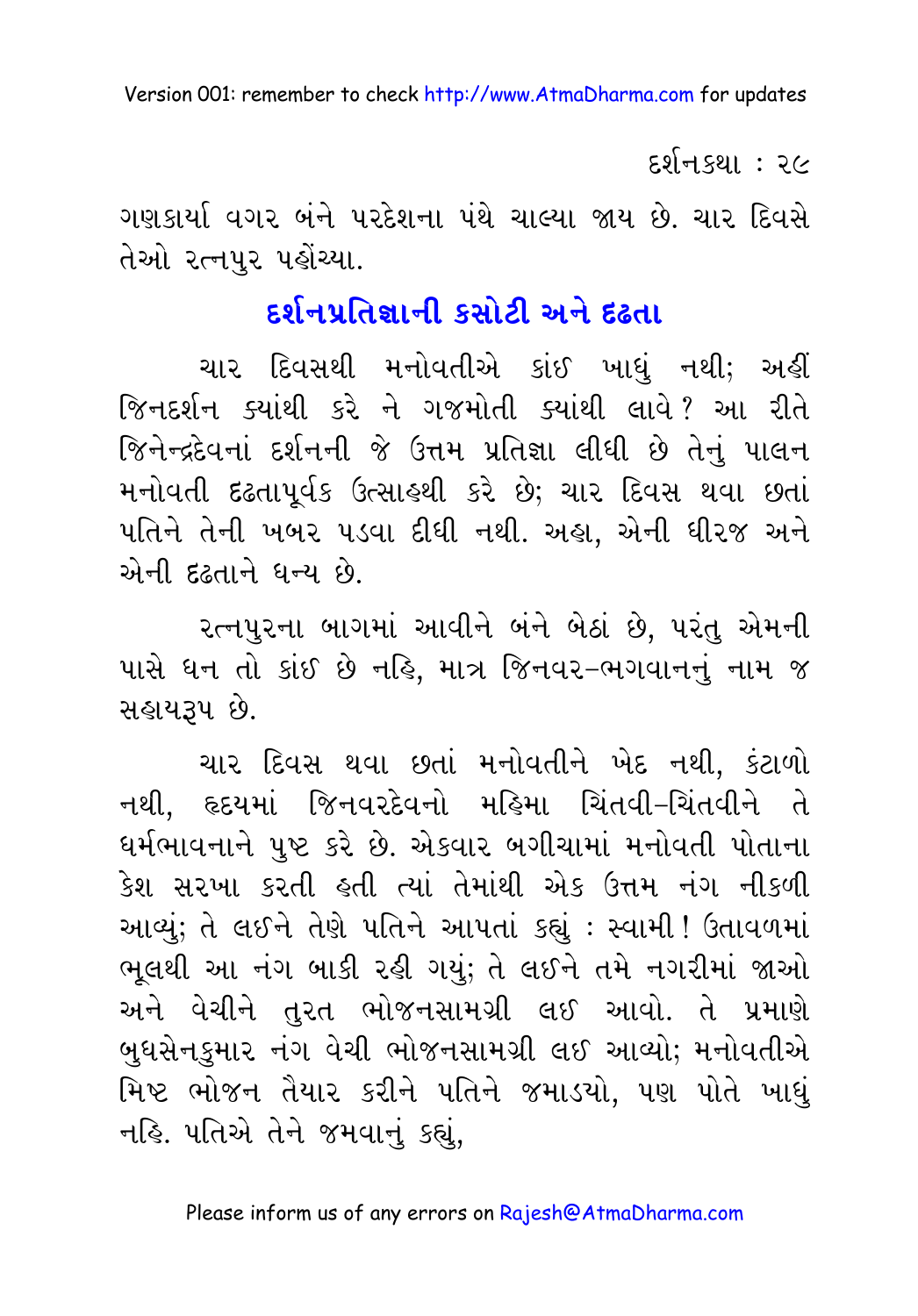૩૦ : દર્શનકથા

તો તેને સમજાવી ઉઘમ-ધંધા માટે ગામમાં મોકલી દીધો ને પાછળથી પોતાના ભાગની વધેલી રસોઈ યાચકજનોને આપી દીધી; ને બગીચામાં બેઠી બેઠી શાંતિથી જિનેન્દ્રભગવાનનં ચિંતન કરવા લાગી $-$ 

> कहांसू जिनर्शन मिले, कहां गजमोती सार। कैसे भोजन वह करे, धर्मधुरंधर नार।।

અહીં સ્થાં એને જિનદર્શન મળે ને સ્થાંથી ગજમોતી મળે ? એના વગર આ ધર્મધુરંધર નારી ભોજન કેમ કરે ?

મનોવતી રોજ રોજ પતિને જમાડે છે પણ પોતે ભોજન કરતી નથી. એ રીતે ભોજન વગર બીજા ત્રણ દિવસ વીતી ગયા. ચાર દિવસ રસ્તામાં થયા ને ત્રણ દિવસ અહીં થયા.-સાત દિવસથી ભોજન વગર પ્રાણ સુકાવા લાગ્યા પણ એણે પોતાની પ્રતિજ્ઞા ન છોડી. પ્રાણ જાય તો કબુલ, પણ તે પોતાની ધીરજ છોડતી નથી, પ્રતિજ્ઞા તોડતી નથી, દઢતાથી પ્રતિજ્ઞાનું પાલન કરે છે. અહીં કથાકાર કવિ એને ધન્યવાદ આપતાં કહે છે કે-

धन्य जन्म ताको अवतार. धन्य प्रतिज्ञा पालनहार। यह तो कथा यहां ही रही, आगे और सुनो जो भई।। <u>હવે કથા અહીંથી સ્વર્ગલોકમાં જાય છે.</u> ત્યાં શંબને છે તે જુઓ.

#### 卐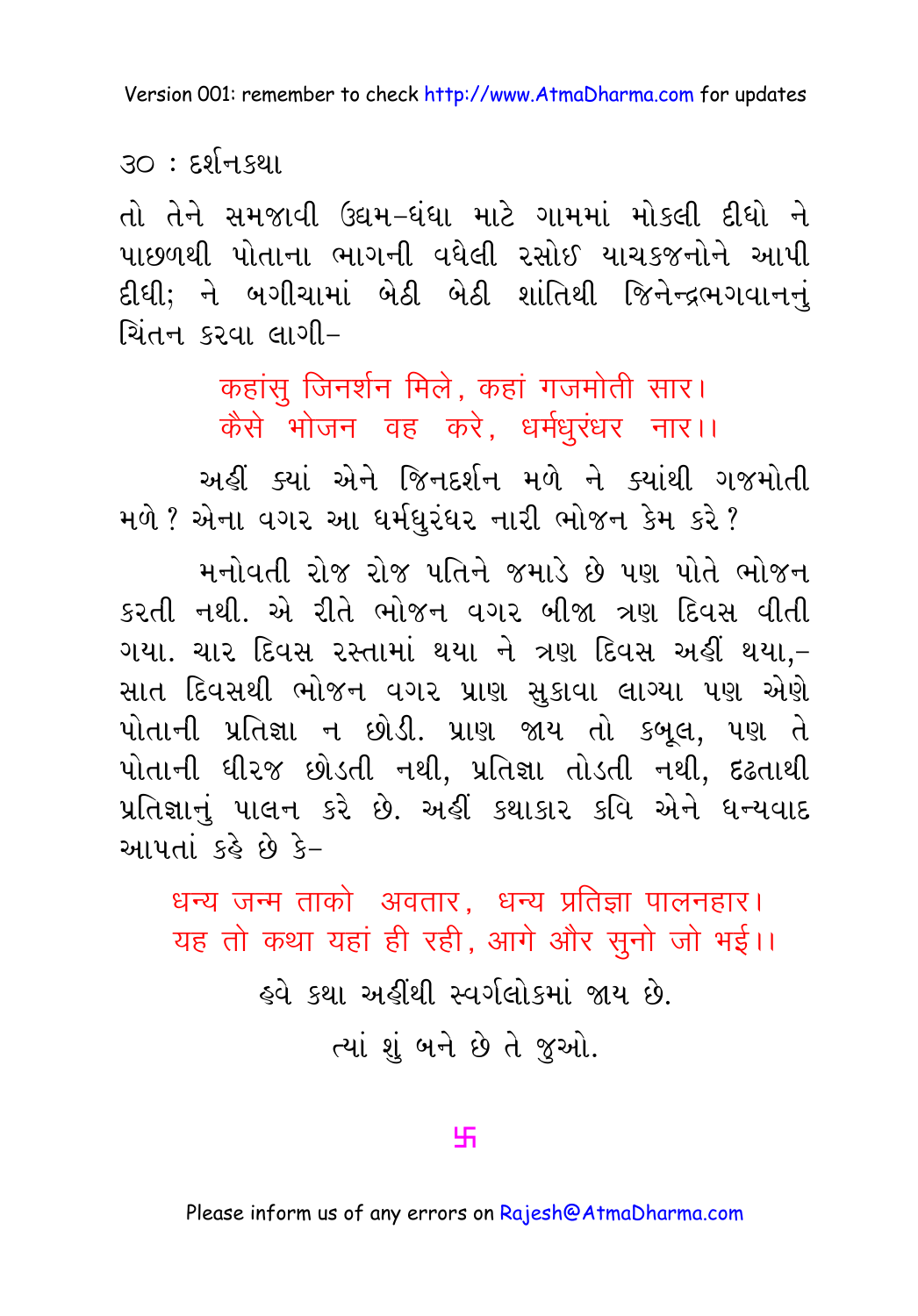દર્શન કથા : ૩૧

### <u> દેવલોકમાં પ્રશંસા, પ્રતિજ્ઞાનું પાલન</u>

પહેલા સ્વર્ગમાં સૌધર્મ ઇન્દ્ર બિરાજે છે, તેની અનુપમ સભા ભરાણી છે, બધા દેવો બેઠા છે ને ધર્મગોષ્ઠી કરે છે. ત્યાં ઇન્દ્રમહારાજે પોતાના અવધિજ્ઞાનમાં પૃથ્વી પર બની રહેલી ઉપરની ઘટના જાણી; અને દેવોને સંબોધીને કહ્યું-હે દેવો ! મારી વાત સાંભળો : મધ્યલોકમાં જૈનધર્મની પરમ ભક્ત એક નારી છે, તેણે જિનદર્શનની એવી પ્રતિજ્ઞા લીધી છે કે ગજમોતી વડે જિનેન્દ્રભગવાનને પૂજીને પછી જ ભોજન કરવં-

-પણ કોઈ પૂર્વકર્મના ઉદયથી તેના પતિ બુધસેનને ઘરમાંથી કાઢી મૂક્યો છે; તે હસ્તિનાપુર ગયો ને ત્યાંથી રત્નપુર ગયો છે. તેની પતિવ્રતા નારી મનોવતીએ તેનો સંગ છોડયો નથી; તેઓ બંને અત્યારે રત્નપુરના બાગમાં બેઠાં છે, તેમની પાસે કાંઈ સાધન નથી. એની પાસે ગજમોતી ક્યાં છે કે જે લઈને ભગવાનના દર્શન કરે! એને અન્નગ્રહણ કર્યા વગર આજ સાત દિવસ વીત્યા. એના ભરથારને તો ખબર પણ નથી કે મનોવતી ભોજન કરે છે યા નહીં ? એ નારીનો પ્રાણ કંઠે આવી ગયો છે તો પણ તે ધીરજ છોડતી નથી. પ્રતિજ્ઞાથી ડગતી નથી; પ્રાણ જાય તો ભલે જાય પણ જિનદર્શનની ઉત્તમ પ્રતિજ્ઞાને તે છોડવાની નથી. જો આમ ને આમ એના પ્રાણ છૂટી જશે તો લોકોને ધર્મની શ્રદ્ધા ઓછી થઈ જશે ને કરીને કોઈ પ્રતિજ્ઞા નહિ કરે; માટે જિનધર્મની પ્રભાવના વધે એવો પ્રયત્ન આપણે કરવો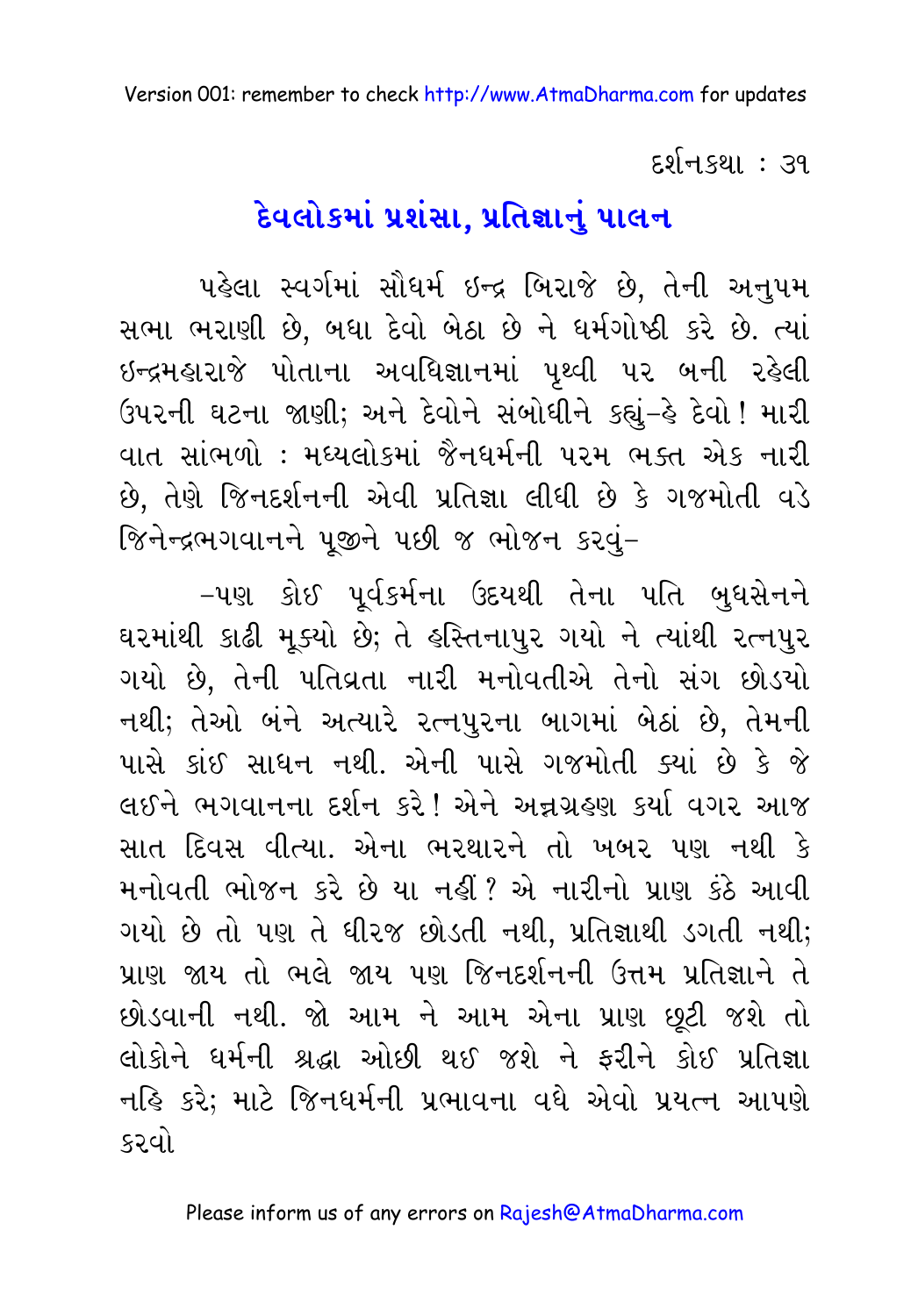૩૨ : દર્શનકથા

જોઈએ-એ પ્રમાણે ઇન્દ્રે કહ્યું. ૫છી એક દેવને બોલાવીને હરિએ તેને હુકમ કર્યો કે તમે તુરત મધ્યલોકમાં જઈને એને જિનદર્શન કરાવો ને એની પ્રતિજ્ઞા પૂરી કરો. મધ્યલોકમાં જ્યાં તે બિરાજે છે ત્યાં ઉત્તમ જિનમંદિર રચો ને તેમાં રત્નમય જિનબિમ્બ સ્થાપો, તથા તેની પૂજા માટે મનોવતીને ગજમોતી આપો

ઇન્દ્રની આજ્ઞાઅનુસાર તે દેવ એક ક્ષણનાય વિલંબ વગર રત્નપુરના બગીચામાં આવી પહોંચ્યો. અને જ્યાં મનોવતી બેઠી હતી ત્યાં પૃથ્વી ફાડીને વિક્રિયા વડે એક અત્યંત ભવ્ય જિનાલય ૨ચ્યું અને ઝગમગાટ કરતું ૨ત્નમય જિનબિંબ તેમાં સ્થાપ્યું. અહા! એ દૈવી શોભાની શી વાત!! બાજુમાં ગજમોતીની ઢગલી શોભતી હતી.-એ પ્રમાણે જિનમંદિરના ઠાઠની રચના કરી, તેના ૫૨ એક શિલાનું ઢાંકણ રાખ્યું. મનોવતીનો પગ તે ઢાંકણશિલા સાથે અથડાયો, અને હાથ વડે શિલા દૂર કરી ત્યાં તો તેણે ઝગમગતા દીવા જેવું જિનમંદિર દેખ્યું... આવું અદ્દભુત જિનમંદિર દેખતાં તેને અપાર આનંદ થયો... જાણે નવનિધાન આવ્યા હોય!

અહ્ય, પુણ્યયોગ એક ક્ષણમાં કેવો પલટો કરી નાખે છે! પૃથ્વીમાં જિનમંદિર દેખતાં જ આશ્ચર્યપૂર્વક તે તેમાં ધસી ગઈ; અંદર જઈને વિચારવા લાગી કે તનશુદ્ધિ માટે પાણી ક્યાં હશે! ત્યાં તો બાજુમાં સ્વચ્છ પાણીથી ભરેલો કંચનકળશ જોયો. તેના વડે સ્નાન કરી અત્યંત ભક્તિપૂર્વક જિનેન્દ્રભગવાનના દર્શન કરવા ચાલી... આજે તેના ઉમંગનો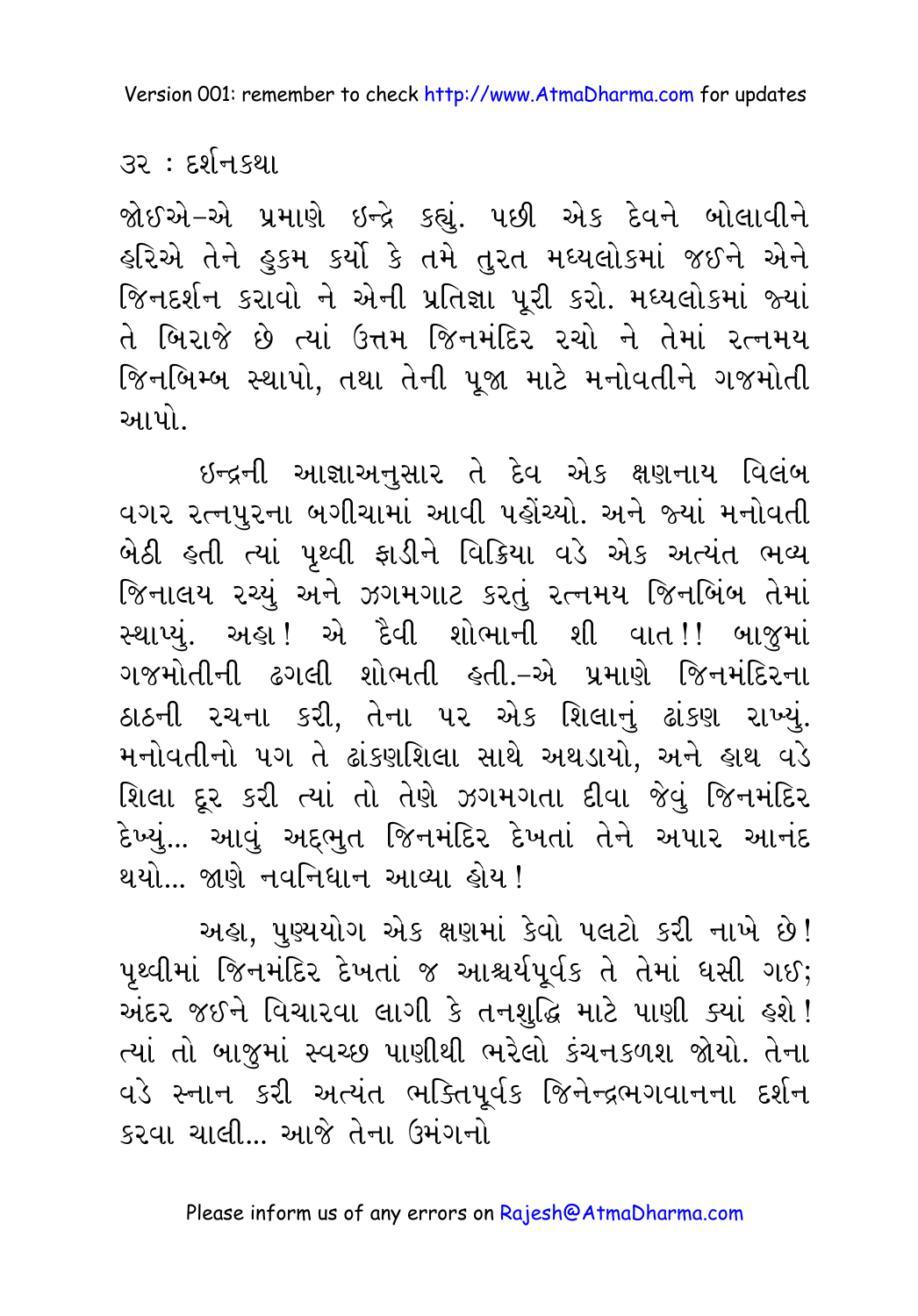દર્શન કથા : ૩૩

પાર નથી... ત્યાં તેને ભાવના જાગી કે અરે, ગજમોતી હોય તો તેના વડે ભગવાનની પુજા કરૂં. ત્યાં તો જમણી બાજુ નજર કરતાં ઝગમગ થતા ગજમોતીનો પુંજ દેખ્યો. ગજમોતી હાથમાં લઈને આનંદપૂર્વક તેણે જિનભગવાનની પૂજા કરી-

### ગજમુક્તા ચોખે બહુત અનોખે, લખ નિરદોખે જ ઘરું, જિનપુજ રચાઉં, કર્ષ બઢાઉં, મંગલ ગાઉં, ભક્તિ કરું.

મનવચનકાયાની શુદ્ધિપૂર્વક ઘણા ભાવથી પૂજન કર્યું: જિનચંદ્રના દર્શન વડે એનું દૃદયકમળ ખીલી ઊઠયું, ને અનેક પ્રકારે સ્તુતિ કરવા લાગી-

तुम धन्य जिनेश्वर देव सार, तुमरे दर्शन मो मिले सार। भजभज मांगु मैं जो यहि, जिनराजदर्शन मिले सही।।

પ્રભો !આ જગતમાં... એક આપનું જ શરણ છે; ભવોભવમાં સદાય મને આપનું દર્શન મળ્યા કરો.-આ પ્રમાણે પ્રાર્થના કરીને જ્યાં તે મંદિર બહાર ૫ગ મૂકે છે ત્યાં તો તેના ૫ગ પાસે ઉત્તમ મોતીની એક જોડી દેખી. ન૨-માદાનાં યુગલ મોતી તેના માટે દેવે ત્યાં રાખ્યા હતાં. તે દેવનિર્મિત રત્નો લઈને મનોવતી જિનભવનની ઉપર આવી ને બગીચામાં બેઠેલા પોતાના પતિને કહ્યું : સ્વામીનાથ !મને ક્ષુધા લાગી છે. માટે નગરીમાં જઈને સામગ્રી લાવો. કુમાર સામગ્રી લાવ્યો ને રસોઈ બનાવીને આજે આઠમાં દિવસે મનોવતીએ પારણું કર્યં.–

આ રીતે મનોવતીને જિનદર્શનનું ઉત્તમ ફળ મળ્યું.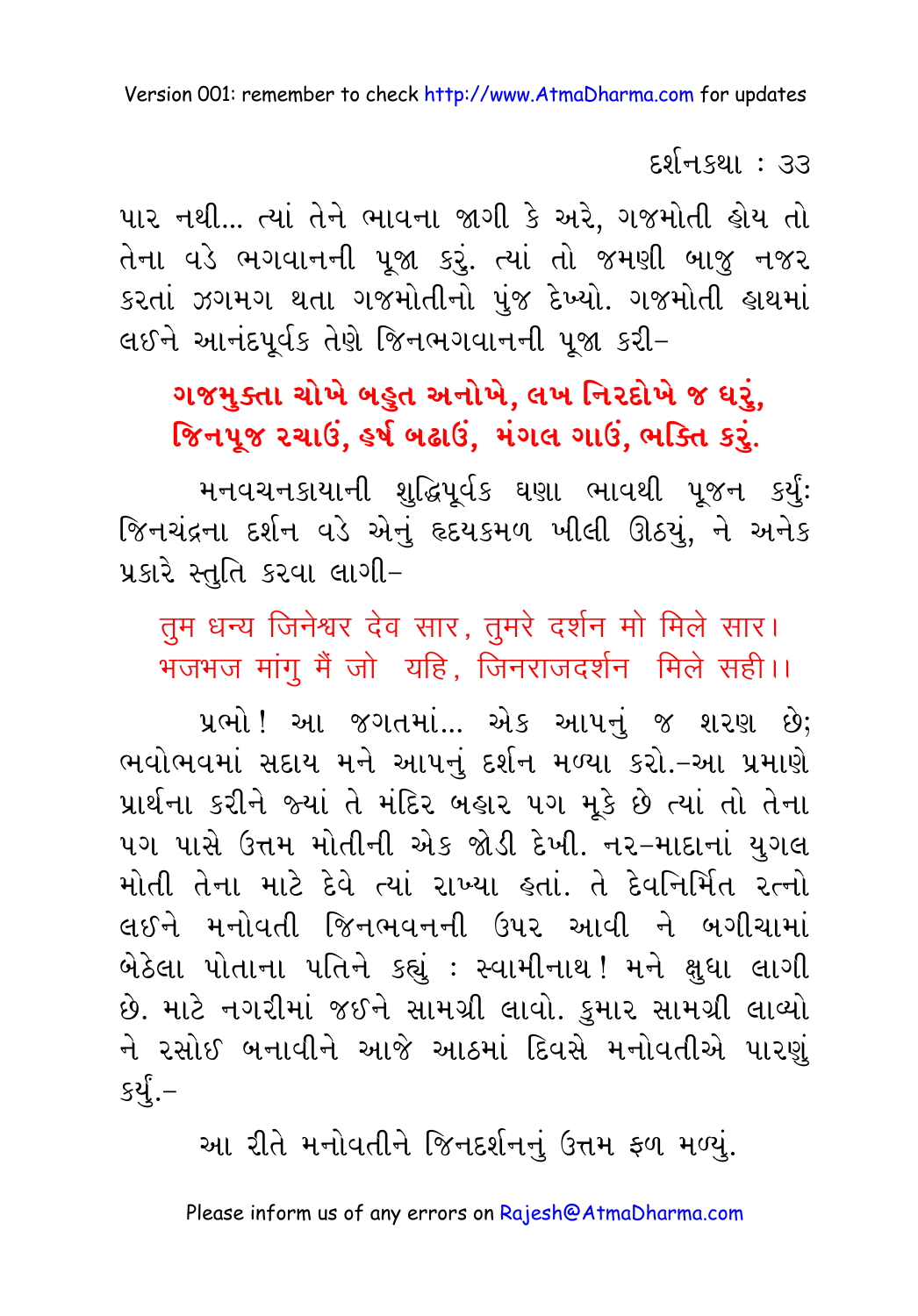૩૪ : દર્શનકથા

જિનદર્શનનો અદ્દભુત મહિમા જાણીને દરેક નરનારીએ નિત્ય જિનેન્દ્રભગવાનના દર્શન કરવા જોઈએ.

અહીં મનોવતી રોજ-રોજ આનંદપૂર્વક જિનદેવના દર્શન-પુજન કરે છે. વાચક! એ મનોવતી પુજા કરે ત્યાં આપણે જરા હસ્તિનાપુર જઈએ ને ત્યાંના હાલ જોઈએ.

> $\ast$  $\ast$  $\ast$

હસ્તિનાપુર નગરીમાં સવાર પડતાં શેઠનો બધો પરિવાર જાગ્યો; પણ પુત્રી-જમાઈ દેખાયાં નહિ. તેના રૂમમાં જઈને તપાસ કરી તો પલંગ પર ઘરેણાં ઉતારેલા દેખ્યા, પણ પુત્રીને કે જમાઈને ન દેખ્યાં, આથી આખા પરિવારમાં કોલાહલ મચી ગયો; માતા રૂદન કરવા લાગી. ત્યારે શેઠે વિચાર કરીને સૌને ધૈર્ય આપતાં કહ્યું કે ચોક્કસ કોઈએ કુંવરને અપમાન લાગે તેવું કહ્યું હશે, તેથી પુત્રી સહિત તે અહીંથી ચાલ્યા ગયા છે. આપણે ચારેકોર માણસો મોકલીને તેમની શોધ કરાવશું. આ પ્રમાણે પુત્રી-જમાઈ એકાએક ચાલ્યા જવાથી પરિવારમાં ઉદાસીનતા  $93.7810.7819$ 

### ૨ત્ન ગુમ ! રાજ<u>ક</u>મારી સાથે વિવાહ

હવે આપણી કથા પાછી રત્નપુર આવે છે. રત્નપુરના બગીચામાં મનોવતી પોતાના પતિને કર્ફ છે કે ફે નાથ! ચાર દિવસથી તમે રોજ નગરીમાં જાવ છો, પણ કાંઈ ઉઘમ-ધંધો કરતાં નથી, તો તેનું શું કારણ છે તે કહો.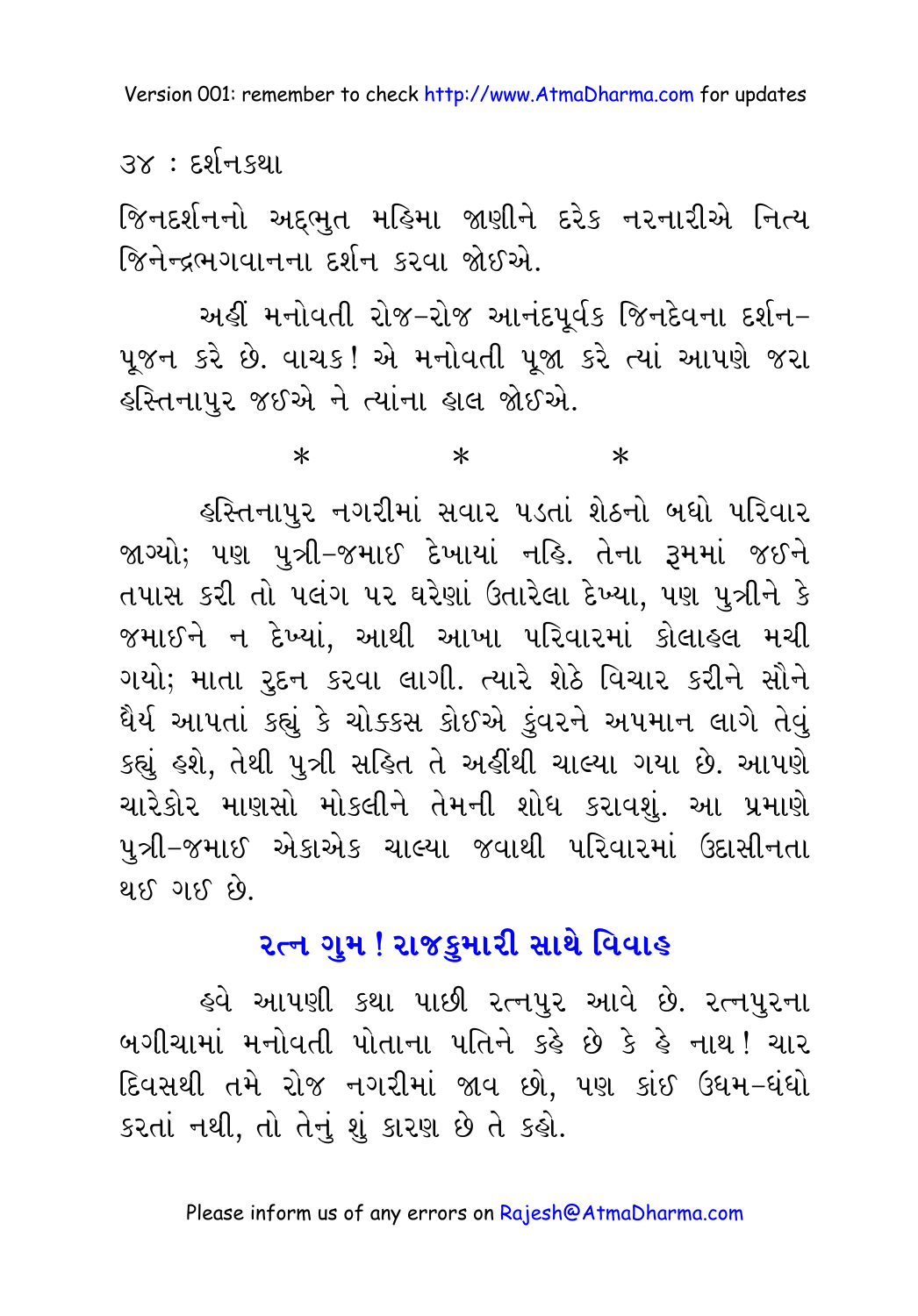દર્શનકથા : ૩૫

ત્યારે કુંવરે કહ્યું-દેવી! જ્યાં મારા અશુભ કર્મનો ઉદય હોય ત્યાં કોણ સહાય કરે? નગરમાં કોઈ એમ નથી કહેતું કે અમારી પાસેથી આટલું ધન લઈને તમે વેપાર કરો. જો મારા શુભનો ઉદય હોત તો પિતાજી મને ઘરમાંથી કેમ કાઢી મુકત? અત્યારે ઉદય એવો છે, માટે ધૈર્ય રાખવું.

ત્યારે મનોવતીએ કહ્યું-મેં હસ્તિનાપુરમાં જ રહેવા ઘણું કહ્યું પણ આપે માન્યું નહિ, ને ભાગ્યના ભરોસે અહીં આવ્યા; હું જાણું છું કે તમારાથી કંઈ મહેનત થઈ શકે તેવું નથી. પણ હવે આપ મનમાંથી બધી ચિન્તા છોડીને કું કુકું તેમ કરો. આમ કઢીને નર-માદાની જોડીનાં જે દૈવી રત્નો હતાં તેમાંથી એક રત્ન આપ્યું અને કહ્યું કે તમે રાજદરબારમાં જઈને આ રત્ન રાજાને ભેટ ધરો. આ રત્ન દૈવી છે, અને આપણી પાસે જે બે રત્ન છે તેમાં આ 'નર-રત્ન ' છે, ને બીજાં માદા-રત્ન આપણી પાસે રાખ્યું છે. આ રત્નોનો એવો જ સ્વભાવ છે કે મધરાતે વિખુટાં ન રહે; મધરાત થતાં આ રત્ન ગમે ત્યાં હોય ત્યાંથી ઊડીને બીજાં ૨ત્ન પાસે પહોંચી જાય. તમે આ ન૨-૨ત્ન લઈ જઈને રાજાને ભેટ આપો ને પછી શું બને છે તે જુઓ. રાજદરબારમાં જતાં દરવાન તમને રોકે તો તેને એક દિનાર ( ચાંદીનો સિક્કો ) આપજો.

કુંવરજી તો રત્ન લઈને રાજદરબાર તરફ ચાલ્યા; વચ્ચે દરવાનને દિનાર આપી, ને રાજા પાસે જઈને બહુમાનપૂર્વક અમુલ્ય ૨ત્ન ભેટ ધર્યું. આવું દૈવી ૨ત્ન જોઈને રાજા બહુ પ્રસન્ન થયો ને તેનો ઘણો આદર-સત્કાર કરીને કહ્યું કે જગતમાં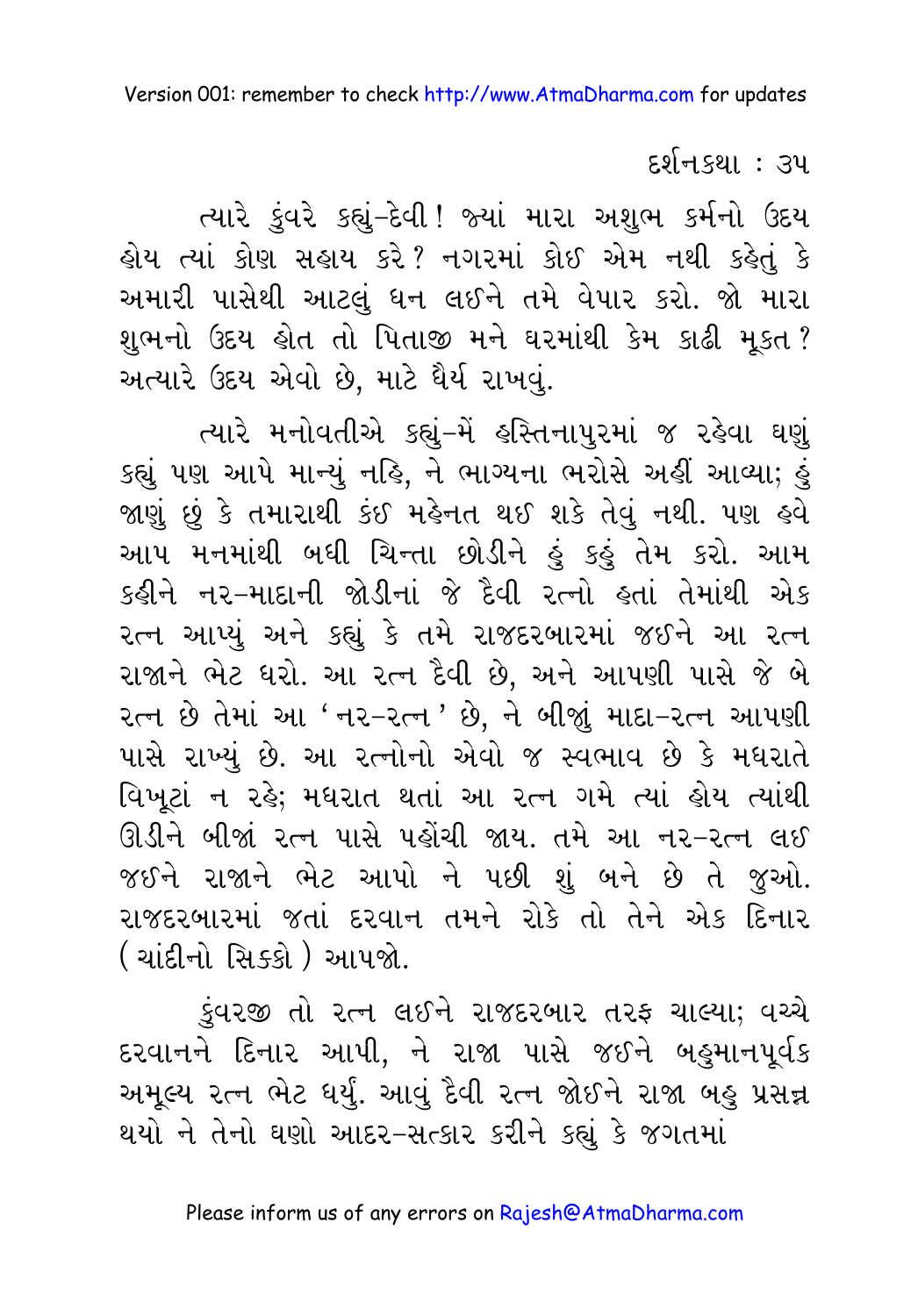<u>૩૬ : દર્શનકથા</u>

ते ઝુવેરી ધન્ય છે જે આવાં કિંમતી રત્નો લાવે છે!

પછી રાજાએ કુમારને પૂછયું-તમે ક્યાં ઊતર્યા છો ?

કંવર કર્લે-નગર બહાર બગીચામાં રહ્યાં છીએ.

રાજાએ તુરત હુકમ કર્યો કે તમે નગરીમાં આવીને રહો. તેમને માટે એક ખાસ હવેલી આપી. કુમારે રાજદરબારમાંથી આવીને બગીચામાં મનોવતીને બધી વાત કરી. આ બાજા રાજાએ ભંડારીને બોલાવીને કિંમતી રત્ન તેને સોંપ્યું ને બરાબર લોશિયારીથી સાચવવા કહ્યું. ભંડારીએ તે મોતી સુંદર ડબામાં રાખીને ભંડારમાં મુકયું ને મજબૂત તાળાં લગાવ્યાં.

<u>પણ…</u>

જ્યાં મધરાત થઈ, ત્યાં તો એ... ને મોતી ડબામાંથી ઊડયું ! ને મનોરમા પાસે જે બીજાું મોતી હતું તેની સાથે જઈને રહ્યું. સવાર થઈ ત્યાં તો એ મોતી લઈને મનોરમાએ કરી કુંવરને આપ્યું ને રાજદરબારમાં જઈને ભેટ આપવા કહ્યું. કુંવરજી તો એ મોતી લઈને ફરી રાજદરબારમાં ચાલ્યા; હવે તેને કોઈ રોકનાર ન કતું. રાજા પાસે જઈને મોતી ભેટ આપ્યું પહેલાંના જેવું જ ઉત્તમ મોતી જોઈને રાજા પ્રસન્ન થયો ને કહ્યું-વાહ, મોતીની સુંદર જોડી મળી ગઈ. આમ કહીને, પહેલાંના મોતી સાથે આ મોતી સરખાવવા માટે ભંડારી પાસે તે મોતી મંગાવ્યું. ભંડારીએ ખજાનામાં જઈને જોયું તો મોતી ત્યાં કતું નહિ; અરે, મોતી ગુમ!! ખૂબ સાવચેતીથી ચોકીપહેરા વચ્ચે રાખેલ છતાં મોતી ગુમ થયું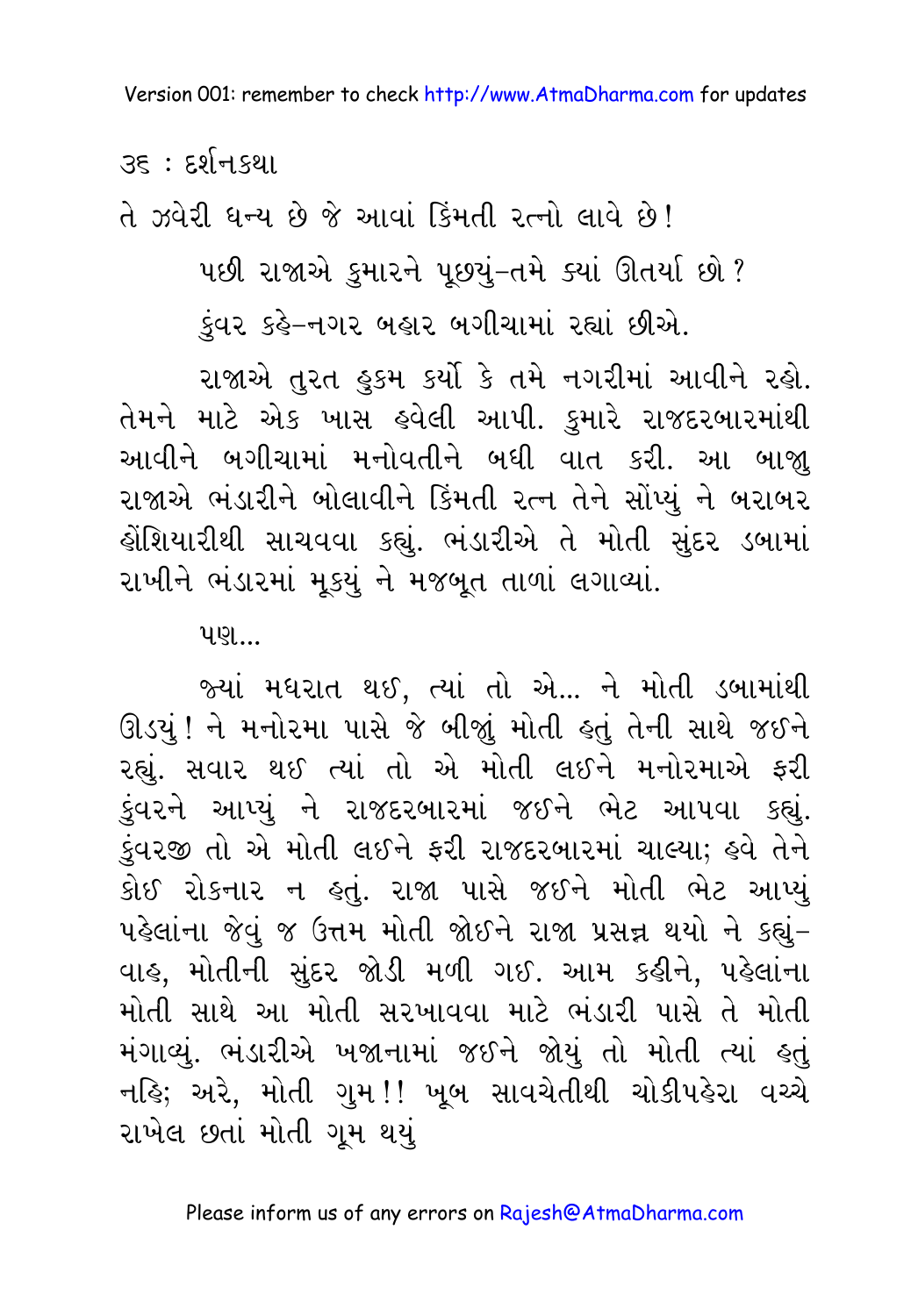દર્શનકથા : ૩૭

તેથી ભંડારી ગભરાઈ ગયો, તેનું મોઢું ઊતરી ગયું ને ભયથી તે થરથર કંપવા લાગ્યો. રાજસભામાં આવીને કહ્યું-મહારાજ! કોઈ ચોર મહેલમાં આવીને એ મોતી ચોરી ગયો છે.

રાજાને એની વાત ઉપર વિશ્વાસ ન આવ્યો; કેમકે સજ્જડ ચોકી-પહેરા વચ્ચે રાજમહેલમાં આવીને કોઈ મોતી ચોરી શકે એ અશક્ય હતું. તેથી રાજાએ કહ્યું: ભંડારીજી! બીજો તો કોઈ ચોર મહેલમાં આવ્યો નથી, પણ એ મહા કિંમતી મોતી તમે જ ચોર્યું છે.-આમ કહીને ભંડારીને શૂળી પર ચડાવી દેવાનો ફકમ કર્યો.

તરત કુંવરે કહ્યું-મહારાજ! એની ભૂલચૂક ક્ષમા કરો; હું આપને એની જોડીનું બીજાું મોતી લાવી આપીશ.-આ રીતે ભંડારીની રક્ષા કરી, તેથી આખી સભા કુંવરને ધન્ય-ધન્ય કહેવા લાગી. કુંવરે ઘરે આવીને મનોવતીને બધી વાત કરી ને બીજું મોતી આપવા કહ્યું. પણ મનોવતી કહે કે કાલે એનો ઉપાય કરીશું.

આ બાજુ રાજાએ તે મોતી ફરી ભંડારીને આપ્યું ને ખુબ હોશિયારીપૂર્વક સાચવવાનું કહ્યું. ભંડારીએ ડબામાં મૂકી, તાળું દઈ, બરાબર પહેરા ગોઠવ્યા. પણ જ્યાં મધરાત થઈ ત્યાં પહેલાંની જેમ સડસડાટ કરતું તે મોતી ઉડયું... ને સુંદરી પાસે રહેલા બીજા મોતીની પાસે આવી ગયું.

સવાર પડી... ભક્તિભાવથી જિનેન્દ્રભગવાનનાં દર્શન-પુજન કર્યાં. પછી બુધસેનકુમાર રાજદરબારમાં જવા તૈયાર થયો ત્યારે મનોવતીએ નર અને માદા બંને મોતીની જોડી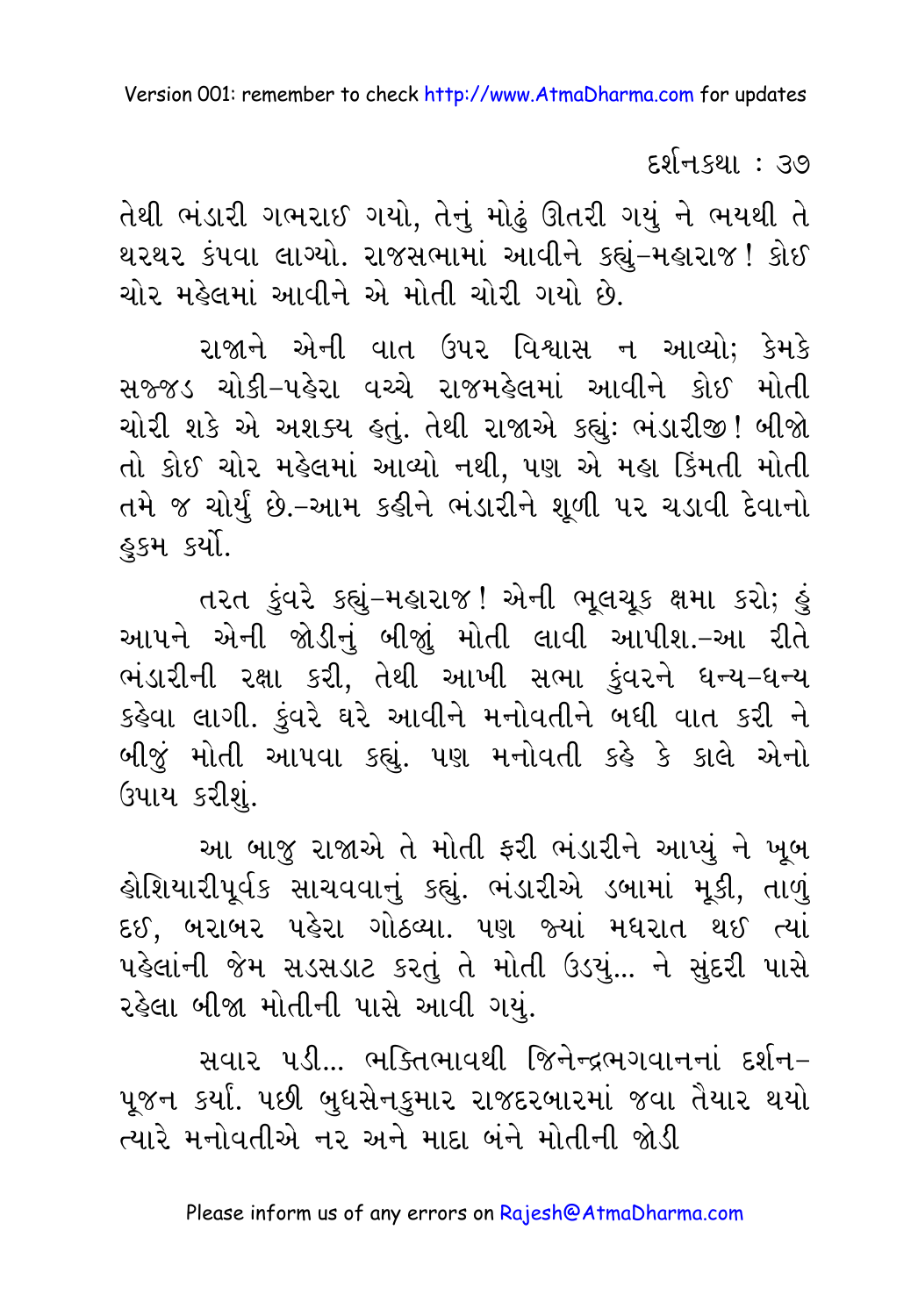૩૮ : દર્શનકથા

તેને આપી અને તેનું રહસ્ય પણ સમજાવ્યું. કુંવરે રાજદરબારમાં જઈને પ્રથમ એક મોતી રાજાને ભેટ આપ્યું. કાલના મોતીની જોડનું બીજું મોતી મળી ગયું-એમ સમજીને રાજા ઘણો પ્રસન્ન થયો, ને પહેલાંનું મોતી તરત લાવવા ભંડારીને હુકમ કર્યો. ભંડારીએ જઈને ડબામાં જોયું તો મોતી ગૂમ! અરર! ભંડારી તો થરથર ધુજવા લાગ્યો કે જરૂર હવે મારા પ્રાણ જશે. રાજા પાસે આવીને કહ્યું: મહારાજ! આજે પણ કોઈ ચોર આવીને તે મોતી ચોરી ગયો છે!

રાજા તો એ સાંભળતાં જ એકદમ ક્રોધિત થઈ ગયો. આટલો સખત ચોકી-પહેરો છતાં મોતી કોણ ચોરી જાય? નક્કી ભંડારીનું જ કામ લાગે છે–એમ સમજી રાજાએ તેનું બધું ધન લૂંટી લઈને શુળી પર ચડાવી દેવાનો (એટલે કે ફાંસીનો ) *§§મ કર્યો.* 

ત્યારે ડુંવરે કહ્યું-મહારાજ! સાંભળો. આમાં ભંડારીની કાંઈ ભૂલ નથી. કું આપણે આનું રહસ્ય કકું છું. આ બે મોતીમાં એક નર છે. બીજાં માદા છે. આ બંને રત્નો દેવમય છે. તેમનો સ્વભાવ એવો છે કે એકબીજાથી હજારો ગાઉ દર હોય તો પણ મધરાતે ઊડીને આ નરરત્ન માદા પાસે પહોંચી જાય. આ કારણે રાજભંડારમાંથી ઊડીને આ રત્ન અમારી પાસેના માદારત્ન પાસે આવી જતું હતું. પરંતુ હવે આ બંને રત્નો આપ સાથે રાખો, જેથી તે આપના ભંડારમાં રહેશે. આટલં કહીને કંવરે બંને રત્નો રાજાને અર્પણ કર્યાં

દૈવી રત્નોનું આ રહસ્ય જાણીને રાજા ઘણો પ્રસન્ન થયો,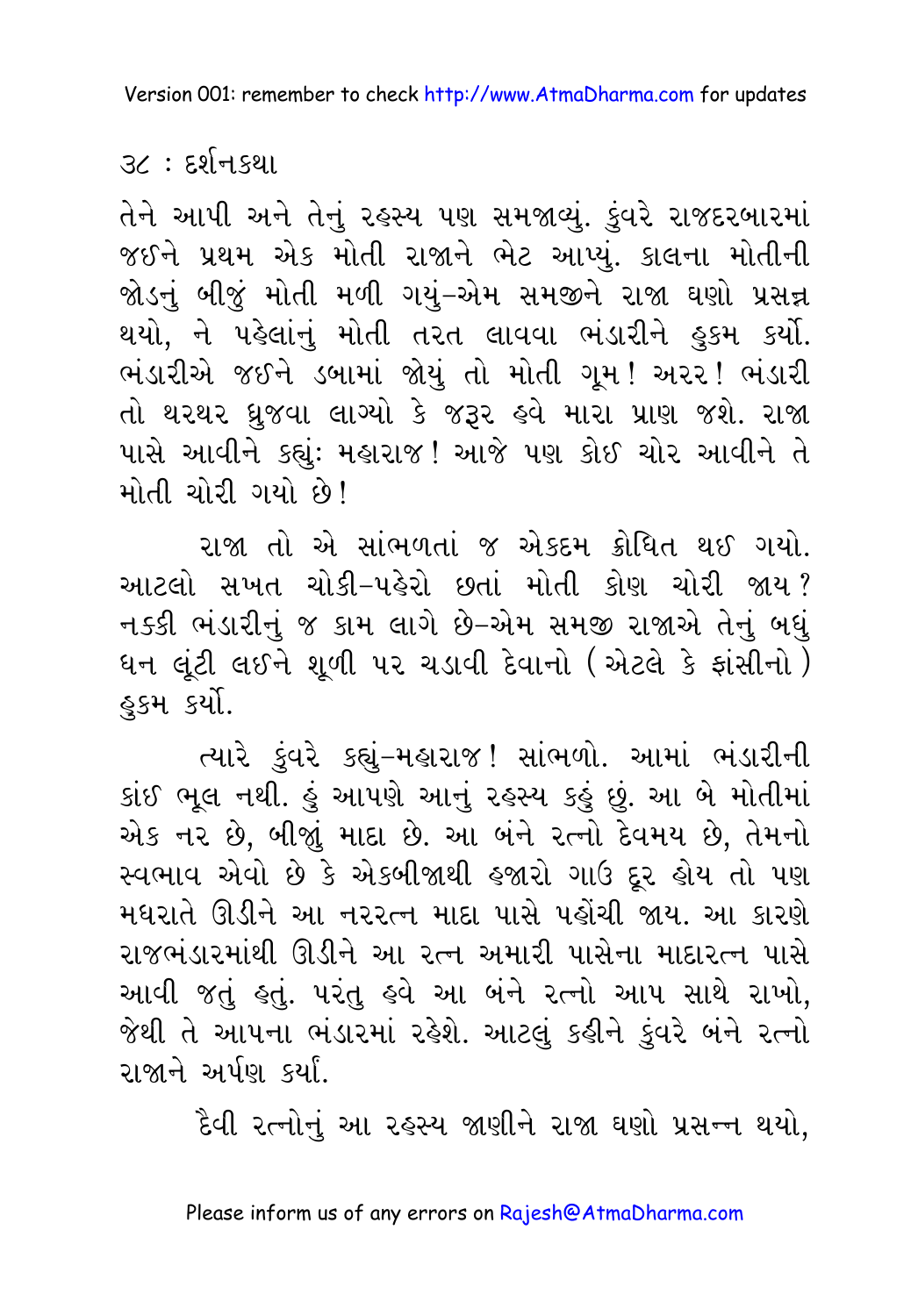દર્શન કથા *: ૩*૯

અને મનમાં વિચારવા લાગ્યો કે આ કુંવરને હું શું ઈનામ આપું? લક્ષ્મી વડે તો આ મોતીનાં મૂલ્ય થાય તેમ નથી; આ કુમાર સદ્ગુણી છે, માટે મારી પુત્રીને એની સાથે પરણાવું.-આમ વિચારી રાજાએ પ્રીતિપૂર્વક કુંવરને એ વાત કરી. તરત પંડિતને બોલાવ્યા ને કુંવરને ચાંદલા કર્યા.

બુધસેનુકુમારે ઘરે આવીને મનોવતીને એ વાત કરી. ત્યારે સુંદરીએ કહ્યું : સ્વામીનાથ ! તમે રાજજમાઈ થયા એ તો સારું પણ મને વિસરી ન જશો. કુંવરે કહ્યું-દેવી ! આ બધો તારી દર્શનપ્રતિજ્ઞાનો પ્રતાપ છે,-હું તને કેમ વિસરૂં!

રાજાએ તો મંડપ સજાવ્યા ને ધામધુમથી લગ્ન કર્યાં. લગ્ન વખતે કુંવરને પહેરામણીમાં હાથી ને ઘોડા, સુવર્ણના કળશ ને ગજમોતીના હાર ઉપરાંત પોતાના રાજ્યનો ચોથો ભાગ આપ્યો; તથા ઉત્તમ મહેલ આપ્યો. મનોવતી પણ સુખપૂર્વક બીજા મહેલમાં રહેવા લાગી. તેની દર્શન-પ્રતિજ્ઞાના પુણ્યપ્રતાપે તત્ક્ષણ આવું ફળ આવ્યું. તેથી અહીં કવિ કહે છે કે-

तातें नरनार सुनीजे, नित दर्शन प्रतिज्ञा कीजे। जिनदर्श समान न कोई, यही सार जगतमें होई।।

### મહાન જિનમંદિરનં નિર્માણ

બગીચામાં દેવે જે જિનાલય–રચના કરી હતી તેનું કામ પૂરૂં થતાં તે સંકેલી લીધી ને તે પોતાના સ્વર્ગમાં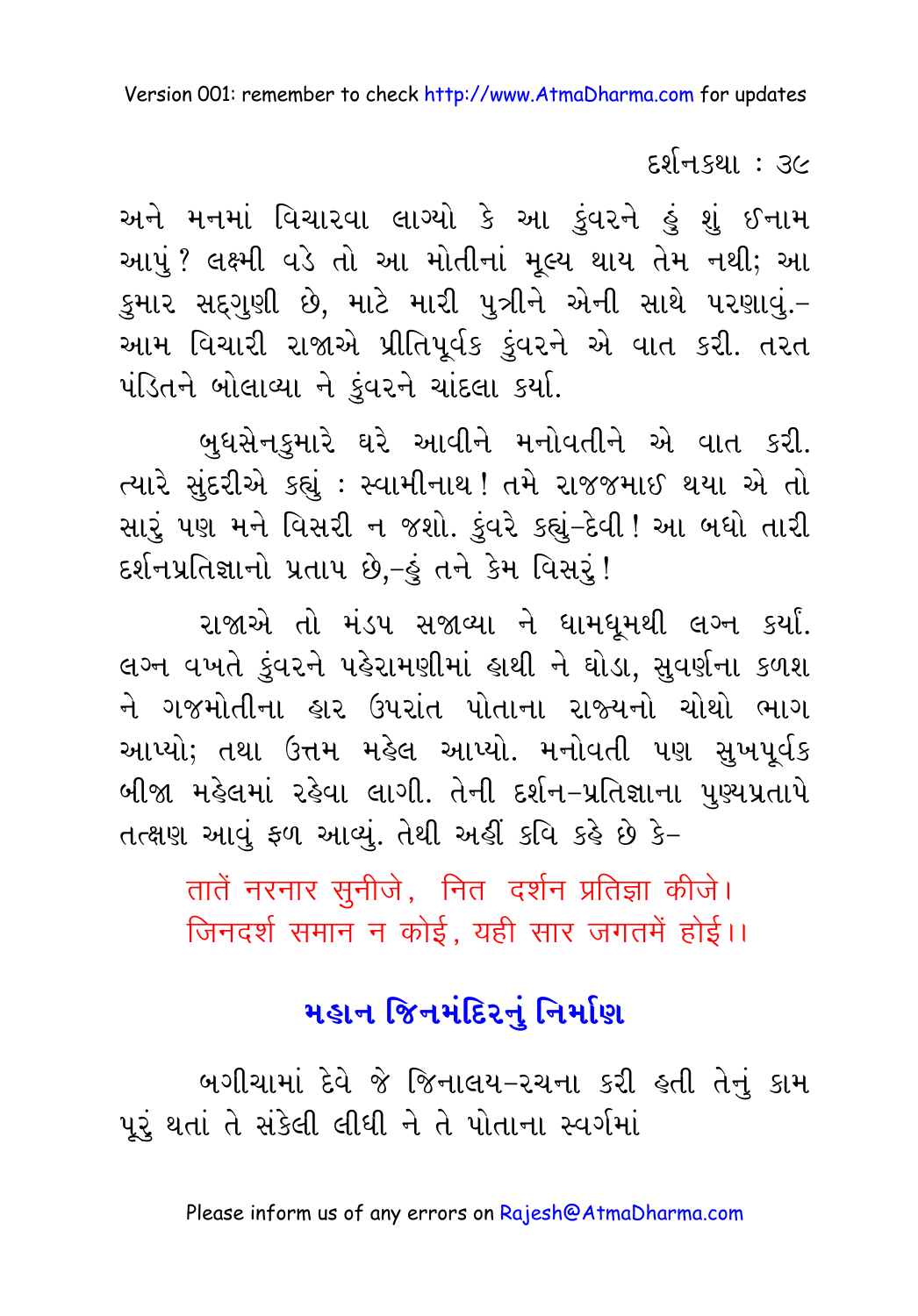### $XO: E2[1.52]$

ચાલ્યો ગયો. આ તરફ રાજલક્ષ્મી પામીને ડુંવર ભોગવિલાસમાં પડી ગયો ને મનોવતી પાસે આવવાનું ભૂલી ગયો. એમ કરતાં ઘણા દિવસ વીતી ગયા ત્યારે એકવાર કુંવર મનોવતી પાસે આવ્યો. સુંદરીએ તેનું સ્વાગત કરતાં કહ્યું-સ્વામી! સાંભળો! ઘરમાંથી પિતાજીએ કાઢી મુક્યા ત્યારે તમે હસ્તિનાપુર આવ્યા, ત્યાંથી તમારા સંગે મેં પણ ઘર છોડયું ને આપણે અહીં આવ્યાં; જિનદર્શનપ્રતાપે દેવે સહાય કરી તેથી આજે વૈભવ પામ્યા છો.-આ બધી વાત તમે ભૂલી ગયા; મને બીજી તો ચિન્તા નથી પણ એક વાત તમને ખાસ કહું છું કે જેમ મને ભૂલી ગયા તેમ સુખકર ધર્મને ન ભૂલશો.

> जैसी मेरी खबर अब, तूम भूले भरतार। तैसे धर्म न भूलियो, सो जानो सुखकार।। जो भूले तो बहु दुःख होय। सो मत भूलो अब तुम सोय।।

ધર્મને ભુલવાથી જીવ સંસારમાં ઘણાં દુઃખ પામે છે, માટે હે સ્વામી ! મને તો ભૂલ્યા પણ ધર્મને કદી ન ભૂલશો.

સુંદરીની એ વાત સાંભળીને કુમાર લજ્જાથી નીચું જોઈ રહ્યો. થોડીવાર તે કાંઈ બોલી ન શક્યો. ૫છી કહ્યું-હે દેવી! મારી ભૂલ માફ કર. ધર્મનો સાચો ઉપકાર છે તે હું કદી નહિ ભૂલું. હવે તારી જે આજ્ઞા હોય તે હું શીઘ્ર પૂર્ણ કરું. માટે તારા મનમાં જે ભાવના હોય તે કહે.

ત્યારે ઉત્તમ સ્ત્રીએ કહ્યું : સ્વામી ! આ જગતમાં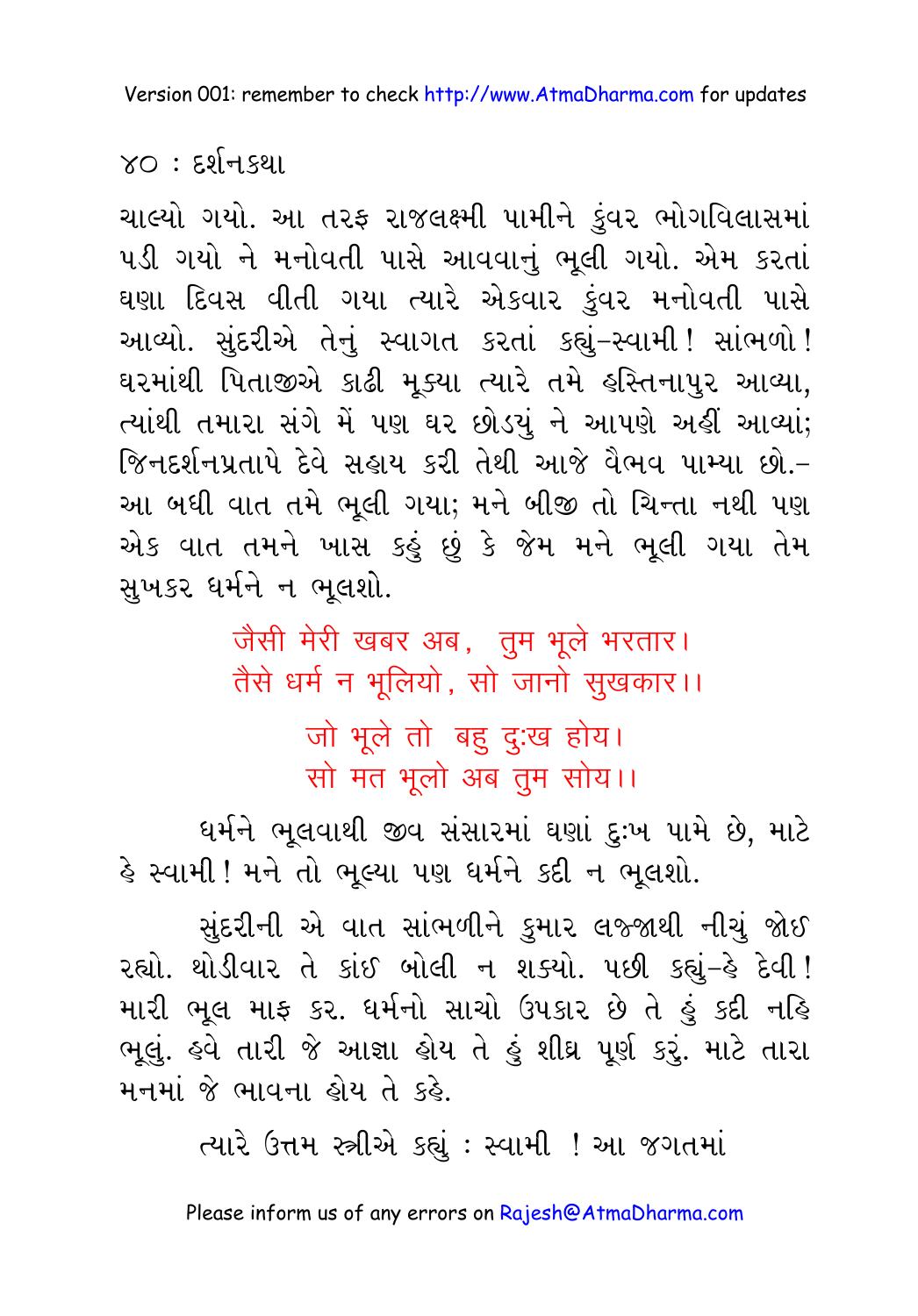દર્શન કથા : ૪૧

ધર્મ જ સૌથી મહાન છે. તે જ દુઃખ દારિદ્રતાનો નાશ કરનાર છે. સ્વર્ગ-મોક્ષની સુખસંપત્તિ તેનાથી જ પ્રાપ્ત થાય છે. માટે હે નાથ ! તમે એક મોટું જિનમંદિર બંધાવો... આ ધર્મકાર્યમાં ઢીલ ન કરો

धर्म बडो संसार मँझार, दुःखदारिद विनाशनहार। धर्महीतें सुखसम्पति होई, स्वर्ग–मूक्तिपद पावे सोई।। तातें एक करो भरतार. जिनमन्दिर बनवाओ सार। ईह भव तो तुमरो जस होय, परभवको सुखदायक सोय। धर्म काजमें मेरे कन्त, ढील न किजे करह तूरन्त।।

સુંદરીની એ વાત સાંભળીને કુંવર બહુ ખુશી થયો, ને તરત રાજદરબારમાં જઈને કહ્યું મહારાજ! જો આપની આજ્ઞા હોય તો આપણા રાજ્યમાં હું એક મોટું જિનમંદિર બંધાવવા ચાહું છું.

રાજાએ કહ્યું-તમે બહુ જ ઉત્તમ વાત વિચારી. તમને ખુશી પડે ત્યાં ઉત્તમ જિનમંદિર બંધાવો, ને મોટો ઉત્સવ કરો

રાજાની આજ્ઞા લઈને કુંવર તરત ઘરે આવ્યો. મોટા પંડિતો બોલાવ્યા, શુભ મુક્ર્ત જોવડાવ્યાં, ને ચારે બાજુ એક ગાઉ જમીનમાં મનોવતીના હાથે ઉત્તમ જિનમંદિરના પાયા નાંખ્યા. આજે મનોવતીના હર્ષનો પાર ન હતો. ખજાના ખલ્લા મકી દીધા ને છૂટા લુથે ધન ખરચવા માંડયું. કામની દેખરેખ માટે એક મુનીમ રાખ્યો ને તેને કહ્યું કે દેશ-પરદેશથી જે કોઈ કારીગર કે મજૂર આવે તેને કામ સોંપવું ને દરરોજ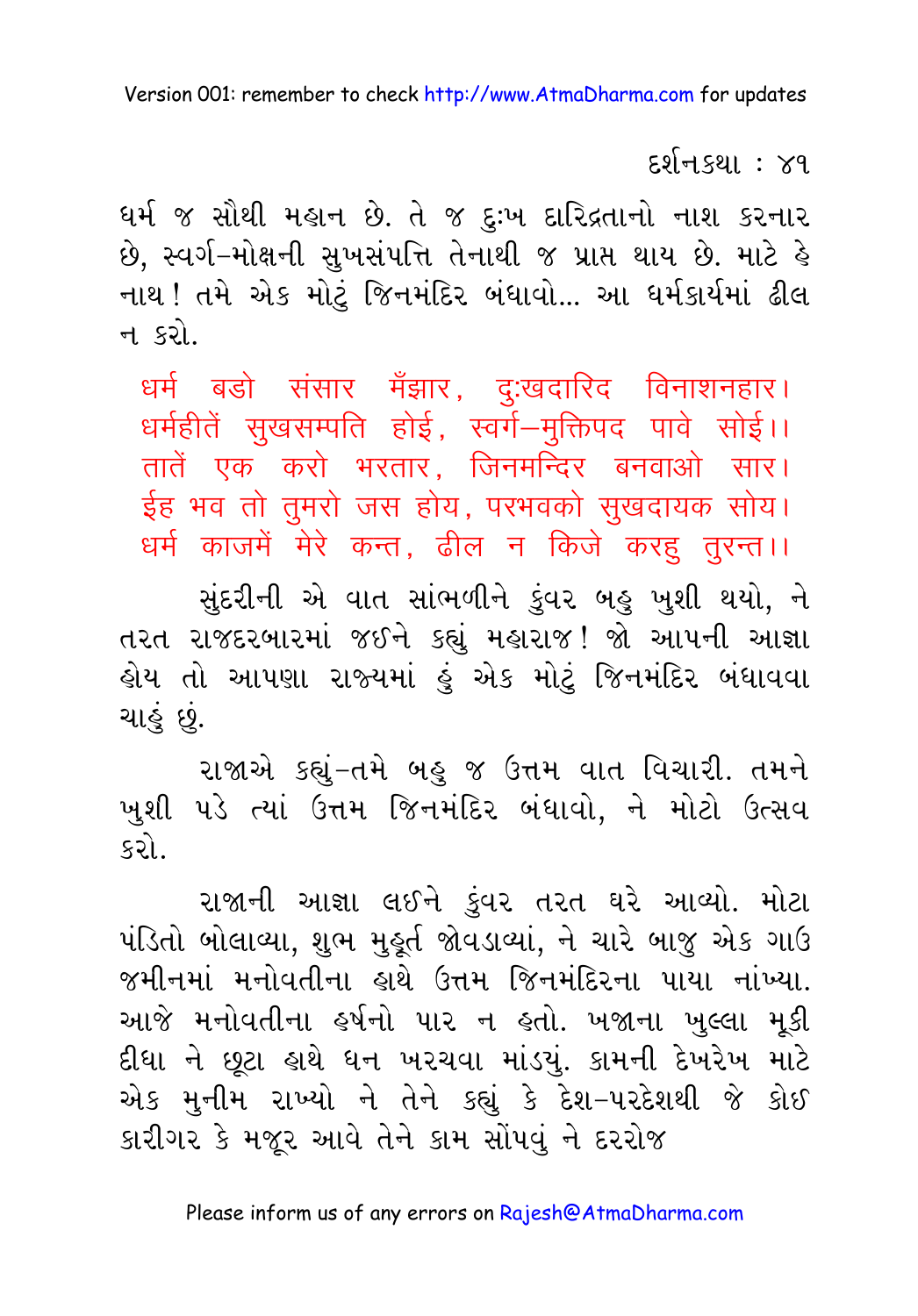$x_3$  : દર્શન $su$ ા

બે પૈસા આપવા: કોઈ માણસને પાછા કાઢવા નહિ. દેશોદેશમાં આ ખબર પહોંચી ગયા અને હજારો માણસો કામ માટે આવવા લાગ્યા. આ રીતે અહીં રત્નપુરીમાં તો જિનમંદિરનું કામ ધમધોકાર ચાલી રહ્યું છે. ત્યારે વલ્લભીપુરમાં શું બની રહ્યું છે? તે જાણવા આપણી કથાને વલ્લભીપુર લઈ જઈએ.

### <u>હેમદત્ત શેઠના હાલહવાલ</u>

બુધસેન ડુંવરના પિતા હેમદત્ત શેઠે મહા સુખકાર એવા જિનદર્શનની નિન્દા કરેલી તેથી તેને મહા પાપ બંધાયું, ને છ મહિનામાં તો તેનું બધું ધન ચાલ્યું ગયું. છપ્પન કરોડ મહોરમાંથી એક પણ મહોર તેના ભંડારમાં ન રહી. ઘરેણાં, ઘર, વસ્ત્ર તેમજ વાસણ બઘુંય વેચી ખાઘું; વધુ શું કહેવું? તેને ખાવાનાય સાંસા ૫ડવા લાગ્યા; માથે લાકડાના ભારા લઈને વેચવા નીકળે તો પણ પેટ ભરાતું નહિ. આવી હાલત થતાં તેઓ પરદેશ નીકળ્યા ને ભીખ માંગવા લાગ્યા, ઘણા દુઃખી થયા. પોતાનાં કરેલાં પાપનું ફળ જીવને ભોગવવું પડે છે. માટે કે જીવ ! તું દેવ-ગુરુ-ધર્મની આસાતના કદી કરીશ નહિ, સદા બહુમાનપૂર્વક દેવ–ગુરુ–ધર્મની આરાધના કરજે. પોતાના કરેલા પાપના ઉદયથી પ્રતિકુળતા આવી, તેને કોણ મટાડી શકે! જે ઊંચા હાથીના હોદ્દે બેસતા કે રથમાં નીકળતા, રાજદરબારમાં જેનો આદર થતો, તે આજે ઉઘાડે પગે ભીખ માંગતા ફરે છે ને કોઈ તેને પછતં પણ નથી. માતા. પિતા. છ ભાઈઓ તથા છ ભાભીઓ એ ૧૪ માણસો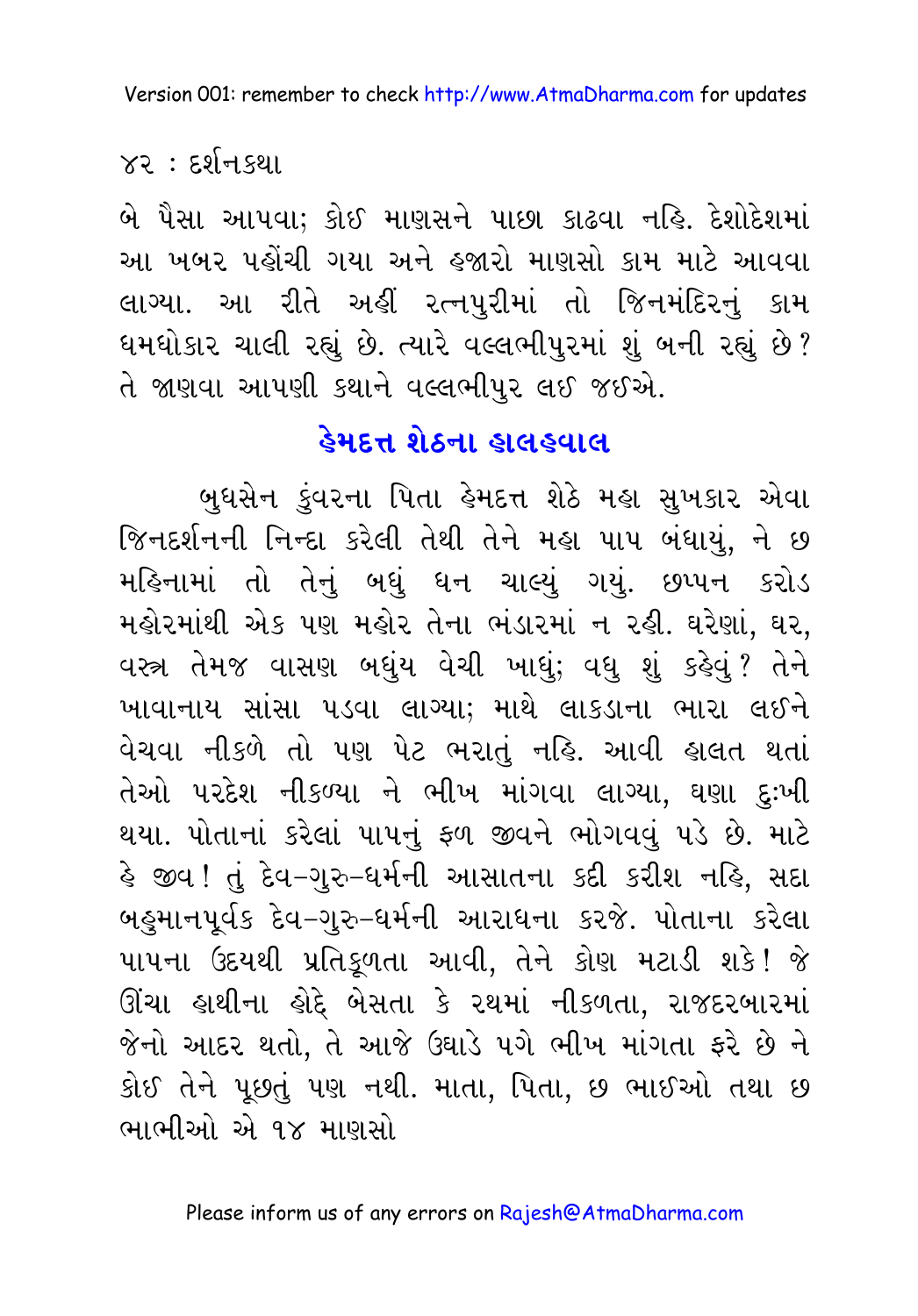દર્શનકથા : ૪૩

કામ શોધતાં ફરે છે ને દુઃખથી ધીરજ ગુમાવી રહ્યાં છે. ૫૬ કરોડ સોનામહોરના સ્વામીની આવી દશા થઈ ગઈ ! એ દેખીને હે જીવો ! તમે લક્ષ્મીનો ગર્વ ન કરો... લક્ષ્મી પામીને પણ જિનદેવની ભક્તિમાં તત્પર રહો.

ફેમદત્ત શેઠ વગેરે બધાં ભમતાં ભમતાં ઘણાં દિવસે રત્નપુરમાં આવી પહોંચ્યાં. તેમને જોઈને નગરના એક સજ્જને કહ્યું-આપ કોઈ ઉત્તમ કળના દેખાવ છો; તમે ભીખ માંગો તે શોભે નહિ. જો તમારાથી મજૂરીનું કામ થઈ શકે તો, આ નગરીમાં રાજાના જમાઈ એક કુમાર મોટું જિનમંદિર બંધાવે છે ને તેમાં હજારો માણસોને કામે લગાડયા છે, તે રોજના બે પૈસા આપે છે ને કોઈને ના પાડતા નથી. માટે તમે તે કામમાં લાગી જાઓ .

ત્યારે શેઠે કહ્યું-ભાઈ, અમે તો અજાણ્યાં છીએ. અહીં અમને કોઈ ઓળખતું નથી; માટે તમે અમને એ કામમાં લગાડી દો... એટલી અમને સહાય કરો.

એ સાંભળીને તે સજ્જન એ ચૌદેય માણસોને લઈને કુંવરના દરબારમાં આવ્યો. દરબારમાં કુંવર બેઠો હતો. ગજમોતીના હાર, કુંડળ વગેરે શણગારથી તે શોભતો હતો. તેને હાથ જોડીને સજ્જને કહ્યું-કુંવરજી! મારી પ્રાર્થના સાંભળો : આ ૧૪ પરદેશી માણસો ઉત્તમ કળનાં છે. તેમને જિનમંદિરના કામમાં રાખો.

એ સાંભળીને કુંવર બુધસેને જ્યાં ઊંચી નજર કરી ત્યાં તો પોતાનાં માતા-પિતા, ભાઈ-ભાભીઓને દેખ્યા; અને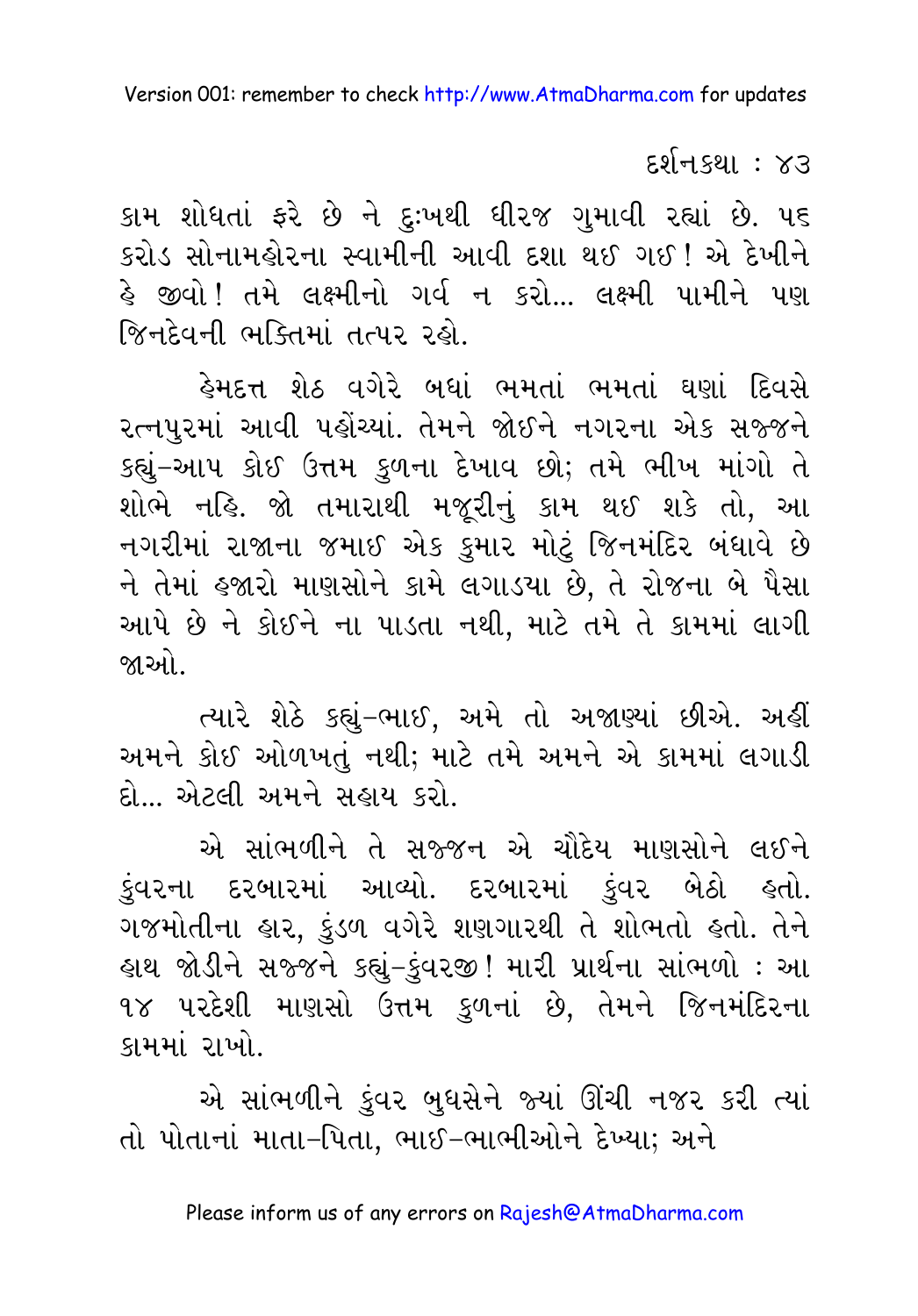#### $88 : 58 - 88$

તે વિચારવા લાગ્યો કે અરે, આ જગતમાં લક્ષ્મી અસ્થિર છે, તેનામાં કાંઈ સારપણું નથી. એ લક્ષ્મીને ધિક્કાર છે કે જેની ખાતર મારા બાંધવોએ મને ઘરમાંથી કાઢી મ*ક*યો! <u>હવે</u> એ લક્ષ્મીનો નાશ થતાં તેઓ ભીખ માંગીને ખાય છે. ૫૬ કરોડ દીનારમાંથી એક પણ ન રહી.–આમ વિચારી કંવરે તેમને આશાસન આપતાં કહ્યું કે તમે ચિન્તા ન કરો, હું હમણાં જ તમને કામમાં લગાવું છું.–આમ કહીને કુંવર મહેલમાં મનોવતી પાસે ગયો. (કુંવર તો પોતાના માતા–પિતાને ઓળખી ગયો છે, પણ માતા–પિતા વગેરે કોઈ એને ઓળખી શ*ક્*યં નથી.)

મહેલમાં આવીને કુંવરે મનોવતીને કહ્યું કે માત-પિતા તથા ભ્રાતા ને ભોજાઈ-એ બધાય અહીં આવ્યાં છે. હવે તેમની પાસે કાંઈ રહ્યું નથી ને ભીખ માગતાં ફરે છે; તેઓએ મને ગર્વથી કાઢી મૂક્યો હતો, હવે મારો વારો આવ્યો છે. તેઓ મારી પાસે મજૂરી કરવા આવ્યાં છે. તો હવે તેમની પાસે ખૂબ મજૂરી કરાવીને મારા અપમાનનો બદલો વાળં.

ત્યારે ખાનદાન નારીએ તેને ઠપકો આપતાં કહ્યું કે અરે, માતા–પિતા માટે આવાં વચન ઉચારો છો–તે તમને શોભતું નથી. જેમની કુંખે તમે અવતર્યા ને જેમણે તમને મોટા કર્યા–એ માતા–પિતાના ઉપકારનો બદલો કરોડો ઉપાયથી પણ વળે તેમ નથી. આપણે આપણાં પૂર્વકર્મના ઉદયથી <u>દ</u>ુઃખ પામ્યાં, તેમાં બીજાનો શું વાંક? માટે કોઈને દોષ ન દેશો. અને આ બંધુજનો તથા માતા–પિતા સાથે પ્રેમથી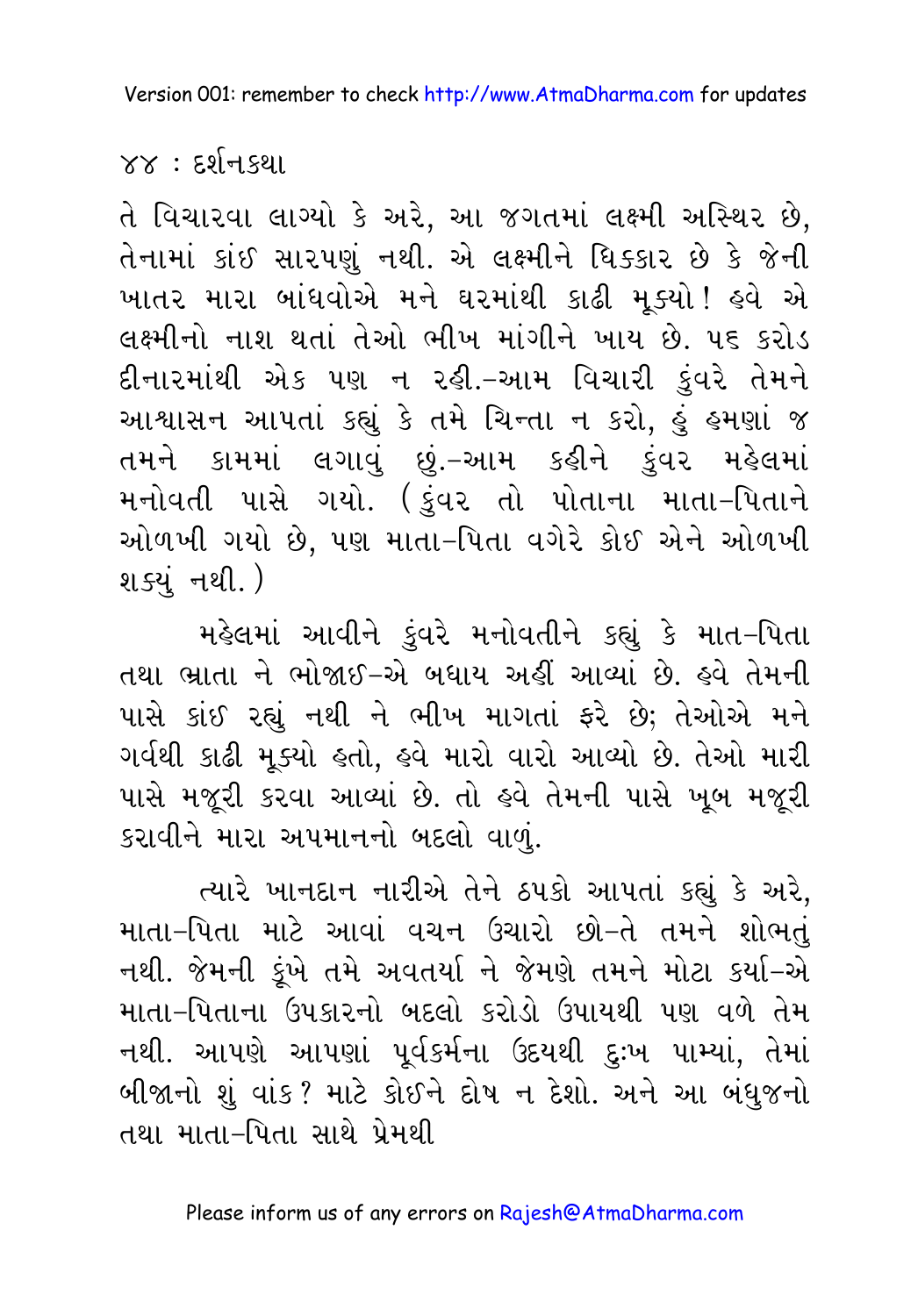દર્શનકથા : ૪૫

મેળાપ કરો. એમને ધન આપો, ને અપકાર ઉપર પણ ઉપકાર કરો. તેમના અવગુણ ન જોતાં ગુણને જુઓ.

ત્યારે કુંવરે કહ્યું કે હે દેવી, સાંભળ! તેઓએ અભિમાનથી મને ઘરમાંથી કાઢી મુક્યો, તેથી એકવાર તો તેમની પાસે મજૂરી કરાવું,-પછી તું જેમ કહેશે તેમ કરીશું.

સ્ત્રીએ ઘણું સમજાવ્યું કે હે સ્વામી! તમે હવે રાજના ઠઠારામાં ડૂબી ગયા છો તેથી ચેતતા નથી. જુઓ, આ છપ્પન કરોડ દીનારના સ્વામી આજ ભીખ માગી રહ્યા છે,-માટે તમે લક્ષ્મીનો ગર્વન કરો, એ તો પડછાયા જેવી છે, કોઈ ઘરમાં તે કાયમ રહેતી નથી. આ પ્રમાણે ઘણું સમજાવવા છતાં કુંવર માન્યો નહિ, ને કહ્યું-બધાં પાસે મજૂરી કરાવીને પછી ઓળખાણ પાડીશ. ત્યારે મનોવતીએ કહ્યું : સ્વામી ! હવે હું તમને કાંઈ કહેતી નથી; પણ મારૂં કહેવું આટલું તો જરૂર માનો કે માતા-પિતાને તો એક તરફ બેસાડી રાખજો. એમની પાસે મહેનત કરાવશો નહિ. કુંવર તે વાત કબુલ કરીને મંદિર ગયો, ને ત્યાં મુનિમને બોલાવીને કહ્યું-આ બારે માણસોને મજારીના કામમાં લગાડો; અને તેમની પાસે સવારથી સાંજ સુધી ભારે કામ કરાવો; બાકીના આ બે જણ વૃદ્ધ છે, તેમનાથી મહેનત થઈ શકે તેમ નથી. તેથી તે બંનેને એમ ને એમ બેસી રહેવા દેજો.-એ પ્રમાણે હુકમ કરી કુંવર ચાલ્યો ગયો.

આ બાજુ મનોવતીએ મુનીમને બોલાવીને ખાનગીમાં બધી હકીકત જણાવી, કે આ તો કુંવરજીના માતા-પિતા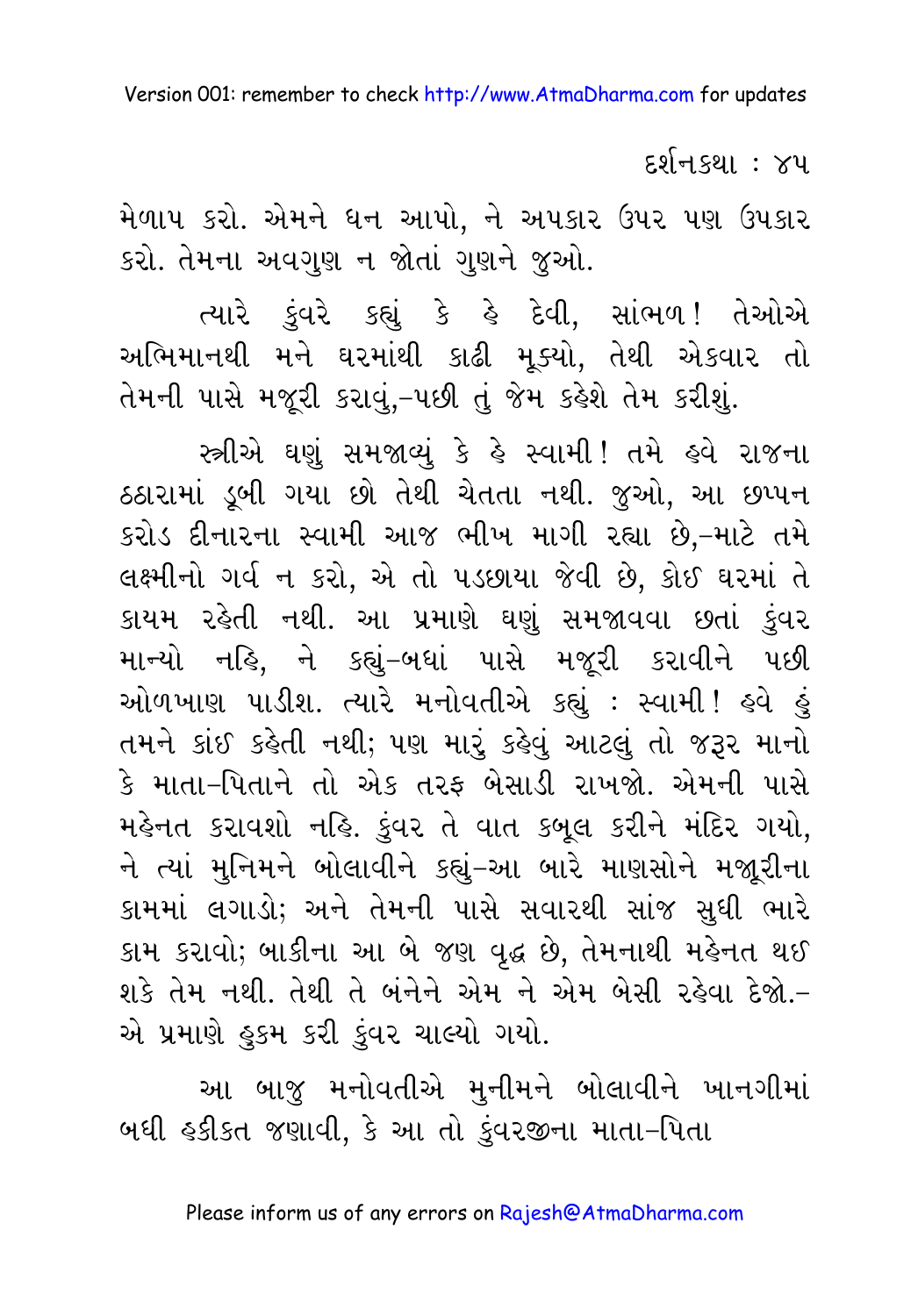$x \epsilon$  : દર્શનકથા

અને ભાઈઓ જ છે, તેઓ ઉચ્ચ કુળનાં છે. તેમણે આવું કામ કદી કર્યુ નથી, અત્યારે પાપકર્મના ઉદયથી તેઓ આવી મજૂરી કરવા તૈયાર થયાં છે. કુંવર તો રાજવૈભવ આડે બધું ભૂલી ગયા છે. પણ તમે મારી આજ્ઞા માનજો કે આ બધાંની પાસે ઓછું કામ કરાવજો. એ સાંભળીને મુનીમે તે આજ્ઞાનો સ્વીકાર કર્યો અને મનમાં તેને ધન્યવાદ આપવા લાગ્યો કે આવી સ્ત્રીઓને ધન્ય છે.–અને પછી તેણે બધાને યોગ્ય કામ સોંપી દીધું.

### પરિચય અને કટંબમિલન

આ રીતે બધો પરિવાર મજારીમાં લાગી ગયો છે. ભૂતકાળને યાદ કરી કરીને તેઓ દુઃખી થાય છે. અરે, અમે લક્ષ્મી તો ગમાવી ને નાનો ભાઈ પણ ગમાવ્યો. આમ પશ્ચાતાપથી દુઃખી થાય છે, ને મજૂરી કરીને દિવસો વિતાવે છે.

એમ કરતાં કરતાં કેટલાક દિવસો વીતી ગયા બાદ એક દિવસે સુંદરીએ કુંવરને કહ્યું : હે સ્વામી ! મને આ મહેલમાં એકલું-એકલું લાગે છે, મારે કોઈ બીજી સખીની જરૂર છે, માટે તમારી માતાને મહેલમાં બોલાવી લો. એ સાંભળીને કંવરે માતાને મહેલમાં મોકલી.

સુંદરી માતા પાસે મહેલનું કોઈ કામ કરાવતી નથી; તેને પોતાની સાથે ઉત્તમ સ્વાદિષ્ટ ભોજન જમાડે છે. તથા તેની સાથે પકવાન્ન વગેરે મોકલીને આખા કુટુંબને ભોજન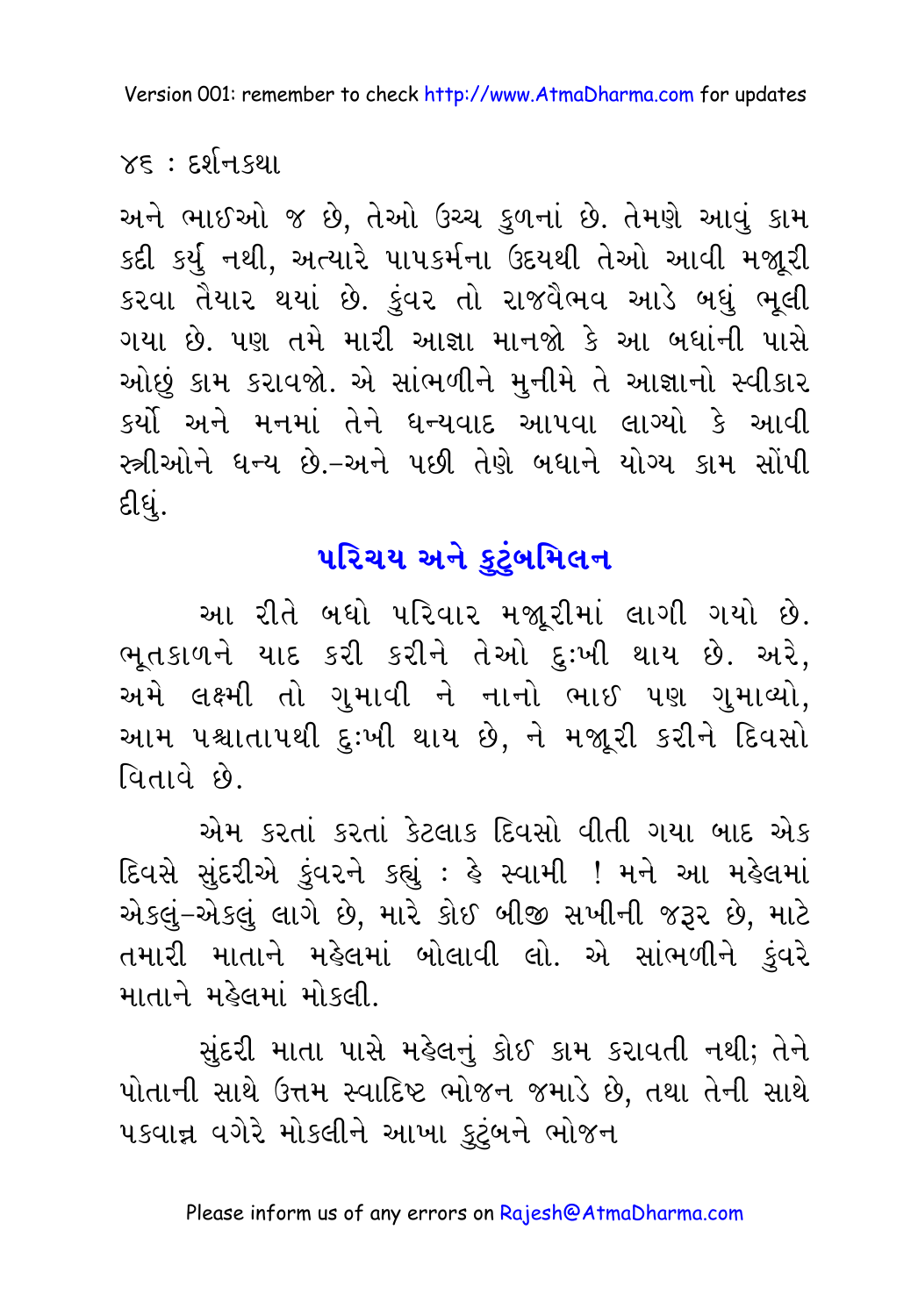દર્શન કથા : ૪૭

કરાવે છે. એ રીતે કુંવરથી ગુપ્તપણે કુટુંબીજનોનું પાલન-પોષણ  $6352$ 

એક દિવસ સુંદરીએ કહ્યું-માતા! તમે મારા માથાના વાળ ગૂંથી આપો. ત્યારે તે વૃદ્ધમાતાએ સંકોચથી કહ્યું કે તમે તો કોટિધ્વજના વધૂ છો અને અમે તો અત્યંત દરિદ્રી છીએ, તેથી તમારા મસ્તકને હાથ લગાડતાં મારો જીવ ચાલતો નથી.

વૃદ્ધમાતાની એ વાત સાંભળતાં જ મનોવતીની આંખમાં પાણી ઊભરાઈ આવ્યાં : તે વિચારવા લાગી કે અરે, લક્ષ્મી આ સંસારમાં કેવી બુરી ચીજ છે! ! આ પ્રત્યક્ષ મારી સાસુ છે ને ડું તેની પુત્રવધૂ છું; પરંતુ તેની સંપત્તિ નાશ થવાથી તે મારી સમીપ પણ આવી શકતી નથી. પછી માતાને કહ્યું કે તમે ચિન્તા ન કરો, ને મારું માથું ગુંથી આપો.

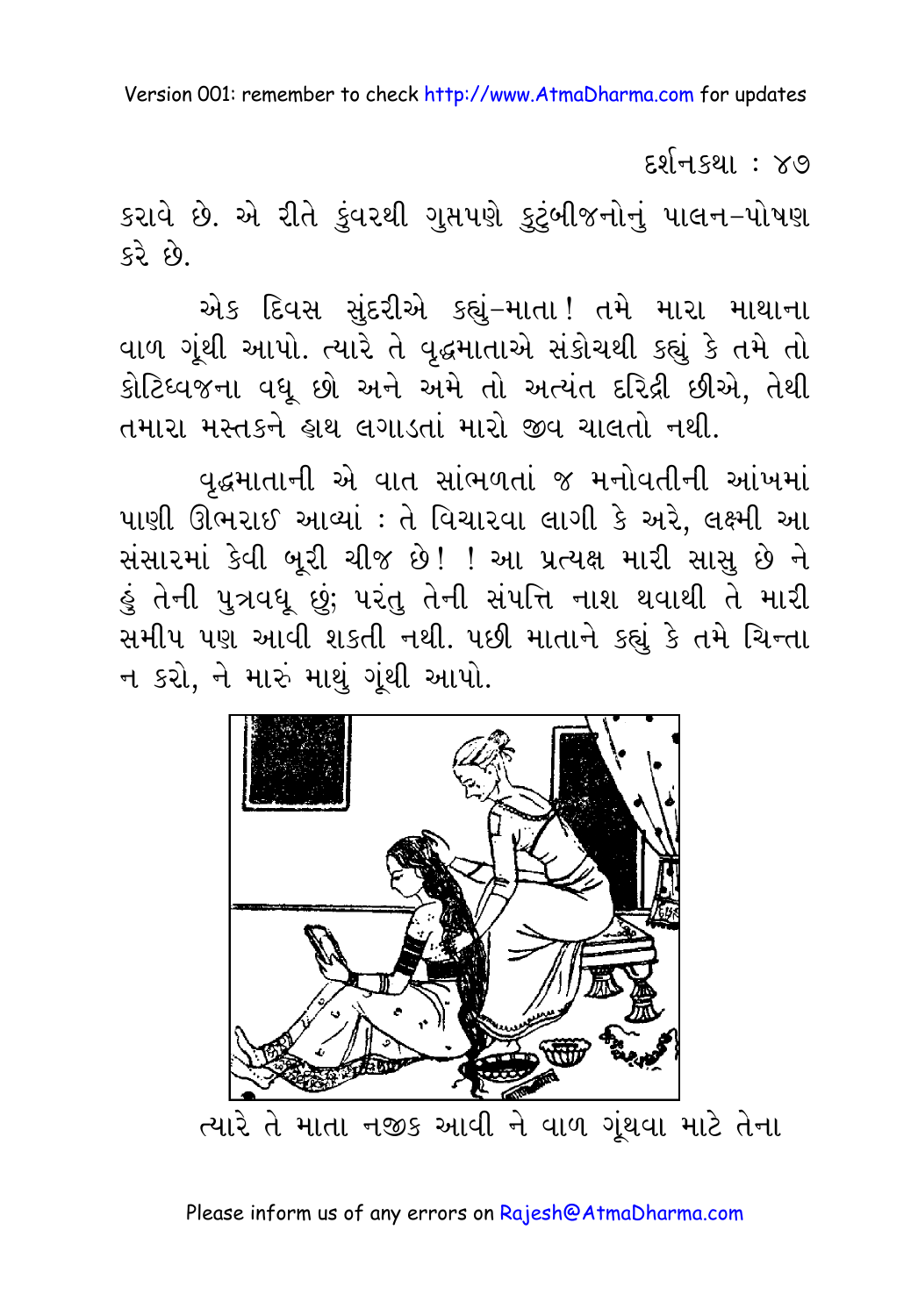$XZ : E\mathfrak{z}$ नि स्थ।

માથાની રેશમી દોરી છોડી; તેના માથાના ચિઙ્ન ઉપર નજર ૫ડતાં જ વૃદ્ધ માતાનું હૈયું એકદમ ભરાઈ આવ્યું, તે આંસુ પાડી-પાડીને ખુબ રોવા લાગી.

ત્યારે સુંદરીએ પુછયું-માતા, તમે આટલું બધું રડો છો તો તેનું શું કારણ છે?

વુદ્ધ માતાએ કહ્યું-બેન, તારું મસ્તક જોતાં મને મારી આગલી વાત યાદ આવી. પણ એ વાત કહું તો કોઈ સાચી માને તેમ નથી.

સુંદરી કર્લન્તમે ભય છોડીને, જે વાત હોય તે કહો.

વૃદ્ધમાતા હાથ જોડીને કહેવા લાગી-દેવી, સાંભળો ! અમે પહેલાં આવાં રંક ન હતાં; અમે વલ્લભીપુરના મોટા ઝવેરી હતાં ને અમારે ઘરે ૫૬ કરોડ દીનાર હતી. અમારી હવેલી ૫૨ છપ્પન તો ધજા ફરકતી, ને દેશોદેશમાં અમારી પેઢી ચાલતી. મારે સાત પુત્રો છે, તેમાં સૌથી નાનો બુધસેન, તેના વિવાહ હસ્તિનાપુરમાં કર્યા. તેની સ્ત્રી અત્યંત શીલવંતી હતી; સુખકાર હતી; તેણે મુનિ પાસે એવી દર્શનપ્રતિજ્ઞા લીધી હતી કે ગજમોતી ચઢાવીને જિનદેવનું પૂજન કર્યા પછી જ જમવું; પરંતુ પૂર્વકર્મના પાપના ઉદયથી બુધસેનકુંવરને અમે ઘરમાંથી કાઢી મુક્યો, પુત્રવધુ પણ એની સાથે જ ગઈ. એ પુત્ર અને પુત્રવધુનો ક્યાંય પત્તો લાગ્યો નહિ. ( વિશેષમાં વૃદ્ધ માતા કહે છે- )

અમે જ્યારથી ઘરમાં જિનદર્શનની નિંદા કરી ને પુત્રવધુને ઘરમાંથી કાઢી ત્યારથી અમારી લક્ષ્મી નાશ થવા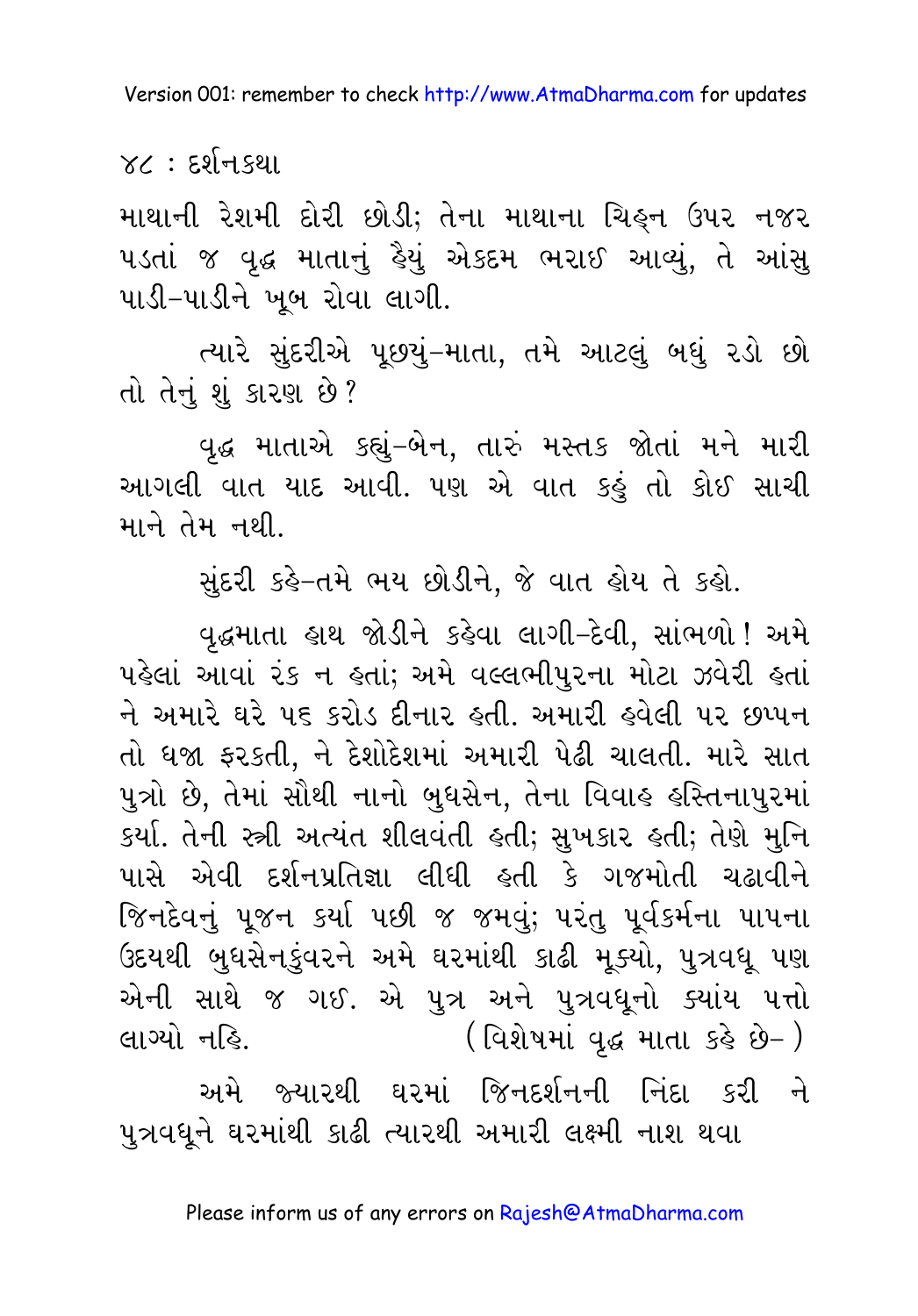દર્શનકથા : ૪૯

લાગી ને આજે અમારા આવા હાલ થયા. મારી પુત્રવધૂને મસ્તકમાં તારા જેવું જ ચિક્ષ્ન કતું, તેથી આ ચિક્ષ્ન દેખતાં પુત્રવધુના સ્મરણથી મારૂં હૃદય ભરાઈ આવ્યું.

માતાની એ વાત સાંભળીને સુંદરીને મનમાં લાગણી ઊભરાઈ ગઈ, ને પોતાની ઓળખાણ આપ્યા વગર કહ્યું કે, શું ઙ્વે મને તમારી પુત્રવધુ બનાવવી છે!!–એમ કહીને તેને મહેલમાંથી વિદાય કરી

માતા ત્યાંથી પોતાના છ પુત્રો પાસે ગઈ ને મહેલમાં બનેલી બધી વાત કરી, ત્યારે પુત્રો તેનું અપમાન કરીને કહેવા લાગ્યા કે વગર વિચાર્યે તેં આ શું કર્યું ? તું મહેલમાં જેમ તેમ શું કહી આવી? અહીં કોણ તારો પુત્ર ને ક્યાં તારી પુત્રવધુ? તે અહીં ક્યાંથી હોય ? તેં આપણી ઓળખાણ કેમ કરાવી દીધી ?-એમ કહીને ઠપકો આપ્યો, ને ખાવા-પીવાનું આપ્યા વગર તેને ઘરમાંથી કાઢી મૂકી. આથી તે બહુ દુઃખી થઈ.

સુંદરીએ જ્યારે આ વાત સાંભળી કે તરત જ પોતાના સ્વામીને બોલાવ્યો ને કહ્યું કે હે સ્વામી! આ મોટા ભાઈઓ અને ભાભીઓ છે તે તમારાં માતા-પિતા સમાન છે. તે ઙજી માથા ઉપર ભાર ઉપાડયા કરે અને તમે આંખેથી જોઈ રહો-તેમાં શું તમને લાજ નથી આવતી ? હવે તેમના માથે ઘણું વીતી ગયું, માટે તેમને મહેલમાં બોલાવી લ્યો ને સાથે રાખો.

ત્યારે કુંવરે કહ્યું–એમણે અભિમાનથી મને ઘરમાંથી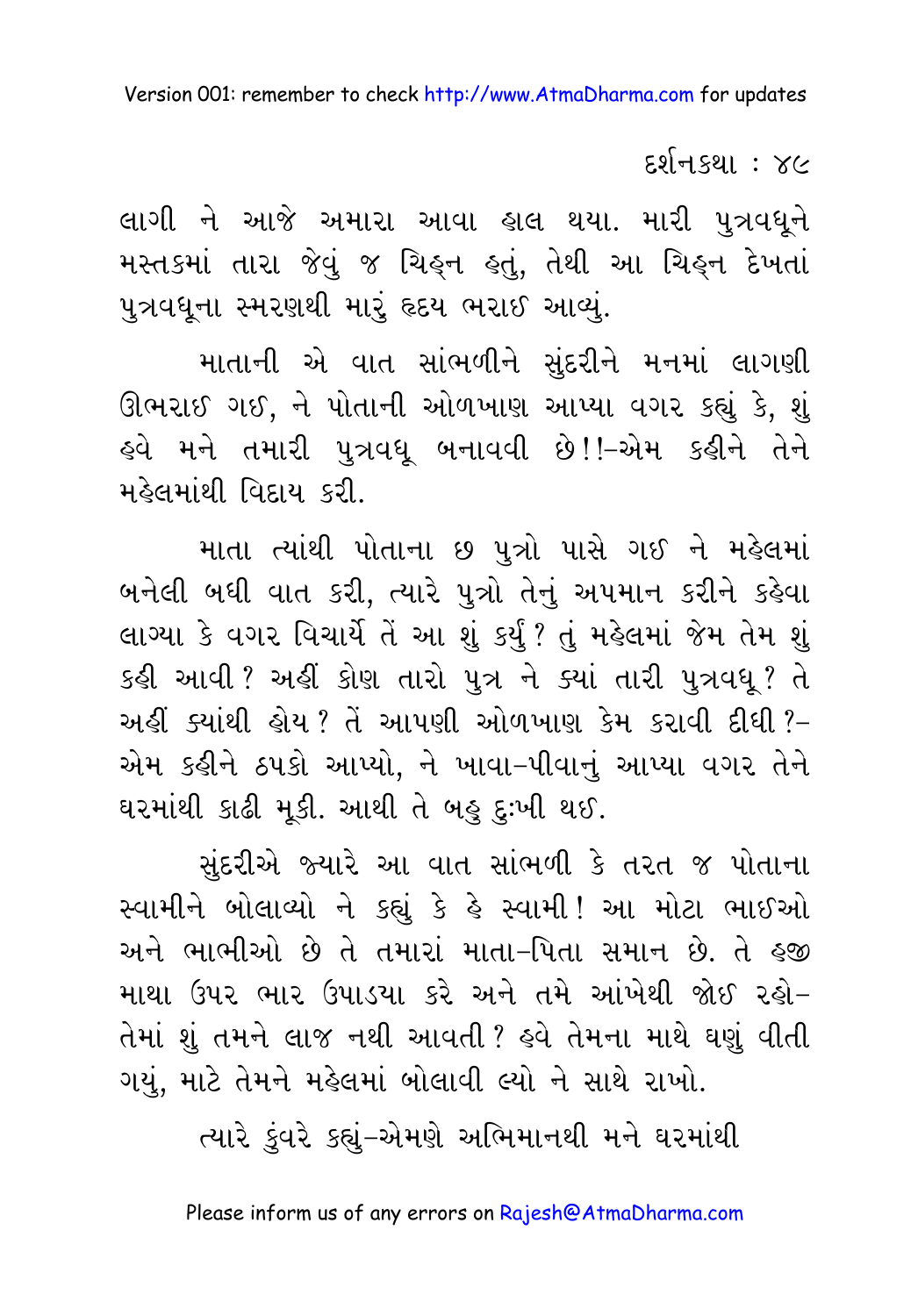૫૦ : દર્શનઙથા

કાઢી મૂક્યો હતો માટે તેમની પાસે હજી ખૂબ મજૂરી કરાવીને પછી ઓળખાણ પાડીશ

સુંદરીએ ઘણું સમજાવ્યા છતાં કુંવરે ન માન્યું ત્યારે છેવટે સુંદરીએ સ્પષ્ટ કહ્યું-સ્વામી, સાંભળો! હવે ભાઈ-ભાભીઓ મજૂરી કરે તે મારાથી તો જોઈ શકાતું નથી; તેમને બોલાવવાની ઈચ્છા ન હોય તો તમે તમારે મહેલમાં બેસી રહેજો, પણ હું તો તેમને અહીં બોલાવી જ લઉં છું, અને તેમને ધન–વસ્ત્ર વગેરે સોંપું છું; શું તમારું જ ધાર્યું થશે ? ને મારું કાંઈ નહીં ચાલે ? જો તમે હઠ કરશો તો હું બધા વચ્ચે જાહેર કરી દઈશ કે આ બધાં અમારા વડીલ-કુટુંબીજનો છે, તેમની પાસે કુંવરે અભિમાનથી મજૂરી કરાવી.-આમ લોકોમાં તમારી ખબ નિંદા થશે.

આ પ્રમાણે રોષપૂર્વક સુંદરીએ કહ્યું ત્યારે કુંવરે વિચાર્યું કે આ સ્ત્રી હવે રુષ્ટ થઈ છે, જો તેના કહેવા પ્રમાણે નહિ કરું તો તે બધી વાત જાહેર કરી દેશે ને મારી બહુ નિંદા થશે. આમ વિચારીને તેણે સંદરીની વાત માની લીધી, અને તરત એક સેવકને બોલાવીને તે ચૌદ પરદેશી માણસોને મહેલે બોલાવી લાવવા મોકલ્યો.

સેવકે ત્યાં જઈને માતા–પિતા તથા ભાઈ–ભાભીઓને કહ્યું કે તમને બધાંને હુમણાં જ કુંવર સાહેબ બોલાવે છે. એ સાંભળતાં જ બધાય ભયથી ઘ્રૂજવા લાગ્યા; અમને બધાંને બોલાવ્યા છે, હવે કોણ જાણે અમારું શું થશે? આમ બીકથી ધ્રુજતાં ધ્રુજતાં તે બધા કુંવરના મહેલમાં આવી પહોંચ્યા.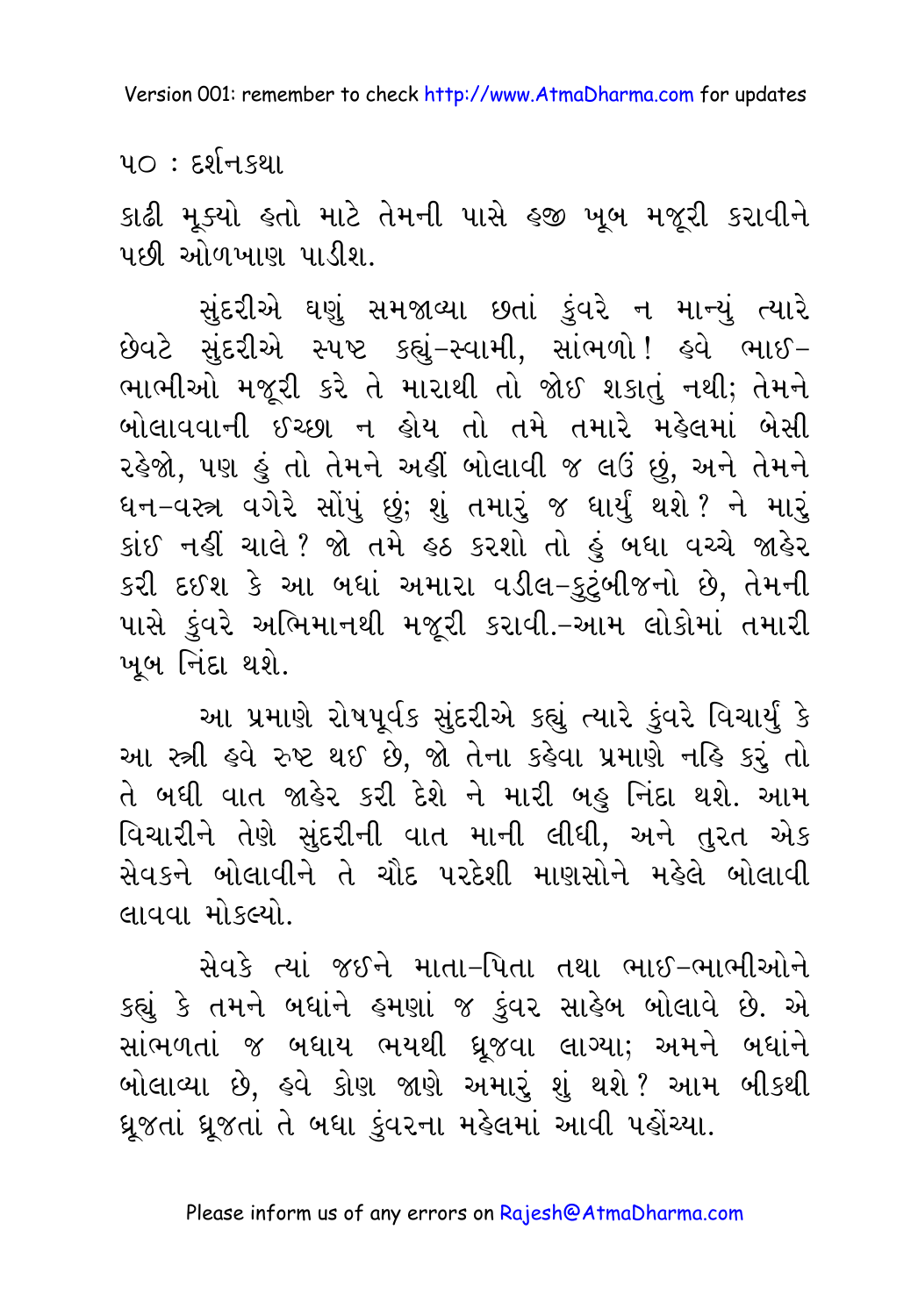દર્શનકથા : ૫૧

તેઓ મહેલમાં દાખલ થયાં કે તુરત કુંવરે દરવાજા બંધ કરાવી દીધા, આથી તે બધાંય વધુ ભયભીત થયા. ભયથી ધ્રુજતાં ધ્રૂજતાં થોડીવારે તેઓ મહેલના ચોકમાં પહોંચ્યાં, ત્યાં મનોવતી સુંદરી બેઠી હતી.

માતા-પિતા પ્રત્યે હાથ જોડીને કુંવરે કહ્યું કે હે પિતાજી! હે માતાજી! આપ સૌ ભય છોડીને મારી સુખક<mark>ર</mark> વાત સાંભળો... કું તમારો તે પુત્ર (બુધસેન) જ છું કે જેને તમે ઘરમાંથી કાઢી મુક્યો હતો. આમ કહીને કુંવરે માતા-પિતાને મસ્તક નમાવીને નમસ્કાર કર્યા; મનોવતીએ પણ સાસને પગે <u>પડીને નમસ્કાર કર્યા.</u>

હેમદત્ત શેઠ તો અપાર હર્ષિત થયા ને પુત્રન<mark>ે</mark> ગળે વળગાડયો. અને માતાના હર્ષનું તો કહેવું જ શું ! પુત્રને અને પુત્રવધૂને જોતાં એ તો હર્ષથી ઘેલી બની ગઈ. એકબીજાના મિલનથી સૌને આંસુની ધાર વરસવા લાગી. વડીલ ભાઈઓને તેમજ ભાભીઓને પણ ઘણા જ હેતથી મળ્યા. પછી ઘરના ઘંડાર ખોલીને અનેક પ્રકારનાં વસ્ત્રો. આભૂષણો કાઢી સૌને પહેરાવ્યાં; આખા કુટુંબને આનંદ પૂર્વક સજાવ્યું; હર્ષથી સૌએ સાથે બેસીને ભોજન કર્યું, ને પોતપોતાના સુખ-દુઃખની વાતો કરી. મનોવતીની દર્શનપ્રતિજ્ઞાની સૌએ ઘણી પ્રશંસા รฺิจใ

થોડા દિવસ પછી કુમારે વડીલ બંધુઓને કહ્યું-ભાઈ, આપ મારી વાત સાંભળો. કેટલુંક દ્રવ્ય લઈને આપ દેશાંતર જાઓ ને પછી ત્યાં વેપાર કરી, વૈભવસહિત અહીં પાછા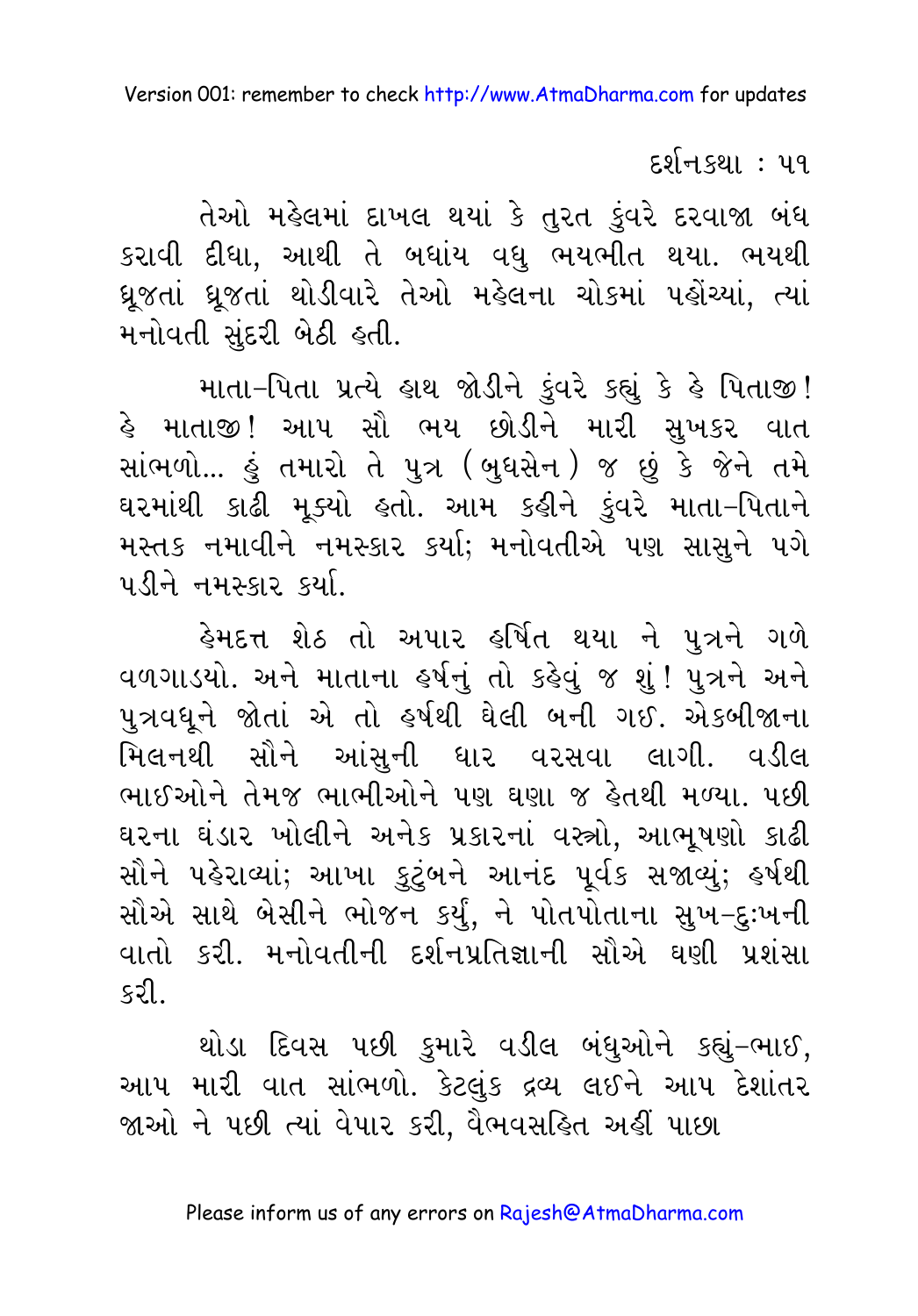<u>પર : દર્શનકથા</u>

રત્નપુરીમાં પધારો, અને ત્યારે આપનું જાહેર સ્વાગત કરીને હું રાજા વગેરે સાથે ઓળખાણ કરાવું. જેથી આપણા કુળની ઉત્તમ આબરૂ જળવાય.

બુધસેનની એ વાત સૌને ગમી, ને આનંદપૂર્વક અસવાર સહિત ધન લઈને બીજા નગર તરફ વિદાય થયા. થોડા દિવસ પછી કંવરે અહીંથી તેમને તેડવા માટે હાથી-રથ-ઘોડા-પાલખી વગેરે અનેક સાજ મોકલ્યા; કોઈ લથીની અંબાડી ઉપર, તો કોઈ રથમાં, કોઈ ઘોડા ઉપર, તો કોઈ પાલખીમાં. એ પ્રમાણે ધજાવાવટા ને ડંકાનિશાન સહિત ધામધુમથી સૌ રત્નપુરીમાં આવી પહોંચ્યા. કુંવરે રાજાને ખબર મોકલ્યા કે મારા વડીલ બંધઓ અહીં આવ્યા છે. એ સાંભળીને રાજાએ તરત નગરમાં ઢોલ પીટાવ્યો કે બધા પ્રજાજનો એમનું સામૈયું કરો. પ્રજાજનો હર્ષપૂર્વક તેમનું સામૈયું કરવા ધામધુમથી ચાલ્યા, રાજા પણ સાથે આવ્યો. હાથી ને ઘોડા, નોબત ને વાજાં સહિત સૌ બગીચામાં આવ્યા ને ત્યાં કુંવરે બધા સ્વજનો સાથે મેળાપ કરાવ્યો. કંવરે રાજાને પોતાના ભાઈઓની ઓળખાણ પાડી. અરસ-પરસ મિલનથી સૌને ઘણો હર્ષ થયો. ત્યાંથી ગાજતેવાજતે સવારી કાઢીને રાજા તે સૌને પોતાના મહેલમાં લાવ્યો, સૌનું સન્માન કરીને ઉત્તમ ભોજન જમાડયા, અને સૌને હાર પહેરાવ્યા. પછી કુંવરના મહેલે જઈને તેની રાણીને તથા મનોવતીને સૌ મળ્યા. એકબીજાને દેખીને સૌને ઙ્રર્ષ થયો; ને આ બધો પ્રતાપ મનોવતીની દર્શનપ્રતિજ્ઞાનો છે એમ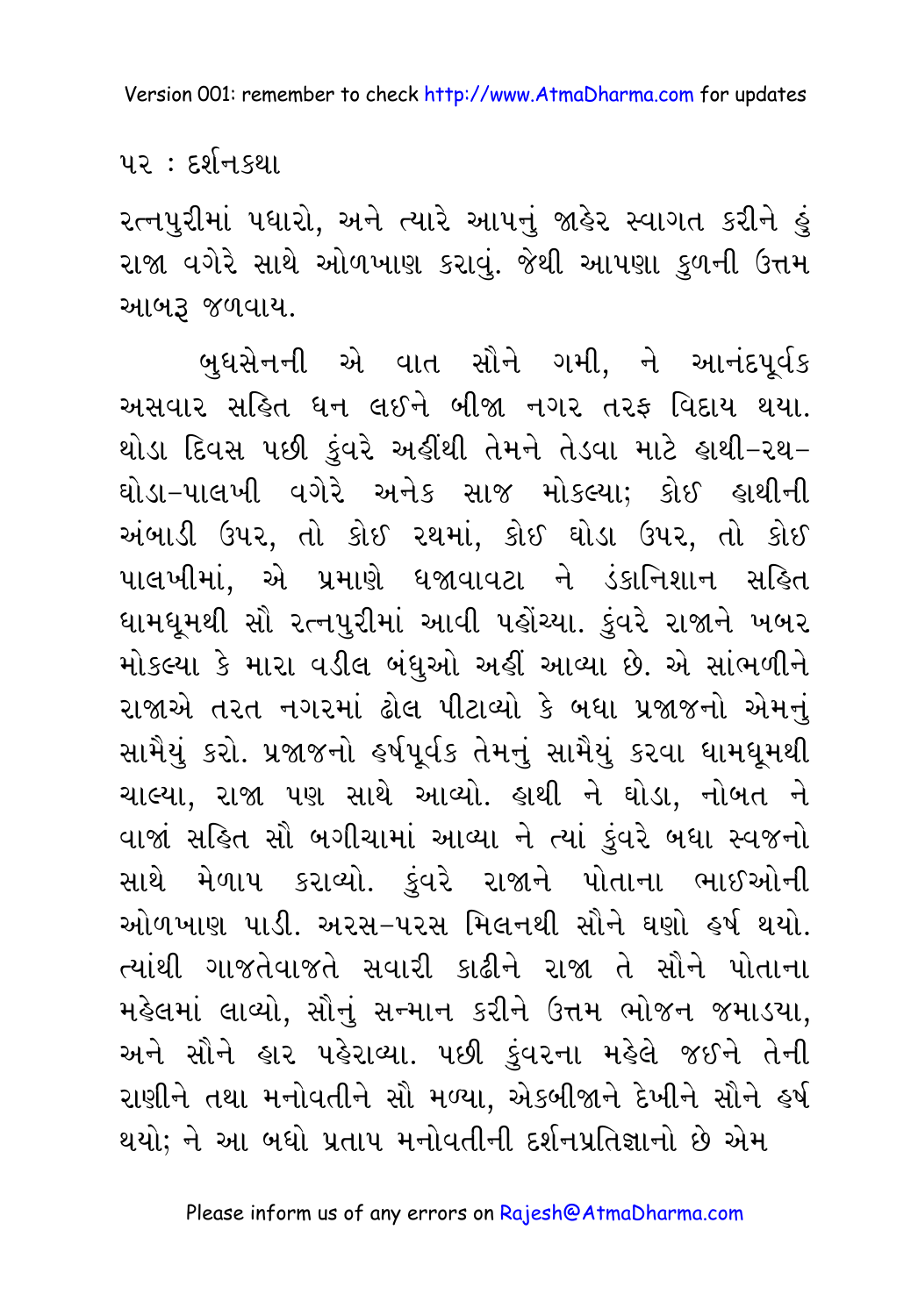દર્શનકથા : ૫૩ કઢીને જિનદર્શનનો સૌ ઘણો મહિમા કરવા લાગ્યા.-દેખો દર્શન ફલ તુરત સાર, તાતેં સબ સુનિયો નરનાર । જિન દર્શન પ્રતિજ્ઞા કરો સોય. તાકો કલ કહત અંત ન હોય । इह विधिसो परिवार सब, मिलो तहां जो जाय । धन्य धर्म जिनराजको वह अब भयो सहाय।। सबै सुनो नर नार, दर्शनप्रतिज्ञा कीजिये। भवभव सुखदातार, नरभवको फल लीजिये।।

કથાકાર કવિ ભારમલ્લજી વારંવાર ભાવપૂર્વક કહે છે કે હે જીવો! તમે જિનેન્દ્રભગવાનના દર્શનને મ<mark>લાન સુખકાર</mark> જાણીને અવશ્ય દર્શનપ્રતિજ્ઞા ધારણ કરો. દરેક જીવે જિનદેવના દર્શન જરૂર કરવા જોઈએ;-તેનું ફળ મહાન છે.

### **રત્નપુરીમાં**

### જિનમંદિરનો પ્રતિષ્ઠા-મહોત્સવ

હવે અહીં રત્નપુરમાં મનોવતીની ભાવના અનુસાર અતિશય વિશાળ ઊંચું ને સુંદર જિનમંદિર તૈયાર થઈ ગયું; એની શોભાની શી વાત? આરસનાં પગથિયાં હતાં, બિલ્લોરી પથ્થરના સ્તંભ હતાં, કાશ્મીરી કારીગરીની સુંદર વેદી હતી, ઠેરઠેર અરીસા લાગેલા હતાં, મોતીની માળા ને તોરણો ઝૂલતાં લ્તાં, અનેક સ્થળે સોના−ચાંદીની નકશી લ્તી, મંદિર ઉપર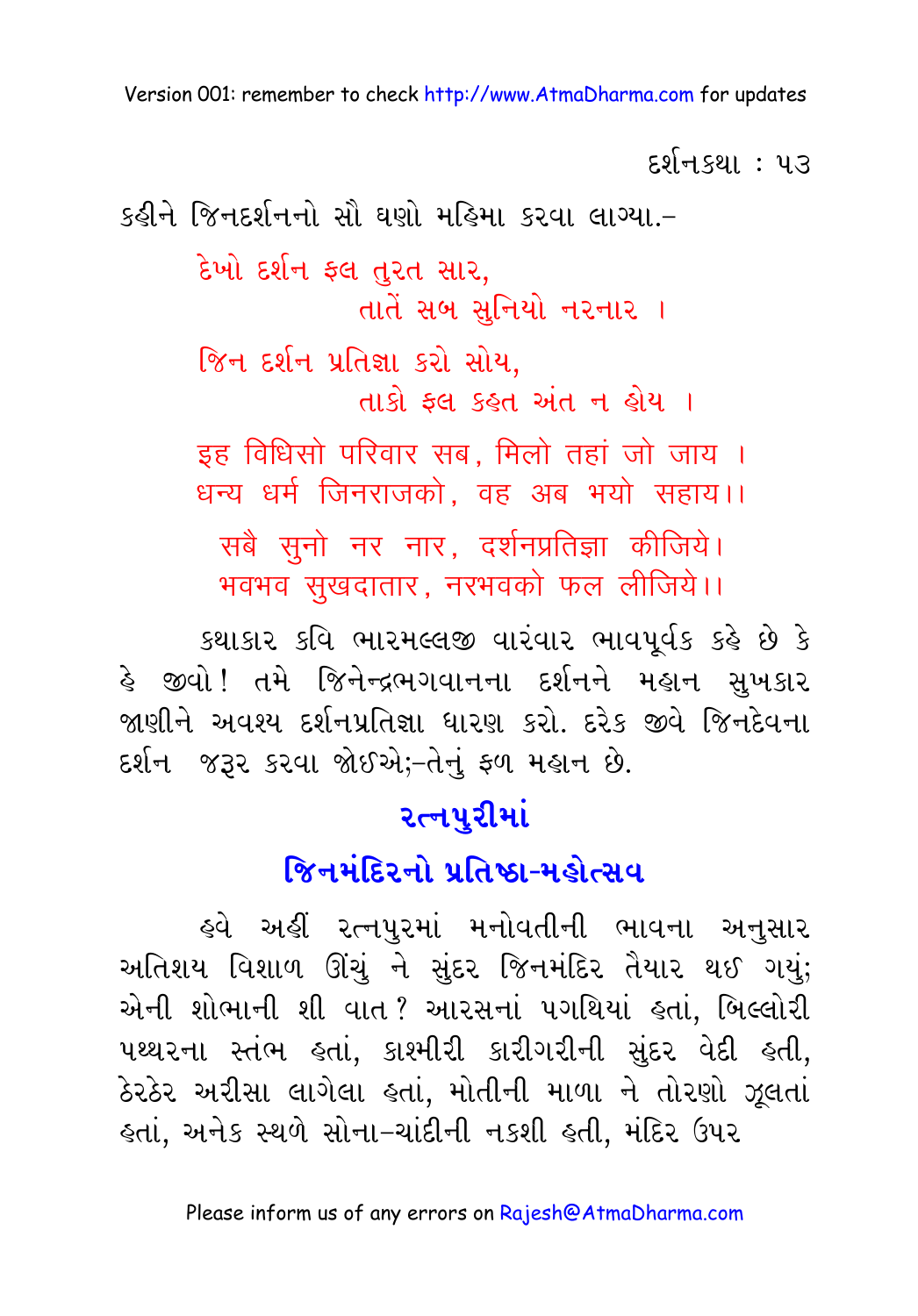$4x : 59$ नि ह्था

ઘણું જ ઊંચું શિખર હતું ને તેના ઉપર સુવર્ણનો કળશ ચમકતો કતો, સૌથી ઊંચે ધર્મધ્વજા ફરકતી કતી. આવું ભવ્ય જિનમંદિર જોઈને મનોવતીના હર્ષનો પાર ન રહ્યો. તેણે કુંવરને કહ્યું-સ્વામી ! સુંદર જિનમંદિર તૈયાર થઈ ગયું છે, માટે હવે પ્રતિષ્ઠામાં વિલંબ ન કરો. ઘણા જ ઉલ્લાસથી જિનેન્દ્રભગવાનના પંચકલ્યાણકનો મોટો ઉત્સવ કરાવો ને દેશોદેશના યાત્રિકોને તેડાવો. જૈનધર્મની મહાન પ્રભાવના કરો. ધર્મના આવા ઉત્તમ કાર્યમાં ઢીલ કરવી ઉચિત નથી, માટે આ કાર્યતુરત કરો.

એ સાંભળીને કુંવર તરત રાજદરબારમાં ગયો, અને કહ્યું-મહારાજ! જિનેન્દ્રદેવનું ભવ્ય મંદિર તૈયાર થઈ ગયું છે, <u>ઢવે આપની આજ્ઞાથી તેમાં ભગવાનની પ્રતિષ્ઠાનો ઉત્સવ</u> કરવાની ભાવના છે.

રાજાએ તે સાંભળતાં જ ઙર્ષથી કહ્યું−તમારો વિચાર ઘણો જ ઉત્તમ છે, તમે આનંદથી મોટો ઉત્સવ કરો ને આ રત્નપુરીની શોભા બઢાવો. તેમાં અમારે લાયક જે કાંઈ કાર્ય હોય તે માટે હું હાજર છું. ભગવાનની પ્રતિષ્ઠા માટે રાજ્યના ભંડાર ખુલ્લા છે. ધન્ય આ નગરી, કે જ્યાં મનોવતી જેવા જિનભક્તો વસે છે, ને જ્યાં જિનેન્દ્રભગવાનના પંચકલ્યાણકનો મહોત્સવ થશે.

પ્રતિષ્ઠા-ઉત્સવની તડામાર તૈયારી ચાલવા લાગી. રાજાએ નગરમાં ડાંડી પીટાવીને સમસ્ત પ્રજાને હુકમ કર્યો કે પ્રતિષ્ઠા-ઉત્સવમાં જે કોઈ યાત્રિકો આવે અને તેમને જે કાંઈ વસ્તુની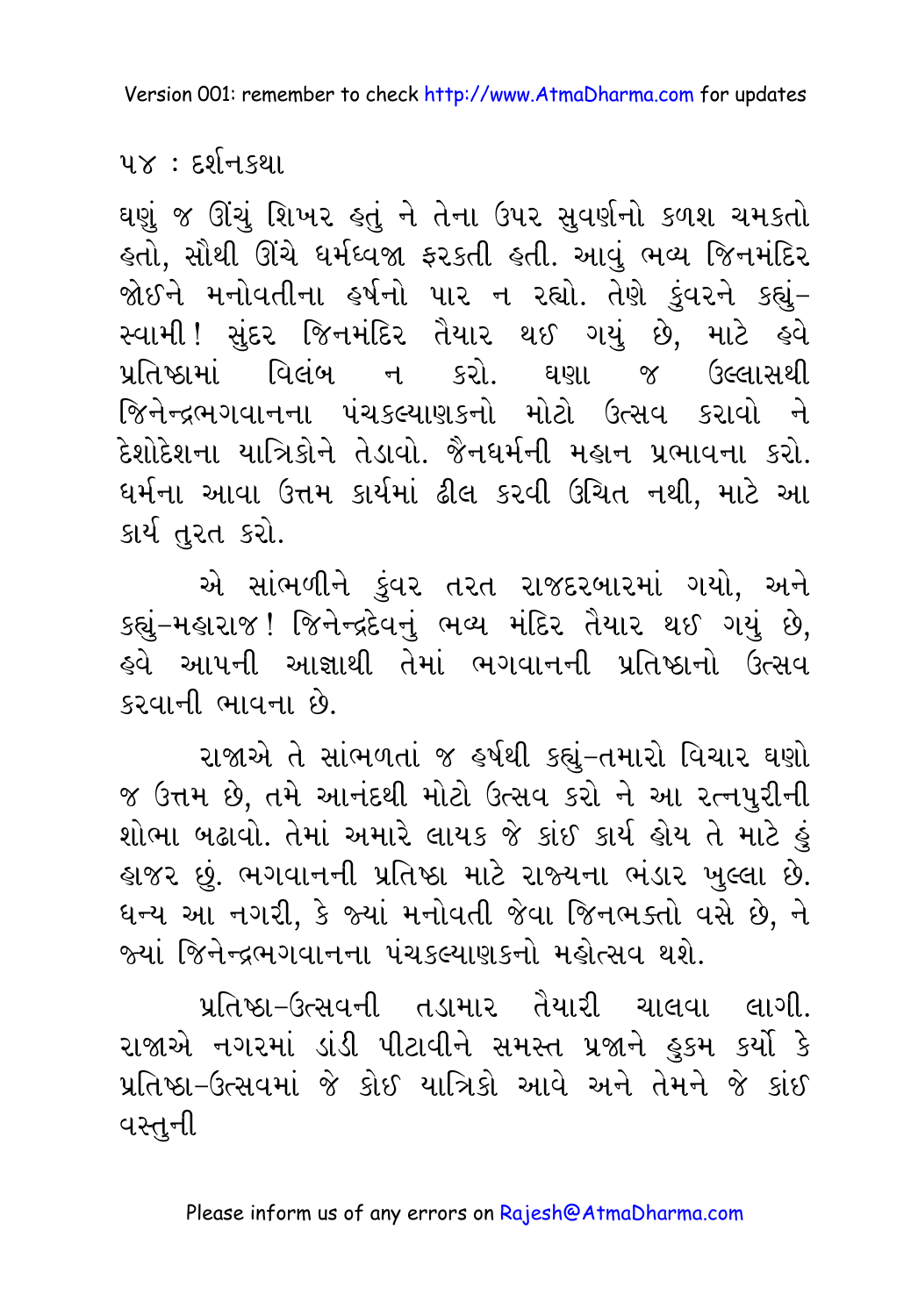દર્શનકથા : ૫૫

જરૂર હોય તે તત્કાળ આપવી. જે વસ્તુ માગે તે આપવી, ને તેની જે કિંમત થાય તે રાજના ભંડારમાંાથી લઈ લેવી, યાત્રિકો પાસે કોઈએ કિંમત માગવી નહિ, કોઈ યાત્રિકની કાંઈ ભુલચુક થાય તો તે માફ કરવી. યાત્રિકોની રક્ષા માટે સૈન્ય પણ આપ્યું. એ રીતે કુંવરને માન આપીને મહોત્સવનો ઉત્સાહ બતાવ્યો.-ખરેખર, આવા ધર્મપ્રેમી નૃપતિને પણ ધન્ય છે.

એ રીતે રાજાની આજ્ઞા લઈને કુંવર આવ્યો, ને તુરત પંડિતોને તેડાવ્યા, પ્રતિષ્ઠાનાં મંગળ મુક્ર્ત જોવડાવ્યાં; તથા નગરમાં નિમંત્રણ-પત્રિકા મોકલીને પંચને બોલાવ્યા. માલવ અને કુરૂજાંગલ, હસ્તિનાપુર ને ઉજ્જૈન, અવન્તી અને મહારાષ્ટ્ર, ગુજરાત અને સૌરાષ્ટ્ર, કૌશલ અને કોંકણ, અંગ અને બંગ, મગધ અને પટણા, કાશ્મીર અને કાશી, મેરઠ ને તૈલંગ, વલ્લભીપુર ને દક્ષિણદેશ, એમ સર્વત્ર કંકોતરી મોકલીને સાધર્મીઓને તેડાવ્યા. ઠેરઠેરથી હજારો-લાખો યાત્રિકો આવવા લાગ્યા. નગરીને શણગારીને ઠેરઠેર તંબુઓ નાખ્યા, ધજા-પતાકા ફરકવા લાગી, નૌબત-વાજાં વાગવા માંડયા. અનેક દેશના મોટામોટા શ્રાવકોએ આવીને આનંદમાં વૃદ્ધિ કરી; કેટલાય હાથી, ઘોડા, ૨થ આવ્યા; મનોવતીએ ભગવાનની ૨થયાત્રા માટે સોના–ચાંદીનો એક અદ્દભુત ૨થ કરાવ્યો... જેમાં ઠેરઠેર હીરા– મોતીનાં તોરણ ઝૂલતાં હતાં ને નીલમણિનાં છત્રો શોભતાં હતાં. મહોત્સવ માટે કુંવરે ભંડાર ખુલ્લા મૂકી દીધા, ને ઘણું જ ધન વાપર્યું. જિનેન્દ્રમહિમાનો આવો પ્રભાવશાળી ઉત્સવ જોઈને નગરજનો આશ્ચર્ય પામ્યા. સર્વત્ર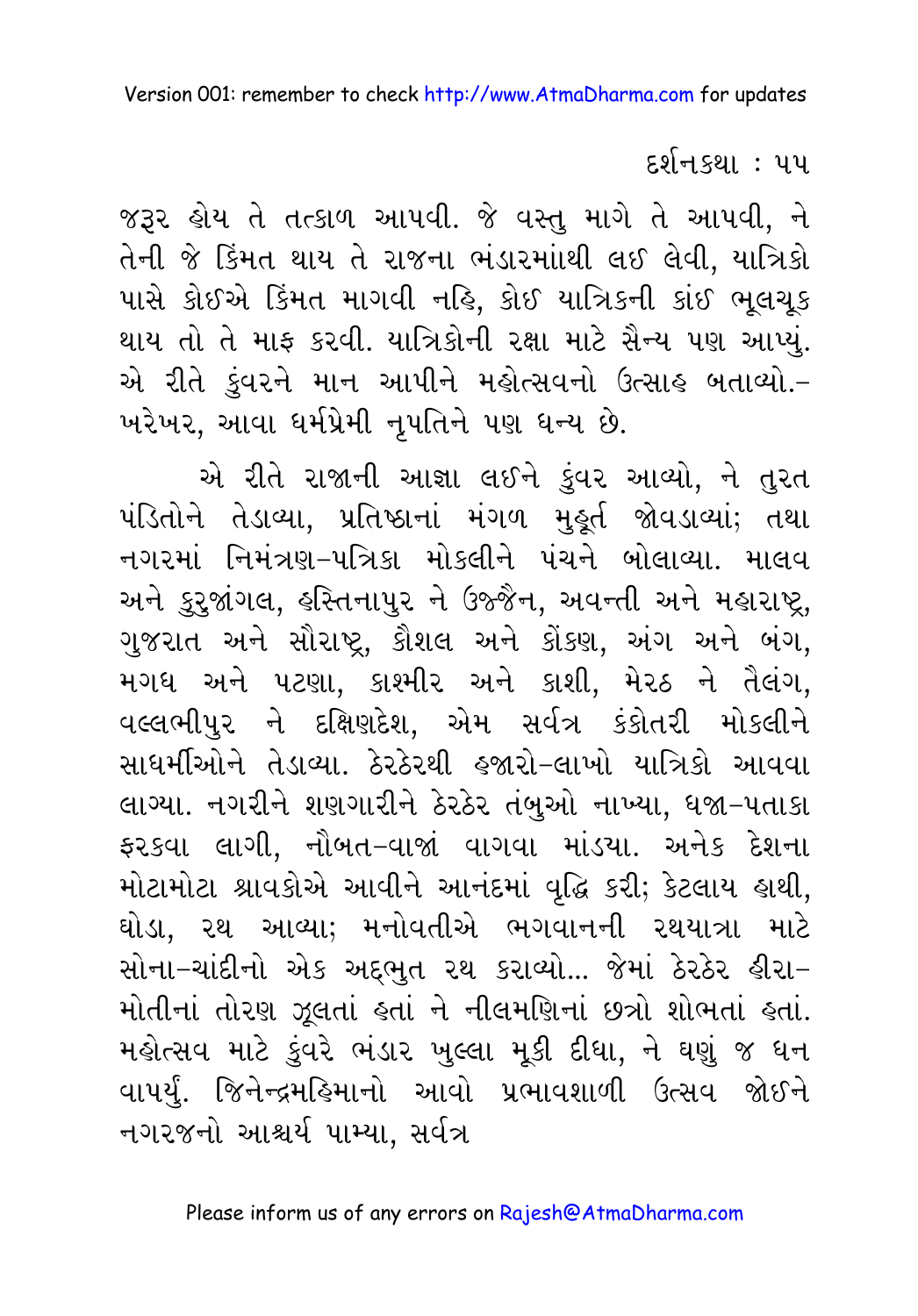### પદ : દર્શનકથા

જૈનધર્મનો મહિમા ફેલાઈ ગયો. હજારો-લાખો જીવોએ બહુમાનથી જૈનધર્મ અંગીકાર કર્યો. ચારેકોર યાત્રિકોની ભીડનો તો પાર ન હતો. યાત્રિકોનું અનેક પ્રકારે સન્માન કર્યું ને ઘણું વાત્સલ્ય બતાવ્યું.

આ રીતે પ્રતિષ્ઠા-મહોત્સવનો આનંદકારી મેળો ભરાયો. અને જિનમંડપની શોભા કેવી હતી-તે હવે સાંભળો. બાવન ગજની વેદીકા ઉપર સોનાનું હીરાજડિત ઉત્તમ સિંહાસન હતું, ચારેકોર મખમલ અને કિનખાબના ઉત્તમ ચંદરવા બાંધ્યા હતાં, મોતીના માંડલા પૂર્યા હતાં ને ગજમોતીના ચોક પૂર્યા હતાં. સુવર્ણના વેદીમંડપ ઉપર બાવન આંગળની મોતીની ઝાલર લટકતી હતી, ને ઠેરઠેર હીરા-માણેક જડયા હતાં.

જિનમંદિરમાં પાર્શ્વનાથ પ્રભુની રત્નમય જિનપ્રતિમા સ્થાપી હતી; એ પ્રતિમા ઘણી મોટી હતી ને ચૌમુખી હતી. ચારે બાજુથી તેની પુજા થતી હતી. પુજન કરનારાં નરનારીઓના હાથની આંગળીમાં રત્નજડિત મુદ્રા હતી ને ગળામાં ગજમોતીના હાર હતા; શિર પર સુવર્ણમુગટ અને કપાળમાં કેશરનાં તિલક શોભતાં હતાં. આવા ઠાઠસહિત ઇન્દ્રધ્વજ મહાપૂજન ચાલતું હતું. પુજનમાં ઉત્તમ પ્રકારના અષ્ટદ્રવ્યના ઢગલેઢગલા ચઢતા હતાં, ધૂપઘટમાં જાણે પાપ બળીને ભસ્મ થતાં હતાં, છત્ર અને ચામરથી જિનપ્રતિમા મનોહર લાગતા હતાં. છડીદાર હાથમાં સોનાની છડી લઈને ઊભા હતા. અનેક જાતનાં મંગલવાજાં ને નોબત વાગતાં હતાં, ઝાલર-ઘંટા વાગતાં હતાં ને ભક્તજનો જયજયકાર કરતા હતાં. દિવસે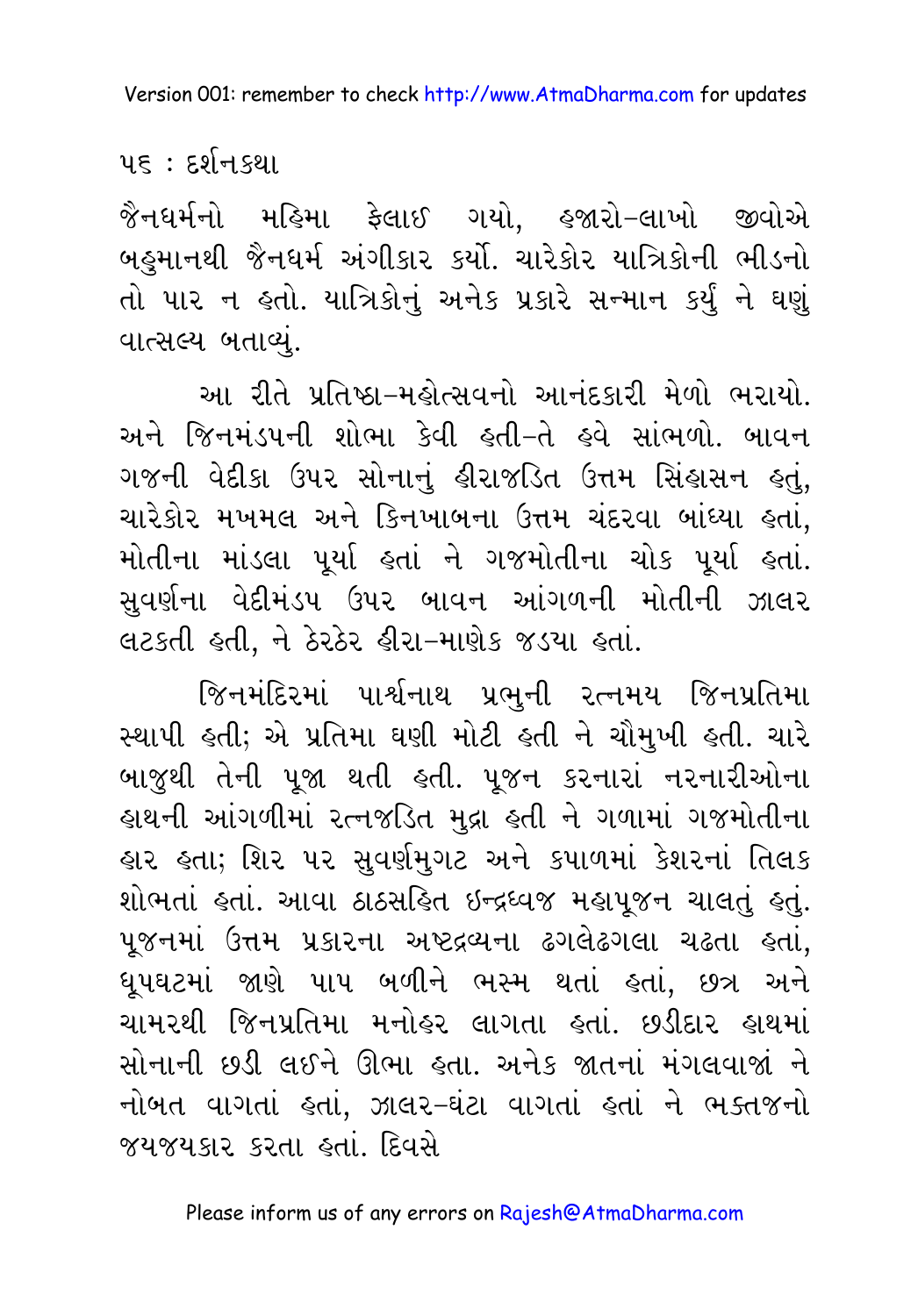દર્શનકથા : ૫૭

તો પુજન થતું ને રાત્રે જાગરણ થતું-તેમાં ભક્તિ કરતા, ને તીર્થંકરપ્રભુના પંચકલ્યાણકના અવનવાં દશ્યો થતાં. અધિક વર્ણન કેટલું કરીએ? એના વર્ણનનો પાર આવે તેમ નથી. મહેમાનોનું ને યાત્રિકોનું સન્માન કરીને. ષટરસ ભોજન જમાડતા. રાત્રે કોઈ જમતું ન કતું.

આમ આનંદપૂર્વક સાત દિવસ વીતતાં મહાપૂજન પૂર્ણ થયું ને આઠમા દિવસે જિનેન્દ્રદેવની મહાન રથયાત્રાની તૈયારી થઈ. શણગારેલા હાથી સુવર્ણના રથને ચલાવતા હતા.

પ્રતિષ્ઠામાં ઇન્દ્ર-ઇન્દ્રાણીની વિધિ આવતાં રાજકુમારીના મનમાં અભિમાનથી એવો વિચાર આવ્યો કે કુંવર મને જ ઇન્દ્રાણી તરીકે સ્થાપશે, મનોવતીને નહીં સ્થાપે. પંચના કાને આ વાત આવતાં તેમને ચિન્તા થઈ ને તેઓ રાજદરબારમાં આવ્યા. પંચનો આદર કરીને રાજાએ પૂછયું-કહો, તમને કોણે સતાવ્યા કે જેથી દરબારમાં આવવું ૫ડયું? ત્યારે સકલ પંચે હાથ જોડીને કહ્યું-મહારાજ! જિનમંદિરની પ્રતિષ્ઠાનો મોટો ઉત્સવ ચાલે છે, તેમાં મનોવતી અને રાજકુમારી એ બેમાંથી કોણ ઇન્દ્રાણી થાય? આપની તે સંબંધમાં શું સલાહ છે? ત્યારે ન્યાયવંત રાજાએ કહ્યું કે-મનોવતી સુંદરીની દર્શનપ્રતિજ્ઞાના કારણે જ આ મંદિર બન્યું છે, માટે તે જ ઇન્દ્રાણી થાય. આ સાંભળીને પંચના માણસો જિનમંદિરે પહોંચ્યા ને રાજાનો હુકમ કહી સંભળાવ્યો. કુંવર અને મનોવતીએ ઇન્દ્ર-ઇન્દ્રાણી થઈને ઘણા આનંદોલ્લાસથી ભગવાનના પંચકલ્યાણક ઉજવ્યા; ને પ્રતિષ્ઠાવિધિપૂર્વક 'ફાગણ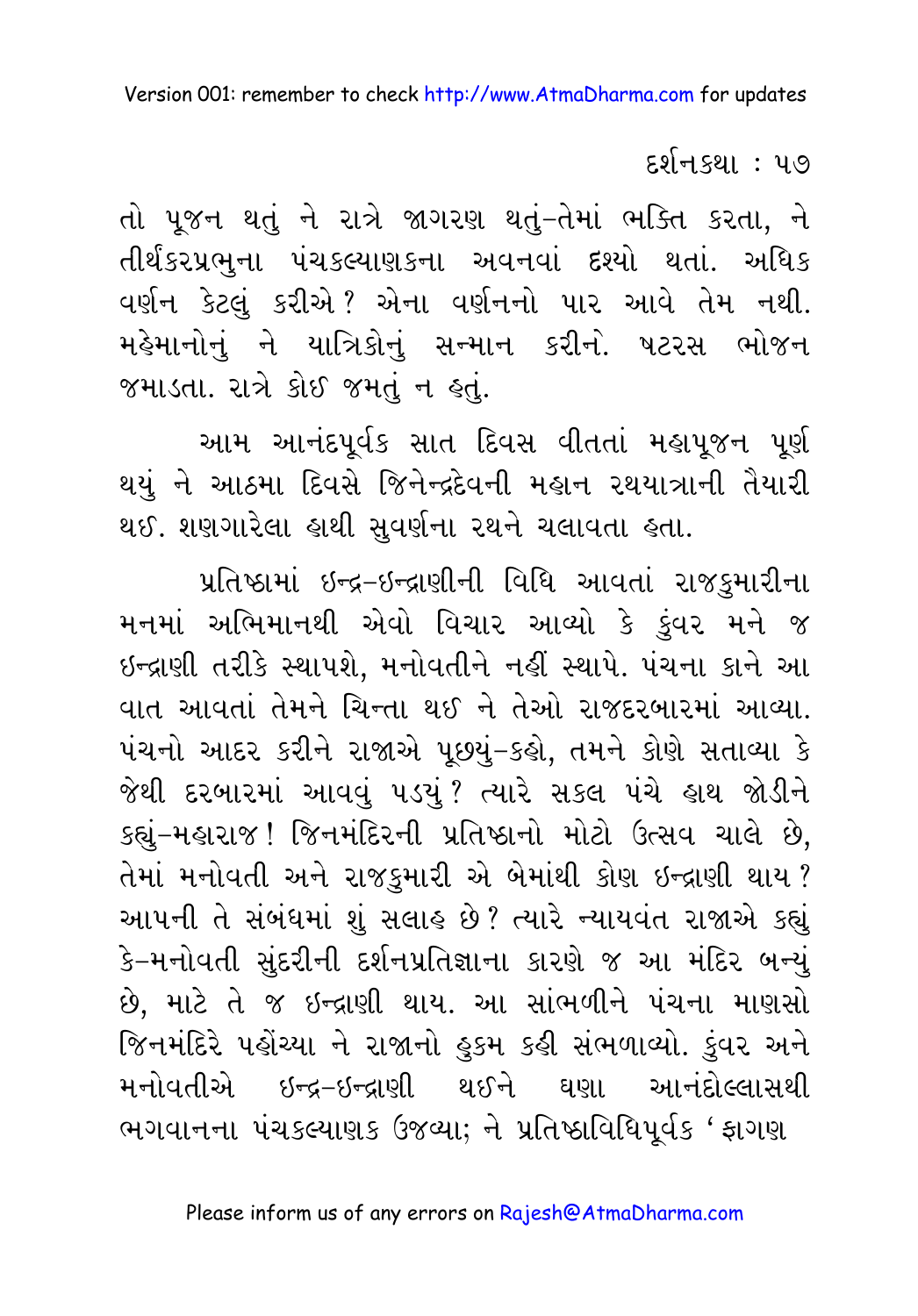૫૮ : દર્શનકથા

સુદ બીજે ' પ૨મ ભક્તિપૂર્વક જિનમંદિ૨ની વેદી પ૨ જિનેન્દ્રભગવાનને બિરાજમાન કર્યા. સર્વત્ર જયજયકાર છવાઈ રહ્યો, ચારેકોર મંગળ વાજાં વાગવા માંડયાં. આમ જિનેન્દ્રભગવાનની પ્રતિષ્ઠા થતાં મનોવતીને અપાર આનંદ થયો. વીતરાગ જિનબિંબ સન્મખ ચૈતન્યધ્યાનની સ્ફરણા થતાં તે સમ્યગ્દર્શન પામી.

આઠ દિવસનો ઉત્સવ પૂર્ણ થતાં નવમા દિવસે યાત્રિકોને સન્માનપૂર્વક વિદાય આપી. હસ્તિનાપુર તથા વલ્લભીપુરના યાત્રિકોને થોડા દિવસ વધ રોકીને ઙર્ષથી વિદાય આપી. સૌ યાત્રિકો પોતપોતાના ગામ જઈને પ્રતિષ્ઠા-મહોત્સવના આનંદની ચર્ચા કરવા લાગ્યા.

> यह विधिसों जिनभवनकी करी प्रतिष्ठा सार। धन्य जन्म तिनको अबै. धन्य तिनको अवतार।।

<u>ઢવે આ કથાને અહીં ઊભી રાખીને ચાલો આપણે</u> વલ્લભીપુર (કુંવરના મૂળ ગામમાં) જઈએ અને ત્યાં શું બન્યું તે જોક્દએ

### વલ્લભીપુરમાં પુનરાગમન

વલ્લભીપુરના યાત્રિકો પોતાની નગરીમાં પહોંચ્યા અને ત્યાં જઈને રાજાને વાત કરી કે હે મહારાજ! રત્નપુરીમાં જેણે આ મોટો પ્રતિષ્ઠામહોત્સવ કરાવ્યો તે તો આપણી નગરીના હેમદત્ત શેઠનો જ પુત્ર બુધસેન છે. ગજમોતીના ભંડા<mark>ર</mark> એના ઘરમાં ભર્યા હતા: તેની સ્ત્રીને ગજમોતી વડે ભગવાનની પુજાની પ્રતિજ્ઞા હતી. જ્યારે આપે ગજમોતી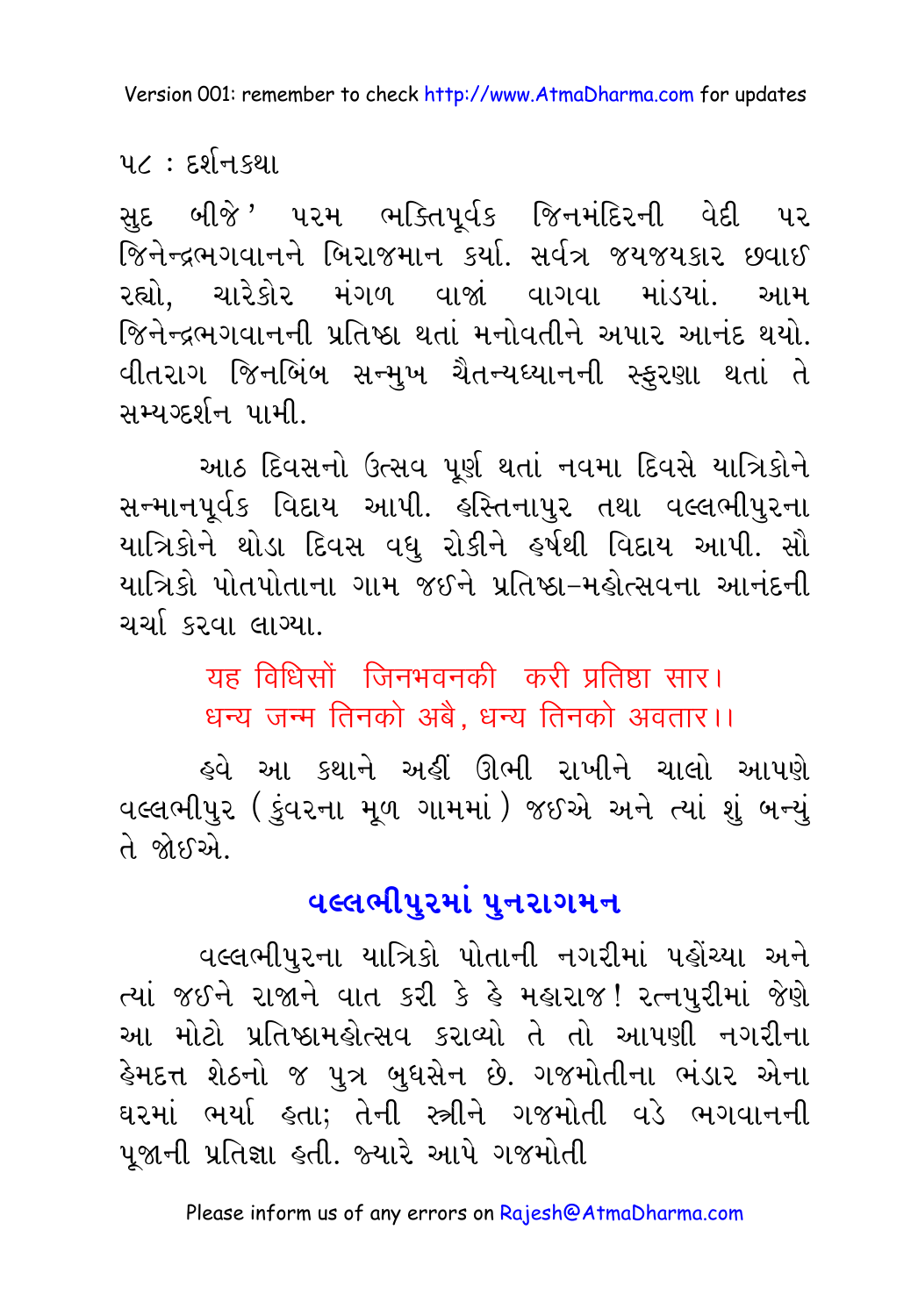દર્શનકથા : ૫૯

માંગ્યા ત્યારે આપના ભયને લીધે શેઠે તે પુત્રને ઘરમાંથી કાઢી મુક્યો; મનોવતીની દર્શનપ્રતિજ્ઞાના પ્રભાવથી તેનો ભાગ્યોદય થયો છે, ને તે રત્નપુરીનો રાજજમાઈ બન્યો છે. મનોવતીના કહેવાથી તે ડુંવરે જિનમંદિર બંધાવ્યું ને જિનેન્દ્રભગવાનની પ્રતિષ્ઠાનો મોટો મહોત્સવ કર્યો.

પ્રજાજનો પાસેથી એ વાત સાંભળીને રાજાને ઘણો પસ્તાવો થયો કે અરે, આવા સાધર્મી પુરૂષને મારા ભયને લીધે નગરીમાંથી તેના પિતાએ કાઢી મુક્યો, ને મને એની ખબર પણ ન પડી ! વળી એની સ્ત્રીને દર્શનપ્રતિજ્ઞા ક્રતી તેની પણ મને ખબર ન પડી, ને મારા ભયથી તેમને ઘર છોડવું પડયું! અરે, મારા જેવો પાપી કોણ? આમ રાજાને મનમાં બઙ દઃખ થયું. તરત જ તેણે મંત્રીને બોલાવ્યા ને કહ્યું-તમે હુમણાં જ જઈને કુંવરને અને તેની સ્ત્રીને માન સહિત અહીં તેડી લાવો. તેમાં જરાપણ ઢીલ ન કરો.

ત્યારે મંત્રીએ કહ્યું કે એ તો રત્નપુરમાં રાજ કરે છે, તે અહીં કેમ આવશે ?

રાજાએ કહ્યું : તમે જઈને કુંવરને એમ કહેજો કે હે કુંવર! જો તું વલ્લભીપુર નગરીમાં પાછો નહિ આવે તો રાજાના પ્રાણ છૂટી જશે.

એ સાંભળીને મંત્રીઓ તરત રત્નપુર ચાલ્યા. રત્નપુરમાં કુંવરે તેમનો ઘણો આદર-સત્કાર કર્યો. જિનમંદિર જોઈને તેઓ બહુ જ ખુશી થયા. ને પછી કુંવરને મળીને કહ્યું કે રાજા તમને વલ્લભીપુરમાં તેડાવે છે માટે તમે પધારો... ને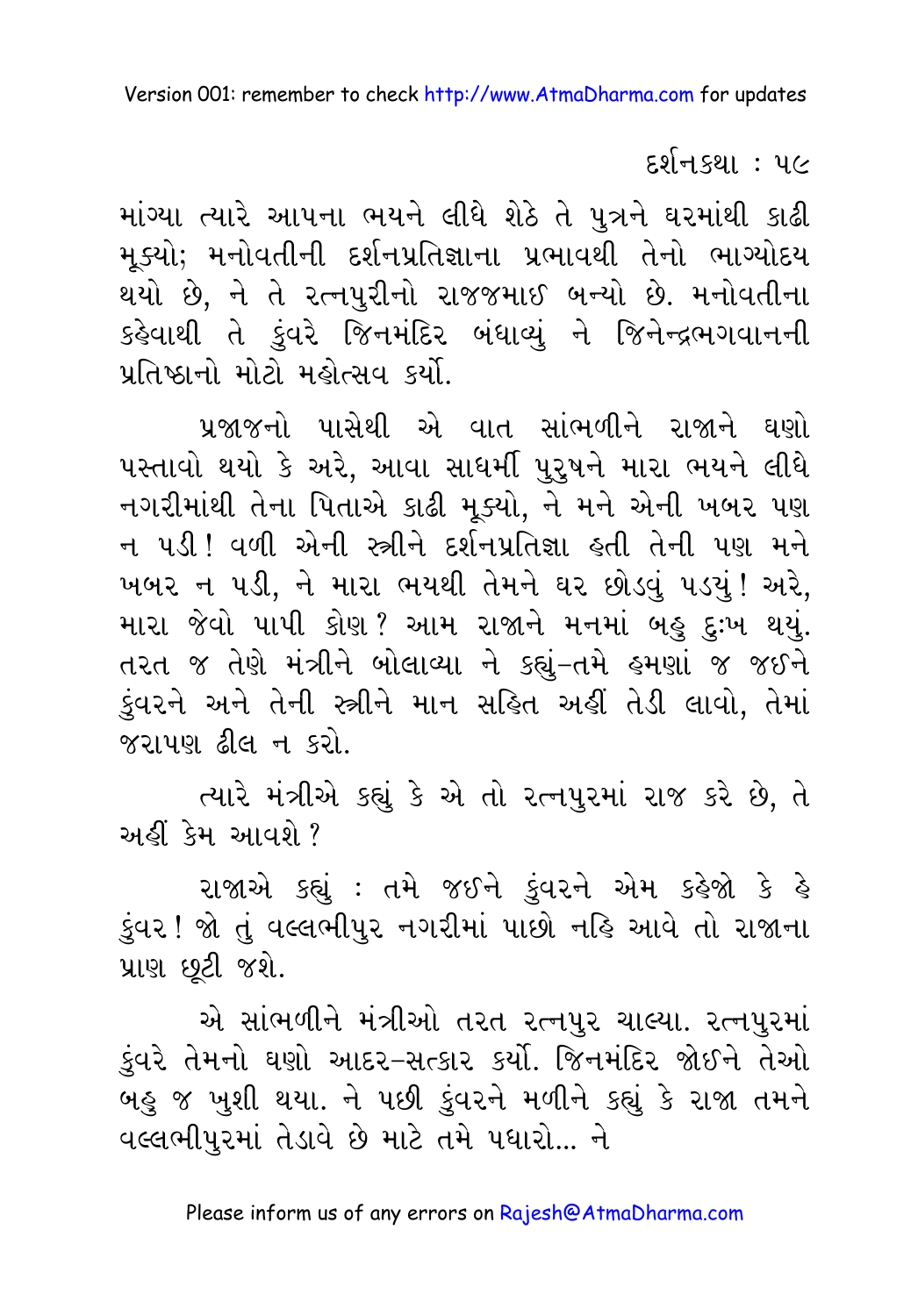$\epsilon$ ૦ : દર્શનકથા

અમારી ભૂલચૂક થઈ હોય તે માફ કરો. પ્રથમ તો કુંવરે વલ્લભીપુર જવાની અનિચ્છા બતાવી પણ જ્યારે મંત્રીએ કહ્યું કે તમે નહિ આવો તો રાજા પ્રાણ છોડશે; ત્યારે મનોવતીએ કુંવરને સમજાવ્યો અને કહ્યું કે આપણું આખું કુટુંબ અહીં છે, વલ્લભીપુરમાં તો કુટુંબનું નામ પણ રહ્યું નથી; ને અહીં તો આપણાં માતા-પિતાને કે કુટુંબને કોઈ ઓળખતું નથી. બધા લોકો તમને તો રાજાના જમાઈ તરીકે જ ઓળખે છે; માટે હે સ્વામી ! આપણે આપણા પ્રદેશમાં જઈએ.

એ સાંભળીને કુંવરે વલ્લભીપુર જવાની તૈયારી કરી; ને રાજા પાસેથી પ્રેમપૂર્વક વિદાય લીધી. રત્નપુરીના જિનમંદિરમાં અતિ ભક્તિપૂર્વક દર્શન કરીને તથા ગજમોતીના પુંજ ચઢાવીને આખું કુટુંબ વલ્લભીપુર તરફ ચાલ્યું; સાથે હાથી-ઘોડા-રથ ને વૈભવનો પાર નથી. માતા-પિતા, છ ભાઈઓ-ભોજાઈઓ એ બધા પરિવાર સહિત વાજતેગાજતે વલ્લભીપુર તરફ ચાલ્યા. અરે, એક વખત જેઓ ભીખ માંગવા આ નગરીમાં આવ્યા હતા તેઓ અત્યારે ધામધૂમથી ડંકા-નિશાન સહિત જઈ રહ્યા છે,-આ બધો પ્રતાપ દર્શનપ્રતિજ્ઞાનો છે. એમ જાણીને સૌ નર-નારી ઢંમેશા ભગવાનના દર્શનની પ્રતિજ્ઞા કરો.

ચાલતાં ચાલતાં થોડા દિવસે તેઓ હસ્તિનાપુર આવી પહોંચ્યા; ત્યાં તેના સસરાએ (મનોવતીના પિતાએ ) તેમનું ઘણું જ સન્માન કર્યું, એ બધાને હારતોરા પહેરાવ્યા, ષટરસ ભોજન જમાડયા; ત્યાં બે દિવસ રોકાઈને આગળ કૂચ કરી, ને થોડા જ દિવસમાં વલ્લભીપુર આવી પહોંચ્યા. રાજાને તેની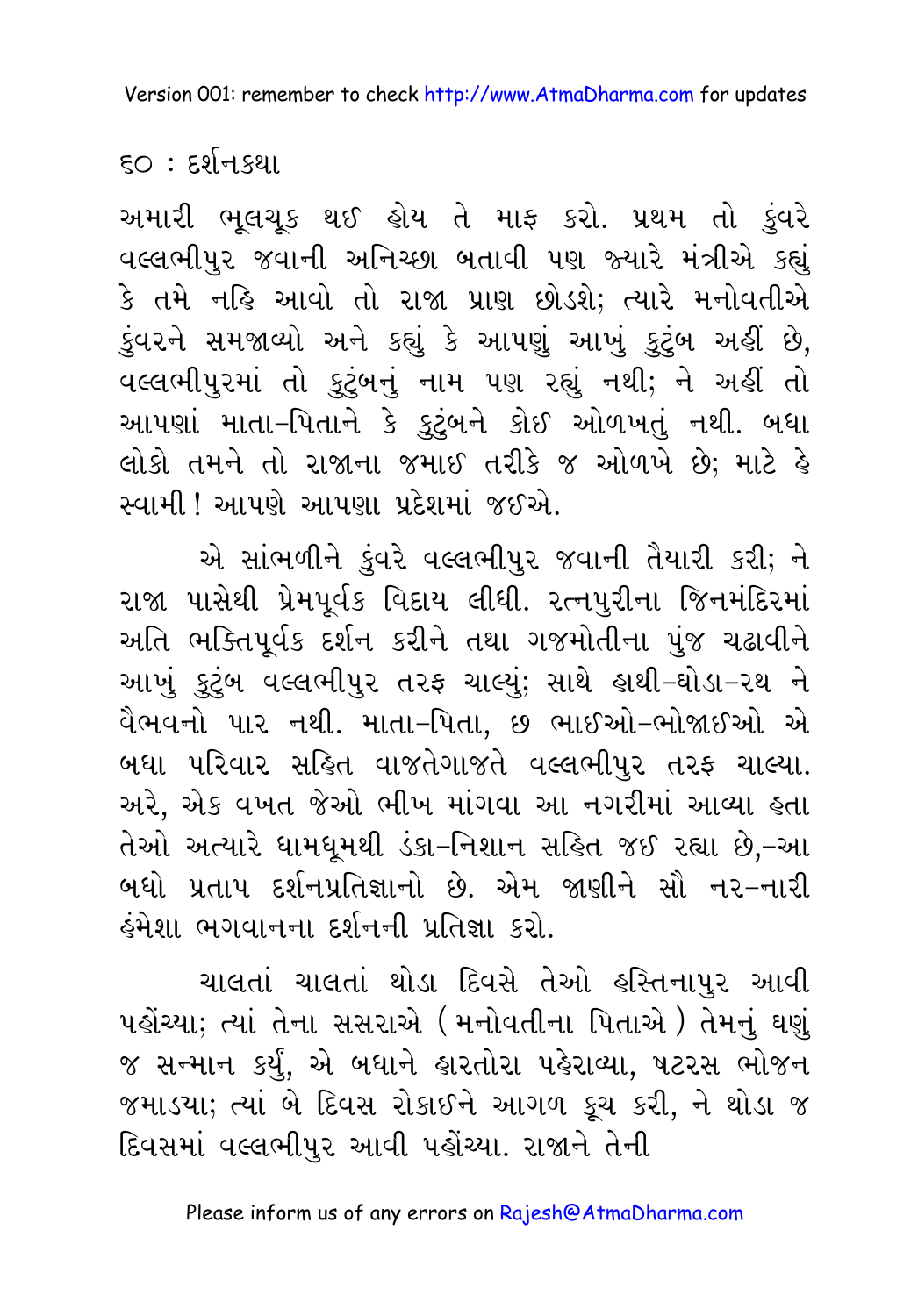દર્શન.કથા : ૬૧

ખબર પડતાં જ નગરમાં દાંડી પીટાવીને ધામધૂમથી તેનું સામૈયું કર્યું. રાજા પોતે કુંવરને મળીને બહુ ખુશી થયો, ને સૌને પોતાના મહેલે લાવીને ઘણું સન્માન કર્યું. તથા દર્શનપ્રતિજ્ઞાની ઘણી પ્રશંસા કરી. નગરજનો પણ બુધસેનુકમાર અને મનોવતીને દેખીને બહુ ખુશી થયા. જુઓ, આ જિનદર્શનનો મહિમા ! તેના પ્રતાપથી પાપકર્મો નષ્ટ થઈ જાય છે ને જ્યાં જાય ત્યાં જીવને લાભ થાય છે.

રાજમહેલેથી આખો પરિવાર પોતાના ઘરે આવ્યો... મુખ્ય દરવાજેથી સૌ મહેલમાં પ્રવેશ્યા; મનોવતી પાછળ હતી. તેણે દરવાજામાં ૫ગ મૂક્યો કે તરત જ ત્યાંથી ખજાના નીકળ્યા. જ્યાં તે જાય ને જ્યાં તે બેસે ત્યાં છપ્પન કરોડ દીનારના ઢગલા થાય. પુણ્યોદયનું આવું ફળ આવ્યું. તે ઘરમાંથી ગઈ ત્યારે શેઠની લક્ષ્મી પણ ચાલી ગઈ, ને ફરીને તે ઘરમાં આવતાં લક્ષ્મીની વૃદ્ધિ થવા લાગી; તેમના મહેલ ઉપર છપ્પન ધજા ફરકવા લાગી, દેશોદેશનો વેપાર શરૂ થયો. જિનમંદિરમાં તેમણે મોટી પૂજા ૨ચાવી, ખૂબ દાન દીધું, ને સાધર્મીઓનું સન્માન કર્યું. મનોવતી આનંદપૂર્વક ધર્મનું આરાધન કરવા લાગી

એક દિવસ કુદરતયોગે શ્રી જિનધર મુનિરાજ તે વલ્લભીપુર નગરીમાં પધાર્યા; જે મુનિરાજ પાસે પોતે દર્શનપ્રતિજ્ઞા લીધી હતી તે મુનિવરના દર્શનથી મનોવતીને અપાર હર્ષ થયો... ને બુધસેનકુમાર સહિત પરમ ભક્તિપૂર્વક મુનિરાજને આહારદાન કર્યું. ઘરમાં આનંદ છવાઈ ગયો.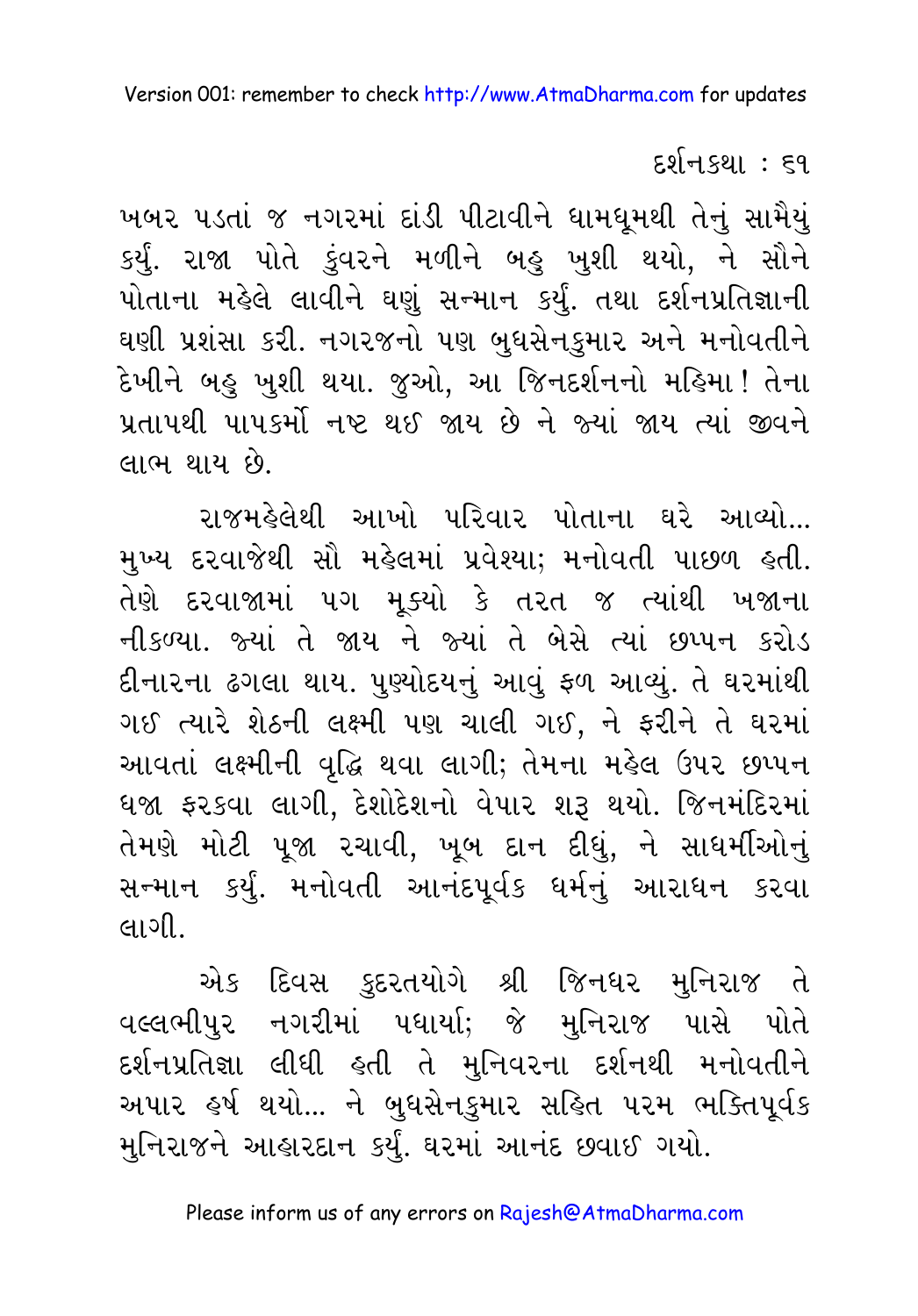૬૨ : દર્શનકથા

મુનિદર્શન અને સમ્યકત્વપ્રાપ્તિ



મુનિરાજના ઉપદેશથી બુધસેનકમારે શ્રી પણ સમ્યગ્દર્શનનું ગ્રહણ કર્યું ને તેમના સમસ્ત પરિવારે દર્શનપ્રતિજ્ઞા અંગીકાર કરી... હે પાઠક! તું પણ મનોવતીની જેમ જિનવરદેવની આરાધના કરીને સમ્યક્ત્વને ગ્રહણ કર.

અંતમાં જિનદર્શનનો મહિમા કરતાં કથાકાર-કવિ લખે છે કે-

ઈઙ વિઘસોં સંદરી ઘર આય. દર્શપ્રતિજ્ઞા કો પરભાવઃ દર્શન કરે ૫૨મ૫દ હોય, દર્શન ચક્રવર્તી ગુણ સોય. દર્શનતે ઇન્દ્રાસન પાય. દર્શનફ્લ ફ્રણપતિ ગુણગાય; બહુત બાત કો કહે બઢાય, દર્શનતેં ત્રિભુવનકે રાય. જો જન દર્શન કરે ન કોય, પશુ સમાન નારીનર હોય. તાતે સુનિયો સબ નરનાર. કીજે દર્શપ્રતિજ્ઞા સાર.

> $\ast$  $\ast$  $\ast$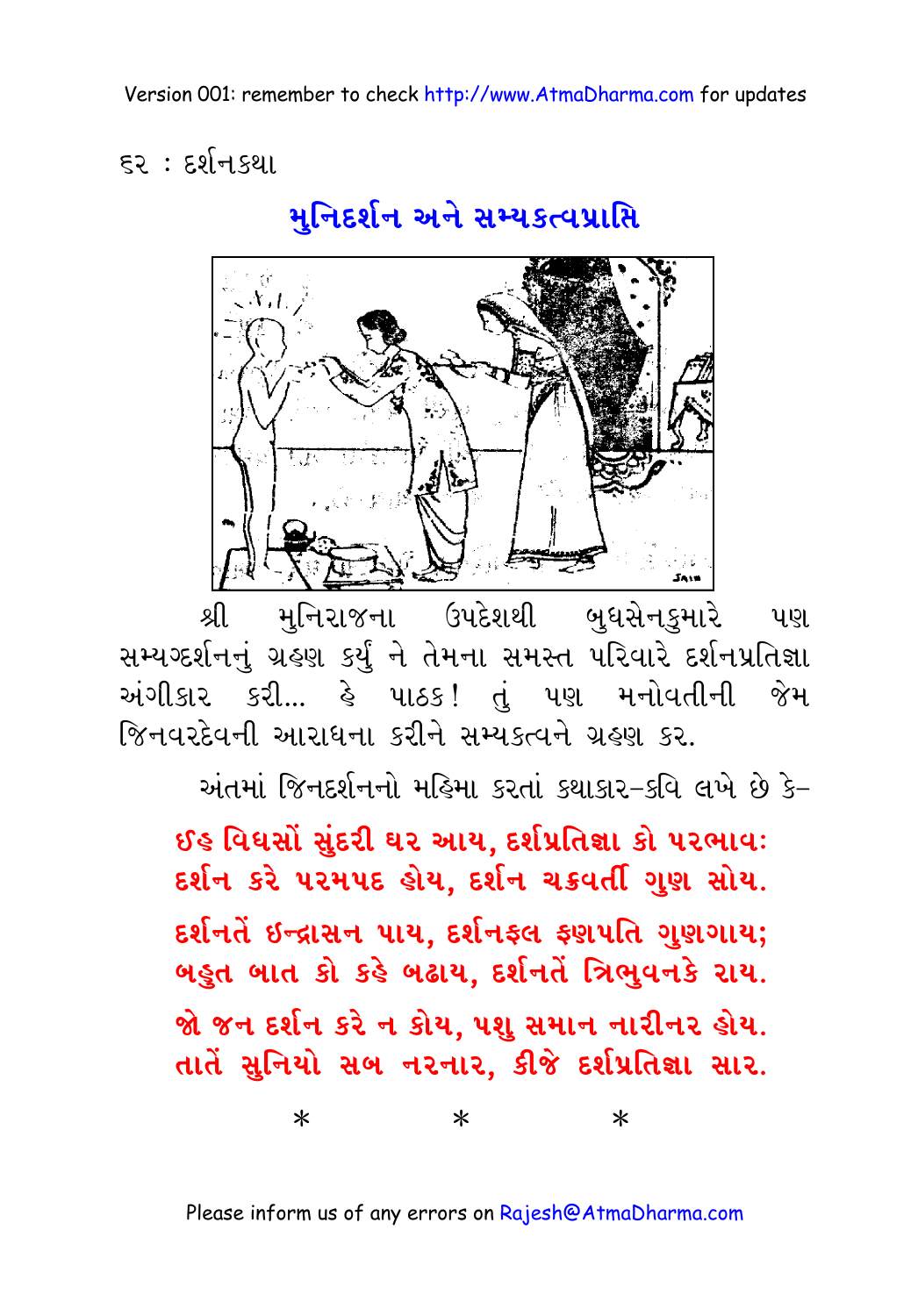દર્શન કથા : ૬૩

ઢવે અહીં કોઈ પ્રશ્ન કરે કે જેને જિનદર્શનની પ્રતિજ્ઞા હોય, અને ક્યાંક જિનદર્શન મળતા ન હોય તો તેણે શું કરવું?

તેનો ઉત્તર :- જ્યાં સુધી જિનદર્શન મળી શકે ત્યાં સુધી તો દર્શન વગર ન રહેવું. પણ એવો જ યોગ બને કે જ્યાં જિનદર્શન ન હોય, તો મનમાં જિનદર્શનની ભાવનાપૂર્વક તે દિવસે ઉપવાસ અથવા એકાશન કરે, એટલી શક્તિ ન હોય તો જિનવરદેવને યાદ કરીને, ભોજન વખતે જે વસ્તુઓ તેમાં એક વસ્તુનો ત્યાગ કરે.-એ રીતે દર્શનપ્રતિજ્ઞાનું પાલન કરે.

તાતેં નરનારી સુન લેહુ, દર્શપ્રતિણા પાલહુ યેહુ; દર્શસમાન ઔર ન હોય, દર્શસમાન ન જગમેં કોય. તાતે દર્શપ્રતિજ્ઞા લેય, દર્શન બિન ભોજન ન કરેય; દર્શન બિન ધિક જીવન હોય, યહ નિશ્ચયકર જાનો સોય. દર્શનકથા પુરણ ભઈ, 'ભારમલ્લ' પ્રગટ કર દઈ; ભુલચૂક જો કછુ ભી હોય, પંડિત શુદ્ધ કરો સબ કોય. મૈં મતિહીન કહી અતિકાર ક્ષમિયો બુધજન લઘુ નિરધાર; પહેં સને જન જો મન લાય. જન્મ જન્મ કે પાતક જાય.

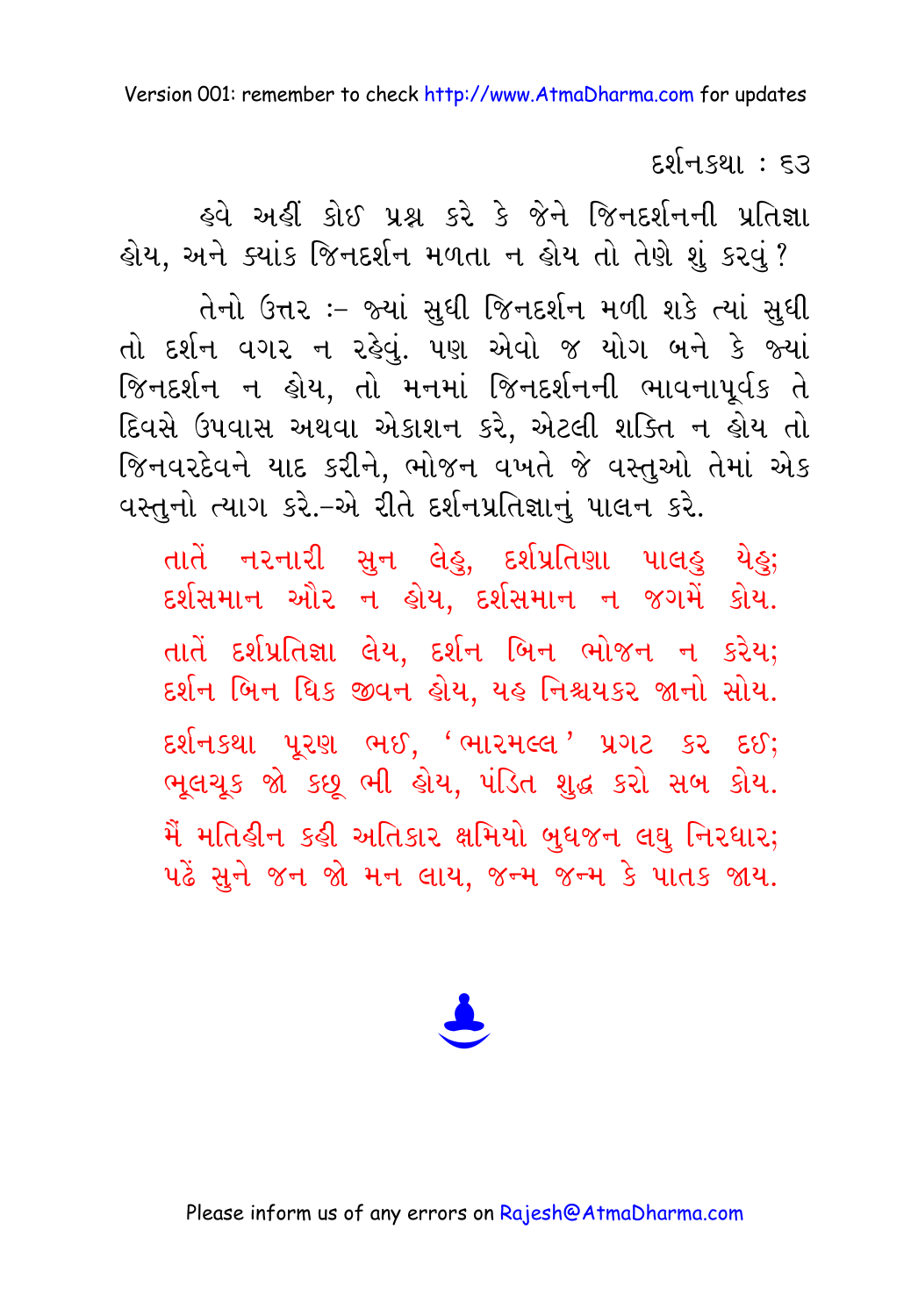# र्म प्रशस्ति म

તીર્થધામ સુવર્ણપુર સૌરાષ્ટ્રદેશ મોઝાર, <u> . सीमंधर क्षिनवरतेलां दर्शन आनंदशर</u> જ્યાં ગુરુ કહાન બિરાજતા અનેક સંતની સાથ, સાધર્મી સહુ સેવતા શ્રી જિન-શાસ્ત્ર-સુપાઠ. જિનમંદિર જિનદેવનું અતિશય ભવ્ય ઉદાર, પચીસ વર્ષ પૂરણ થતાં, ઉત્સવ મંગલકાર. બે હુજાર બાવીશની બીજ ફાગણ ઉજમાળ. જિનવરપ્રભુની ભક્તિથી કરી કથા સુખકાર. પ્રગટી સંત શ્રીમુખથી દર્શનકથા સુસાર, સુણતાં ભક્તિ ઉલ્લસી, સૌ બોલે જયજયકાર. કરિ વંદે જિનચરણમાં અતિશય ભક્તિસકિત. જિનવરપ્રભુ શરણું ગ્રહી પામ્યો આતમહિત.

### $\ast$  $\ast$  $\ast$ શ્રી જિનેન્દ્રપ્રભ પ્રત્યે પરમભક્તિથી લખાયેલી આ દર્શનકથા વાંચી-સાંભળીને સૌ જિનેन्द्रભક્તિની વૃદ્ધિ કરો! <u>-: जय जिनेन्द :-</u>

₩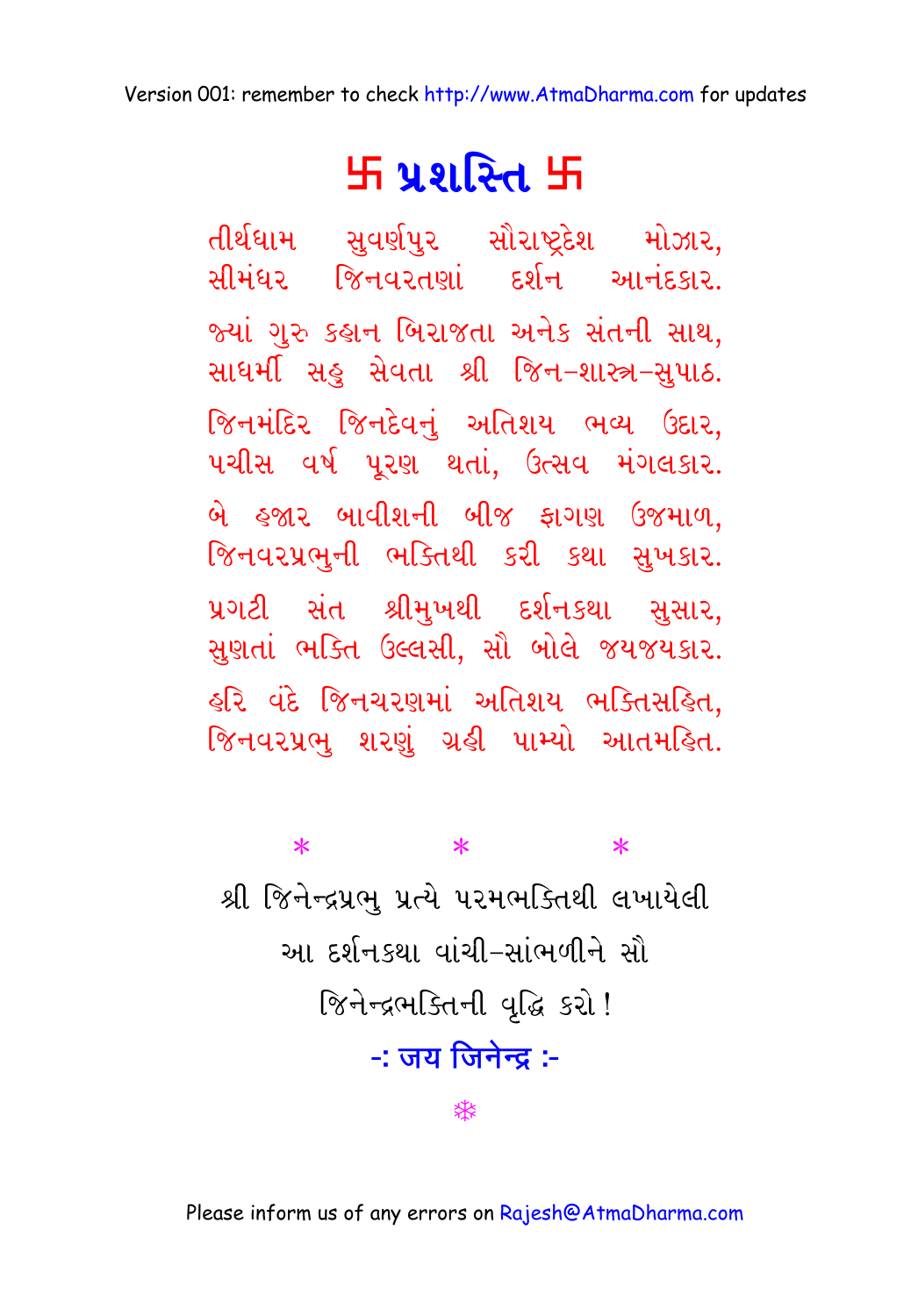[ દેડકાની કથા ભગવાન મહાવીરના સમયની છે, અને વાંદરાની  $\overline{\text{u}}$ રતાનો સંબંધ ભગવાન ઋષભદેવની સાથે છે.  $\overline{\text{j}}$ 

 $\ast$ 

લે. બ. હરિલાલ જૈન, સોનગઢ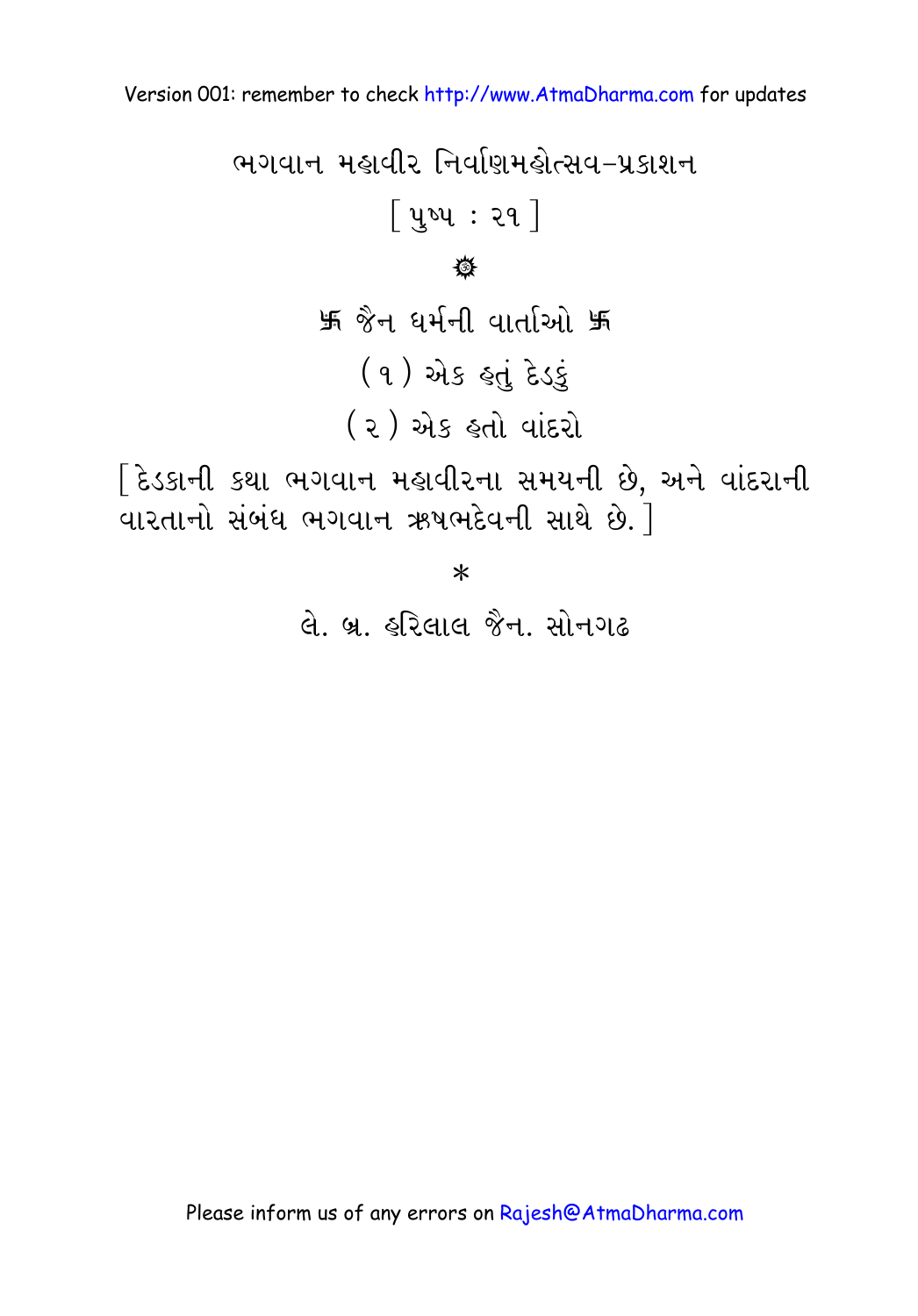## દેડકાની વારતા ( દેડકામાંથી દેવ )

અઢી હજાર વર્ષ પહેલાંની વાત છે. એ વખતે ભગવાન મહાવીર આ ભરતભૂમિમાં વિચરતા હતા... ને ધર્મનો ઉપદેશ દેતા હતાં..

મહાવીરપ્રભુ એકવાર રાજગઢીનગરીમાં પધાર્યા.

રાજગૃહીનગરી ઘણી જ રળીયામણી.

શ્રેણીકરાજા ત્યાં રાજ કરે

તે રાજા જૈનધર્મના મહાન ભક્ત.

એક દિવસ માળીએ આવીને રાજાને સમાચાર આપ્યા કે નગરીમાં પ્રભુ પધાર્યા છે.

શ્રેણીકરાજા તો એ સાંભળીને ખુશખુશ થઈ ગયા. માળીને ઘણું ઈનામ આપ્યું... ને નગરીમાં ઢંઢેરો પીટાવ્યો કે મહાવીરપ્રભુ પધાર્યા છે; ચાલો સહુ તેમને વંદન કરવા... ચાલો તેમનો ઉપદેશ સાંભળવા.

રાજા તો હાથી ઉપર બેસીને ભગવાનને વંદન કરવા ચાલ્યો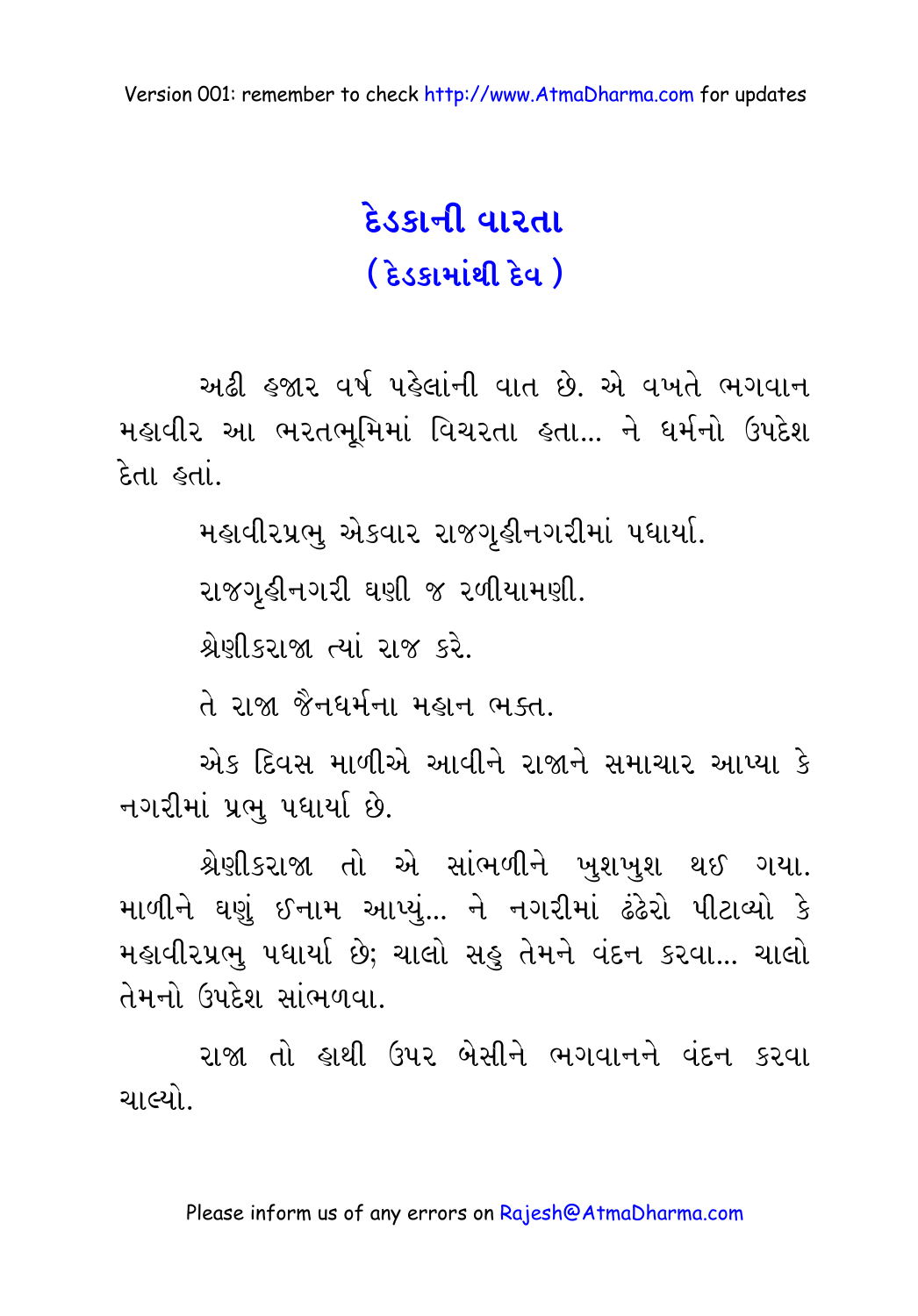વાજાં વાગ્યા ને ઢોલ ઢમ.ક્યા.

રાજાની સાથે હજારો નગરજનો દર્શન કરવા ચાલ્યા.

આ બધું જોઈને એક દેડકાનેય મન થયું કે હું પણ ભગવાનના દર્શન કરવા જાઉં; એટલે મોઢામાં એક ફૂલ લઈને એ ઉપડયું ભગવાનના દર્શન કરવા. ભક્તિભાવથી એ તો દોડયું જાય છે–



દેડકું દેડકું દોડયું જાય, મોઢામાં ફૂલ લઈને જાય, વીર પ્રભને વંદવા જાય. એને દેખી આનંદ થાય. <u> २५...</u> २७... २७. ..!

Please inform us of any errors on Rajesh@AtmaDharma.com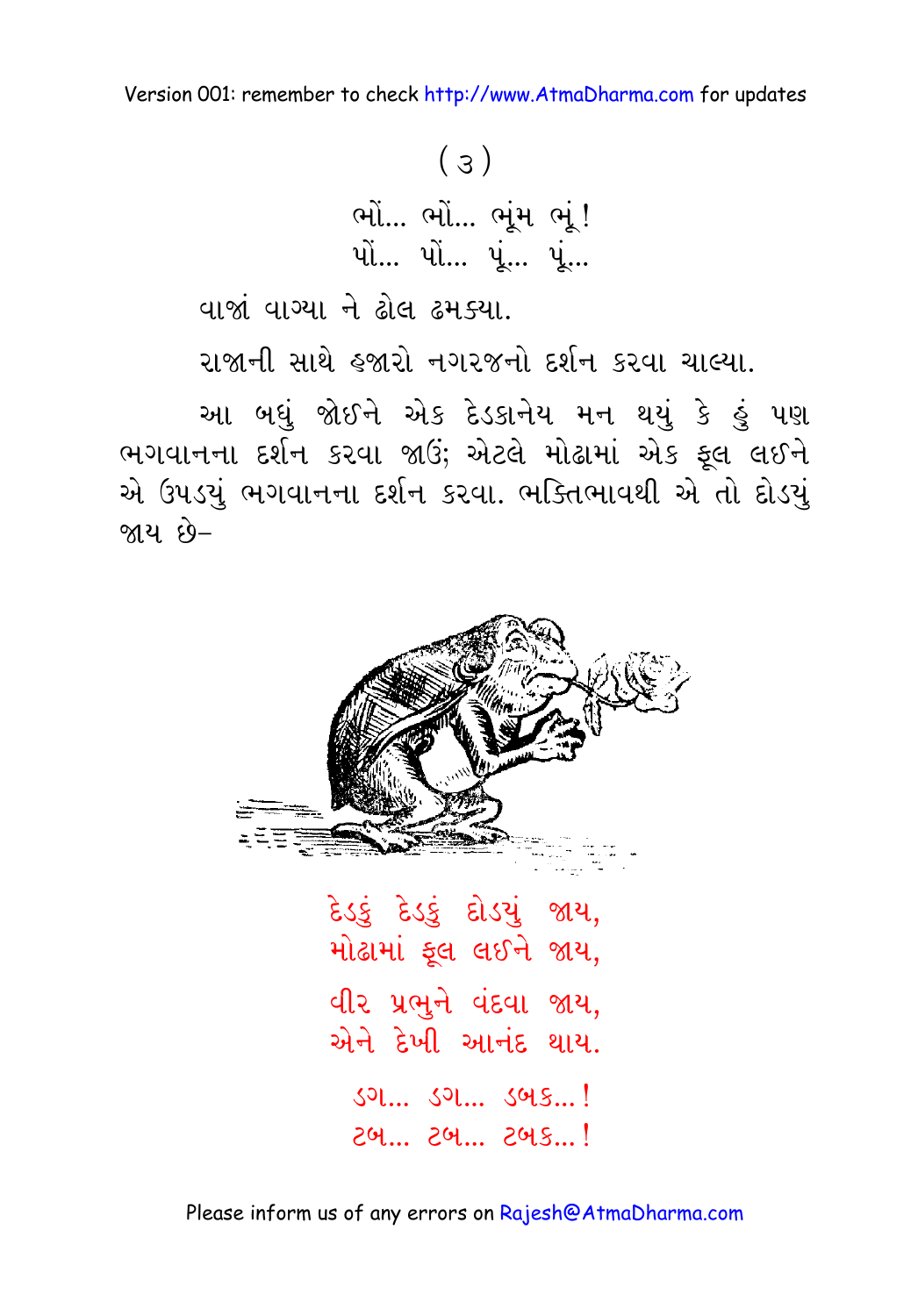### $(\chi)$

દેડકાભાઈ તો ચાલ્યા જાય છે.

એના હૈયામાં આનંદ માતો નથી.

પાછળ શ્રેણીકરાજાનો હાથી પણ ચાલ્યો આવે છે. રાજા હાથી ઉપર બેસીને જાય ને દેડકાભાઈ કૂદતાકૂદતા જાય... બંનેને ભગવાનના દર્શનની ભાવના છે. બંનેને ભગવાન ઉપર ભક્તિ છે.

લોશે લોશે દેડકું ઠેકડા મારતું જાય છે.

291 291 291 8...!

<u>ડગ ડગ ડબક...!</u>

એને આસપાસનું કાંઈ ભાન નથી.

એક જ ધૂન છે કે વીરપ્રભુનાં દર્શન કરું.

એવામાં રાજાના હાથીનો પગ એના ઉપર આવી ગયો. અરર દિડકા ઉપર હાથીનો પગ!! પછી એ ક્યાંથી બચે ?

દેડકું તો મરી ગયું.-

દેડકું દેડકું દોડયું જાય, વીરપ્રભુને પુજવા જાય, રસ્તામાં એ મરી જાય. મરીને એ દેવ થાય.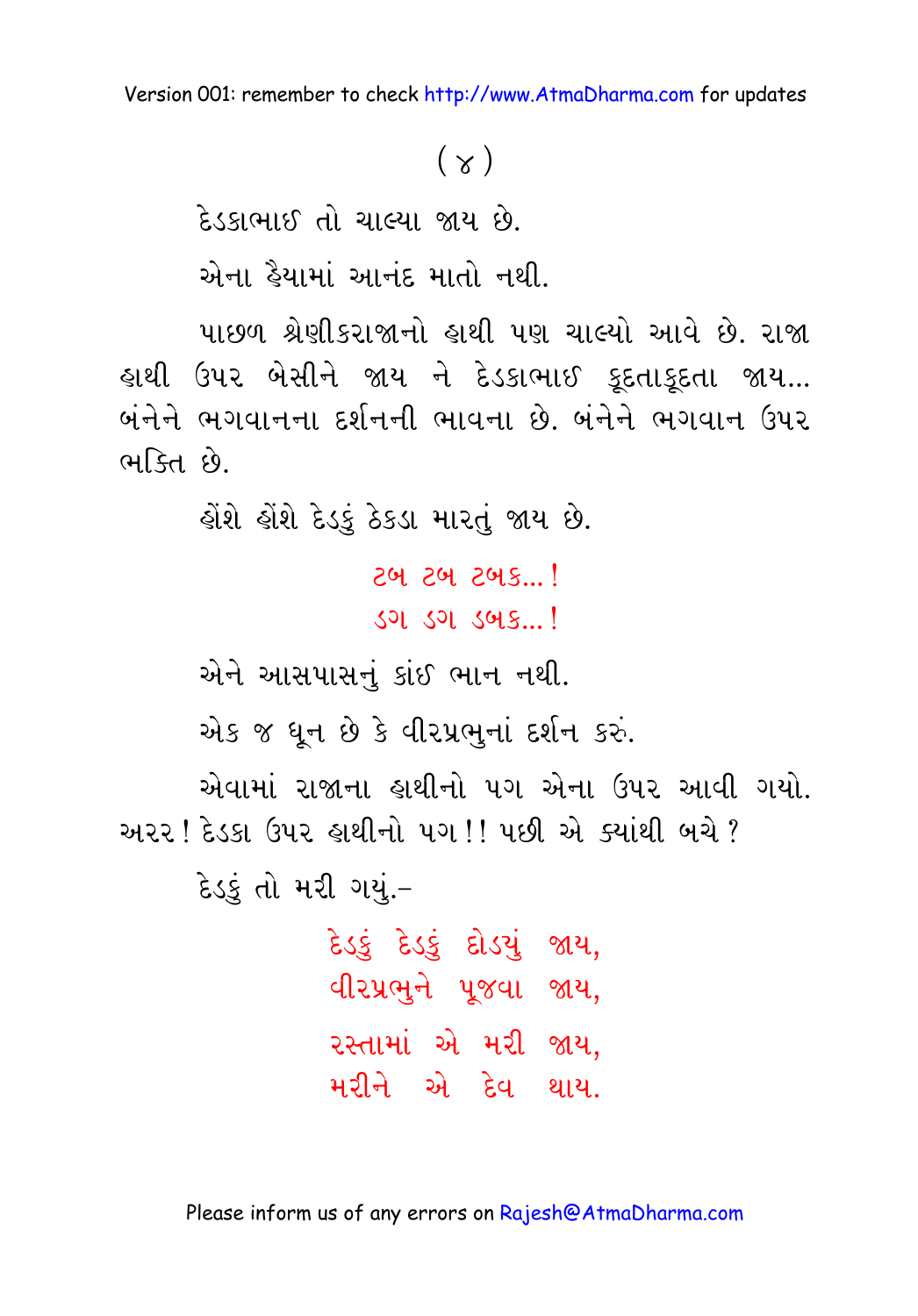

દેડકું તો હાથીના ૫ગ નીચે કચડાઈ ગયું ને મરી ગયું... પરંતુ મરતાં મરતાંય ભગવાનની પૂજા કરવાની ભાવના એણે છોડી નહિ, એટલે એ ભાવનાથી મરીને તે દેડકાનો જીવ દેવ થયો.

આ બાજુ રાજા શ્રેણિક વૈભારપર્વત ઉપર મહાવીર પ્રભના સમવસરણમાં આવી પહોંચ્યા ને ભગવાનની શોભા દેખીને એને અપાર આનંદ થયો. અહ્ય, ભગવાનની શોભાની શી વાત !ભગવાનની સભામાં ગૌતમ ગણધર અને હજારો મુનિઓ બેઠા છે; ચંદના સતી વગેરે છત્રીસ હજાર અર્જિકા છે; લાખો શ્રાવક-શ્રાવિકા છે, ને અસંખ્ય દેવ-દેવી છે; સિંહ ને સસલાં, હાથી ને હરણ, વાંદરાં ને વાઘ, સર્પ ને મોર, એ બધાય બેઠા છે, ને ભગવાનની વાણી સાંભળે છે.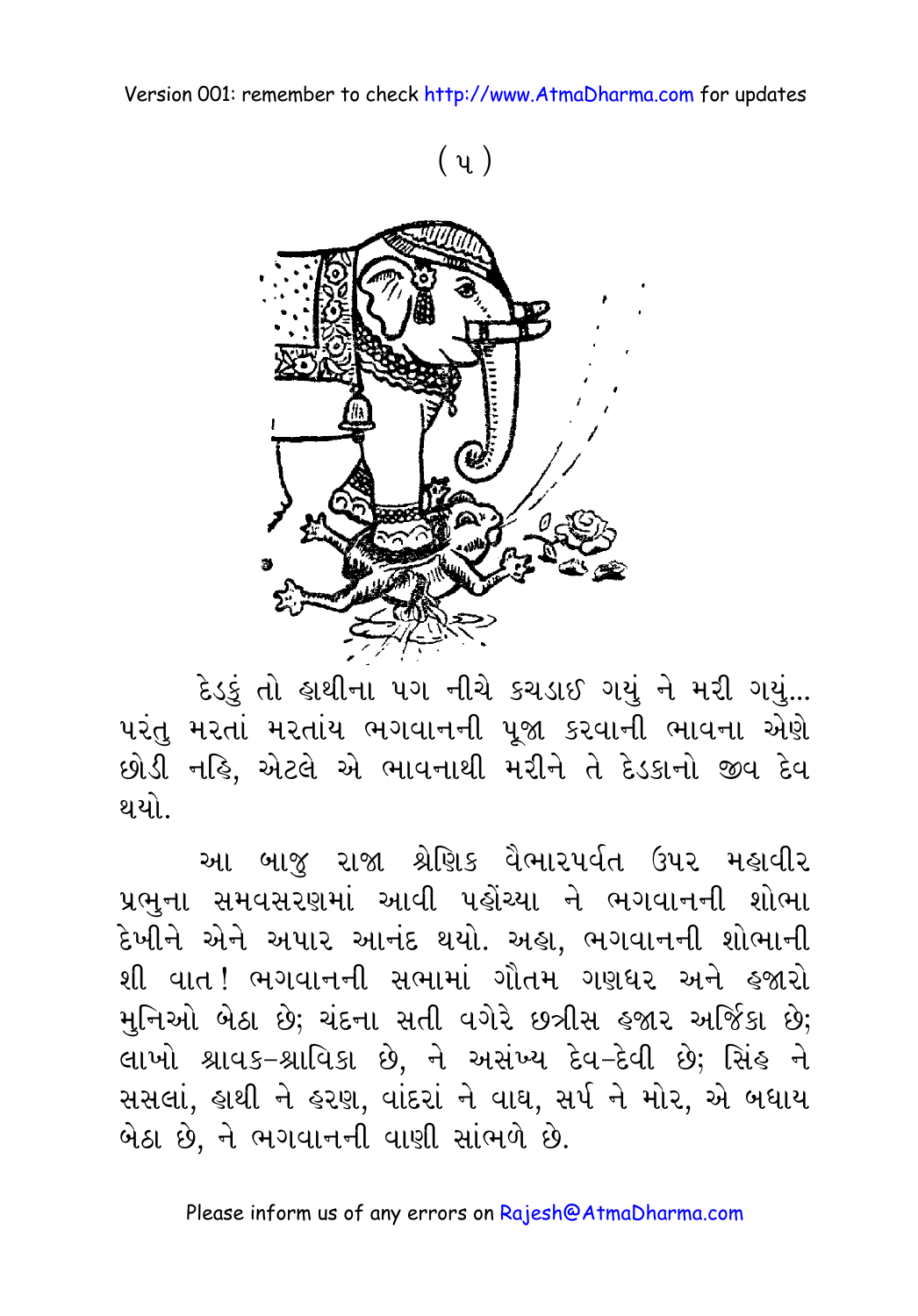$(\xi)$ 

શ્રેણીકરાજાએ ઘણી ભક્તિથી ભગવાનના દર્શન કર્યા; અને ક્ષાયિક સમ્યકત્વ પામ્યા, તથા તીર્થંકર નામકર્મ બાંધ્યું.

એવામાં આકાશમાંથી એક દેવ ઊતરીને ઘણી ભક્તિથી ભગવાનના દર્શન કરવા લાગ્યો. એના મુગટમાં દેડકાનું નિશાન હતં.

એને દેખીને શ્રેણીકને આશ્ચર્ય થયું ને ભગવાનને પૂછયું-હે નાથ ! આ દેવ કોણ છે?

ત્યારે ભગવાનની વાણીમાં એમ આવ્યું કે એ તારી રાજગૃહીનગરીના નાગદત્ત શેઠનો જીવ છે; તે શેઠ મરીને દેડ્ફું થયેલ, તેને તેનો પૂર્વભવ યાદ આવ્યો હતો અને તે તારી સાથે મોઢામાં ફુલ લઈને દર્શન કરવા આવતું હતું. ત્યાં વચ્ચે તારા હાથીના ૫ગ નીચે કચરાઈને મરી ગયું; ને મરીને દેવ થયું. ત્યાં અવધિજ્ઞાનથી તેને ખબર પડી કે ભગવાનના દર્શન-પુજનની ભાવનાના પ્રતાપે કું દેડકામાંથી દેવ થયો છું, એટલે તે અહીં આવીને તારી સાથે દર્શન પૂજન કરી રહ્યો છે.

ભગવાનના શ્રીમુખથી આ વાત સાંભળીને એ દેવને ઘણો હર્ષ થયો ને ભગવાનનો ઉપદેશ સાંભળીને તે પણ સમ્યગ્દર્શન પામ્યો.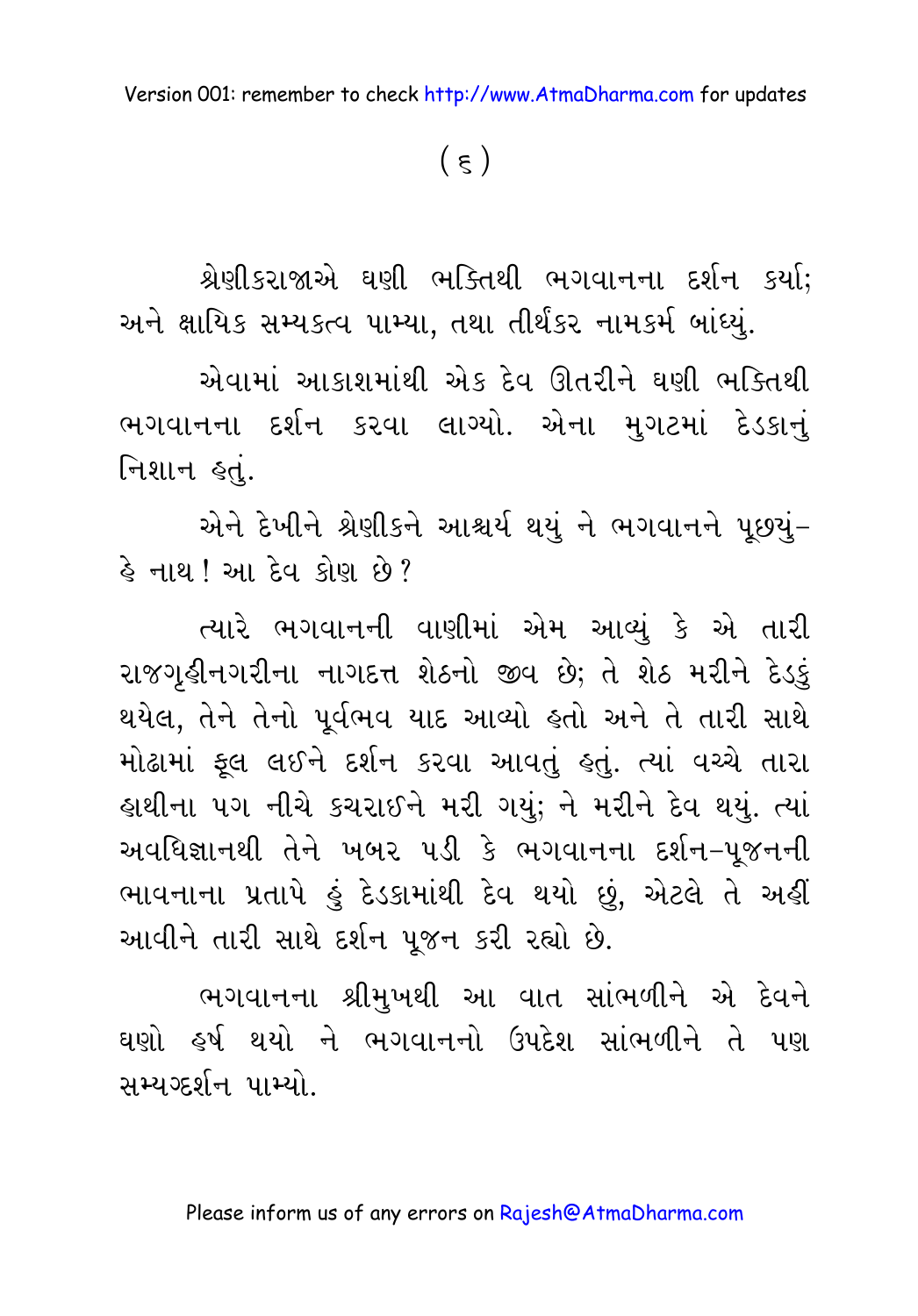## $(0)$

પ્રિય પાઠક! તમે પણ એ દેડકાની જેમ ભગવાનની ભક્તિ-પૂજા કરજો, ને આત્માને ઓળખજો.

#### વાર્તા પુરી.

## બોલો, મહાવીરભગવાનકી... જય.



#### " તીર્થપતી ! તુજ વંદન-ધ્યાને દેડકો પણ દેવ થયો. "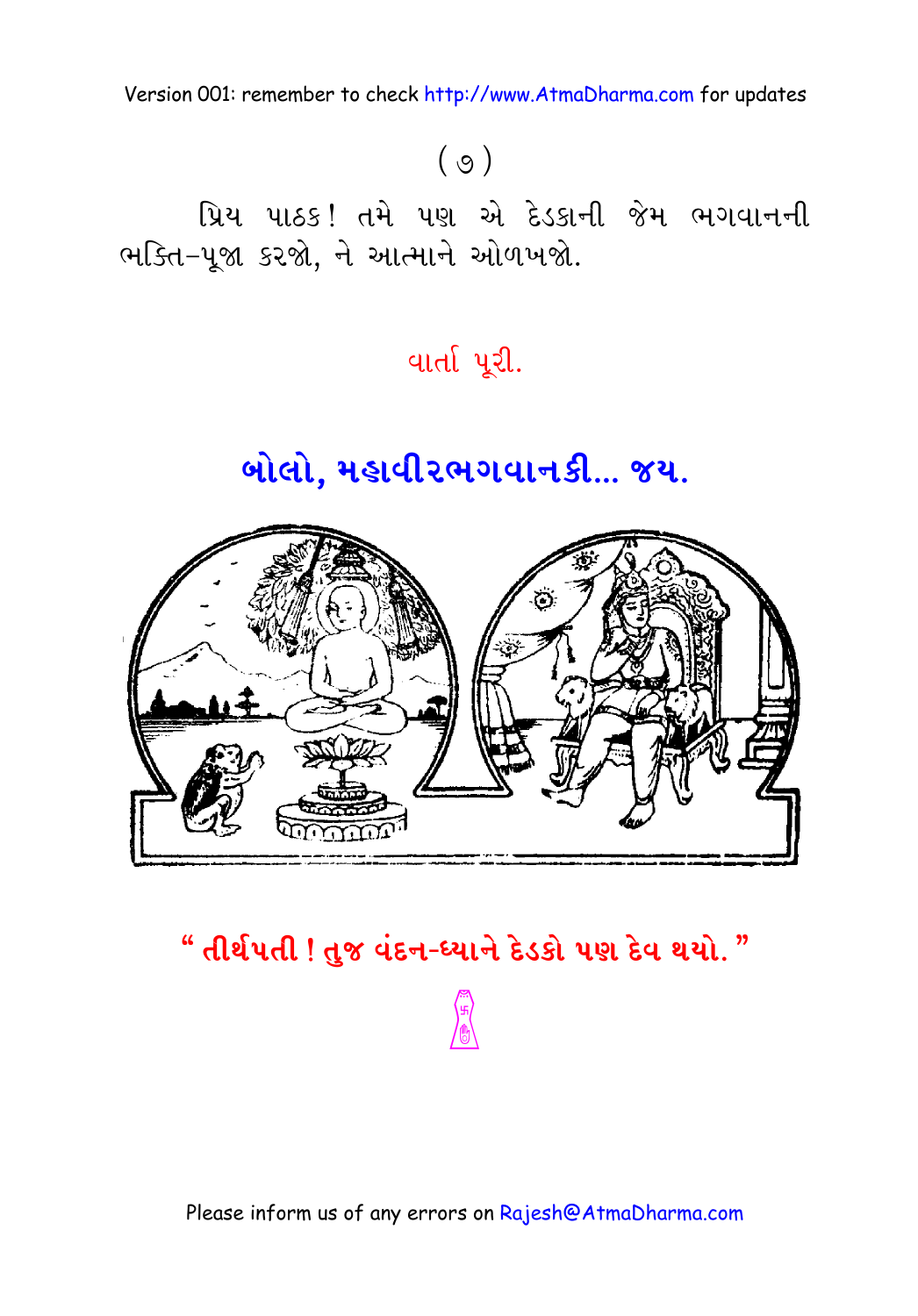## એક હતો વાંદરો

 $[$  જે વાંદરામાંથી ભગવાન બન્યો  $]$ 



 $[$  મહાપુરાણ: ભગવાન ઋષભદેવની કથામાંથી  $]\,\,$ 

 $d: 9.$  હરિલાલ જૈન

 $\ast$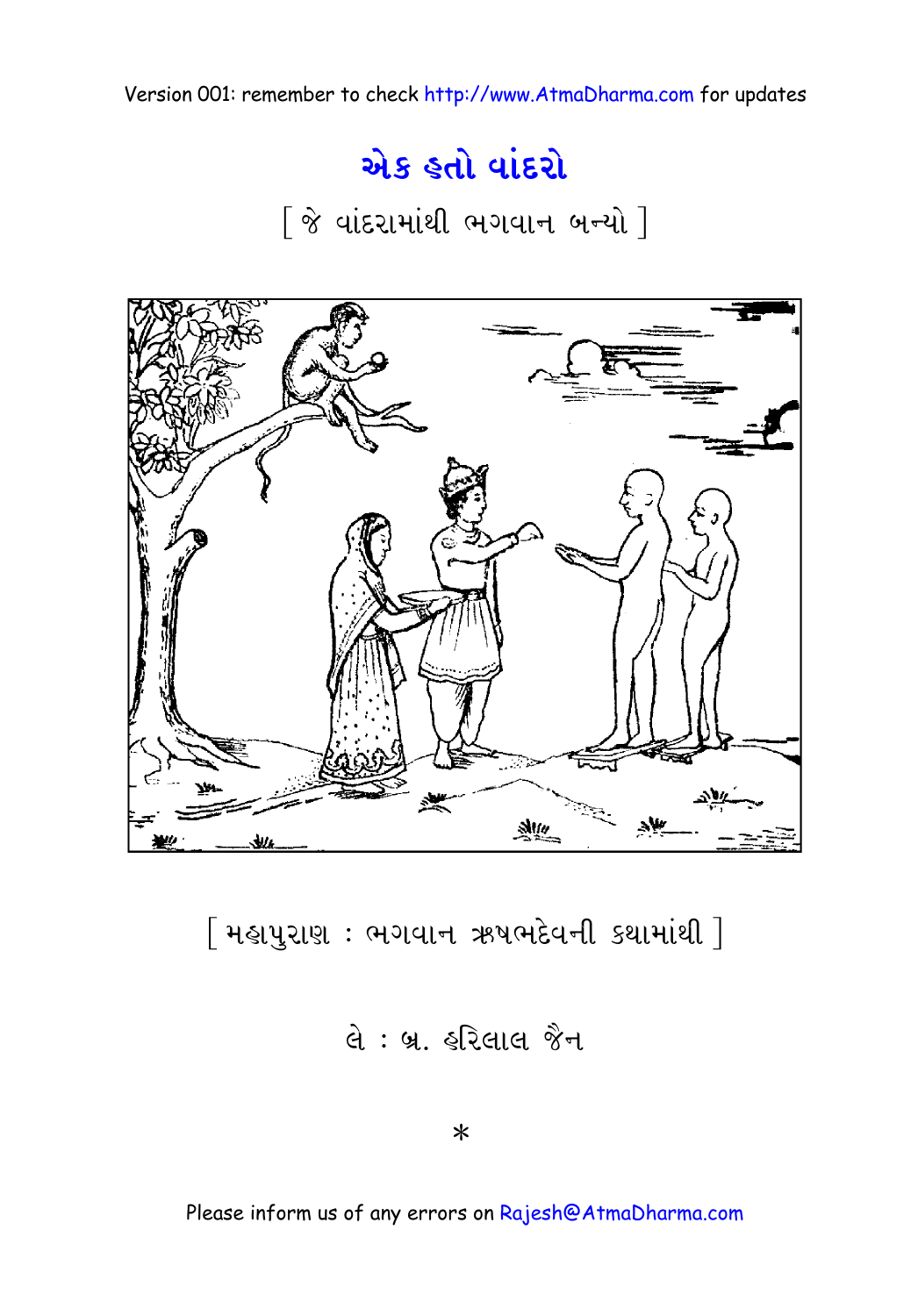#### $(c)$

એક હતો વાંદરો.

જો કે પૂર્વ ભવમાં તો તે મનુષ્ય હતો, પણ તે વખતે તેણે આત્માની સમજણ કરી નહિ ને ઘણા માયા-કપટ કર્યા. તેથી તે મરીને વાંદરો થયો.

તે વાંદરો એક વનમાં રહેતો હતો.

વાંદરાભાઈ તો વનમાં રહેને ફળફૂલ ખાય;

એક ઝાડ પરથી બીજા ઝાડ પર કૂદાકૂદ કરે.

મોટી મોટી છલાંગ મારે, ને ફુક ફુક કરતાં બીવડાવે.

તે વનમાં કોઈવાર મનિ આવે ને ઝાડ નીચે ધ્યાનમાં બેસે; મુનિને દેખીને વાંદરો બહુ રાજી થાય, ને તે ઝાડ ઉપર તોકાન કરે નહિ.

એકવાર તે વનમાં એક રાજા ને રાણી આવ્યા.

રાજાનું નામ વજજંઘ, અને રાણીનું નામ શ્રીમતી.

તે રાજાના બે દીકરા મુનિ થયા <mark>કતા</mark>. તે મુનિ પણ તે વનમાં જ આવી ચડયા. રાજા-રાણીએ તો તે બંને મુનિઓને બોલાવ્યા, ભક્તિથી આહારદાન દીધું. जे ।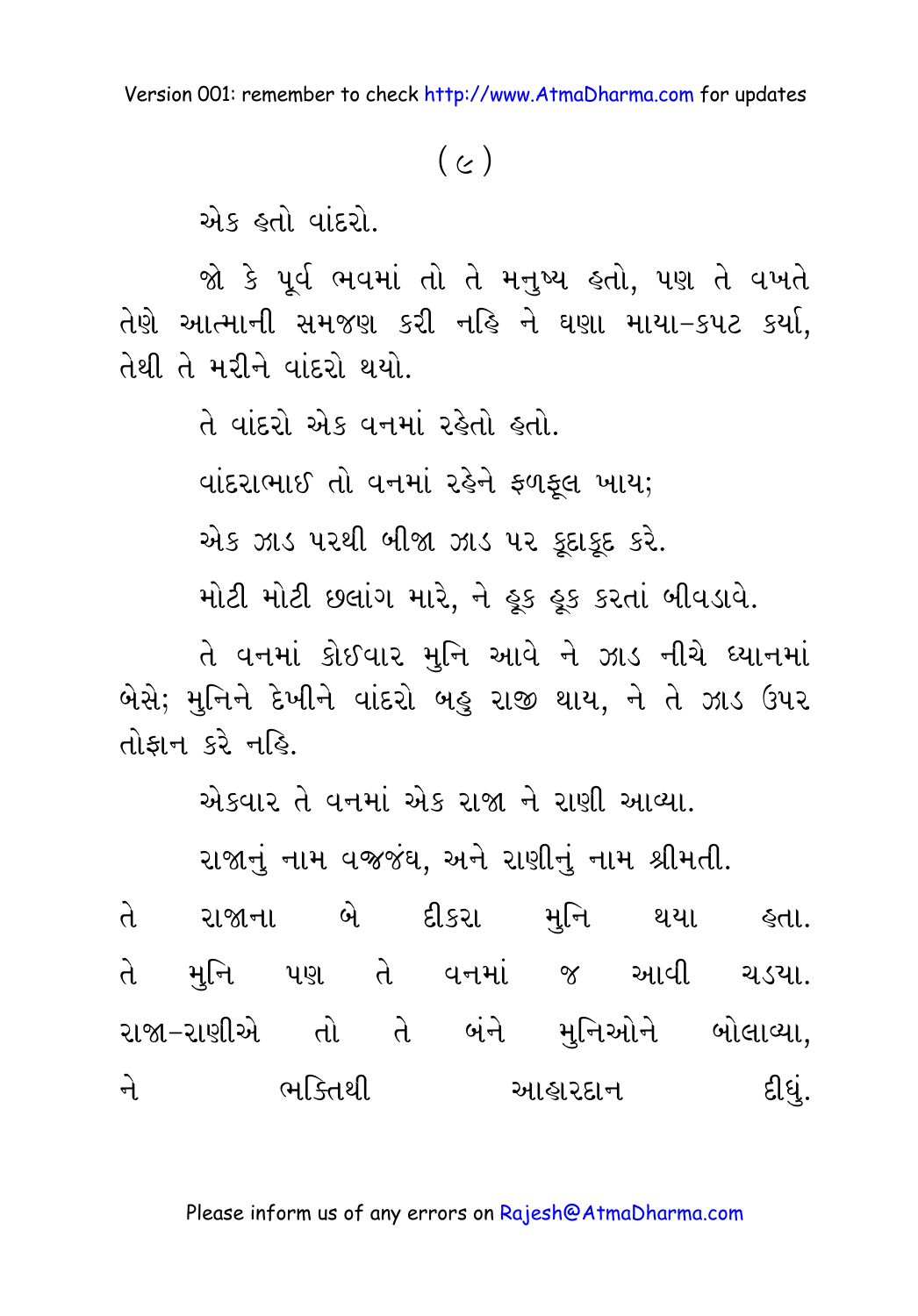$(90)$ 



[ રાજા-રાણી પોતાના પુત્ર-મુનિઓને આહારદાન દે છે. ]

વાંદરો ઝાડ ઉપર બેઠોબેઠો એ બધું જોતો હતો. એ દેખીને તેને એવી ભાવના જાગી કે જો હું મનુષ્ય હોત તો હું પણ આ રાજાની માફક મુનિઓની સેવા કરત પણ અરેરે! હું તો પશુ છું... મને એવું ભાગ્ય ક્યાંથી... કે હું મુનિને આહાર  $E(S)$ 

જાુઓ, વાંદરાને પણ કેવી ઊંચી ભાવના જાગી! વાંદરો પણ જીવ છે, તેનામાં પણ આપણા જેવું જ્ઞાન છે.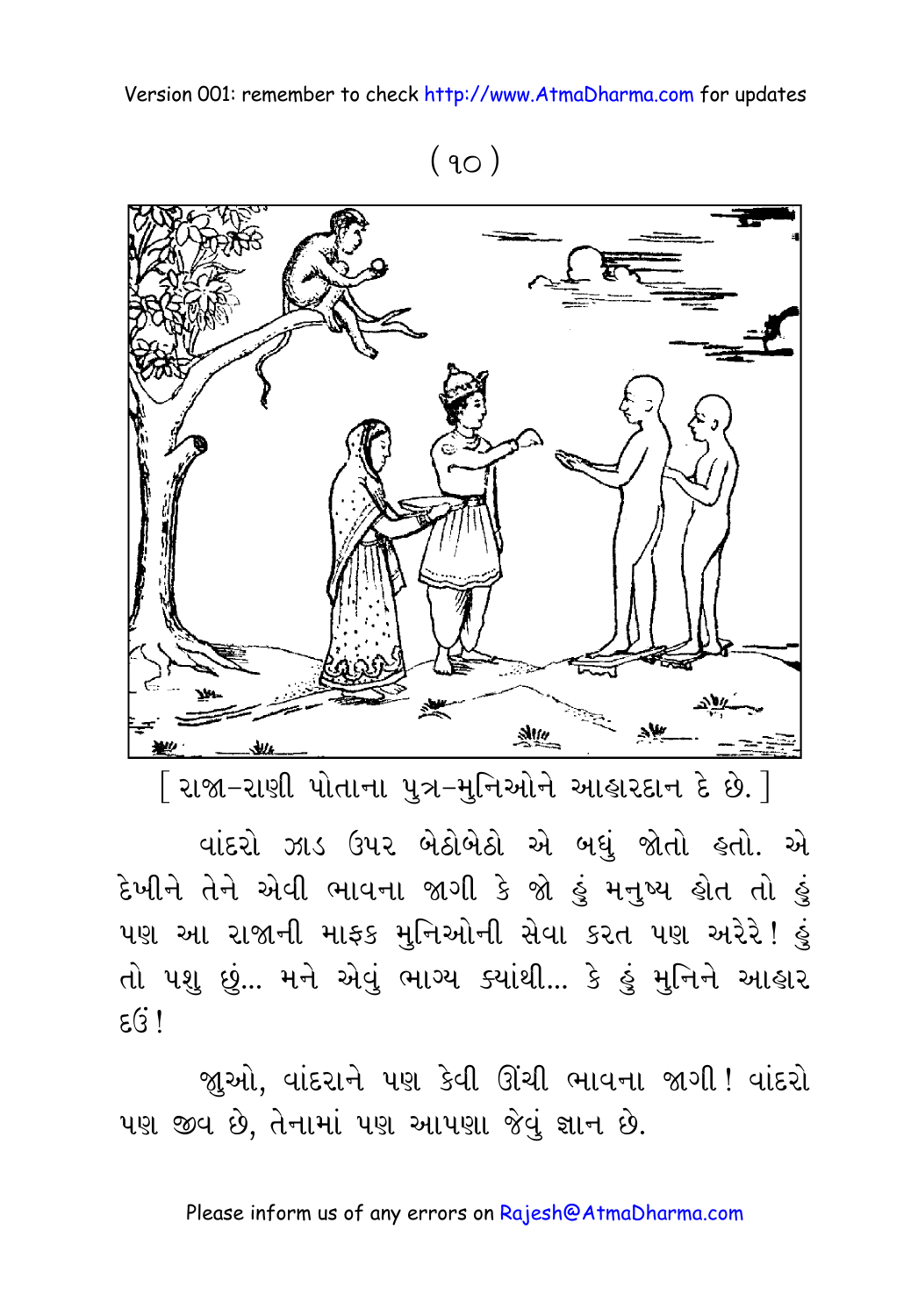$(99)$ 



આહારદાન પછી તે મુનિઓ વનમાં ઉપદેશ દેવા બેઠા; રાજા-રાણી તે ઉપદેશ સાંભળતા હતાં. વાંદરો પણ ત્યાં બેઠોબેઠો ઉપદેશ સાંભળતો હતો... ને બે હાથ જોડીને મુનિને પગે લાગતો હતો.

વાંદરાને આમ કરતો દેખીને રાજા બહુ ખુશી થયો ને તેને વાંદરા ઉપર વહાલ આવ્યું.

રાજાએ મુનિને પૂછયું કે આ વાંદરો કોણ છે?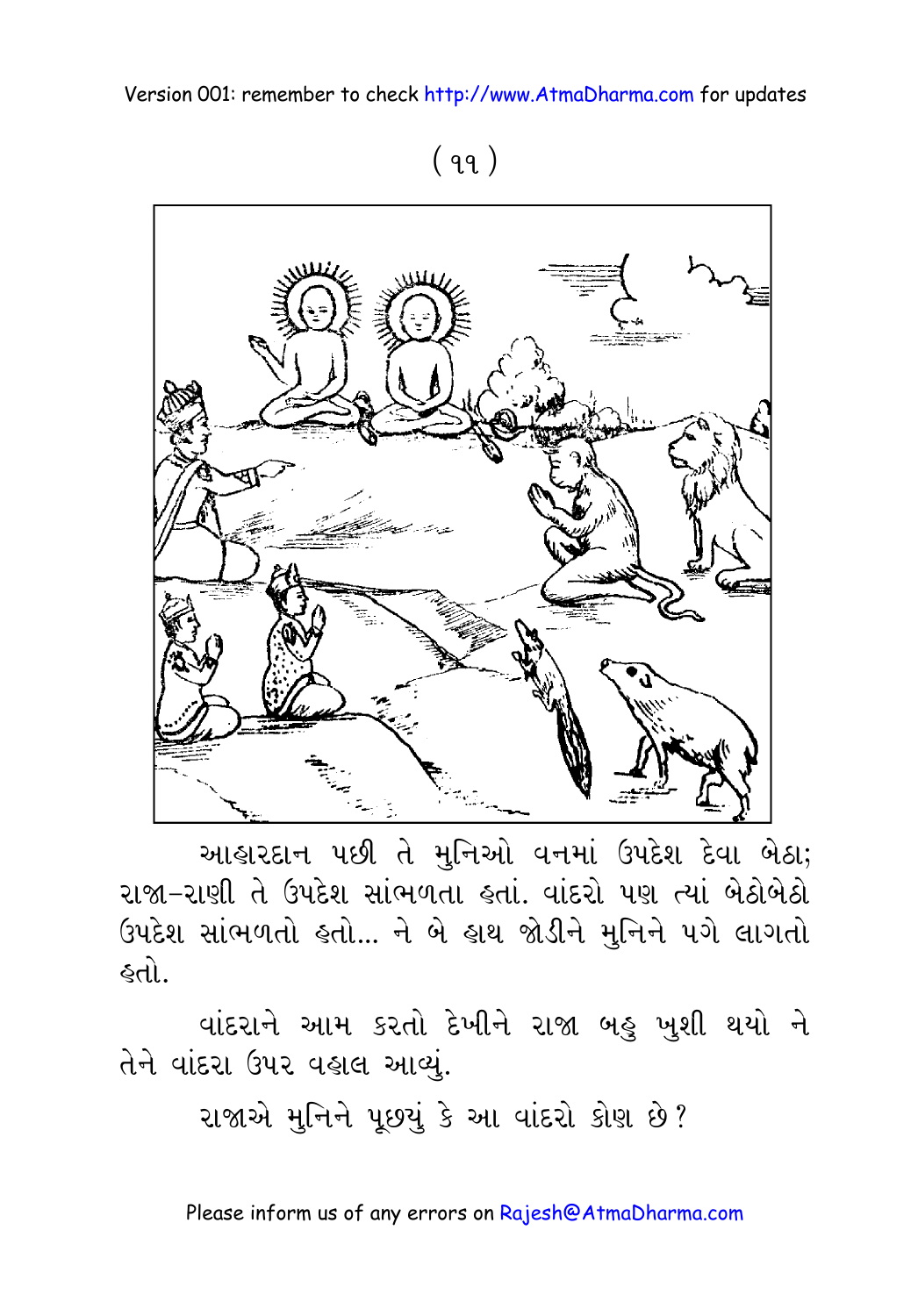#### $(92)$

ત્યારે મુનિએ કહ્યું કે હે રાજા! આ વાંદરો પૂર્વભવમાં નાગદત્ત નામનો વાણીયો હતો. ત્યારે ઘણાં કપટભાવ કરવાથી તે વાંદરો થયો છે. પણ ઙ્વે તેને ઘણા ઊંચા ભાવ જાગ્યા છે; ને તેને ધર્મનો પ્રેમ જાગ્યો છે. ધર્મઉપદેશ સાંભળવાથી તે વાંદરો ઘણો ખુશી થયો છે; તેને પૂર્વભવનું જ્ઞાન થયું છે, અને સંસારથી તે ઉદાસ થયો છે.

મુનિ પાસેથી વાંદરાના વખાણ સાંભળીને રાજા ઘણો ખુશી થયો.

વળી મુનિઓએ કહ્યું :-

હે રાજા ! જેમ આ ભવમાં અમે તમારા પુત્રો હતા, તેમ આ વાંદરો પણ ભવિષ્યના ભવમાં તમારો પુત્ર થશે, અને જ્યારે તમે ઋષભદેવ-તીર્થંકર થશો ત્યારે આ વાંદરાનો જીવ તમારો ગણધર થશે; ને પછી મોક્ષ પામશે.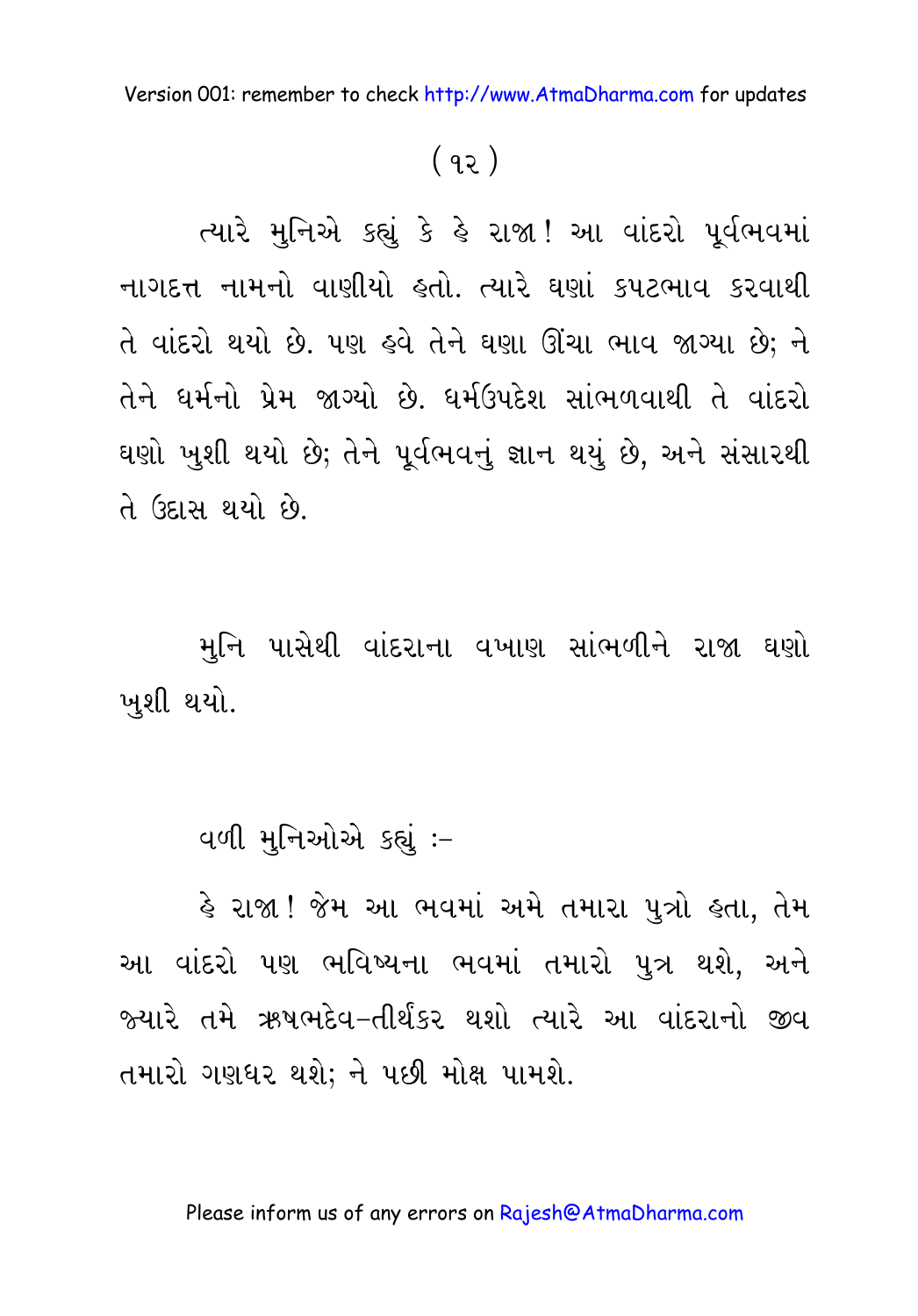## $(93)$

આહા !, મુનિરાજના મુખેથી આ વાત સાંભળીને વાંદરા ભાઈ તો બહુજ ખુશ થયા અને ભાવવિભોર થઈ ને મુનિના ચરણોમાં વંદન કરી ને આનંદથી નાચવા લાગ્યો.

પોતાના મોક્ષની વાત સાંભળીને કોને આનંદ ન આવે? વાંદરા ભાઈના આનંદનો તો પાર ન રહ્યો, તે દરેક દિવસે ઉત્તમમાં ઉત્તમ ભાવના ભાવવા લાગ્યો....જેમ કે તે કોઈ મનુષ્ય લેય… અને મોક્ષ પ્રાપ્ત કરવાનો લેય. અંતમાં તે વાંદરો મરીને મનુષ્ય થયો અને ભોગ ભૂમિ પર જન્મયો, રાજા અને રાણીના જીવ પણ ત્યાંજ જન્મયા હતા.

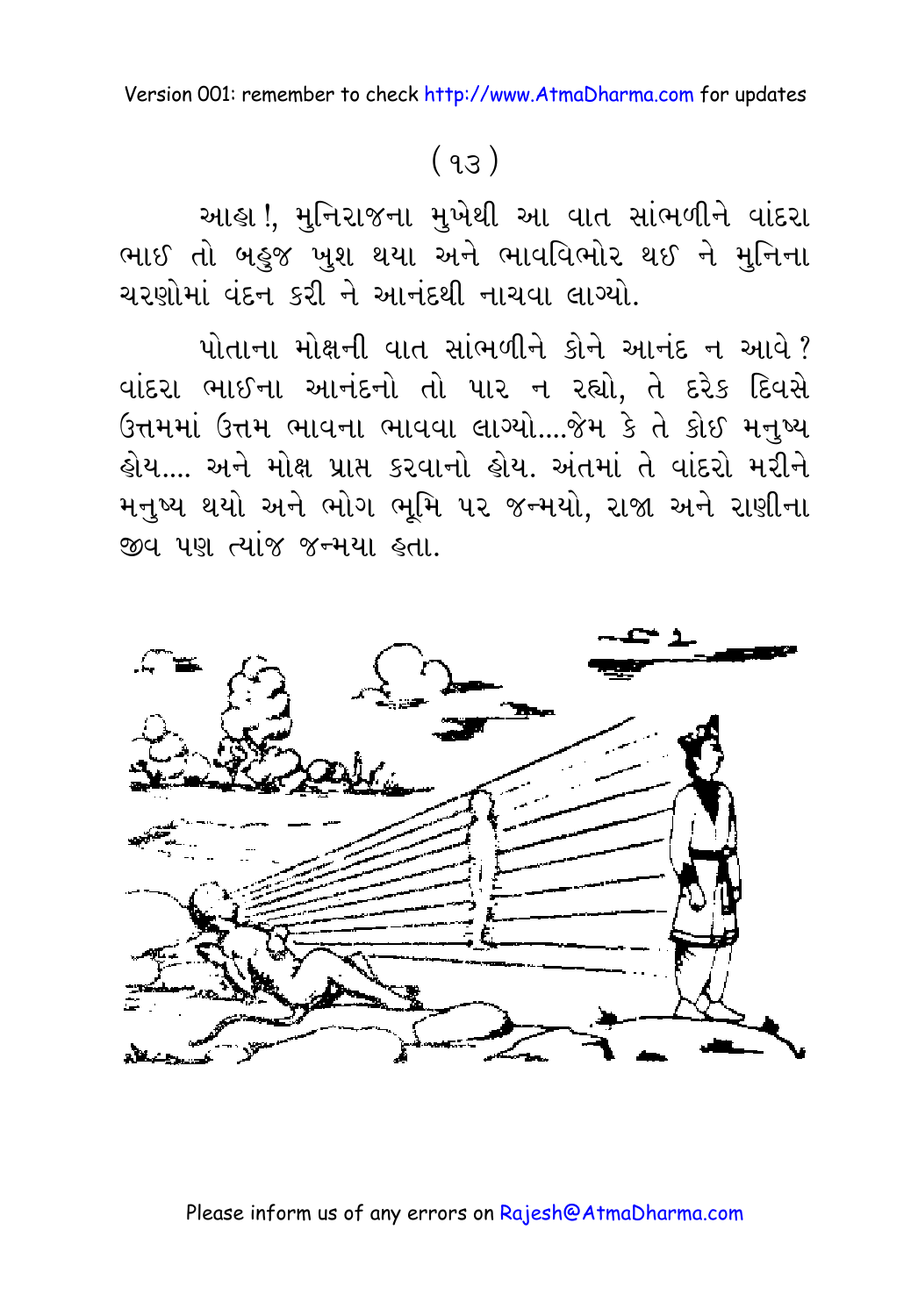# $(98)$

એકવાર તેઓ બેસીને ધર્મ ચર્ચા કરતા હતા. ત્યારે આકાશ માર્ગેથી બે મુનિરાજ ત્યાં ઉતર્યા... અને ઘણો ધર્મ ઉપદેશ આપ્યો. અને આત્માનું સ્વરૂપ સમજાવ્યું.



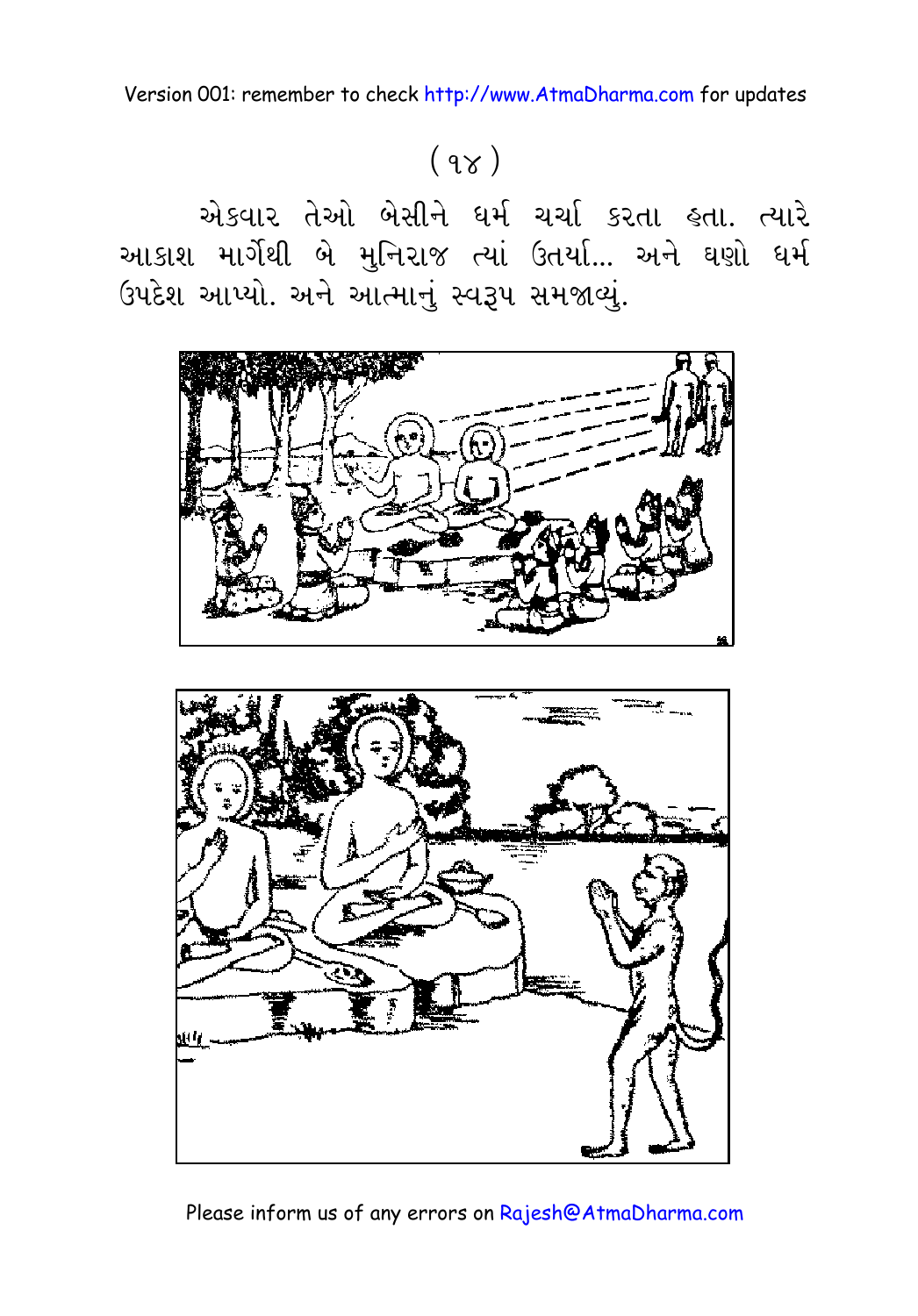#### $(94)$

મુનિરાજનો ઉપદેશ સાંભળીને તે બધાં જીવો સમ્યગ્દર્શન પામ્યા: વાંદરાનો જીવ પણ સમ્યગ્દર્શન પામ્યો... ને મોક્ષમાર્ગે ચાલ્યો. અહ્ય, એક વખતનો વાંદરો પણ આત્માને ઓળખવાથી ભગવાન બની ગયો. શાબાશ છે એને !

પછી તો તે બધા જીવો ત્યાંથી સ્વર્ગમાં ગયા; ને ચાર ભવ પછી રાજાનો જીવ તો ઋષભદેવ તીર્થંકર થયા. તે વખતે વાંદરાનો જીવ તેમનો પુત્ર થયો. તેનું નામ ગુણસેન. તેણે ભગવાન પાસે દીક્ષા લીધી, ને તે ભગવાનના ગણધર થયા. पछी देवणज्ञान प्रગट કરીને મોક્ષ પામ્યા.

બંધુઓ, મુનિની ભક્તિથી ને આત્માને ઓળખવાથી એક વાંદરાનો જીવ પણ ભગવાન બની ગયો. તો આપણે પણ આત્મને ઓળખવો જોઈએ, ને મુનિઓની સેવા કરવી જોઈએ.

િવાર્તા પરી ]

પહેલી વાર્તા કરી - એક હતું દેડકું. બીજી વાર્તા કરી – એક હતો વાંદરો. ત્રીજી વાર્તા કરી – એક હતો હાથી. ચોથી વાર્તા કરી – એક હતો સિંહ.

વાહ ભઈ વાહ! હાથી અને સિંહની વાર્તા તો અમને બહુ જ ગમે !

> - તો ચોવીશ તીર્થંકરોનું મહાપુરાણ વાંચો. એમાં એવી કેટલીયે વાર્તાઓ તેમજ ચિત્રો છે.

#### $\hat{\boldsymbol{\tau}}$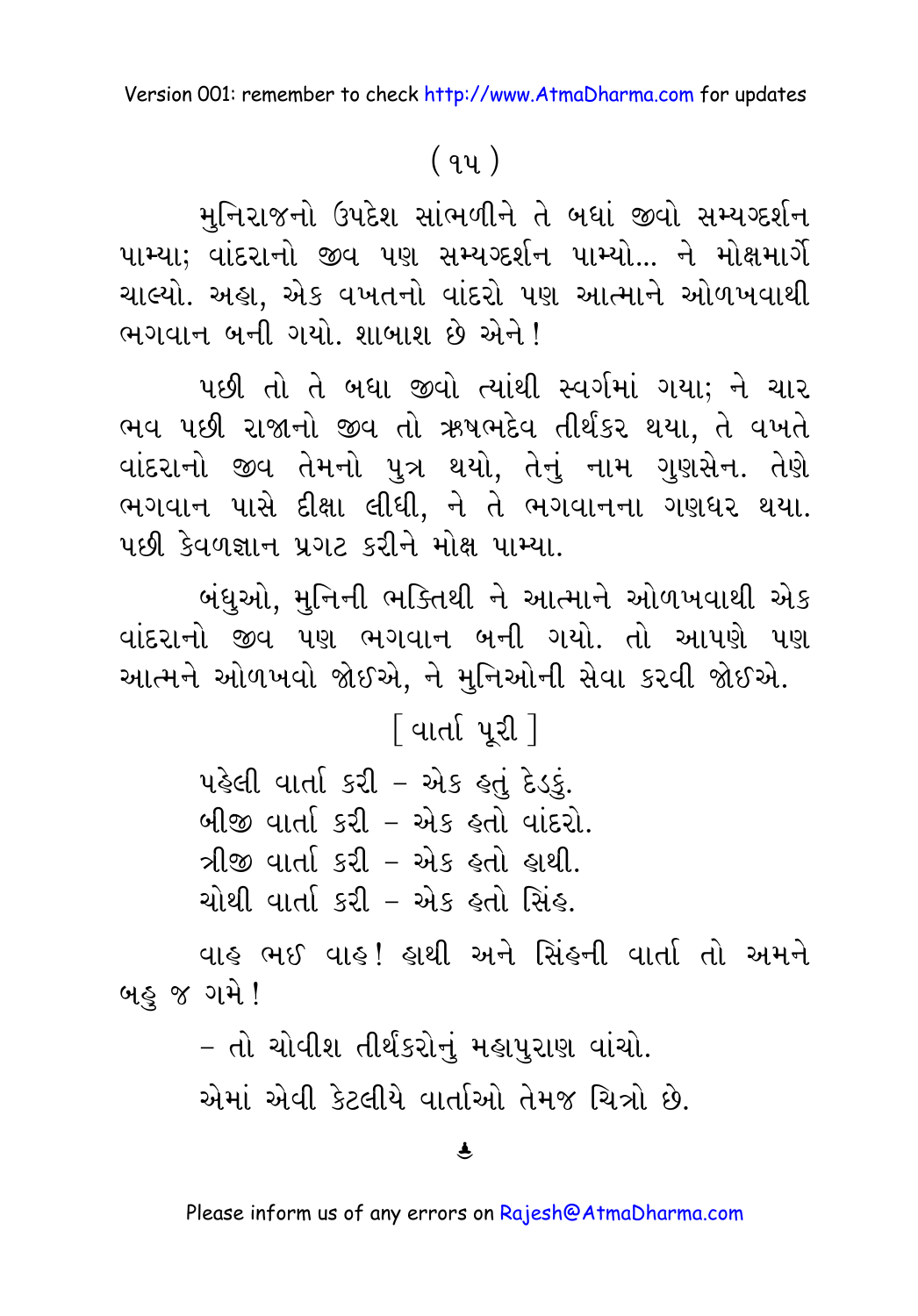$(95)$ 



 $H$  વીરબાળકોમાં ધર્મના ઉત્તમ સંસ્કાર  $H$ 

આપણા બાળકોમાં ધર્મના ઉત્તમ સંસ્કાર રેડનારી આ નાનકડી વાર્તાઓ આપને ગમી ? જરૂર ગમી હશે. ભગવાનના દર્શન–પુજન માટે ઉત્સાહ જગાડે ને પોતાના આત્માને ઓળખવાની પ્રેરણા આપે એવી નાની-નાની જૈનધર્મની કથાઓ લાખોની સંખ્યામાં પ્રચાર કરવાની જરૂર છે. આપણાં બાળકો આજે આવું સાહિત્ય માંગી રહ્યા છે... માત્ર બાળકો નહિ, યુવાનો ને વૃદ્ધો, ભાઈઓ ને બહેનો સૌ કોઈ હોંશે હોંશે વાંચે એવું સુંદર પુસ્તક "ચોવીસ તીર્થંકરોનું મહાપુરાણ " આપને ખૂબ જ ગમશે

શ્રી મહાવીર ભગવાનના અઢીહજારવર્ષીય નિર્વાણ મહોત્સવ નિમિત્તે એ મહાન પુસ્તકનું પ્રકાશન થયું છે... આપ પણ ઉત્સાહથી તેના પ્રચારમાં સાથ આપો... ને બાળકોને ધર્મનો ઉત્તમ વારસો આપો.

– જય મહાવીર

卐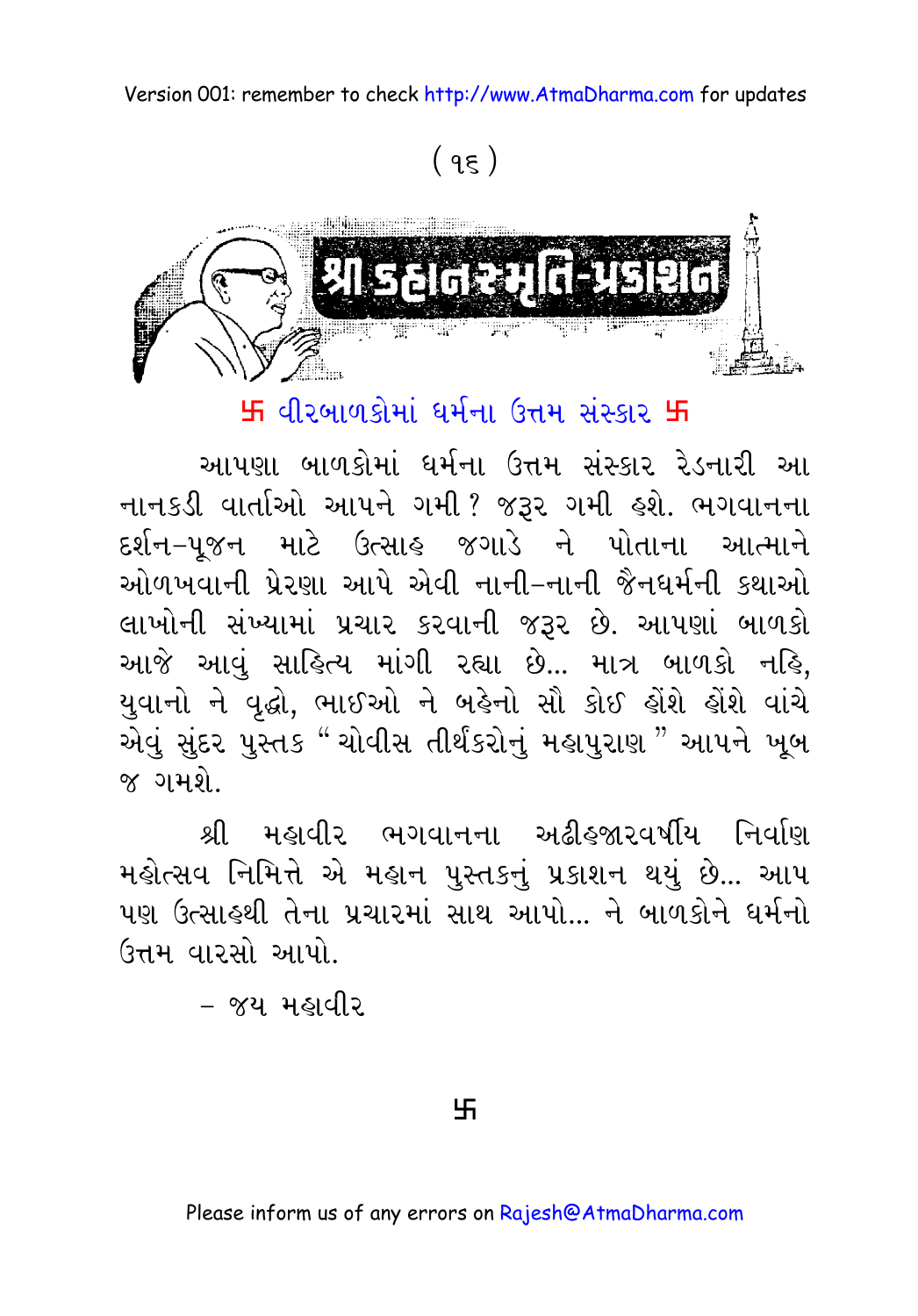

( જૈન બાળકોનું ધર્મગીત )

 $\mathfrak{g}$ ર્મ મારો પારો મારો રે. પ્યારો પ્યારો લાગે જૈન ધર્મ મારો રે. ૧ ઋષભ થયા, વીર થયા, ધર્મ મારો રે, બલવાન બાહુબલી સેવે ધર્મ મારો રે. ર ભરત થયા, રામ થયા, ધર્મ મારો રે, કુન્દ-ક્હાન જેવા સંત થયા ધર્મ મારો રે. ૩ સીતા–ચંદના–અંજના થયા ધર્મ મારો રે. બ્રાહ્મી–રાજુલ માત શોભાવે ધર્મ મારો રે. ૪ સિંહ સેવે, વાઘ સેવે ઘર્મ મારો રે, કાથી, વાનર, સર્પ સેવે ધર્મ મારો રે. પ આતમાનું જ્ઞાન આપે ધર્મ મારો રે, રત્નત્રયનાં દાન આપે ઘર્મ મારો રે. ૬ સમકિત જેનું મળ છે એ ઘર્મ મારો રે. મને સુખ આપે મોક્ષ આપે ધર્મ મારો રે. ૭  $\mathfrak{g}$ ર્મ મારો ઘરની મારો રે,  $\mathcal{P}(\mathcal{X})$ ાચારો લાગે જૈન ધર્મ મારો રે. ૮